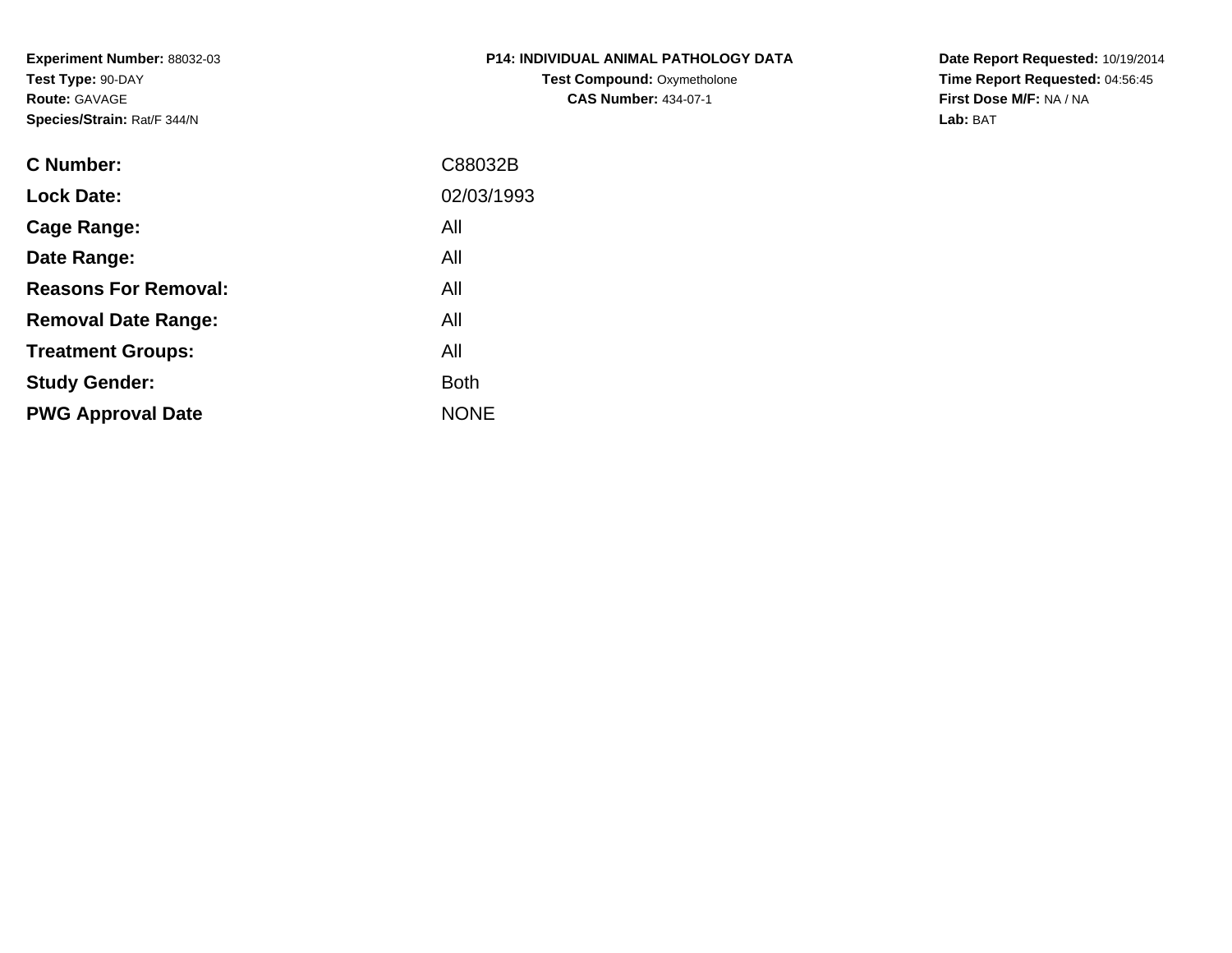| Experiment Number: 88032-03<br>Test Type: 90-DAY<br>Route: GAVAGE<br>Species/Strain: Rat/F 344/N | <b>P14: INDIVIDUAL ANIMAL PATHOLOGY DATA</b><br><b>Test Compound: Oxymetholone</b><br><b>CAS Number: 434-07-1</b> |                                   |                          |  | Date Report Requested: 10/19/2014<br>Time Report Requested: 04:56:45<br>First Dose M/F: NA / NA<br>Lab: BAT |
|--------------------------------------------------------------------------------------------------|-------------------------------------------------------------------------------------------------------------------|-----------------------------------|--------------------------|--|-------------------------------------------------------------------------------------------------------------|
| <b>ANIMAL ID: 1</b>                                                                              | <b>TRT#: 1</b>                                                                                                    | <b>SEX: Male</b>                  | DAY ON TEST: 93          |  |                                                                                                             |
|                                                                                                  | DOSE: 0 MG/KG                                                                                                     | <b>DISP: Terminal Sacrifice</b>   | HISTO: 9206151           |  |                                                                                                             |
|                                                                                                  |                                                                                                                   | ORGAN AND ACCOUNTABLE SITE STATUS |                          |  |                                                                                                             |
| <b>NORMAL</b>                                                                                    |                                                                                                                   |                                   |                          |  |                                                                                                             |
| * Adrenal Medulla                                                                                | * Blood Vessel                                                                                                    | * Bone                            | * Bone Marrow            |  |                                                                                                             |
| * Brain                                                                                          | * Epididymis                                                                                                      | * Esophagus                       | * Intestine Large, Cecum |  |                                                                                                             |
| * Intestine Large, Colon                                                                         | * Intestine Large, Rectum                                                                                         | * Intestine Small, Duodenum       | * Intestine Small. Ileum |  |                                                                                                             |
| * Intestine Small, Jejunum                                                                       | * Islets, Pancreatic                                                                                              | * Liver                           | * Lung                   |  |                                                                                                             |
| * Lymph Node, Mandibular                                                                         | * Lymph Node, Mesenteric                                                                                          | * Mammary Gland                   | * Pancreas               |  |                                                                                                             |
| * Parathyroid Gland                                                                              | * Pituitary Gland                                                                                                 | * Prostate                        | * Salivary Glands        |  |                                                                                                             |
| * Seminal Vesicle                                                                                | * Skin                                                                                                            | * Spleen                          | * Stomach, Forestomach   |  |                                                                                                             |
| * Stomach, Glandular                                                                             | * Testes                                                                                                          | * Thymus                          | * Thyroid Gland          |  |                                                                                                             |
| * Trachea                                                                                        | * Urinary Bladder                                                                                                 |                                   |                          |  |                                                                                                             |
| <b>MISSING</b>                                                                                   |                                                                                                                   |                                   |                          |  |                                                                                                             |
| * Preputial Gland                                                                                |                                                                                                                   |                                   |                          |  |                                                                                                             |
| <b>OBSERVATIONS</b>                                                                              |                                                                                                                   |                                   |                          |  |                                                                                                             |
| * Adrenal Cortex                                                                                 |                                                                                                                   | Vacuolization Cytoplasmic         | Minimal                  |  |                                                                                                             |
| * Heart                                                                                          | Myocardium                                                                                                        | Degeneration                      | Chronic, Mild            |  |                                                                                                             |
| * Kidney                                                                                         |                                                                                                                   | Nephropathy                       | Mild                     |  |                                                                                                             |
| * Nose                                                                                           | Turbinate                                                                                                         | Inflammation                      | Chronic Active, Minimal  |  |                                                                                                             |
| PRIMARY CAUSE OF DEATH                                                                           |                                                                                                                   |                                   |                          |  |                                                                                                             |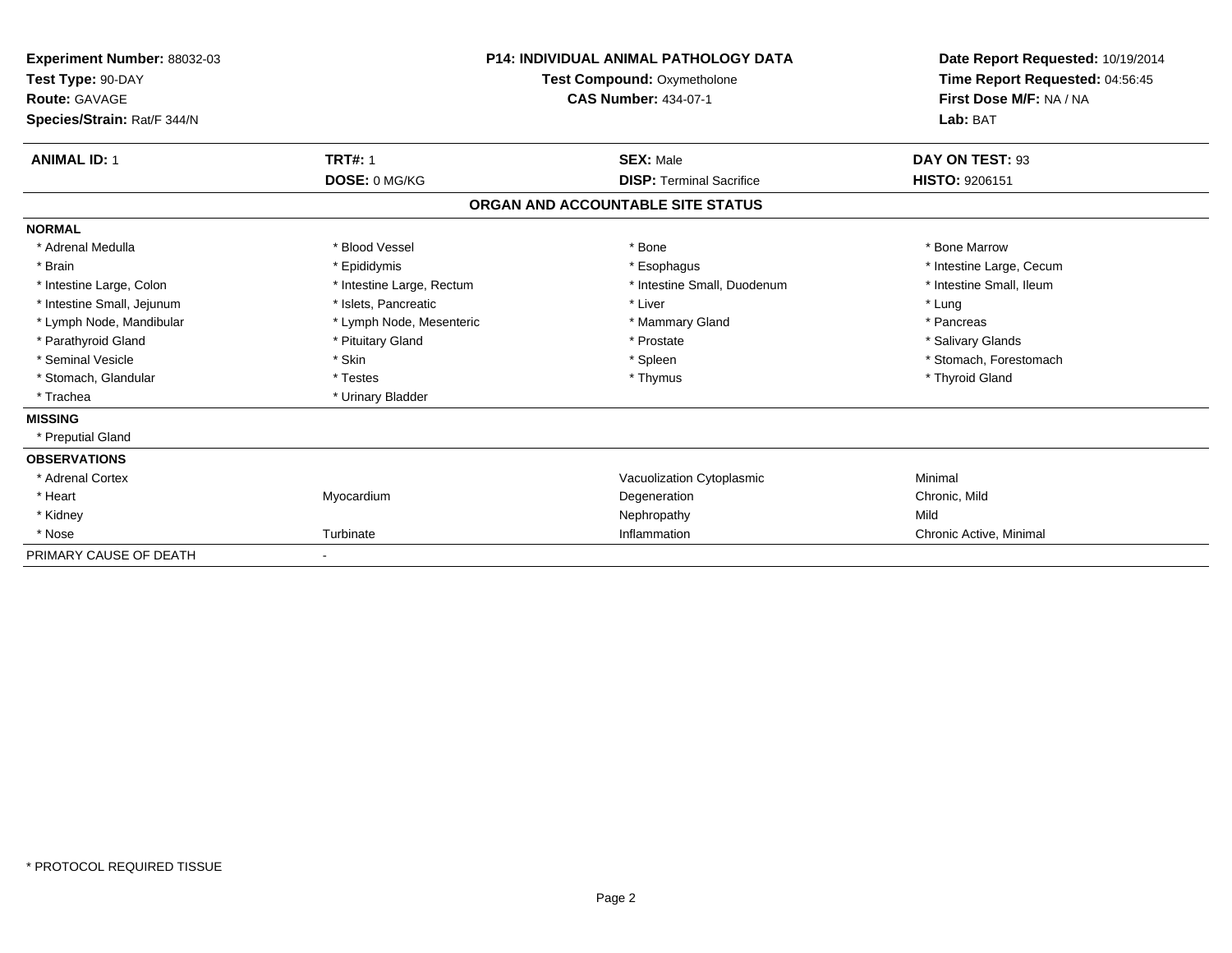| Experiment Number: 88032-03<br>Test Type: 90-DAY<br>Route: GAVAGE<br>Species/Strain: Rat/F 344/N |                           | <b>P14: INDIVIDUAL ANIMAL PATHOLOGY DATA</b><br>Test Compound: Oxymetholone<br><b>CAS Number: 434-07-1</b> | Date Report Requested: 10/19/2014<br>Time Report Requested: 04:56:45<br>First Dose M/F: NA / NA<br>Lab: BAT |
|--------------------------------------------------------------------------------------------------|---------------------------|------------------------------------------------------------------------------------------------------------|-------------------------------------------------------------------------------------------------------------|
| <b>ANIMAL ID: 2</b>                                                                              | <b>TRT#: 1</b>            | <b>SEX: Male</b>                                                                                           | DAY ON TEST: 93                                                                                             |
|                                                                                                  | DOSE: 0 MG/KG             | <b>DISP: Terminal Sacrifice</b>                                                                            | <b>HISTO: 9206152</b>                                                                                       |
|                                                                                                  |                           | ORGAN AND ACCOUNTABLE SITE STATUS                                                                          |                                                                                                             |
| <b>NORMAL</b>                                                                                    |                           |                                                                                                            |                                                                                                             |
| * Adrenal Medulla                                                                                | * Blood Vessel            | * Bone                                                                                                     | * Bone Marrow                                                                                               |
| * Brain                                                                                          | * Epididymis              | * Esophagus                                                                                                | * Intestine Large, Cecum                                                                                    |
| * Intestine Large, Colon                                                                         | * Intestine Large, Rectum | * Intestine Small, Duodenum                                                                                | * Intestine Small, Ileum                                                                                    |
| * Intestine Small, Jejunum                                                                       | * Islets, Pancreatic      | * Liver                                                                                                    | * Lung                                                                                                      |
| * Lymph Node, Mandibular                                                                         | * Lymph Node, Mesenteric  | * Mammary Gland                                                                                            | * Pancreas                                                                                                  |
| * Pituitary Gland                                                                                | * Preputial Gland         | * Prostate                                                                                                 | * Salivary Glands                                                                                           |
| * Seminal Vesicle                                                                                | * Skin                    | * Spleen                                                                                                   | * Stomach, Forestomach                                                                                      |
| * Stomach, Glandular                                                                             | * Testes                  | * Thymus                                                                                                   | * Thyroid Gland                                                                                             |
| * Trachea                                                                                        | * Urinary Bladder         |                                                                                                            |                                                                                                             |
| <b>MISSING</b>                                                                                   |                           |                                                                                                            |                                                                                                             |
| * Parathyroid Gland                                                                              |                           |                                                                                                            |                                                                                                             |
| <b>OBSERVATIONS</b>                                                                              |                           |                                                                                                            |                                                                                                             |
| * Adrenal Cortex                                                                                 |                           | Hypertrophy                                                                                                | Focal, Mild                                                                                                 |
|                                                                                                  |                           | Vacuolization Cytoplasmic                                                                                  | Minimal                                                                                                     |
| * Heart                                                                                          | Myocardium                | Degeneration                                                                                               | Chronic, Mild                                                                                               |
| * Kidney                                                                                         |                           | Nephropathy                                                                                                | Minimal                                                                                                     |
| * Nose                                                                                           | Turbinate                 | Inflammation                                                                                               | Chronic Active, Mild                                                                                        |
| PRIMARY CAUSE OF DEATH                                                                           |                           |                                                                                                            |                                                                                                             |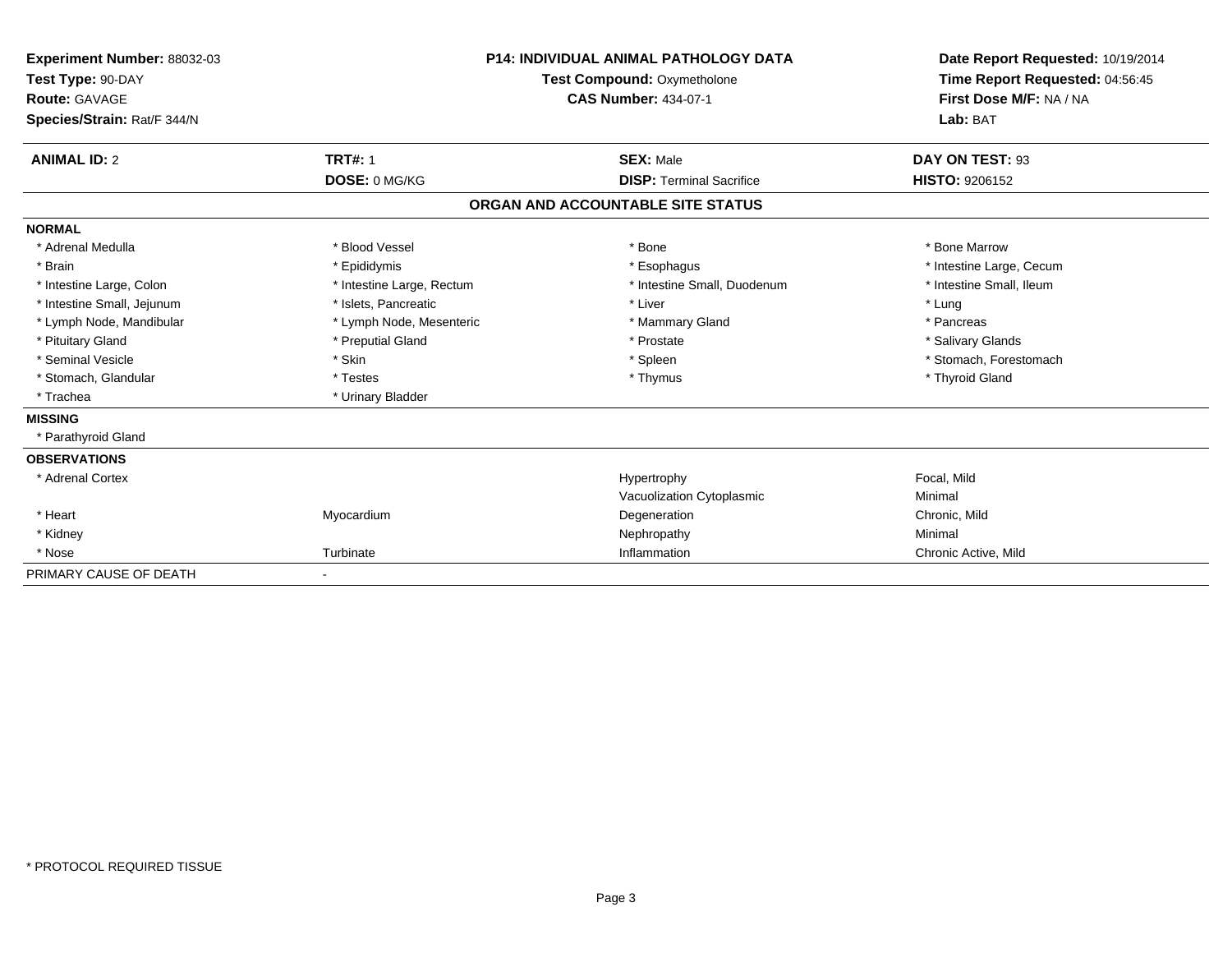| <b>Experiment Number: 88032-03</b><br>Test Type: 90-DAY<br><b>Route: GAVAGE</b> | <b>P14: INDIVIDUAL ANIMAL PATHOLOGY DATA</b><br><b>Test Compound: Oxymetholone</b><br><b>CAS Number: 434-07-1</b> |                                   | Date Report Requested: 10/19/2014<br>Time Report Requested: 04:56:45<br>First Dose M/F: NA / NA |  |
|---------------------------------------------------------------------------------|-------------------------------------------------------------------------------------------------------------------|-----------------------------------|-------------------------------------------------------------------------------------------------|--|
| Species/Strain: Rat/F 344/N                                                     |                                                                                                                   |                                   | Lab: BAT                                                                                        |  |
| <b>ANIMAL ID: 3</b>                                                             | <b>TRT#: 1</b>                                                                                                    | <b>SEX: Male</b>                  | DAY ON TEST: 93                                                                                 |  |
|                                                                                 | DOSE: 0 MG/KG                                                                                                     | <b>DISP: Terminal Sacrifice</b>   | <b>HISTO: 9206153</b>                                                                           |  |
|                                                                                 |                                                                                                                   | ORGAN AND ACCOUNTABLE SITE STATUS |                                                                                                 |  |
| <b>NORMAL</b>                                                                   |                                                                                                                   |                                   |                                                                                                 |  |
| * Adrenal Medulla                                                               | * Blood Vessel                                                                                                    | * Bone                            | * Bone Marrow                                                                                   |  |
| * Brain                                                                         | * Epididymis                                                                                                      | * Esophagus                       | * Intestine Large, Cecum                                                                        |  |
| * Intestine Large, Colon                                                        | * Intestine Large, Rectum                                                                                         | * Intestine Small, Duodenum       | * Intestine Small, Ileum                                                                        |  |
| * Intestine Small, Jejunum                                                      | * Islets. Pancreatic                                                                                              | * Liver                           | * Lung                                                                                          |  |
| * Lymph Node, Mandibular                                                        | * Lymph Node, Mesenteric                                                                                          | * Mammary Gland                   | * Nose                                                                                          |  |
| * Pancreas                                                                      | * Parathyroid Gland                                                                                               | * Pituitary Gland                 | * Preputial Gland                                                                               |  |
| * Salivary Glands                                                               | * Seminal Vesicle                                                                                                 | * Skin                            | * Spleen                                                                                        |  |
| * Stomach, Forestomach                                                          | * Stomach, Glandular                                                                                              | * Testes                          | * Thymus                                                                                        |  |
| * Thyroid Gland                                                                 | * Trachea                                                                                                         | * Urinary Bladder                 |                                                                                                 |  |
| <b>OBSERVATIONS</b>                                                             |                                                                                                                   |                                   |                                                                                                 |  |
| * Adrenal Cortex                                                                |                                                                                                                   | Vacuolization Cytoplasmic         | Minimal                                                                                         |  |
| * Heart                                                                         | Myocardium                                                                                                        | Degeneration                      | Chronic, Minimal                                                                                |  |
| * Kidney                                                                        |                                                                                                                   | Nephropathy                       | Minimal                                                                                         |  |
| * Prostate                                                                      |                                                                                                                   | Inflammation                      | Chronic, Mild                                                                                   |  |
| PRIMARY CAUSE OF DEATH                                                          |                                                                                                                   |                                   |                                                                                                 |  |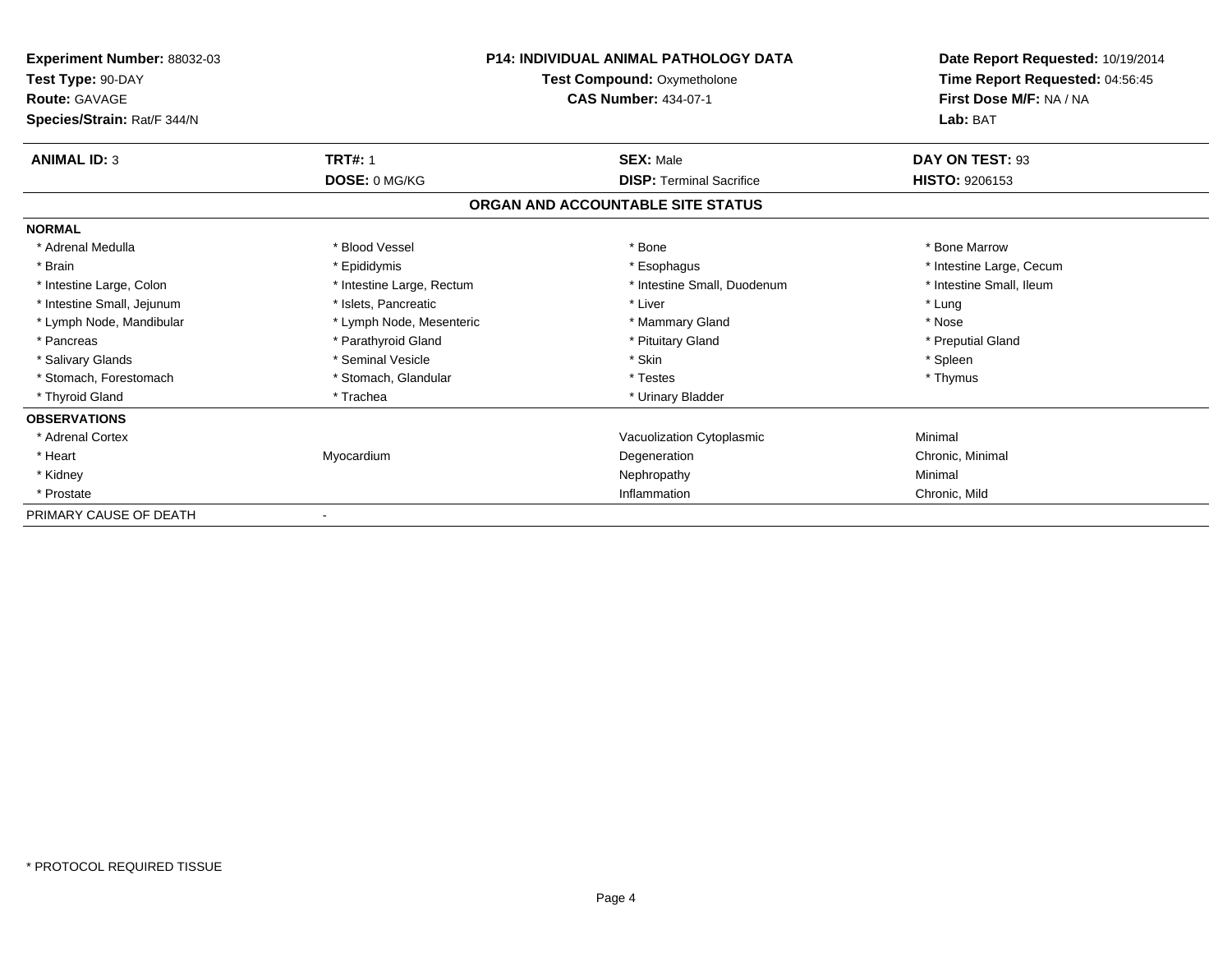| <b>Experiment Number: 88032-03</b><br>Test Type: 90-DAY<br><b>Route: GAVAGE</b> | <b>P14: INDIVIDUAL ANIMAL PATHOLOGY DATA</b><br><b>Test Compound: Oxymetholone</b><br><b>CAS Number: 434-07-1</b> |                                   | Date Report Requested: 10/19/2014<br>Time Report Requested: 04:56:45<br>First Dose M/F: NA / NA |  |
|---------------------------------------------------------------------------------|-------------------------------------------------------------------------------------------------------------------|-----------------------------------|-------------------------------------------------------------------------------------------------|--|
| Species/Strain: Rat/F 344/N                                                     |                                                                                                                   |                                   | Lab: BAT                                                                                        |  |
| <b>ANIMAL ID: 4</b>                                                             | <b>TRT#: 1</b>                                                                                                    | <b>SEX: Male</b>                  | DAY ON TEST: 93                                                                                 |  |
|                                                                                 | DOSE: 0 MG/KG                                                                                                     | <b>DISP: Terminal Sacrifice</b>   | <b>HISTO: 9206154</b>                                                                           |  |
|                                                                                 |                                                                                                                   | ORGAN AND ACCOUNTABLE SITE STATUS |                                                                                                 |  |
| <b>NORMAL</b>                                                                   |                                                                                                                   |                                   |                                                                                                 |  |
| * Adrenal Cortex                                                                | * Adrenal Medulla                                                                                                 | * Blood Vessel                    | * Bone                                                                                          |  |
| * Bone Marrow                                                                   | * Brain                                                                                                           | * Epididymis                      | * Esophagus                                                                                     |  |
| * Intestine Large, Cecum                                                        | * Intestine Large, Colon                                                                                          | * Intestine Small, Duodenum       | * Intestine Small, Ileum                                                                        |  |
| * Intestine Small, Jejunum                                                      | * Islets. Pancreatic                                                                                              | * Liver                           | * Lung                                                                                          |  |
| * Lymph Node, Mandibular                                                        | * Lymph Node, Mesenteric                                                                                          | * Mammary Gland                   | * Pancreas                                                                                      |  |
| * Parathyroid Gland                                                             | * Pituitary Gland                                                                                                 | * Preputial Gland                 | * Prostate                                                                                      |  |
| * Salivary Glands                                                               | * Seminal Vesicle                                                                                                 | * Skin                            | * Spleen                                                                                        |  |
| * Stomach, Forestomach                                                          | * Stomach, Glandular                                                                                              | * Testes                          | * Thymus                                                                                        |  |
| * Thyroid Gland                                                                 | * Trachea                                                                                                         | * Urinary Bladder                 |                                                                                                 |  |
| <b>OBSERVATIONS</b>                                                             |                                                                                                                   |                                   |                                                                                                 |  |
| * Heart                                                                         | Myocardium                                                                                                        | Degeneration                      | Chronic, Minimal                                                                                |  |
| * Intestine Large, Rectum                                                       |                                                                                                                   | Parasite Metazoan                 | Minimal                                                                                         |  |
| * Kidney                                                                        |                                                                                                                   | Nephropathy                       | Minimal                                                                                         |  |
| * Nose                                                                          | Turbinate                                                                                                         | Inflammation                      | Chronic Active, Minimal                                                                         |  |
| PRIMARY CAUSE OF DEATH                                                          |                                                                                                                   |                                   |                                                                                                 |  |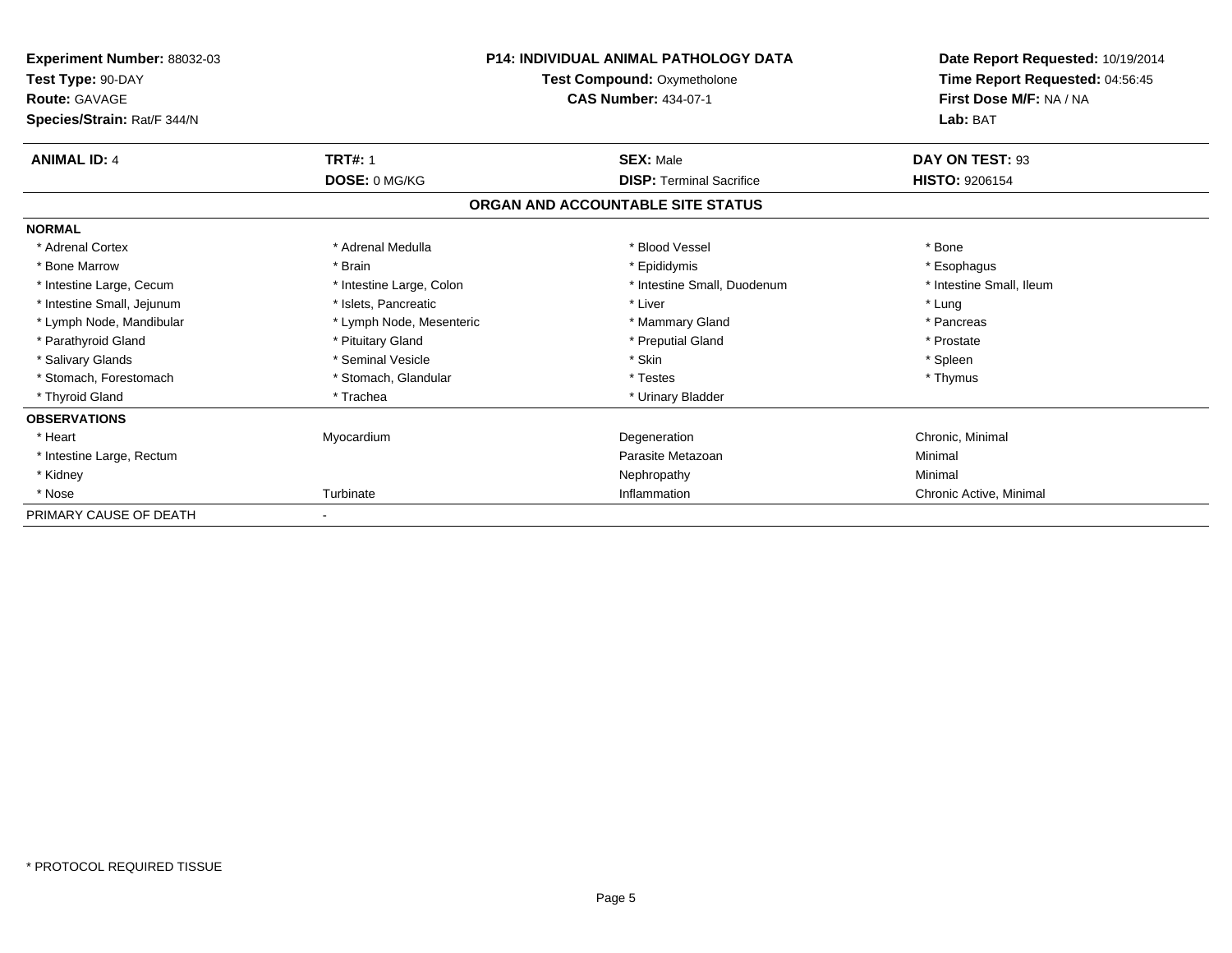| Experiment Number: 88032-03 | <b>P14: INDIVIDUAL ANIMAL PATHOLOGY DATA</b><br><b>Test Compound: Oxymetholone</b>          |                                                                                                                                                                     | Date Report Requested: 10/19/2014 |
|-----------------------------|---------------------------------------------------------------------------------------------|---------------------------------------------------------------------------------------------------------------------------------------------------------------------|-----------------------------------|
| Test Type: 90-DAY           |                                                                                             |                                                                                                                                                                     | Time Report Requested: 04:56:45   |
| Route: GAVAGE               |                                                                                             | <b>CAS Number: 434-07-1</b>                                                                                                                                         | First Dose M/F: NA / NA           |
| Species/Strain: Rat/F 344/N |                                                                                             |                                                                                                                                                                     | Lab: BAT                          |
| <b>ANIMAL ID: 5</b>         | <b>TRT#: 1</b>                                                                              | <b>SEX: Male</b>                                                                                                                                                    | DAY ON TEST: 93                   |
|                             | DOSE: 0 MG/KG                                                                               | <b>DISP: Terminal Sacrifice</b>                                                                                                                                     | <b>HISTO: 9206155</b>             |
|                             |                                                                                             | ORGAN AND ACCOUNTABLE SITE STATUS                                                                                                                                   |                                   |
| <b>NORMAL</b>               |                                                                                             |                                                                                                                                                                     |                                   |
| * Adrenal Medulla           | * Blood Vessel                                                                              | * Bone                                                                                                                                                              | * Bone Marrow                     |
| * Brain                     | * Epididymis                                                                                | * Esophagus                                                                                                                                                         | * Intestine Large, Cecum          |
| * Intestine Large, Colon    | * Intestine Large, Rectum                                                                   | * Intestine Small, Duodenum                                                                                                                                         | * Intestine Small, Ileum          |
| * Intestine Small, Jejunum  | * Islets, Pancreatic                                                                        | * Lymph Node, Mandibular                                                                                                                                            | * Lymph Node, Mesenteric          |
| * Mammary Gland             | * Pancreas                                                                                  | * Pituitary Gland                                                                                                                                                   | * Preputial Gland                 |
| * Prostate                  | * Salivary Glands                                                                           | * Seminal Vesicle                                                                                                                                                   | * Skin                            |
| * Spleen                    | * Stomach, Forestomach                                                                      | * Stomach, Glandular                                                                                                                                                | * Testes                          |
| * Thymus                    | * Thyroid Gland                                                                             | * Trachea                                                                                                                                                           | * Urinary Bladder                 |
| <b>MISSING</b>              |                                                                                             |                                                                                                                                                                     |                                   |
| * Parathyroid Gland         |                                                                                             |                                                                                                                                                                     |                                   |
| <b>OBSERVATIONS</b>         |                                                                                             |                                                                                                                                                                     |                                   |
| * Adrenal Cortex            |                                                                                             | Vacuolization Cytoplasmic                                                                                                                                           | Minimal                           |
| * Heart                     | Myocardium                                                                                  | Degeneration                                                                                                                                                        | Chronic, Minimal                  |
| * Kidney                    | <b>Renal Tubule</b>                                                                         | Adenoma                                                                                                                                                             |                                   |
|                             | Cortex                                                                                      | Hyperplasia                                                                                                                                                         | Tubular, Moderate                 |
|                             |                                                                                             | Nephropathy                                                                                                                                                         | Minimal                           |
|                             |                                                                                             | Note: the areas of oncocyte hyperplasia may be what Bannasch called clear cell adenomas in the monographs on pathology of laboratory animals edited by Jones & Hunt |                                   |
| * Liver                     |                                                                                             | Hematopoietic Cell Proliferation                                                                                                                                    | Mild                              |
| * Lung                      | Alveolus                                                                                    | Inflammation                                                                                                                                                        | Chronic Active, Mild              |
|                             | Note: this animal may have experienced a mild gavage accident at some time during treatment |                                                                                                                                                                     |                                   |
| * Nose                      | Turbinate                                                                                   | Inflammation                                                                                                                                                        | Chronic Active, Mild              |
| PRIMARY CAUSE OF DEATH      |                                                                                             |                                                                                                                                                                     |                                   |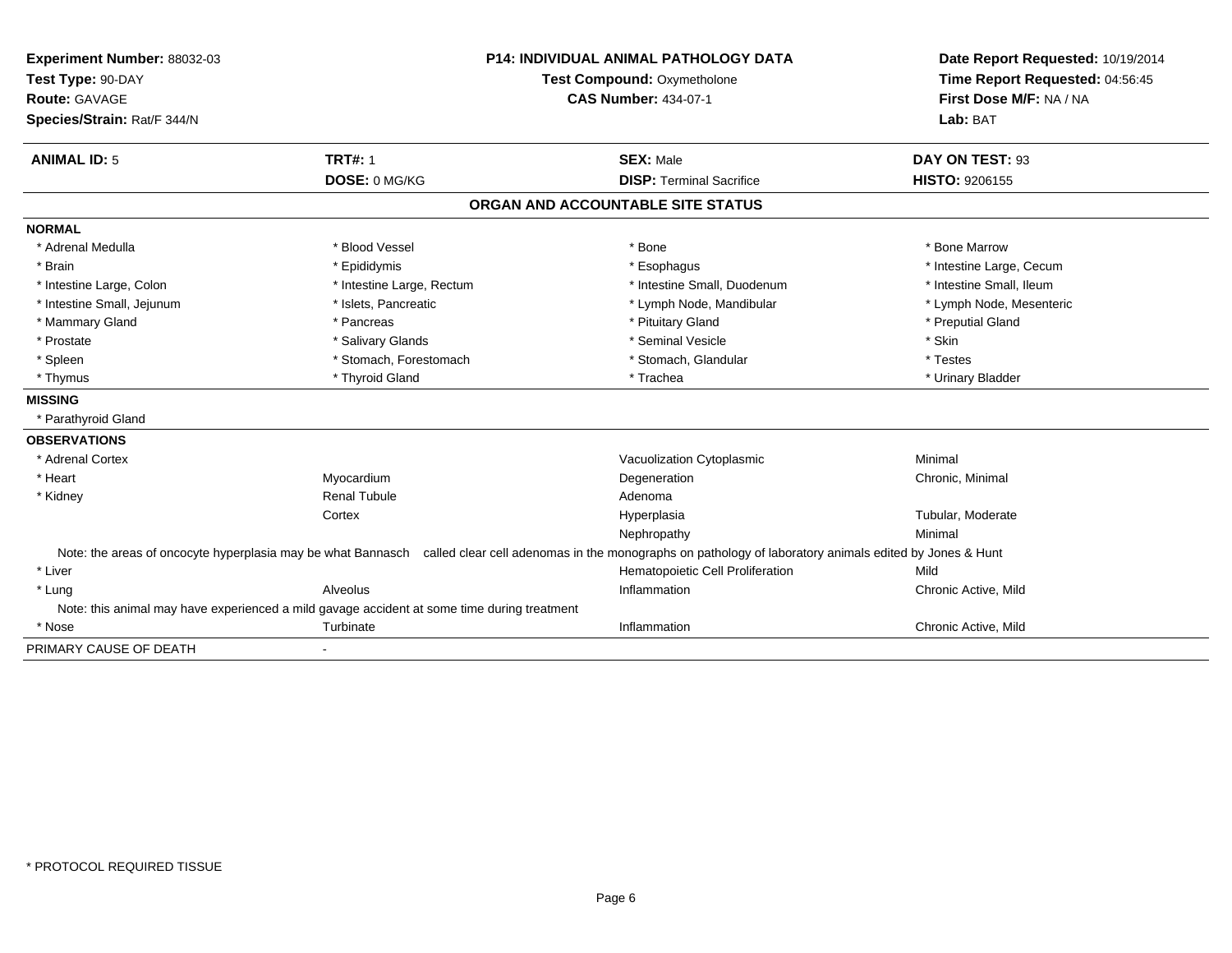| Experiment Number: 88032-03<br>Test Type: 90-DAY<br><b>Route: GAVAGE</b><br>Species/Strain: Rat/F 344/N | <b>P14: INDIVIDUAL ANIMAL PATHOLOGY DATA</b><br><b>Test Compound: Oxymetholone</b><br><b>CAS Number: 434-07-1</b> |                                   | Date Report Requested: 10/19/2014<br>Time Report Requested: 04:56:45<br>First Dose M/F: NA / NA<br>Lab: BAT |
|---------------------------------------------------------------------------------------------------------|-------------------------------------------------------------------------------------------------------------------|-----------------------------------|-------------------------------------------------------------------------------------------------------------|
| <b>ANIMAL ID: 6</b>                                                                                     | <b>TRT#: 1</b>                                                                                                    | <b>SEX: Male</b>                  | DAY ON TEST: 93                                                                                             |
|                                                                                                         | <b>DOSE: 0 MG/KG</b>                                                                                              | <b>DISP: Terminal Sacrifice</b>   | <b>HISTO: 9206156</b>                                                                                       |
|                                                                                                         |                                                                                                                   | ORGAN AND ACCOUNTABLE SITE STATUS |                                                                                                             |
| <b>NORMAL</b>                                                                                           |                                                                                                                   |                                   |                                                                                                             |
| * Adrenal Medulla                                                                                       | * Blood Vessel                                                                                                    | * Bone                            | * Bone Marrow                                                                                               |
| * Brain                                                                                                 | * Epididymis                                                                                                      | * Esophagus                       | * Intestine Large, Cecum                                                                                    |
| * Intestine Large, Colon                                                                                | * Intestine Large, Rectum                                                                                         | * Intestine Small, Duodenum       | * Intestine Small, Ileum                                                                                    |
| * Intestine Small, Jejunum                                                                              | * Islets, Pancreatic                                                                                              | * Liver                           | * Lung                                                                                                      |
| * Lymph Node, Mandibular                                                                                | * Lymph Node, Mesenteric                                                                                          | * Mammary Gland                   | * Pancreas                                                                                                  |
| * Parathyroid Gland                                                                                     | * Pituitary Gland                                                                                                 | * Preputial Gland                 | * Prostate                                                                                                  |
| * Salivary Glands                                                                                       | * Seminal Vesicle                                                                                                 | * Skin                            | * Spleen                                                                                                    |
| * Stomach, Forestomach                                                                                  | * Stomach, Glandular                                                                                              | * Testes                          | * Thymus                                                                                                    |
| * Thyroid Gland                                                                                         | * Trachea                                                                                                         | * Urinary Bladder                 |                                                                                                             |
| <b>OBSERVATIONS</b>                                                                                     |                                                                                                                   |                                   |                                                                                                             |
| * Adrenal Cortex                                                                                        |                                                                                                                   | Vacuolization Cytoplasmic         | Minimal                                                                                                     |
| * Heart                                                                                                 | Myocardium                                                                                                        | Degeneration                      | Chronic, Mild                                                                                               |
| * Kidney                                                                                                |                                                                                                                   | Nephropathy                       | Minimal                                                                                                     |
| * Nose                                                                                                  | Turbinate                                                                                                         | Inflammation                      | Chronic Active, Mild                                                                                        |
| PRIMARY CAUSE OF DEATH                                                                                  |                                                                                                                   |                                   |                                                                                                             |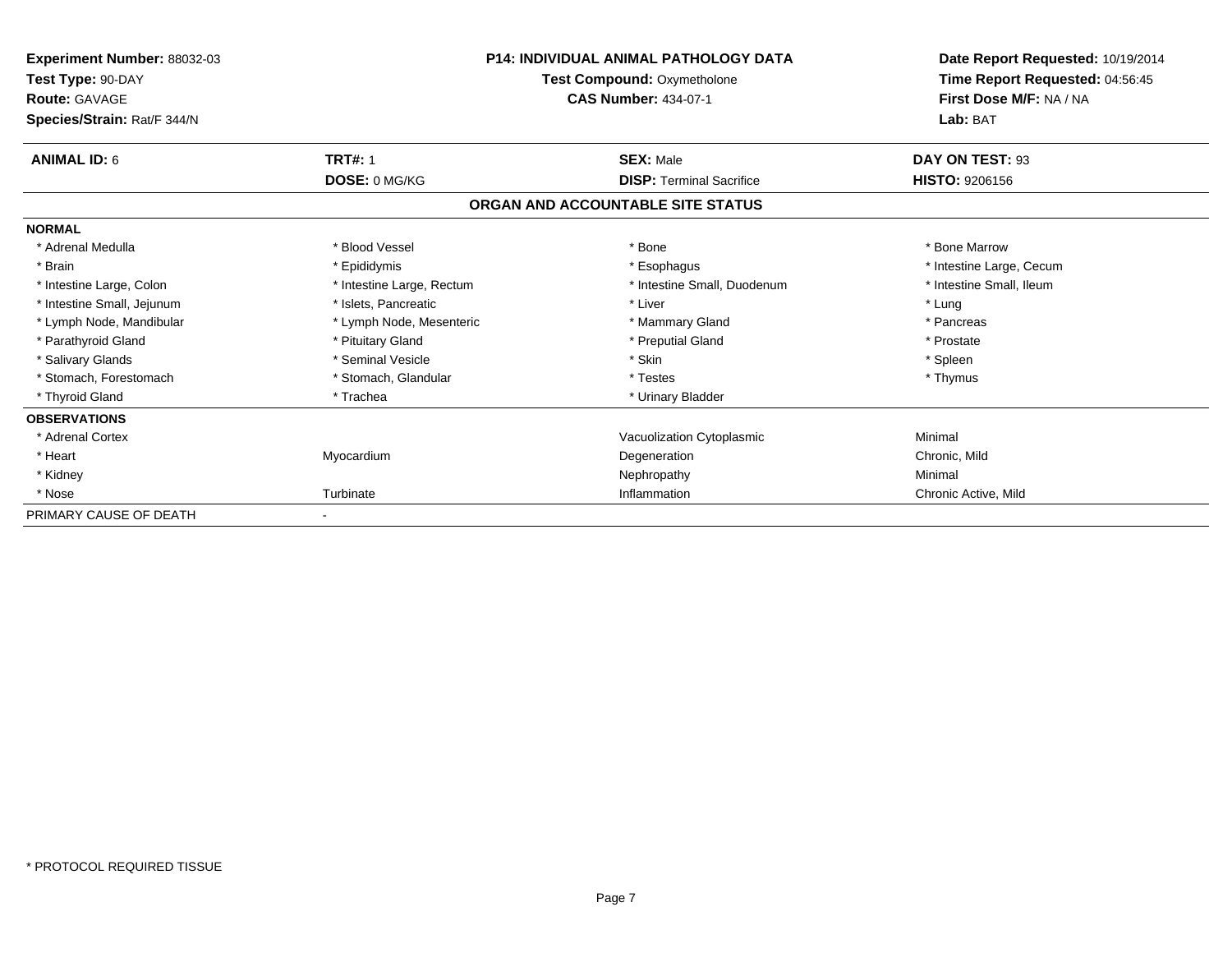| Experiment Number: 88032-03<br>Test Type: 90-DAY<br><b>Route: GAVAGE</b><br>Species/Strain: Rat/F 344/N | <b>P14: INDIVIDUAL ANIMAL PATHOLOGY DATA</b><br><b>Test Compound: Oxymetholone</b><br><b>CAS Number: 434-07-1</b> |                                   | Date Report Requested: 10/19/2014<br>Time Report Requested: 04:56:45<br>First Dose M/F: NA / NA<br>Lab: BAT |
|---------------------------------------------------------------------------------------------------------|-------------------------------------------------------------------------------------------------------------------|-----------------------------------|-------------------------------------------------------------------------------------------------------------|
| <b>ANIMAL ID: 7</b>                                                                                     | <b>TRT#: 1</b>                                                                                                    | <b>SEX: Male</b>                  | DAY ON TEST: 93                                                                                             |
|                                                                                                         | DOSE: 0 MG/KG                                                                                                     | <b>DISP: Terminal Sacrifice</b>   | <b>HISTO: 9206157</b>                                                                                       |
|                                                                                                         |                                                                                                                   | ORGAN AND ACCOUNTABLE SITE STATUS |                                                                                                             |
| <b>NORMAL</b>                                                                                           |                                                                                                                   |                                   |                                                                                                             |
| * Adrenal Medulla                                                                                       | * Blood Vessel                                                                                                    | * Bone                            | * Bone Marrow                                                                                               |
| * Brain                                                                                                 | * Epididymis                                                                                                      | * Esophagus                       | * Intestine Large, Cecum                                                                                    |
| * Intestine Large, Colon                                                                                | * Intestine Large, Rectum                                                                                         | * Intestine Small, Duodenum       | * Intestine Small, Ileum                                                                                    |
| * Intestine Small, Jejunum                                                                              | * Islets, Pancreatic                                                                                              | * Liver                           | * Lung                                                                                                      |
| * Lymph Node, Mandibular                                                                                | * Lymph Node, Mesenteric                                                                                          | * Mammary Gland                   | * Pancreas                                                                                                  |
| * Parathyroid Gland                                                                                     | * Pituitary Gland                                                                                                 | * Preputial Gland                 | * Prostate                                                                                                  |
| * Salivary Glands                                                                                       | * Seminal Vesicle                                                                                                 | * Skin                            | * Spleen                                                                                                    |
| * Stomach, Forestomach                                                                                  | * Stomach, Glandular                                                                                              | * Testes                          | * Thymus                                                                                                    |
| * Thyroid Gland                                                                                         | * Trachea                                                                                                         | * Urinary Bladder                 |                                                                                                             |
| <b>OBSERVATIONS</b>                                                                                     |                                                                                                                   |                                   |                                                                                                             |
| * Adrenal Cortex                                                                                        |                                                                                                                   | Vacuolization Cytoplasmic         | Minimal                                                                                                     |
| * Heart                                                                                                 | Myocardium                                                                                                        | Degeneration                      | Chronic, Minimal                                                                                            |
| * Kidney                                                                                                |                                                                                                                   | Nephropathy                       | Minimal                                                                                                     |
| * Nose                                                                                                  | Turbinate                                                                                                         | Inflammation                      | Chronic Active, Minimal                                                                                     |
| PRIMARY CAUSE OF DEATH                                                                                  |                                                                                                                   |                                   |                                                                                                             |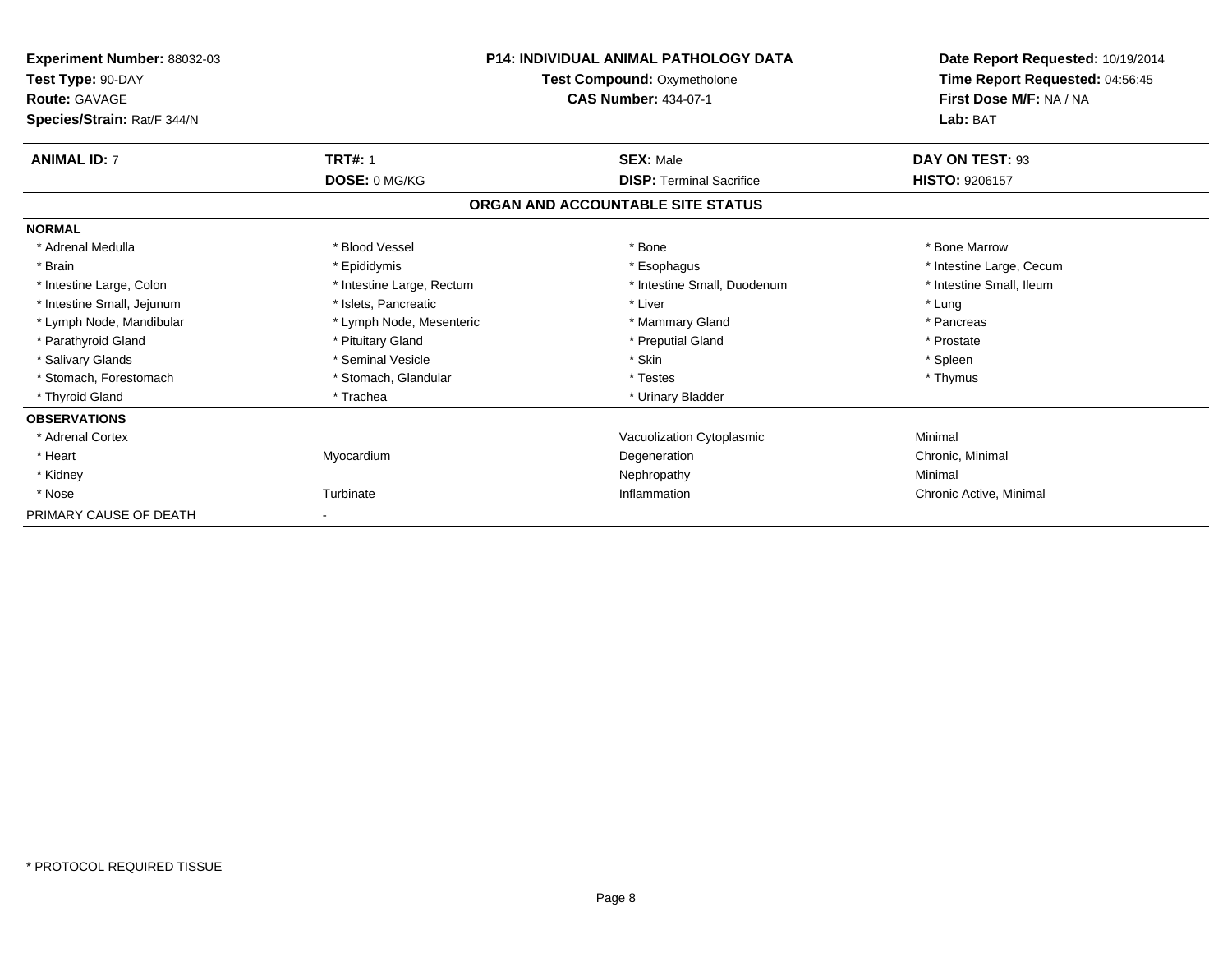| Experiment Number: 88032-03<br>Test Type: 90-DAY<br>Route: GAVAGE<br>Species/Strain: Rat/F 344/N |                           | <b>P14: INDIVIDUAL ANIMAL PATHOLOGY DATA</b><br><b>Test Compound: Oxymetholone</b><br><b>CAS Number: 434-07-1</b> | Date Report Requested: 10/19/2014<br>Time Report Requested: 04:56:45<br>First Dose M/F: NA / NA<br>Lab: BAT |  |
|--------------------------------------------------------------------------------------------------|---------------------------|-------------------------------------------------------------------------------------------------------------------|-------------------------------------------------------------------------------------------------------------|--|
| <b>ANIMAL ID: 8</b>                                                                              | <b>TRT#: 1</b>            | <b>SEX: Male</b>                                                                                                  | DAY ON TEST: 93                                                                                             |  |
|                                                                                                  | DOSE: 0 MG/KG             | <b>DISP: Terminal Sacrifice</b>                                                                                   | HISTO: 9206158                                                                                              |  |
|                                                                                                  |                           | ORGAN AND ACCOUNTABLE SITE STATUS                                                                                 |                                                                                                             |  |
| <b>NORMAL</b>                                                                                    |                           |                                                                                                                   |                                                                                                             |  |
| * Adrenal Medulla                                                                                | * Blood Vessel            | * Bone                                                                                                            | * Bone Marrow                                                                                               |  |
| * Brain                                                                                          | * Epididymis              | * Esophagus                                                                                                       | * Intestine Large, Cecum                                                                                    |  |
| * Intestine Large, Colon                                                                         | * Intestine Large, Rectum | * Intestine Small, Duodenum                                                                                       | * Intestine Small. Ileum                                                                                    |  |
| * Intestine Small, Jejunum                                                                       | * Islets, Pancreatic      | * Liver                                                                                                           | * Lung                                                                                                      |  |
| * Lymph Node, Mandibular                                                                         | * Lymph Node, Mesenteric  | * Pancreas                                                                                                        | * Parathyroid Gland                                                                                         |  |
| * Pituitary Gland                                                                                | * Preputial Gland         | * Prostate                                                                                                        | * Salivary Glands                                                                                           |  |
| * Seminal Vesicle                                                                                | * Skin                    | * Spleen                                                                                                          | * Stomach, Forestomach                                                                                      |  |
| * Stomach, Glandular                                                                             | * Testes                  | * Thymus                                                                                                          | * Thyroid Gland                                                                                             |  |
| * Trachea                                                                                        | * Urinary Bladder         |                                                                                                                   |                                                                                                             |  |
| <b>MISSING</b>                                                                                   |                           |                                                                                                                   |                                                                                                             |  |
| * Mammary Gland                                                                                  |                           |                                                                                                                   |                                                                                                             |  |
| <b>OBSERVATIONS</b>                                                                              |                           |                                                                                                                   |                                                                                                             |  |
| * Adrenal Cortex                                                                                 |                           | Vacuolization Cytoplasmic                                                                                         | Minimal                                                                                                     |  |
| * Heart                                                                                          | Myocardium                | Degeneration                                                                                                      | Chronic, Minimal                                                                                            |  |
| * Kidney                                                                                         |                           | Nephropathy                                                                                                       | Mild                                                                                                        |  |
| * Nose                                                                                           | Turbinate                 | Inflammation                                                                                                      | Chronic Active, Minimal                                                                                     |  |
| PRIMARY CAUSE OF DEATH                                                                           |                           |                                                                                                                   |                                                                                                             |  |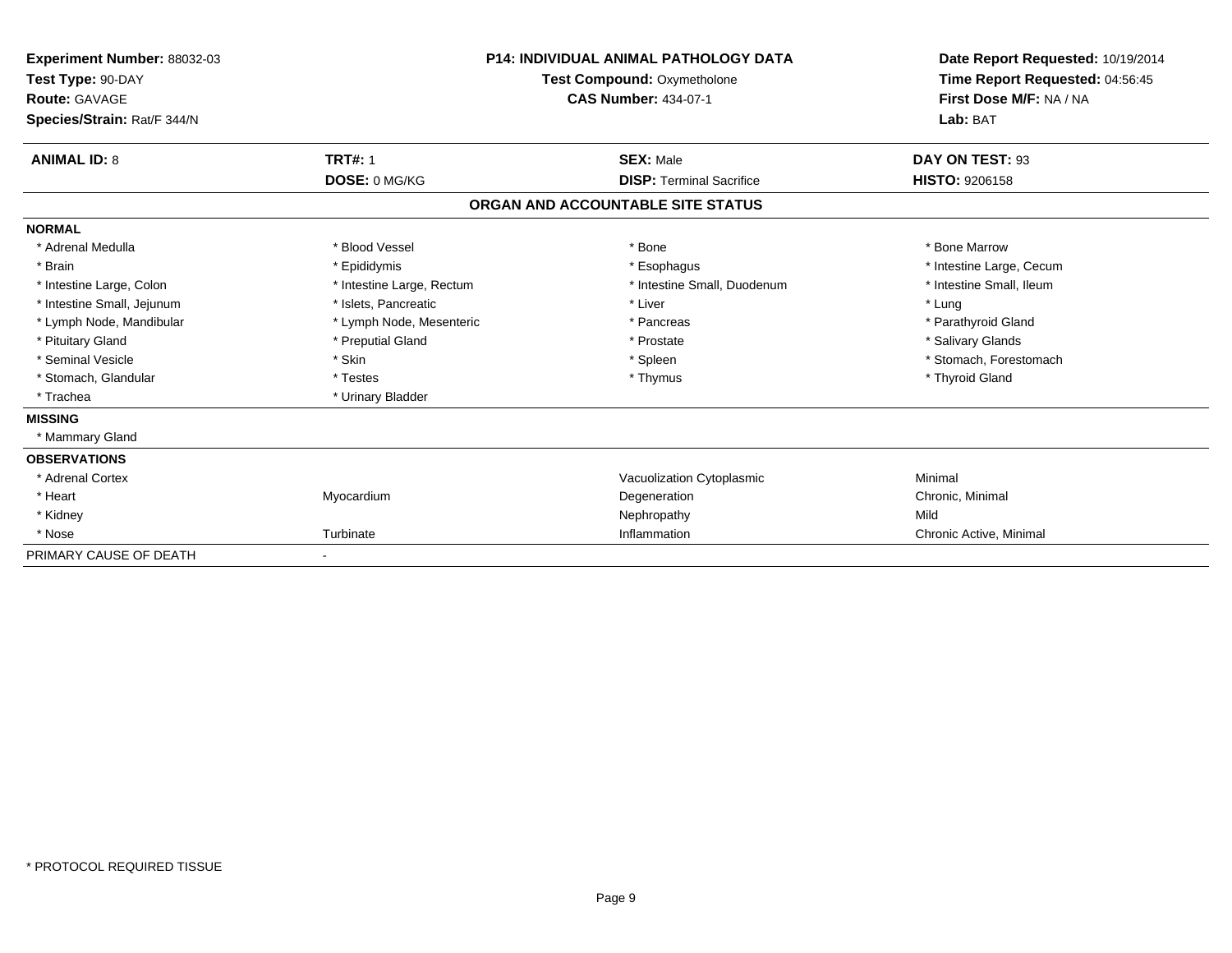| <b>Experiment Number: 88032-03</b><br>Test Type: 90-DAY<br><b>Route: GAVAGE</b><br>Species/Strain: Rat/F 344/N | <b>P14: INDIVIDUAL ANIMAL PATHOLOGY DATA</b><br><b>Test Compound: Oxymetholone</b><br><b>CAS Number: 434-07-1</b> |                                   | Date Report Requested: 10/19/2014<br>Time Report Requested: 04:56:45<br>First Dose M/F: NA / NA<br>Lab: BAT |
|----------------------------------------------------------------------------------------------------------------|-------------------------------------------------------------------------------------------------------------------|-----------------------------------|-------------------------------------------------------------------------------------------------------------|
| <b>ANIMAL ID: 9</b>                                                                                            | <b>TRT#: 1</b>                                                                                                    | <b>SEX: Male</b>                  | DAY ON TEST: 93                                                                                             |
|                                                                                                                | DOSE: 0 MG/KG                                                                                                     | <b>DISP: Terminal Sacrifice</b>   | <b>HISTO: 9206159</b>                                                                                       |
|                                                                                                                |                                                                                                                   | ORGAN AND ACCOUNTABLE SITE STATUS |                                                                                                             |
| <b>NORMAL</b>                                                                                                  |                                                                                                                   |                                   |                                                                                                             |
| * Adrenal Medulla                                                                                              | * Blood Vessel                                                                                                    | * Bone                            | * Bone Marrow                                                                                               |
| * Brain                                                                                                        | * Epididymis                                                                                                      | * Esophagus                       | * Intestine Large, Cecum                                                                                    |
| * Intestine Large, Colon                                                                                       | * Intestine Large, Rectum                                                                                         | * Intestine Small, Duodenum       | * Intestine Small, Ileum                                                                                    |
| * Intestine Small, Jejunum                                                                                     | * Islets, Pancreatic                                                                                              | * Liver                           | * Lung                                                                                                      |
| * Lymph Node, Mandibular                                                                                       | * Lymph Node, Mesenteric                                                                                          | * Mammary Gland                   | * Nose                                                                                                      |
| * Pancreas                                                                                                     | * Parathyroid Gland                                                                                               | * Pituitary Gland                 | * Preputial Gland                                                                                           |
| * Prostate                                                                                                     | * Salivary Glands                                                                                                 | * Seminal Vesicle                 | * Skin                                                                                                      |
| * Spleen                                                                                                       | * Stomach, Forestomach                                                                                            | * Stomach, Glandular              | * Testes                                                                                                    |
| * Thymus                                                                                                       | * Thyroid Gland                                                                                                   | * Trachea                         | * Urinary Bladder                                                                                           |
| <b>OBSERVATIONS</b>                                                                                            |                                                                                                                   |                                   |                                                                                                             |
| * Adrenal Cortex                                                                                               |                                                                                                                   | Vacuolization Cytoplasmic         | Minimal                                                                                                     |
| * Heart                                                                                                        | Myocardium                                                                                                        | Degeneration                      | Chronic, Minimal                                                                                            |
| * Kidney                                                                                                       |                                                                                                                   | Nephropathy                       | Minimal                                                                                                     |
| PRIMARY CAUSE OF DEATH                                                                                         |                                                                                                                   |                                   |                                                                                                             |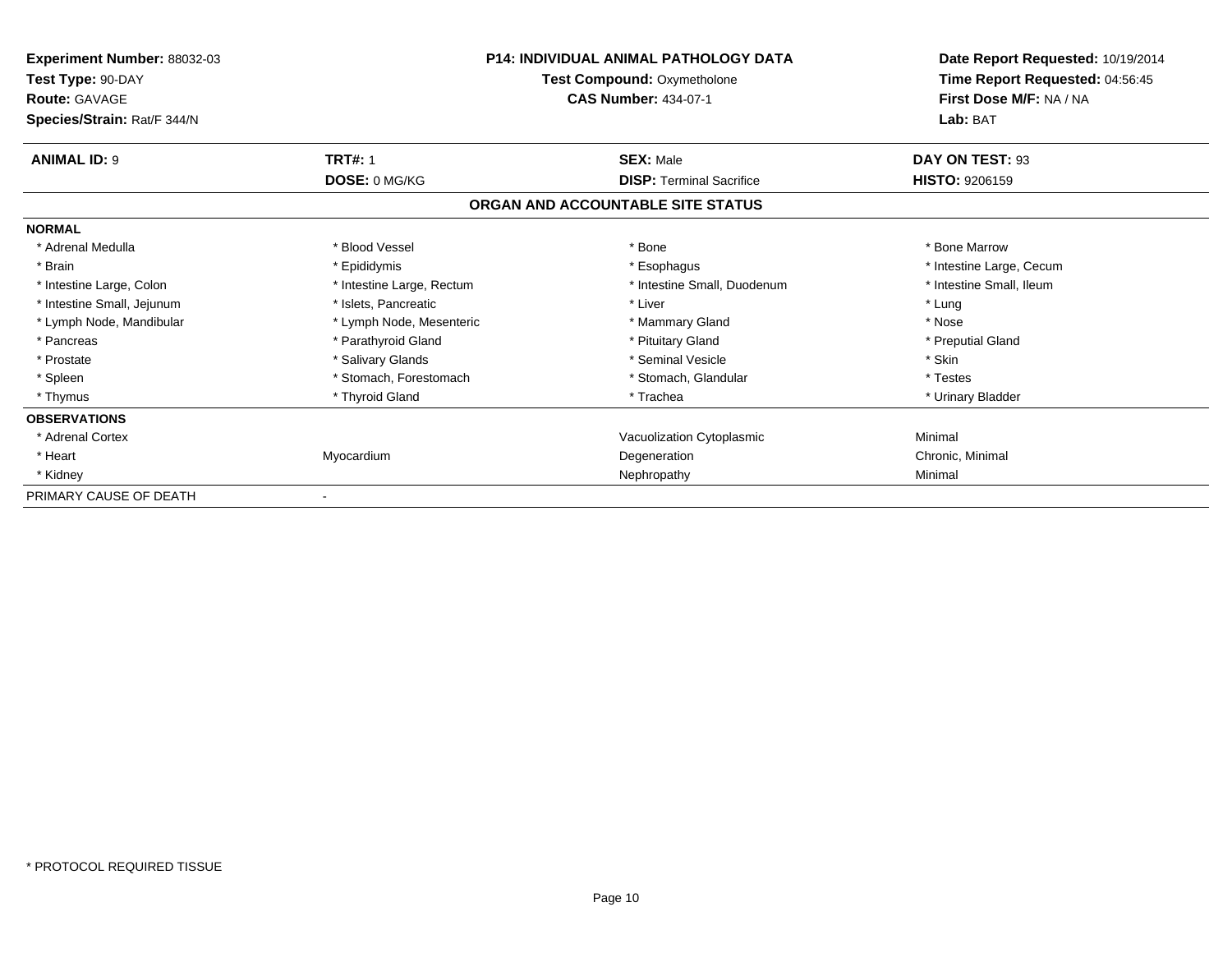| Experiment Number: 88032-03<br>Test Type: 90-DAY<br><b>Route: GAVAGE</b><br>Species/Strain: Rat/F 344/N | <b>P14: INDIVIDUAL ANIMAL PATHOLOGY DATA</b><br><b>Test Compound: Oxymetholone</b><br><b>CAS Number: 434-07-1</b> |                                   | Date Report Requested: 10/19/2014<br>Time Report Requested: 04:56:45<br>First Dose M/F: NA / NA<br>Lab: BAT |
|---------------------------------------------------------------------------------------------------------|-------------------------------------------------------------------------------------------------------------------|-----------------------------------|-------------------------------------------------------------------------------------------------------------|
| <b>ANIMAL ID: 10</b>                                                                                    | <b>TRT#: 1</b>                                                                                                    | <b>SEX: Male</b>                  | DAY ON TEST: 93                                                                                             |
|                                                                                                         | DOSE: 0 MG/KG                                                                                                     | <b>DISP: Terminal Sacrifice</b>   | <b>HISTO: 9206160</b>                                                                                       |
|                                                                                                         |                                                                                                                   | ORGAN AND ACCOUNTABLE SITE STATUS |                                                                                                             |
| <b>NORMAL</b>                                                                                           |                                                                                                                   |                                   |                                                                                                             |
| * Adrenal Medulla                                                                                       | * Blood Vessel                                                                                                    | * Bone                            | * Bone Marrow                                                                                               |
| * Brain                                                                                                 | * Epididymis                                                                                                      | * Esophagus                       | * Intestine Large, Cecum                                                                                    |
| * Intestine Large, Colon                                                                                | * Intestine Large, Rectum                                                                                         | * Intestine Small, Duodenum       | * Intestine Small, Ileum                                                                                    |
| * Intestine Small, Jejunum                                                                              | * Islets, Pancreatic                                                                                              | * Liver                           | * Lung                                                                                                      |
| * Lymph Node, Mandibular                                                                                | * Lymph Node, Mesenteric                                                                                          | * Mammary Gland                   | * Pancreas                                                                                                  |
| * Parathyroid Gland                                                                                     | * Pituitary Gland                                                                                                 | * Preputial Gland                 | * Prostate                                                                                                  |
| * Salivary Glands                                                                                       | * Seminal Vesicle                                                                                                 | * Skin                            | * Spleen                                                                                                    |
| * Stomach, Forestomach                                                                                  | * Stomach, Glandular                                                                                              | * Testes                          | * Thymus                                                                                                    |
| * Thyroid Gland                                                                                         | * Trachea                                                                                                         | * Urinary Bladder                 |                                                                                                             |
| <b>OBSERVATIONS</b>                                                                                     |                                                                                                                   |                                   |                                                                                                             |
| * Adrenal Cortex                                                                                        |                                                                                                                   | Vacuolization Cytoplasmic         | Minimal                                                                                                     |
| * Heart                                                                                                 | Myocardium                                                                                                        | Degeneration                      | Chronic, Minimal                                                                                            |
| * Kidney                                                                                                |                                                                                                                   | Nephropathy                       | Minimal                                                                                                     |
| * Nose                                                                                                  | Turbinate                                                                                                         | Inflammation                      | Chronic Active, Minimal                                                                                     |
| PRIMARY CAUSE OF DEATH                                                                                  |                                                                                                                   |                                   |                                                                                                             |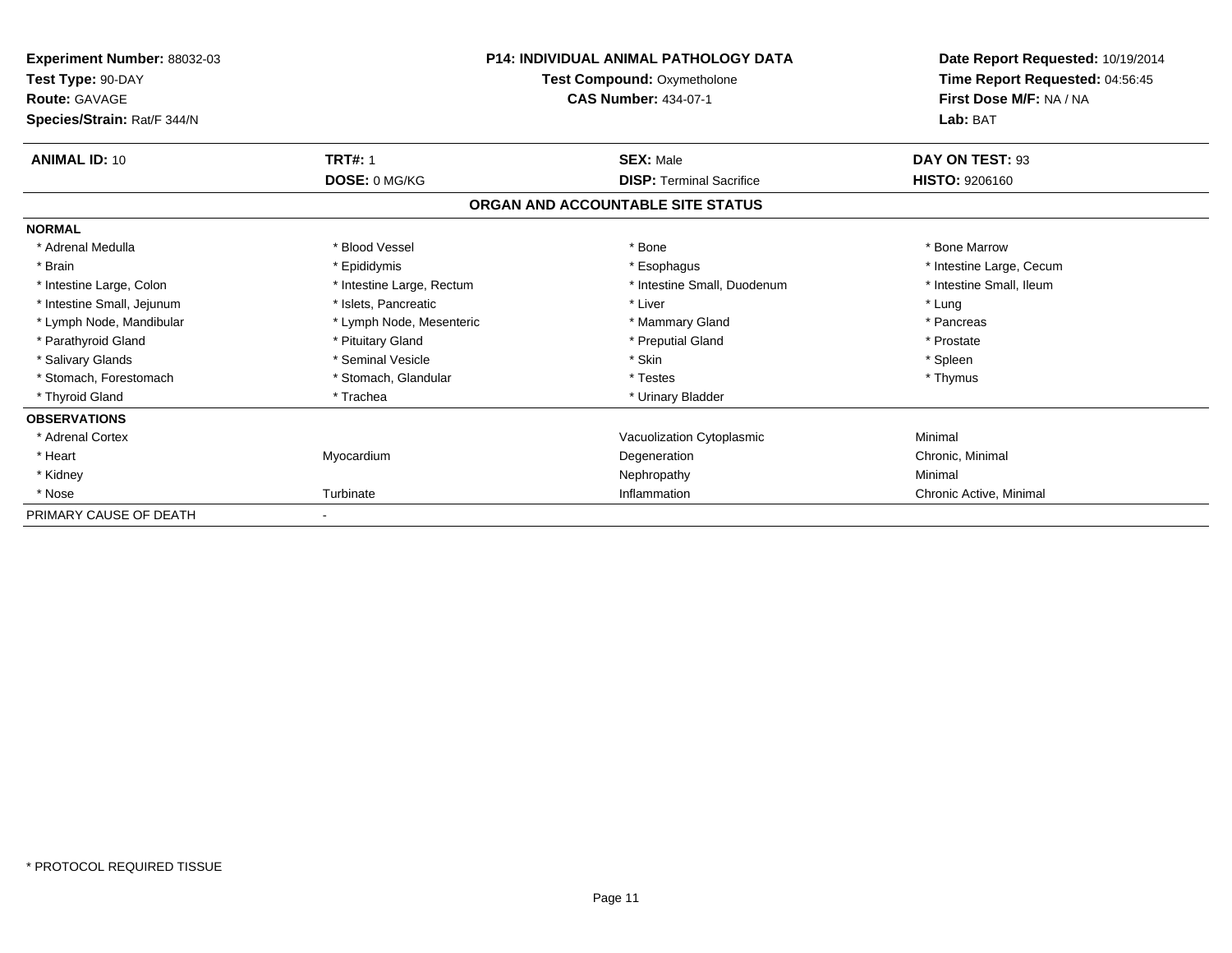| Experiment Number: 88032-03<br>Test Type: 90-DAY<br><b>Route: GAVAGE</b><br>Species/Strain: Rat/F 344/N |                | <b>P14: INDIVIDUAL ANIMAL PATHOLOGY DATA</b><br><b>Test Compound: Oxymetholone</b><br><b>CAS Number: 434-07-1</b> | Date Report Requested: 10/19/2014<br>Time Report Requested: 04:56:45<br>First Dose M/F: NA / NA<br>Lab: BAT |
|---------------------------------------------------------------------------------------------------------|----------------|-------------------------------------------------------------------------------------------------------------------|-------------------------------------------------------------------------------------------------------------|
| <b>ANIMAL ID: 11</b>                                                                                    | TRT#: 3        | <b>SEX: Male</b>                                                                                                  | DAY ON TEST: 93                                                                                             |
|                                                                                                         | DOSE: 80 MG/KG | <b>DISP:</b> Terminal Sacrifice                                                                                   | <b>HISTO: 9206251</b>                                                                                       |
|                                                                                                         |                | ORGAN AND ACCOUNTABLE SITE STATUS                                                                                 |                                                                                                             |
| <b>NORMAL</b>                                                                                           |                |                                                                                                                   |                                                                                                             |
| * Mammary Gland                                                                                         |                |                                                                                                                   |                                                                                                             |
| <b>OBSERVATIONS</b>                                                                                     |                |                                                                                                                   |                                                                                                             |
| * Adrenal Cortex                                                                                        |                | Vacuolization Cytoplasmic                                                                                         | Minimal                                                                                                     |
| * Heart                                                                                                 | Myocardium     | Degeneration                                                                                                      | Chronic, Mild                                                                                               |
| * Kidney                                                                                                |                | Regeneration                                                                                                      | Diffuse, Minimal                                                                                            |
| PRIMARY CAUSE OF DEATH                                                                                  | $\,$           |                                                                                                                   |                                                                                                             |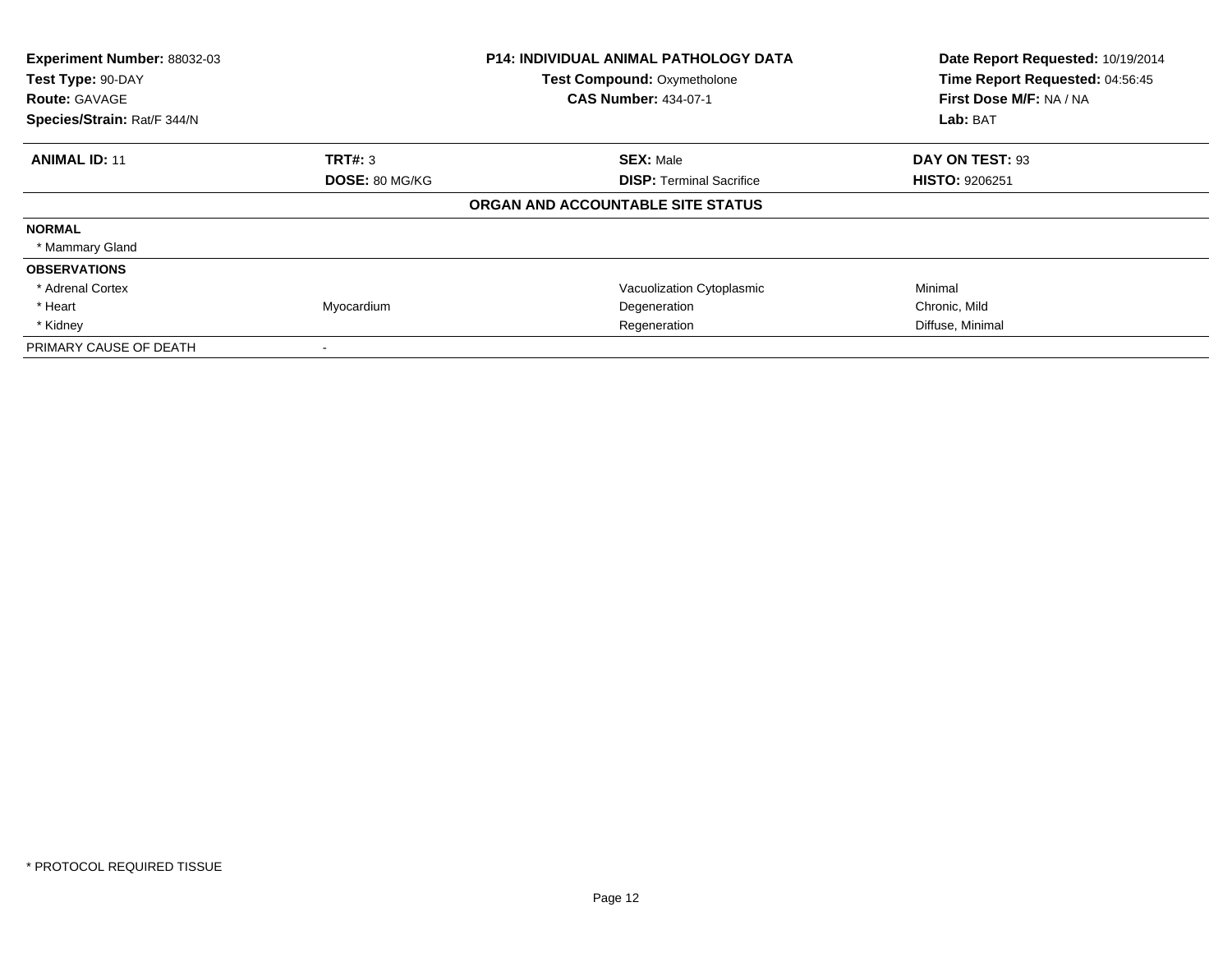| <b>Experiment Number: 88032-03</b> | <b>P14: INDIVIDUAL ANIMAL PATHOLOGY DATA</b> |                                    | Date Report Requested: 10/19/2014                          |
|------------------------------------|----------------------------------------------|------------------------------------|------------------------------------------------------------|
| Test Type: 90-DAY                  |                                              | <b>Test Compound: Oxymetholone</b> | Time Report Requested: 04:56:45<br>First Dose M/F: NA / NA |
| <b>Route: GAVAGE</b>               |                                              | <b>CAS Number: 434-07-1</b>        |                                                            |
| Species/Strain: Rat/F 344/N        |                                              |                                    | Lab: BAT                                                   |
| <b>ANIMAL ID: 12</b>               | TRT#: 3                                      | <b>SEX: Male</b>                   | DAY ON TEST: 93                                            |
|                                    | DOSE: 80 MG/KG                               | <b>DISP:</b> Terminal Sacrifice    | <b>HISTO: 9206252</b>                                      |
|                                    |                                              | ORGAN AND ACCOUNTABLE SITE STATUS  |                                                            |
| <b>NORMAL</b>                      |                                              |                                    |                                                            |
| * Adrenal Cortex                   | * Heart                                      | * Mammary Gland                    |                                                            |
| <b>OBSERVATIONS</b>                |                                              |                                    |                                                            |
| * Kidney                           |                                              | Regeneration                       | Diffuse, Minimal                                           |
| PRIMARY CAUSE OF DEATH             |                                              |                                    |                                                            |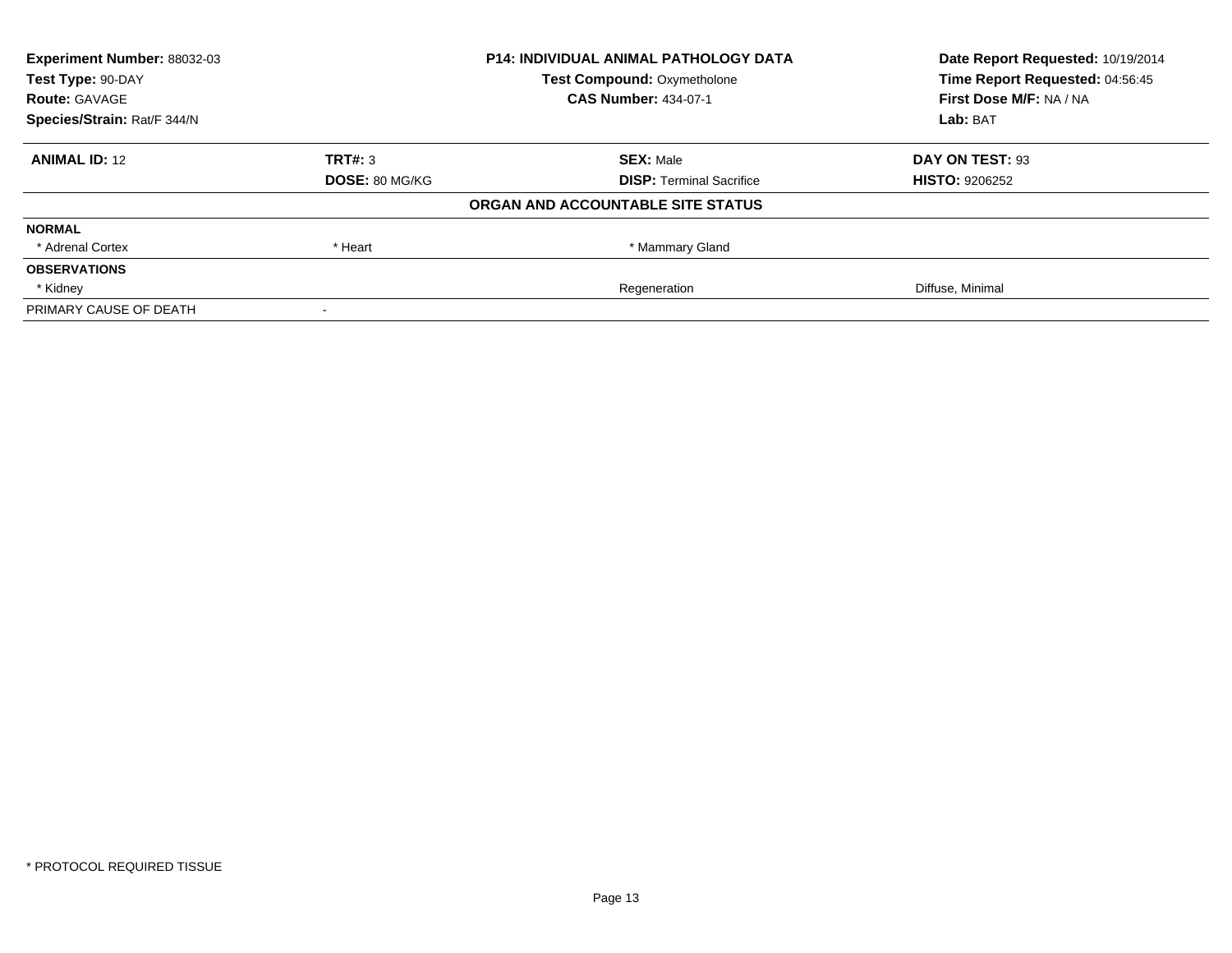| Experiment Number: 88032-03 |                 | <b>P14: INDIVIDUAL ANIMAL PATHOLOGY DATA</b> | Date Report Requested: 10/19/2014 |
|-----------------------------|-----------------|----------------------------------------------|-----------------------------------|
| Test Type: 90-DAY           |                 | <b>Test Compound: Oxymetholone</b>           | Time Report Requested: 04:56:45   |
| <b>Route: GAVAGE</b>        |                 | <b>CAS Number: 434-07-1</b>                  | First Dose M/F: NA / NA           |
| Species/Strain: Rat/F 344/N |                 |                                              | Lab: BAT                          |
| <b>ANIMAL ID: 13</b>        | TRT#: 3         | <b>SEX: Male</b>                             | DAY ON TEST: 93                   |
|                             | DOSE: 80 MG/KG  | <b>DISP:</b> Terminal Sacrifice              | <b>HISTO: 9206253</b>             |
|                             |                 | ORGAN AND ACCOUNTABLE SITE STATUS            |                                   |
| <b>NORMAL</b>               |                 |                                              |                                   |
| * Adrenal Cortex            | * Mammary Gland |                                              |                                   |
| <b>OBSERVATIONS</b>         |                 |                                              |                                   |
| * Heart                     | Myocardium      | Degeneration                                 | Chronic, Minimal                  |
| * Kidney                    |                 | Regeneration                                 | Diffuse, Minimal                  |
| PRIMARY CAUSE OF DEATH      |                 |                                              |                                   |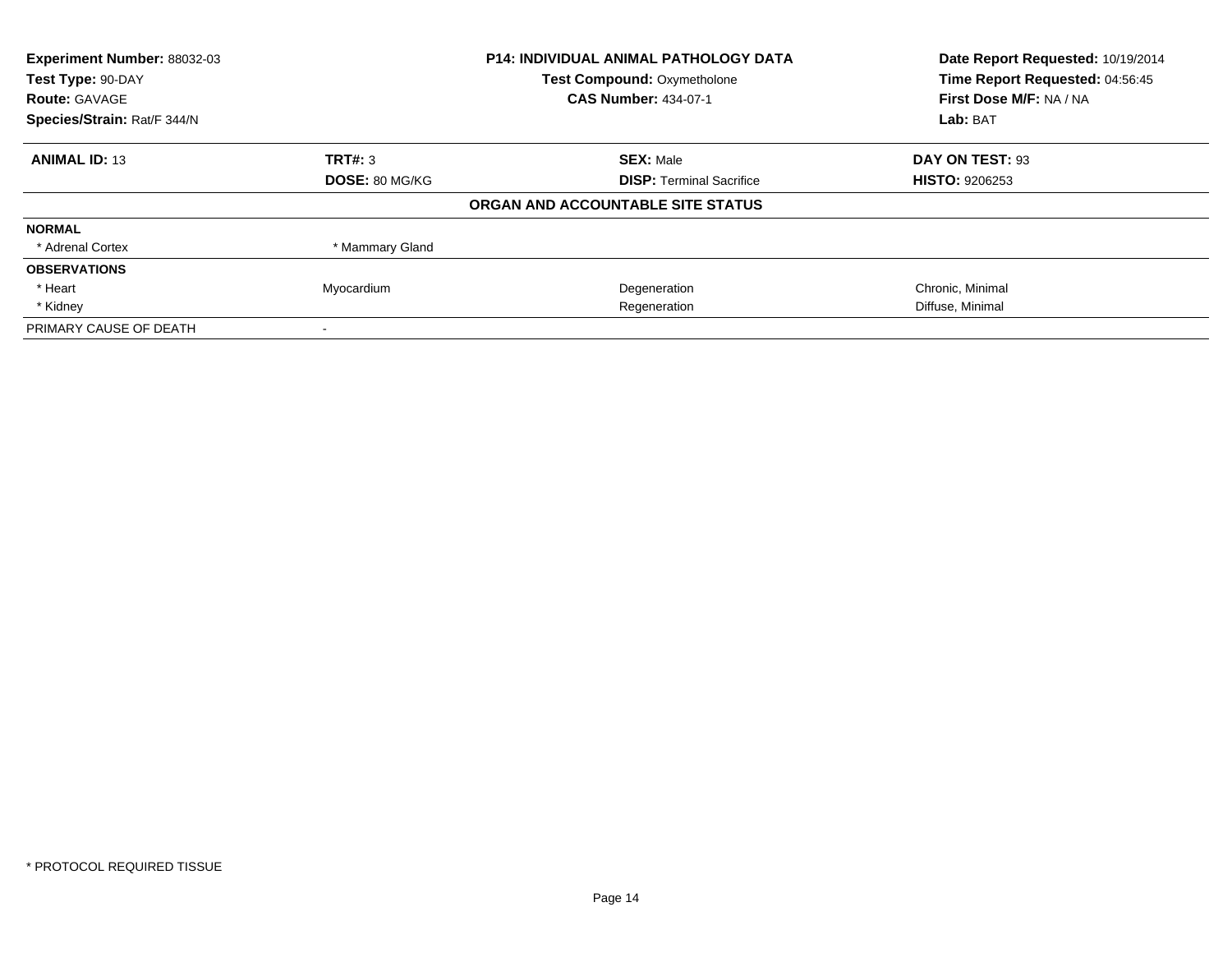| Experiment Number: 88032-03<br>Test Type: 90-DAY<br><b>Route: GAVAGE</b><br>Species/Strain: Rat/F 344/N |                | <b>P14: INDIVIDUAL ANIMAL PATHOLOGY DATA</b><br><b>Test Compound: Oxymetholone</b><br><b>CAS Number: 434-07-1</b> | Date Report Requested: 10/19/2014<br>Time Report Requested: 04:56:45<br>First Dose M/F: NA / NA<br>Lab: BAT |
|---------------------------------------------------------------------------------------------------------|----------------|-------------------------------------------------------------------------------------------------------------------|-------------------------------------------------------------------------------------------------------------|
| <b>ANIMAL ID: 14</b>                                                                                    | <b>TRT#:</b> 3 | <b>SEX: Male</b>                                                                                                  | DAY ON TEST: 93                                                                                             |
|                                                                                                         | DOSE: 80 MG/KG | <b>DISP: Terminal Sacrifice</b>                                                                                   | <b>HISTO: 9206254</b>                                                                                       |
|                                                                                                         |                | ORGAN AND ACCOUNTABLE SITE STATUS                                                                                 |                                                                                                             |
| <b>NORMAL</b>                                                                                           |                |                                                                                                                   |                                                                                                             |
| * Mammary Gland                                                                                         |                |                                                                                                                   |                                                                                                             |
| <b>OBSERVATIONS</b>                                                                                     |                |                                                                                                                   |                                                                                                             |
| * Adrenal Cortex                                                                                        |                | Vacuolization Cytoplasmic                                                                                         | Minimal                                                                                                     |
| * Heart                                                                                                 | Myocardium     | Degeneration                                                                                                      | Chronic, Minimal                                                                                            |
| * Kidney                                                                                                |                | Regeneration                                                                                                      | Diffuse, Minimal                                                                                            |
| PRIMARY CAUSE OF DEATH                                                                                  |                |                                                                                                                   |                                                                                                             |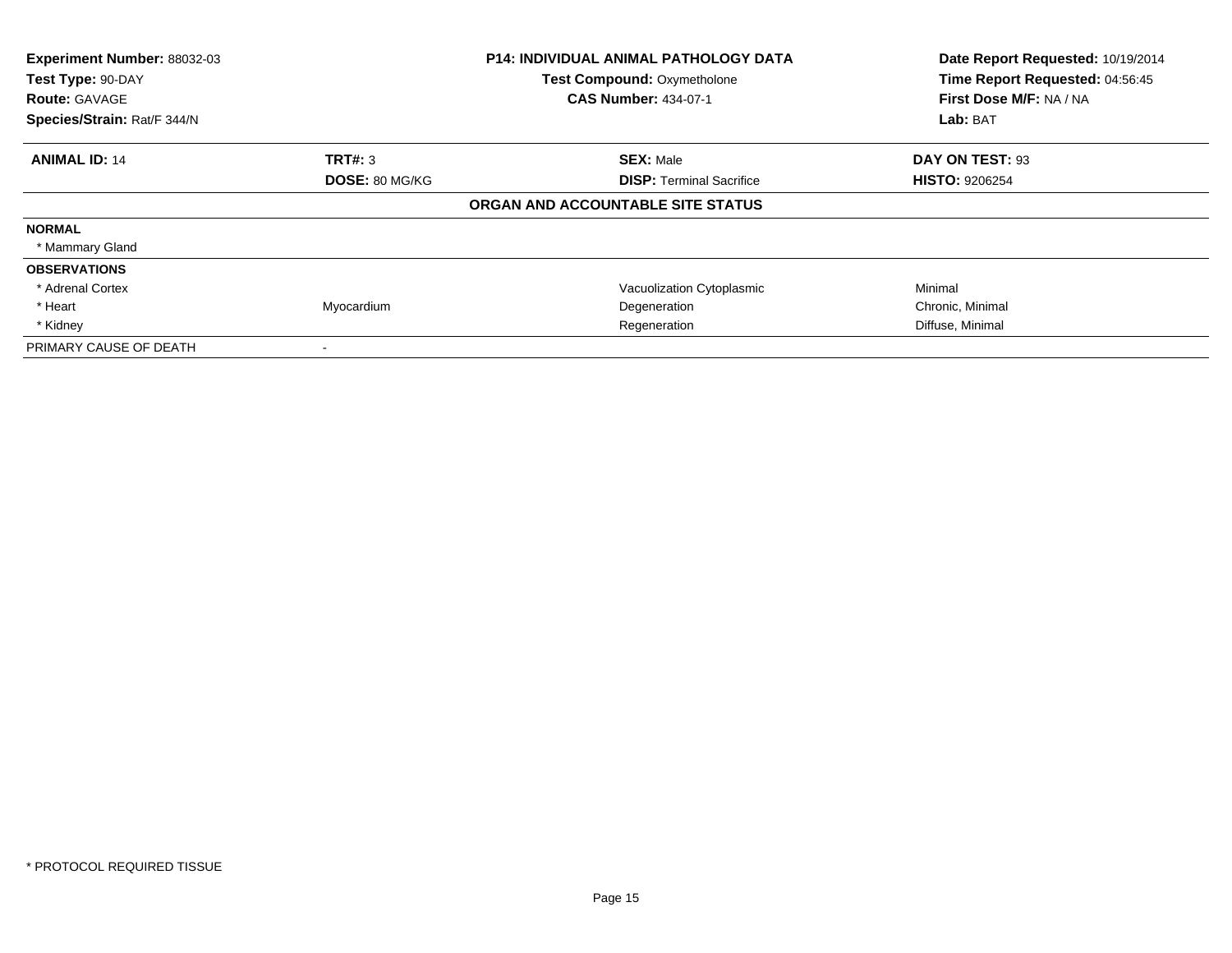| Experiment Number: 88032-03 |                 | <b>P14: INDIVIDUAL ANIMAL PATHOLOGY DATA</b> | Date Report Requested: 10/19/2014 |
|-----------------------------|-----------------|----------------------------------------------|-----------------------------------|
| Test Type: 90-DAY           |                 | <b>Test Compound: Oxymetholone</b>           | Time Report Requested: 04:56:45   |
| <b>Route: GAVAGE</b>        |                 | <b>CAS Number: 434-07-1</b>                  | First Dose M/F: NA / NA           |
| Species/Strain: Rat/F 344/N |                 |                                              | Lab: BAT                          |
| <b>ANIMAL ID: 15</b>        | TRT#: 3         | <b>SEX: Male</b>                             | DAY ON TEST: 93                   |
|                             | DOSE: 80 MG/KG  | <b>DISP: Terminal Sacrifice</b>              | <b>HISTO: 9206255</b>             |
|                             |                 | ORGAN AND ACCOUNTABLE SITE STATUS            |                                   |
| <b>NORMAL</b>               |                 |                                              |                                   |
| * Heart                     | * Mammary Gland |                                              |                                   |
| <b>OBSERVATIONS</b>         |                 |                                              |                                   |
| * Adrenal Cortex            |                 | Vacuolization Cytoplasmic                    | Minimal                           |
| * Kidney                    |                 | Regeneration                                 | Diffuse, Minimal                  |
| PRIMARY CAUSE OF DEATH      |                 |                                              |                                   |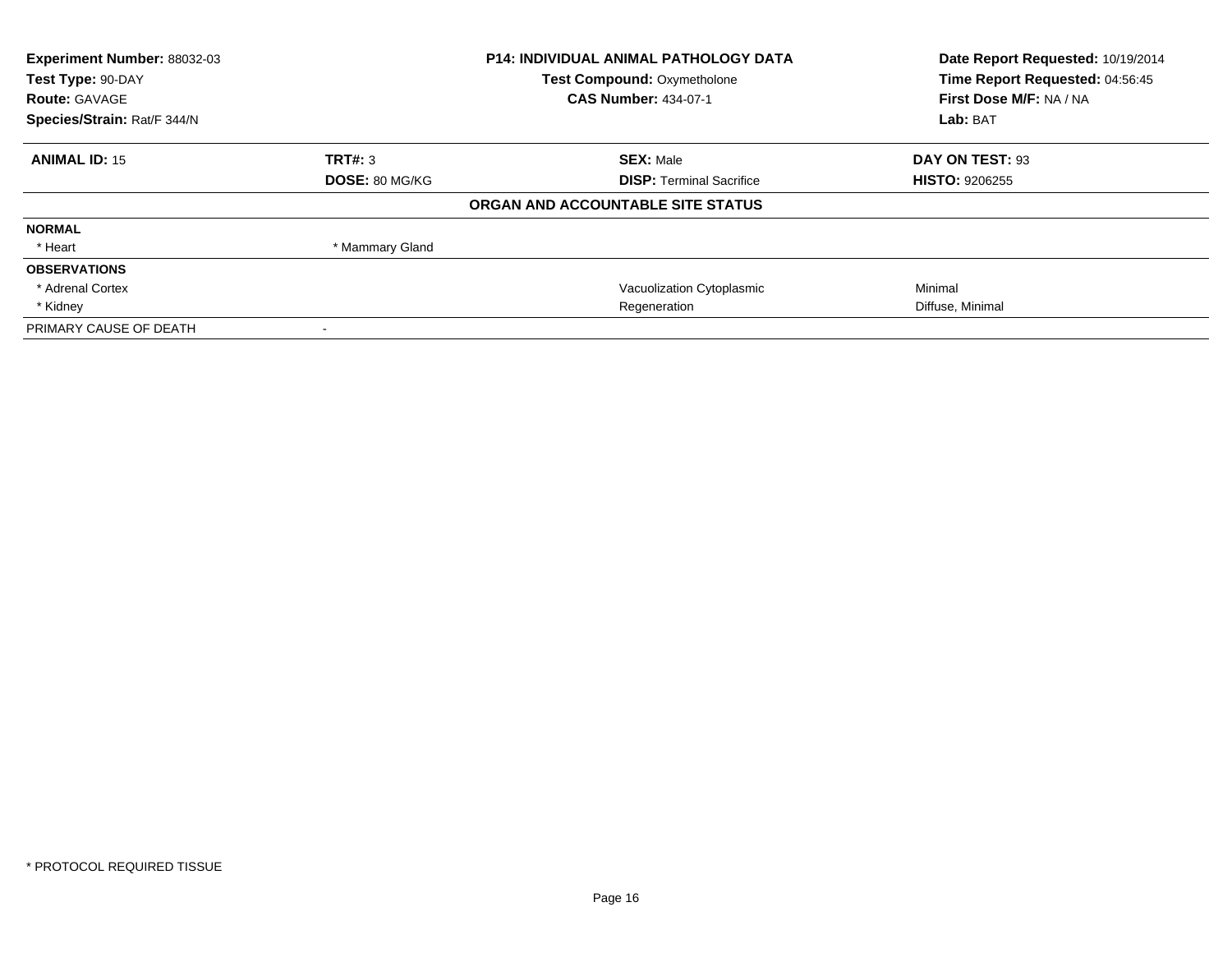| Experiment Number: 88032-03 |                 | <b>P14: INDIVIDUAL ANIMAL PATHOLOGY DATA</b> | Date Report Requested: 10/19/2014 |
|-----------------------------|-----------------|----------------------------------------------|-----------------------------------|
| Test Type: 90-DAY           |                 | <b>Test Compound: Oxymetholone</b>           | Time Report Requested: 04:56:45   |
| <b>Route: GAVAGE</b>        |                 | <b>CAS Number: 434-07-1</b>                  | First Dose M/F: NA / NA           |
| Species/Strain: Rat/F 344/N |                 |                                              | Lab: BAT                          |
| <b>ANIMAL ID: 16</b>        | TRT#: 3         | <b>SEX: Male</b>                             | DAY ON TEST: 93                   |
|                             | DOSE: 80 MG/KG  | <b>DISP:</b> Terminal Sacrifice              | <b>HISTO: 9206256</b>             |
|                             |                 | ORGAN AND ACCOUNTABLE SITE STATUS            |                                   |
| <b>NORMAL</b>               |                 |                                              |                                   |
| * Adrenal Cortex            | * Mammary Gland |                                              |                                   |
| <b>OBSERVATIONS</b>         |                 |                                              |                                   |
| * Heart                     | Myocardium      | Degeneration                                 | Chronic, Mild                     |
| * Kidney                    |                 | Regeneration                                 | Diffuse, Minimal                  |
| PRIMARY CAUSE OF DEATH      |                 |                                              |                                   |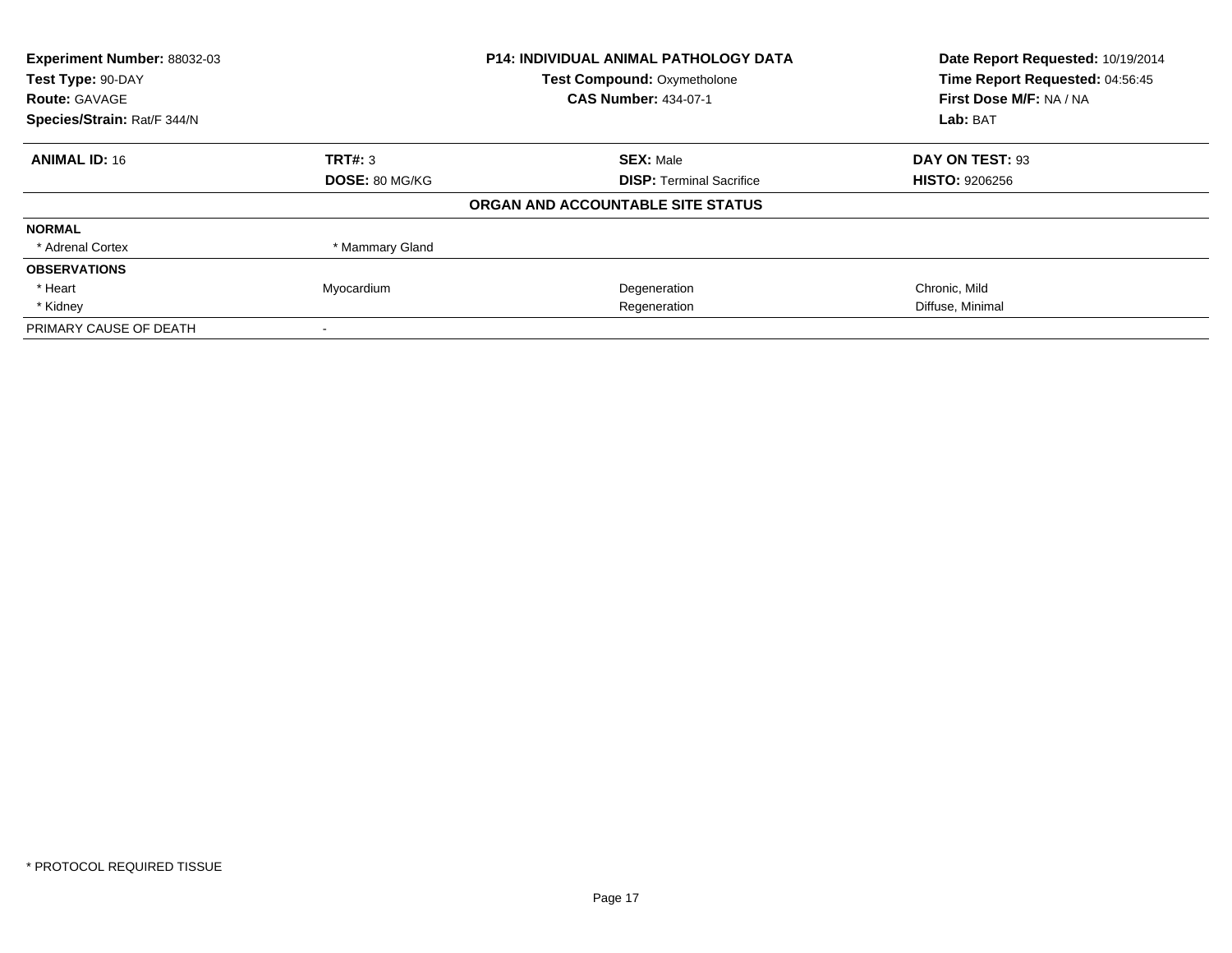| Experiment Number: 88032-03<br>Test Type: 90-DAY<br><b>Route: GAVAGE</b><br>Species/Strain: Rat/F 344/N |                | <b>P14: INDIVIDUAL ANIMAL PATHOLOGY DATA</b><br><b>Test Compound: Oxymetholone</b><br><b>CAS Number: 434-07-1</b> | Date Report Requested: 10/19/2014<br>Time Report Requested: 04:56:45<br>First Dose M/F: NA / NA<br>Lab: BAT |
|---------------------------------------------------------------------------------------------------------|----------------|-------------------------------------------------------------------------------------------------------------------|-------------------------------------------------------------------------------------------------------------|
| <b>ANIMAL ID: 17</b>                                                                                    | <b>TRT#: 3</b> | <b>SEX: Male</b>                                                                                                  | DAY ON TEST: 93                                                                                             |
|                                                                                                         | DOSE: 80 MG/KG | <b>DISP: Terminal Sacrifice</b>                                                                                   | <b>HISTO: 9206257</b>                                                                                       |
|                                                                                                         |                | ORGAN AND ACCOUNTABLE SITE STATUS                                                                                 |                                                                                                             |
| <b>NORMAL</b>                                                                                           |                |                                                                                                                   |                                                                                                             |
| * Mammary Gland                                                                                         |                |                                                                                                                   |                                                                                                             |
| <b>OBSERVATIONS</b>                                                                                     |                |                                                                                                                   |                                                                                                             |
| * Adrenal Cortex                                                                                        |                | Vacuolization Cytoplasmic                                                                                         | Minimal                                                                                                     |
| * Heart                                                                                                 | Myocardium     | Degeneration                                                                                                      | Chronic, Mild                                                                                               |
| * Kidney                                                                                                |                | Regeneration                                                                                                      | Diffuse, Minimal                                                                                            |
| PRIMARY CAUSE OF DEATH                                                                                  |                |                                                                                                                   |                                                                                                             |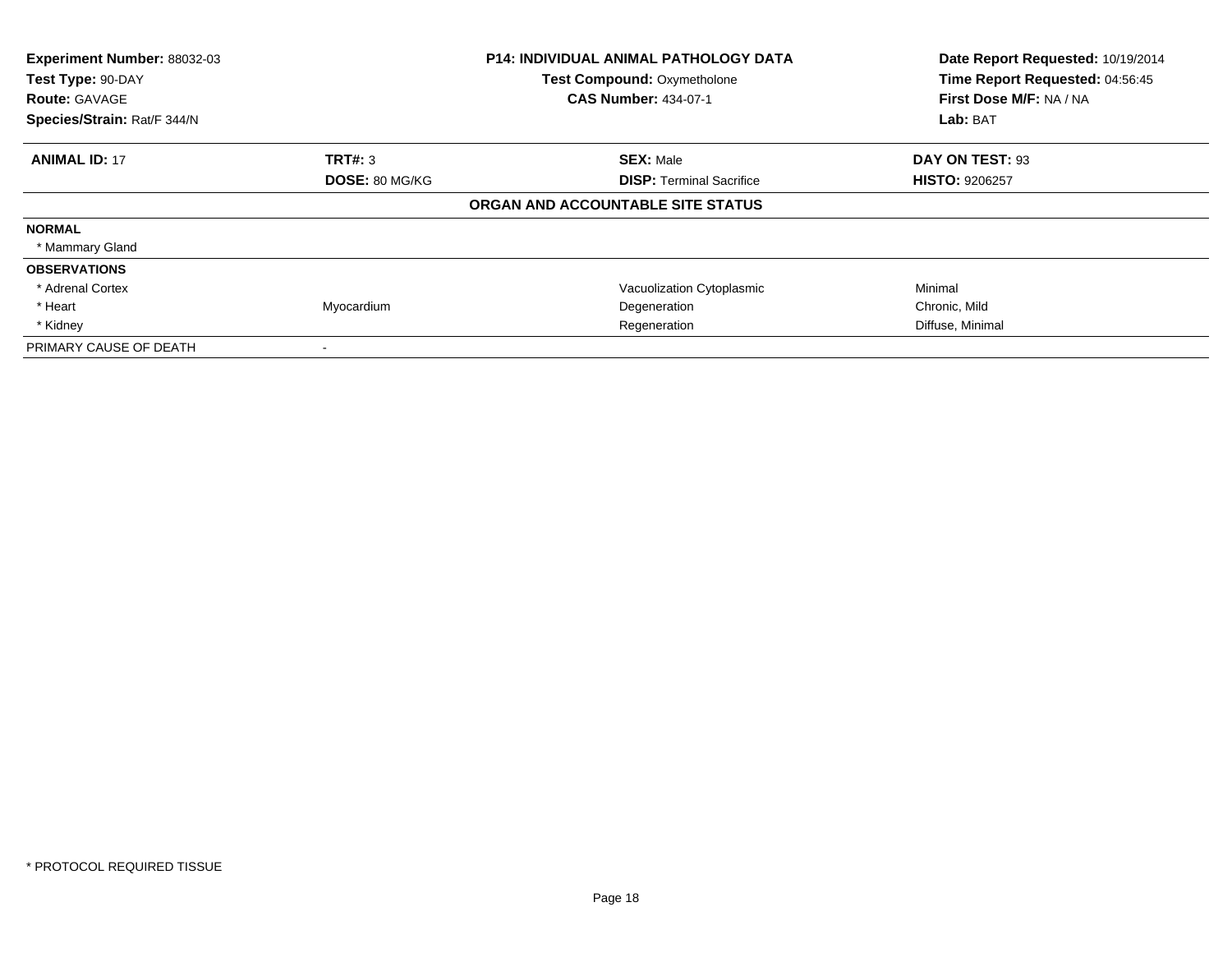| Experiment Number: 88032-03<br>Test Type: 90-DAY<br><b>Route: GAVAGE</b><br>Species/Strain: Rat/F 344/N |                       | <b>P14: INDIVIDUAL ANIMAL PATHOLOGY DATA</b><br><b>Test Compound: Oxymetholone</b><br><b>CAS Number: 434-07-1</b> | Date Report Requested: 10/19/2014<br>Time Report Requested: 04:56:45<br>First Dose M/F: NA / NA<br>Lab: BAT |
|---------------------------------------------------------------------------------------------------------|-----------------------|-------------------------------------------------------------------------------------------------------------------|-------------------------------------------------------------------------------------------------------------|
| <b>ANIMAL ID: 18</b>                                                                                    | TRT#: 3               | <b>SEX: Male</b>                                                                                                  | DAY ON TEST: 93                                                                                             |
|                                                                                                         | <b>DOSE: 80 MG/KG</b> | <b>DISP: Terminal Sacrifice</b>                                                                                   | <b>HISTO: 9206258</b>                                                                                       |
|                                                                                                         |                       | ORGAN AND ACCOUNTABLE SITE STATUS                                                                                 |                                                                                                             |
| <b>MISSING</b>                                                                                          |                       |                                                                                                                   |                                                                                                             |
| * Mammary Gland                                                                                         |                       |                                                                                                                   |                                                                                                             |
| <b>OBSERVATIONS</b>                                                                                     |                       |                                                                                                                   |                                                                                                             |
| * Adrenal Cortex                                                                                        |                       | Vacuolization Cytoplasmic                                                                                         | Minimal                                                                                                     |
| * Heart                                                                                                 | Myocardium            | Degeneration                                                                                                      | Chronic, Mild                                                                                               |
| * Kidney                                                                                                | <b>Renal Tubule</b>   | Mineralization                                                                                                    | Diffuse, Minimal                                                                                            |
|                                                                                                         |                       | Regeneration                                                                                                      | Diffuse, Minimal                                                                                            |
| PRIMARY CAUSE OF DEATH                                                                                  |                       |                                                                                                                   |                                                                                                             |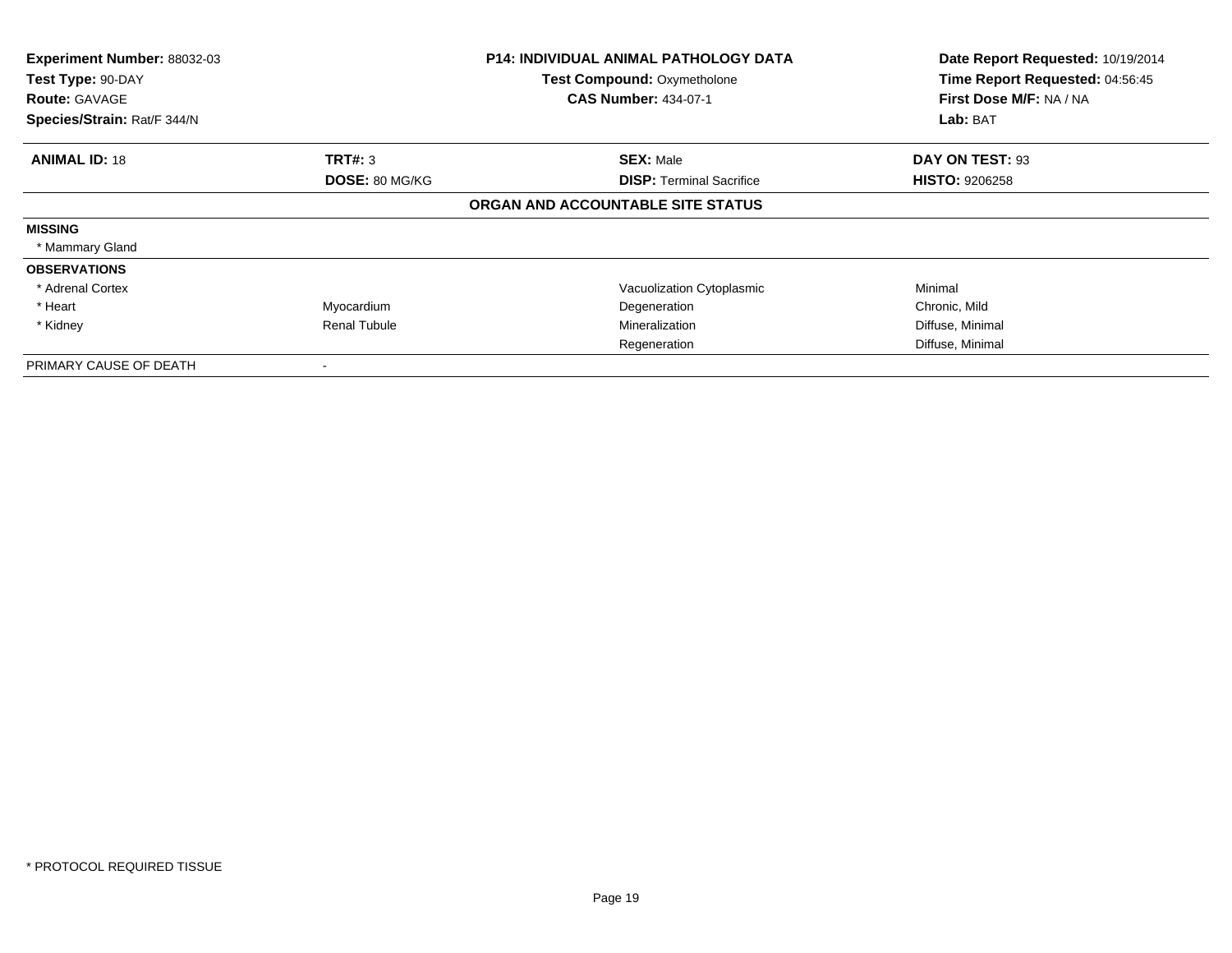| Experiment Number: 88032-03 |                 | <b>P14: INDIVIDUAL ANIMAL PATHOLOGY DATA</b> | Date Report Requested: 10/19/2014 |
|-----------------------------|-----------------|----------------------------------------------|-----------------------------------|
| Test Type: 90-DAY           |                 | <b>Test Compound: Oxymetholone</b>           | Time Report Requested: 04:56:45   |
| <b>Route: GAVAGE</b>        |                 | <b>CAS Number: 434-07-1</b>                  | First Dose M/F: NA / NA           |
| Species/Strain: Rat/F 344/N |                 |                                              | Lab: BAT                          |
| <b>ANIMAL ID: 19</b>        | TRT#: 3         | <b>SEX: Male</b>                             | DAY ON TEST: 93                   |
|                             | DOSE: 80 MG/KG  | <b>DISP:</b> Terminal Sacrifice              | <b>HISTO: 9206259</b>             |
|                             |                 | ORGAN AND ACCOUNTABLE SITE STATUS            |                                   |
| <b>NORMAL</b>               |                 |                                              |                                   |
| * Adrenal Cortex            | * Mammary Gland |                                              |                                   |
| <b>OBSERVATIONS</b>         |                 |                                              |                                   |
| * Heart                     | Myocardium      | Degeneration                                 | Chronic, Mild                     |
| * Kidney                    |                 | Regeneration                                 | Diffuse, Mild                     |
| PRIMARY CAUSE OF DEATH      |                 |                                              |                                   |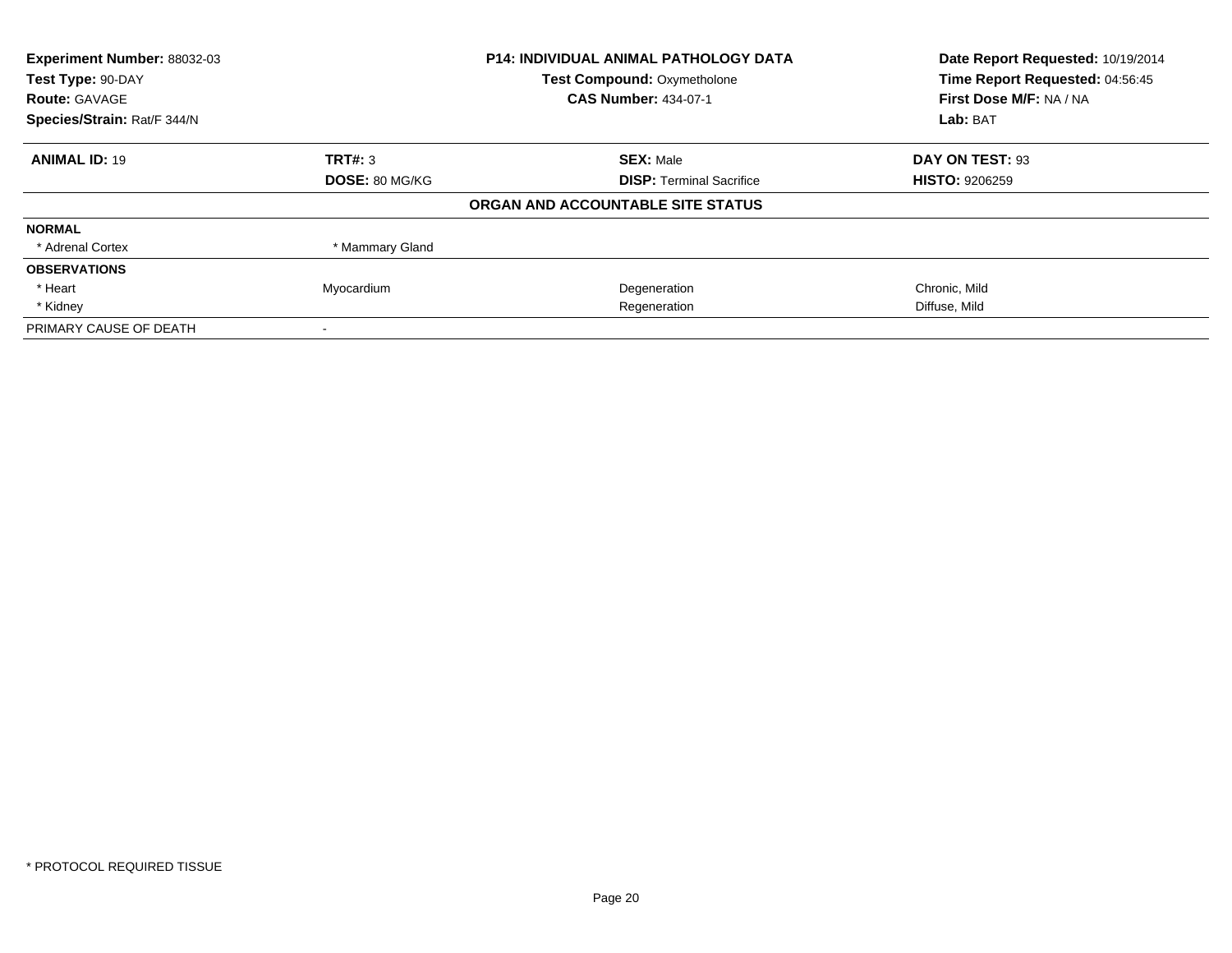| Experiment Number: 88032-03<br>Test Type: 90-DAY<br><b>Route: GAVAGE</b><br>Species/Strain: Rat/F 344/N |                | <b>P14: INDIVIDUAL ANIMAL PATHOLOGY DATA</b><br><b>Test Compound: Oxymetholone</b><br><b>CAS Number: 434-07-1</b> | Date Report Requested: 10/19/2014<br>Time Report Requested: 04:56:45<br>First Dose M/F: NA / NA<br>Lab: BAT |
|---------------------------------------------------------------------------------------------------------|----------------|-------------------------------------------------------------------------------------------------------------------|-------------------------------------------------------------------------------------------------------------|
| <b>ANIMAL ID: 20</b>                                                                                    | <b>TRT#:</b> 3 | <b>SEX: Male</b>                                                                                                  | DAY ON TEST: 93                                                                                             |
|                                                                                                         | DOSE: 80 MG/KG | <b>DISP: Terminal Sacrifice</b>                                                                                   | <b>HISTO: 9206260</b>                                                                                       |
|                                                                                                         |                | ORGAN AND ACCOUNTABLE SITE STATUS                                                                                 |                                                                                                             |
| <b>NORMAL</b>                                                                                           |                |                                                                                                                   |                                                                                                             |
| * Mammary Gland                                                                                         |                |                                                                                                                   |                                                                                                             |
| <b>OBSERVATIONS</b>                                                                                     |                |                                                                                                                   |                                                                                                             |
| * Adrenal Cortex                                                                                        |                | Vacuolization Cytoplasmic                                                                                         | Minimal                                                                                                     |
| * Heart                                                                                                 | Myocardium     | Degeneration                                                                                                      | Chronic, Minimal                                                                                            |
| * Kidney                                                                                                |                | Regeneration                                                                                                      | Diffuse, Minimal                                                                                            |
| PRIMARY CAUSE OF DEATH                                                                                  |                |                                                                                                                   |                                                                                                             |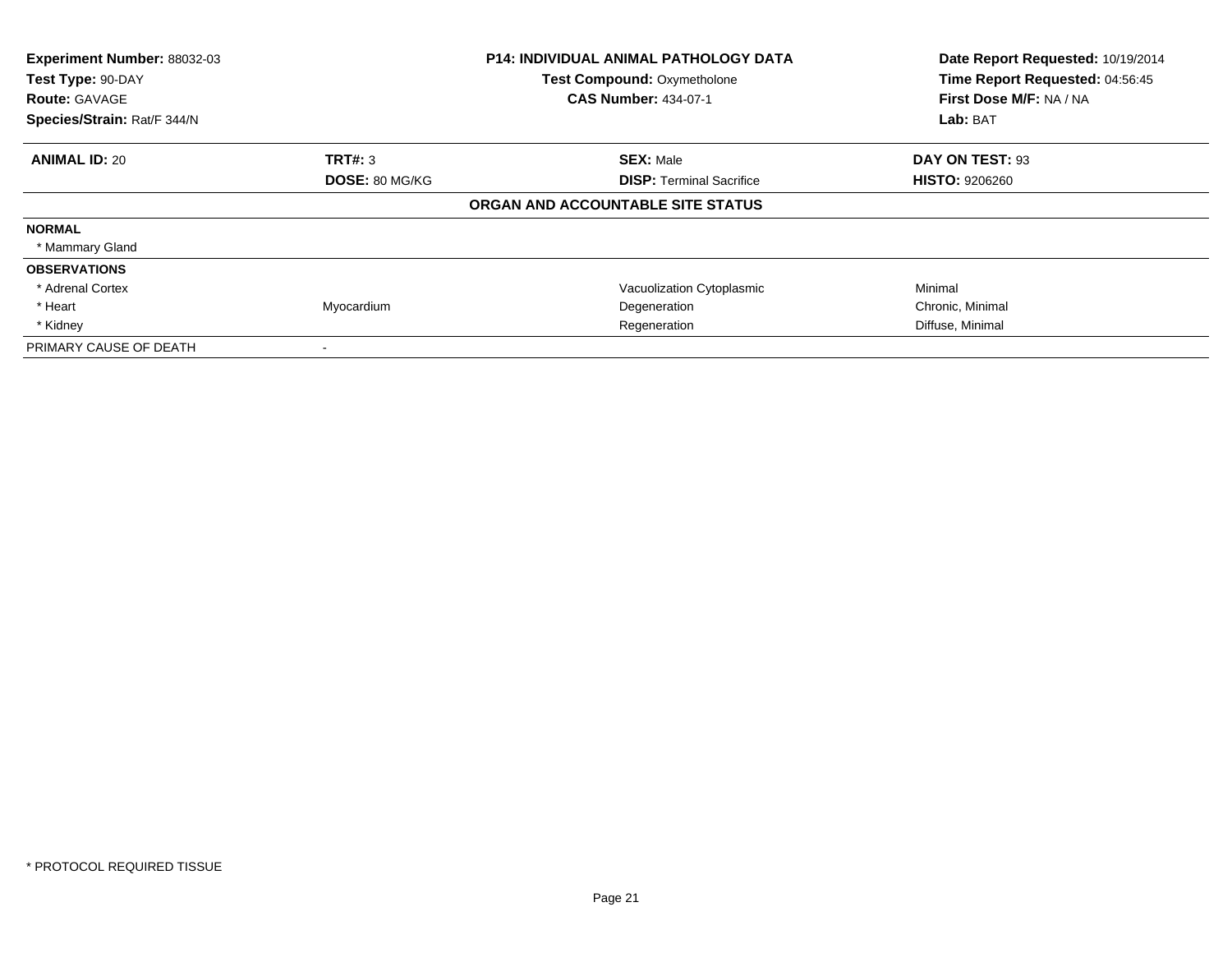| Experiment Number: 88032-03<br>Test Type: 90-DAY<br><b>Route: GAVAGE</b><br>Species/Strain: Rat/F 344/N |                           | <b>P14: INDIVIDUAL ANIMAL PATHOLOGY DATA</b><br><b>Test Compound: Oxymetholone</b><br><b>CAS Number: 434-07-1</b> | Date Report Requested: 10/19/2014<br>Time Report Requested: 04:56:45<br>First Dose M/F: NA / NA<br>Lab: BAT |
|---------------------------------------------------------------------------------------------------------|---------------------------|-------------------------------------------------------------------------------------------------------------------|-------------------------------------------------------------------------------------------------------------|
| <b>ANIMAL ID: 21</b>                                                                                    | TRT#: 5                   | <b>SEX: Male</b>                                                                                                  | DAY ON TEST: 93                                                                                             |
|                                                                                                         | <b>DOSE: 160</b><br>MG/KG | <b>DISP:</b> Terminal Sacrifice                                                                                   | <b>HISTO: 9206231</b>                                                                                       |
| <b>OBSERVATIONS</b>                                                                                     |                           |                                                                                                                   |                                                                                                             |
| * Adrenal Cortex                                                                                        |                           | Vacuolization Cytoplasmic                                                                                         | Minimal                                                                                                     |
| * Heart                                                                                                 | Myocardium                | Degeneration                                                                                                      | Chronic, Mild                                                                                               |
| * Kidney                                                                                                | Renal Tubule              | Mineralization                                                                                                    | Diffuse, Minimal                                                                                            |
|                                                                                                         |                           | Regeneration                                                                                                      | Diffuse, Minimal                                                                                            |
| * Mammary Gland                                                                                         |                           | <b>Dilatation</b>                                                                                                 | Minimal                                                                                                     |
| PRIMARY CAUSE OF DEATH                                                                                  |                           |                                                                                                                   |                                                                                                             |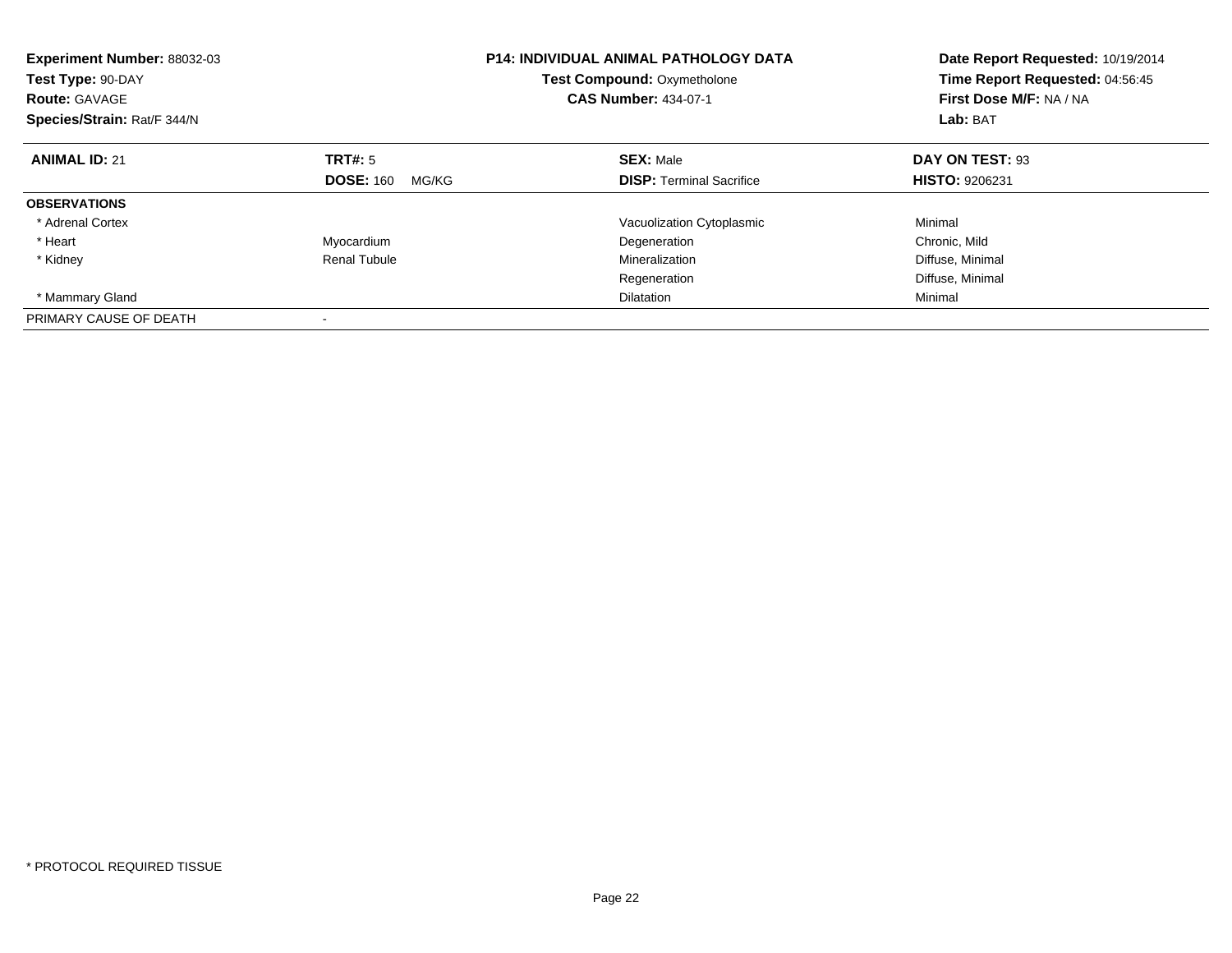| Experiment Number: 88032-03<br>Test Type: 90-DAY<br><b>Route: GAVAGE</b><br>Species/Strain: Rat/F 344/N |                           | P14: INDIVIDUAL ANIMAL PATHOLOGY DATA<br><b>Test Compound: Oxymetholone</b><br><b>CAS Number: 434-07-1</b> | Date Report Requested: 10/19/2014<br>Time Report Requested: 04:56:45<br>First Dose M/F: NA / NA<br>Lab: BAT |
|---------------------------------------------------------------------------------------------------------|---------------------------|------------------------------------------------------------------------------------------------------------|-------------------------------------------------------------------------------------------------------------|
| <b>ANIMAL ID: 22</b>                                                                                    | TRT#: 5                   | <b>SEX: Male</b>                                                                                           | DAY ON TEST: 93                                                                                             |
|                                                                                                         | <b>DOSE: 160</b><br>MG/KG | <b>DISP:</b> Terminal Sacrifice                                                                            | <b>HISTO: 9206232</b>                                                                                       |
|                                                                                                         |                           | ORGAN AND ACCOUNTABLE SITE STATUS                                                                          |                                                                                                             |
| <b>MISSING</b>                                                                                          |                           |                                                                                                            |                                                                                                             |
| * Mammary Gland                                                                                         |                           |                                                                                                            |                                                                                                             |
| <b>OBSERVATIONS</b>                                                                                     |                           |                                                                                                            |                                                                                                             |
| * Adrenal Cortex                                                                                        |                           | Vacuolization Cytoplasmic                                                                                  | Minimal                                                                                                     |
| * Heart                                                                                                 | Myocardium                | Degeneration                                                                                               | Chronic, Minimal                                                                                            |
| * Kidney                                                                                                | <b>Renal Tubule</b>       | Mineralization                                                                                             | Diffuse, Minimal                                                                                            |
|                                                                                                         |                           | Regeneration                                                                                               | Diffuse, Minimal                                                                                            |
| PRIMARY CAUSE OF DEATH                                                                                  |                           |                                                                                                            |                                                                                                             |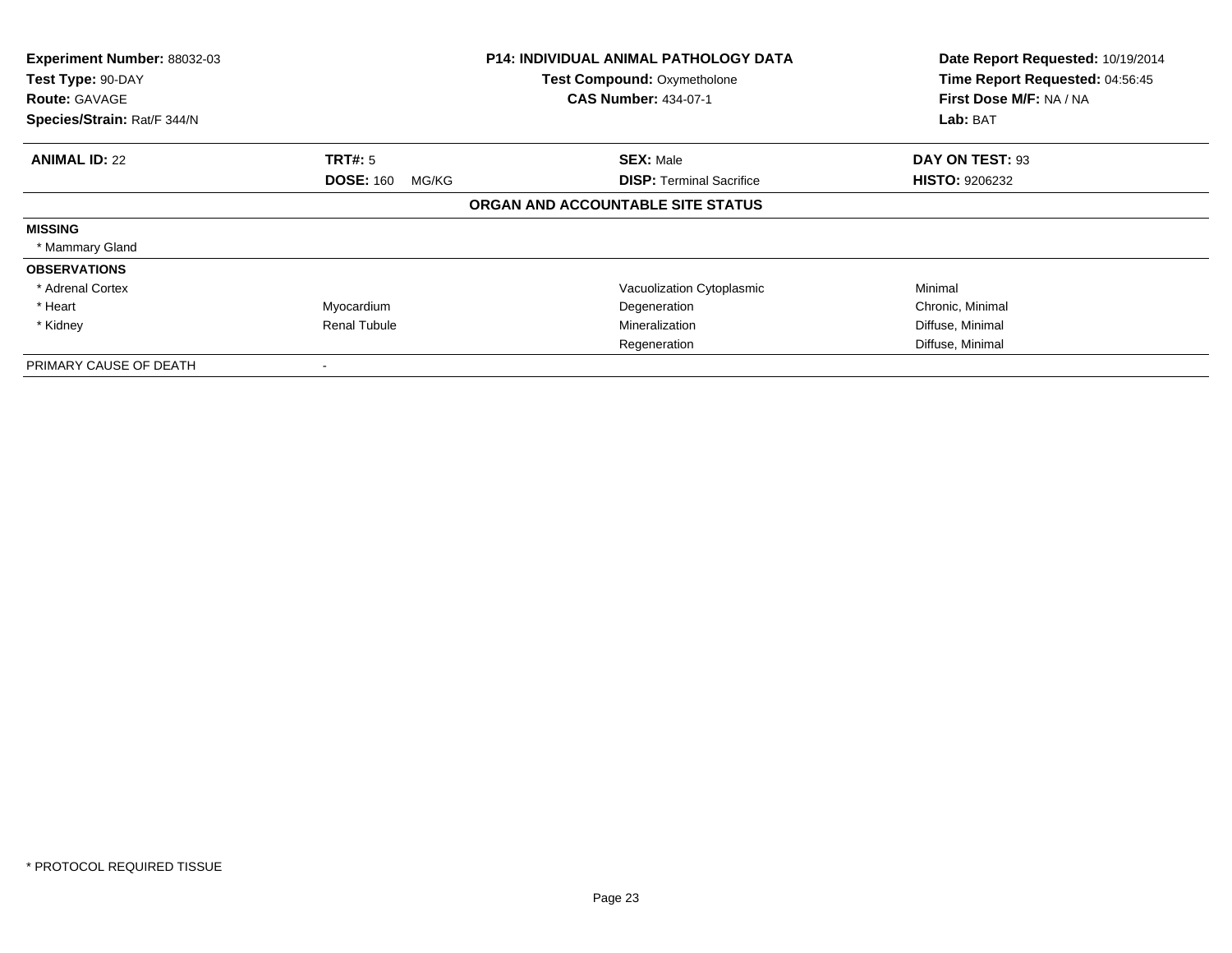| Experiment Number: 88032-03<br>Test Type: 90-DAY<br><b>Route: GAVAGE</b><br>Species/Strain: Rat/F 344/N |                           | <b>P14: INDIVIDUAL ANIMAL PATHOLOGY DATA</b><br><b>Test Compound: Oxymetholone</b><br><b>CAS Number: 434-07-1</b> | Date Report Requested: 10/19/2014<br>Time Report Requested: 04:56:45<br>First Dose M/F: NA / NA<br>Lab: BAT |
|---------------------------------------------------------------------------------------------------------|---------------------------|-------------------------------------------------------------------------------------------------------------------|-------------------------------------------------------------------------------------------------------------|
| <b>ANIMAL ID: 23</b>                                                                                    | TRT#: 5                   | <b>SEX: Male</b>                                                                                                  | DAY ON TEST: 93                                                                                             |
|                                                                                                         | <b>DOSE: 160</b><br>MG/KG | <b>DISP:</b> Terminal Sacrifice                                                                                   | <b>HISTO: 9206233</b>                                                                                       |
| <b>OBSERVATIONS</b>                                                                                     |                           |                                                                                                                   |                                                                                                             |
| * Adrenal Cortex                                                                                        |                           | Vacuolization Cytoplasmic                                                                                         | Minimal                                                                                                     |
| * Heart                                                                                                 | Myocardium                | Degeneration                                                                                                      | Chronic, Mild                                                                                               |
| * Kidney                                                                                                | Renal Tubule              | Mineralization                                                                                                    | Diffuse, Minimal                                                                                            |
|                                                                                                         |                           | Regeneration                                                                                                      | Diffuse, Minimal                                                                                            |
| * Mammary Gland                                                                                         |                           | <b>Dilatation</b>                                                                                                 | Minimal                                                                                                     |
| PRIMARY CAUSE OF DEATH                                                                                  |                           |                                                                                                                   |                                                                                                             |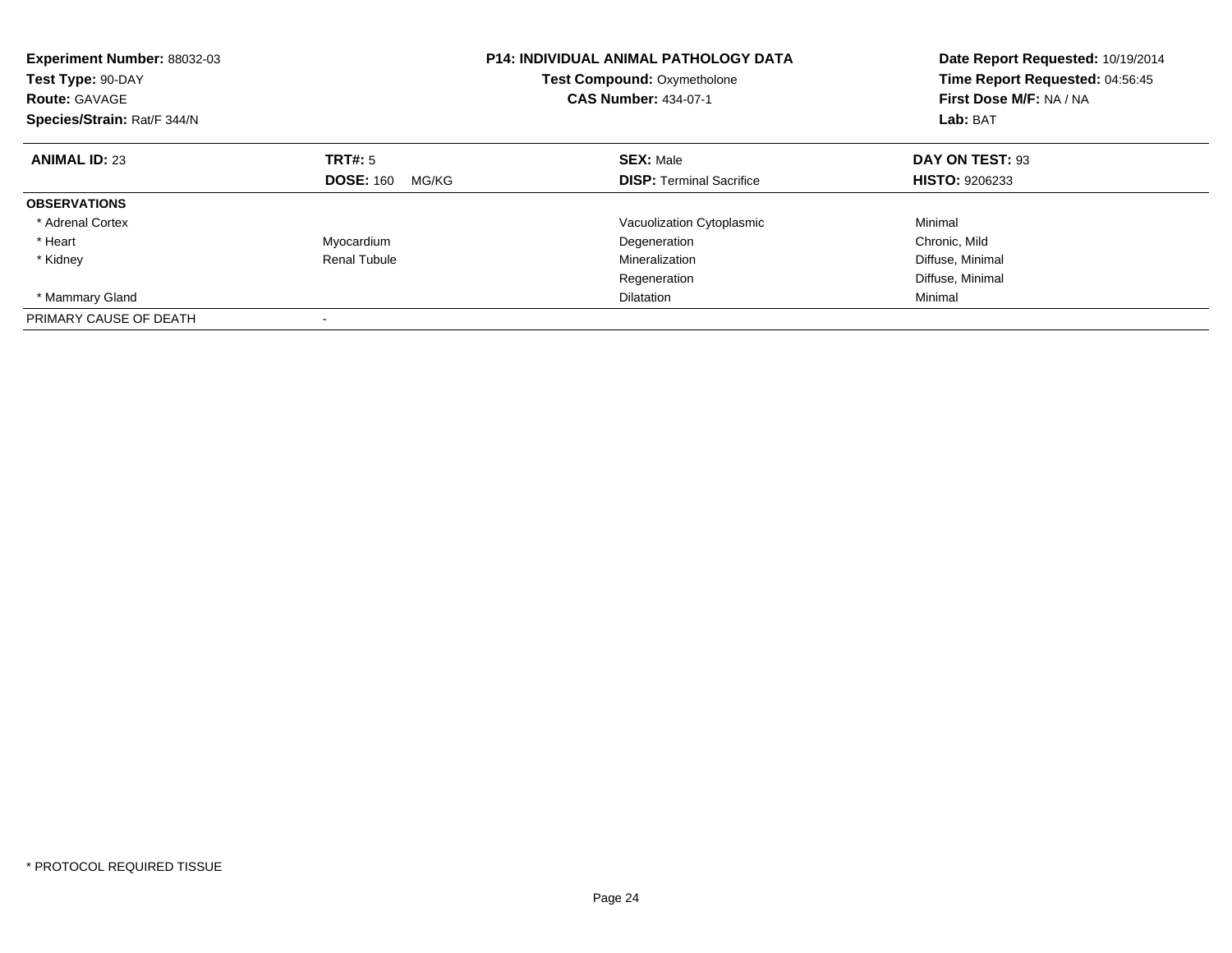| Experiment Number: 88032-03<br>Test Type: 90-DAY<br><b>Route: GAVAGE</b><br>Species/Strain: Rat/F 344/N |                           | <b>P14: INDIVIDUAL ANIMAL PATHOLOGY DATA</b><br><b>Test Compound: Oxymetholone</b><br><b>CAS Number: 434-07-1</b> | Date Report Requested: 10/19/2014<br>Time Report Requested: 04:56:45<br>First Dose M/F: NA / NA<br>Lab: BAT |
|---------------------------------------------------------------------------------------------------------|---------------------------|-------------------------------------------------------------------------------------------------------------------|-------------------------------------------------------------------------------------------------------------|
| <b>ANIMAL ID: 24</b>                                                                                    | TRT#: 5                   | <b>SEX: Male</b>                                                                                                  | DAY ON TEST: 93                                                                                             |
|                                                                                                         | <b>DOSE: 160</b><br>MG/KG | <b>DISP:</b> Terminal Sacrifice                                                                                   | <b>HISTO: 9206234</b>                                                                                       |
|                                                                                                         |                           | ORGAN AND ACCOUNTABLE SITE STATUS                                                                                 |                                                                                                             |
| <b>MISSING</b>                                                                                          |                           |                                                                                                                   |                                                                                                             |
| * Mammary Gland                                                                                         |                           |                                                                                                                   |                                                                                                             |
| <b>OBSERVATIONS</b>                                                                                     |                           |                                                                                                                   |                                                                                                             |
| * Adrenal Cortex                                                                                        |                           | Vacuolization Cytoplasmic                                                                                         | Minimal                                                                                                     |
| * Heart                                                                                                 | Myocardium                | Degeneration                                                                                                      | Chronic, Minimal                                                                                            |
| * Kidney                                                                                                | <b>Renal Tubule</b>       | Mineralization                                                                                                    | Diffuse, Minimal                                                                                            |
|                                                                                                         |                           | Regeneration                                                                                                      | Diffuse, Minimal                                                                                            |
| PRIMARY CAUSE OF DEATH                                                                                  |                           |                                                                                                                   |                                                                                                             |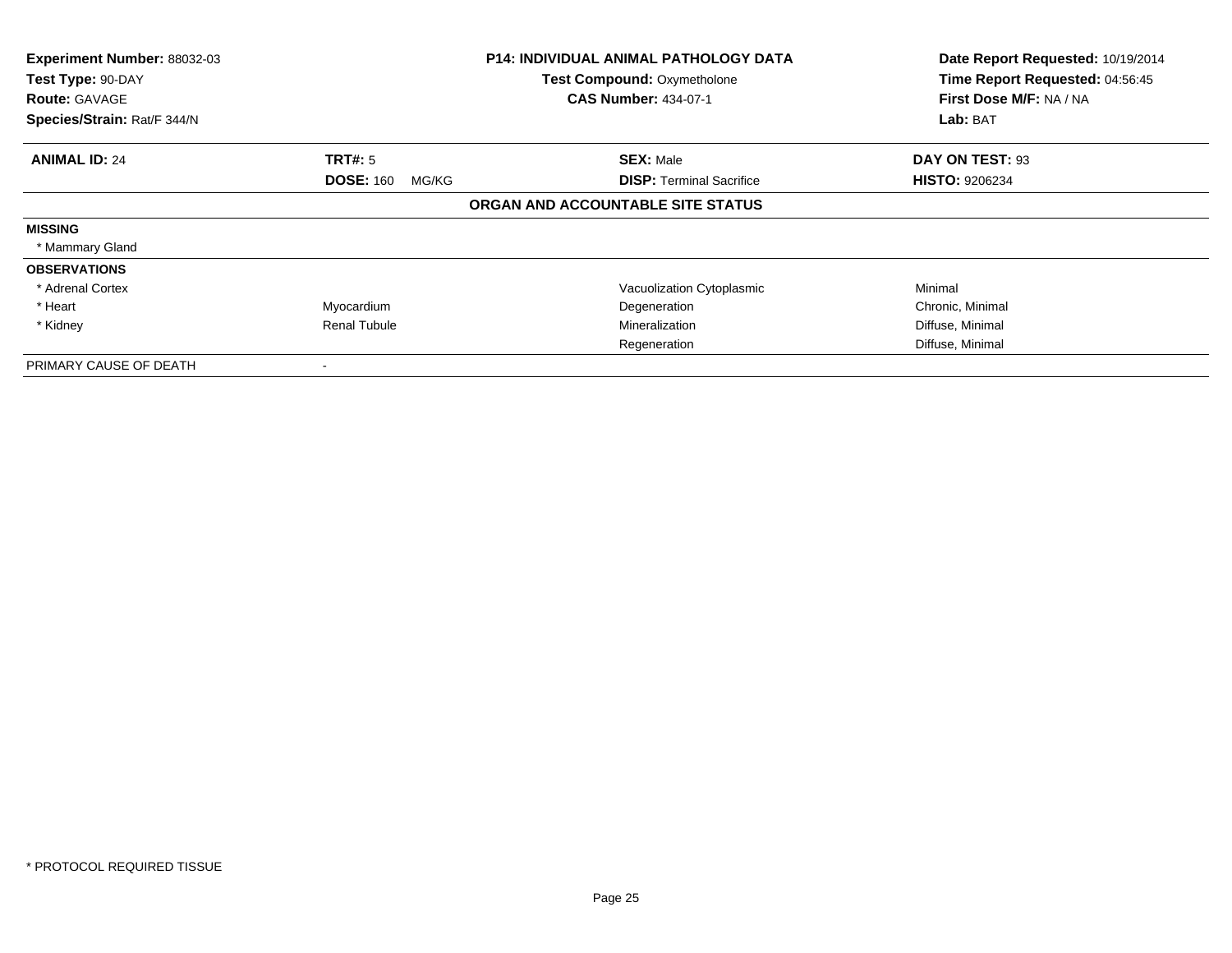| Experiment Number: 88032-03<br>Test Type: 90-DAY<br><b>Route: GAVAGE</b><br>Species/Strain: Rat/F 344/N |                           | <b>P14: INDIVIDUAL ANIMAL PATHOLOGY DATA</b><br><b>Test Compound: Oxymetholone</b><br><b>CAS Number: 434-07-1</b> | Date Report Requested: 10/19/2014<br>Time Report Requested: 04:56:45<br>First Dose M/F: NA / NA<br>Lab: BAT |
|---------------------------------------------------------------------------------------------------------|---------------------------|-------------------------------------------------------------------------------------------------------------------|-------------------------------------------------------------------------------------------------------------|
| <b>ANIMAL ID: 25</b>                                                                                    | TRT#: 5                   | <b>SEX: Male</b>                                                                                                  | DAY ON TEST: 93                                                                                             |
|                                                                                                         | <b>DOSE: 160</b><br>MG/KG | <b>DISP:</b> Terminal Sacrifice                                                                                   | <b>HISTO: 9206235</b>                                                                                       |
| <b>OBSERVATIONS</b>                                                                                     |                           |                                                                                                                   |                                                                                                             |
| * Adrenal Cortex                                                                                        |                           | Vacuolization Cytoplasmic                                                                                         | Minimal                                                                                                     |
| * Heart                                                                                                 | Myocardium                | Degeneration                                                                                                      | Chronic, Minimal                                                                                            |
| * Kidney                                                                                                | Renal Tubule              | Mineralization                                                                                                    | Diffuse, Mild                                                                                               |
|                                                                                                         |                           | Regeneration                                                                                                      | Diffuse, Minimal                                                                                            |
| * Mammary Gland                                                                                         |                           | <b>Dilatation</b>                                                                                                 | Mild                                                                                                        |
| PRIMARY CAUSE OF DEATH                                                                                  |                           |                                                                                                                   |                                                                                                             |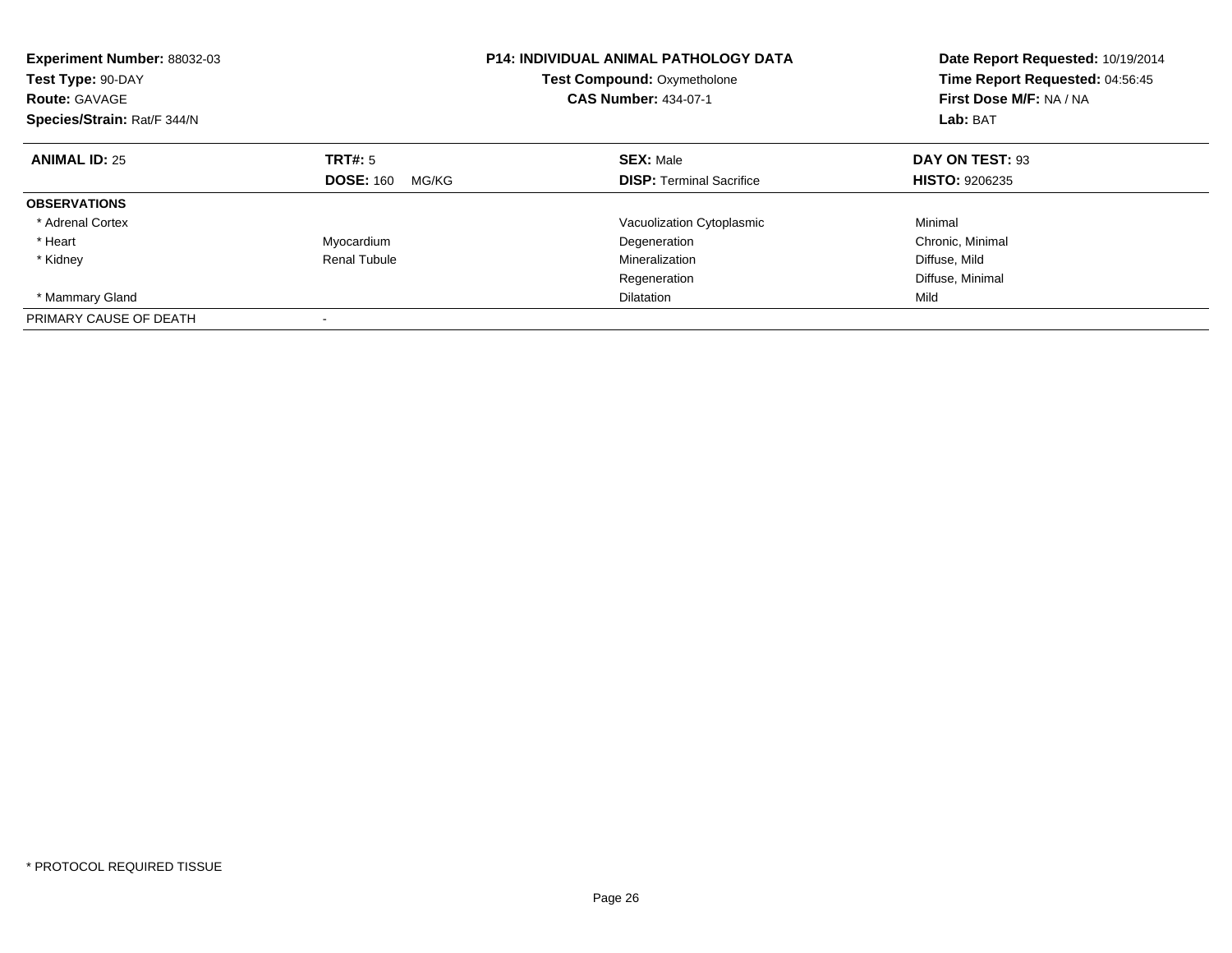| Experiment Number: 88032-03<br>Test Type: 90-DAY<br><b>Route: GAVAGE</b><br>Species/Strain: Rat/F 344/N |                           | <b>P14: INDIVIDUAL ANIMAL PATHOLOGY DATA</b><br><b>Test Compound: Oxymetholone</b><br><b>CAS Number: 434-07-1</b> | Date Report Requested: 10/19/2014<br>Time Report Requested: 04:56:45<br>First Dose M/F: NA / NA<br>Lab: BAT |
|---------------------------------------------------------------------------------------------------------|---------------------------|-------------------------------------------------------------------------------------------------------------------|-------------------------------------------------------------------------------------------------------------|
| <b>ANIMAL ID: 26</b>                                                                                    | TRT#: 5                   | <b>SEX: Male</b>                                                                                                  | DAY ON TEST: 93                                                                                             |
|                                                                                                         | <b>DOSE: 160</b><br>MG/KG | <b>DISP:</b> Terminal Sacrifice                                                                                   | <b>HISTO: 9206236</b>                                                                                       |
| <b>OBSERVATIONS</b>                                                                                     |                           |                                                                                                                   |                                                                                                             |
| * Adrenal Cortex                                                                                        |                           | Vacuolization Cytoplasmic                                                                                         | Minimal                                                                                                     |
| * Heart                                                                                                 | Myocardium                | Degeneration                                                                                                      | Chronic, Mild                                                                                               |
| * Kidney                                                                                                | Renal Tubule              | Mineralization                                                                                                    | Diffuse, Minimal                                                                                            |
|                                                                                                         |                           | Regeneration                                                                                                      | Diffuse, Minimal                                                                                            |
| * Mammary Gland                                                                                         |                           | <b>Dilatation</b>                                                                                                 | Minimal                                                                                                     |
| PRIMARY CAUSE OF DEATH                                                                                  |                           |                                                                                                                   |                                                                                                             |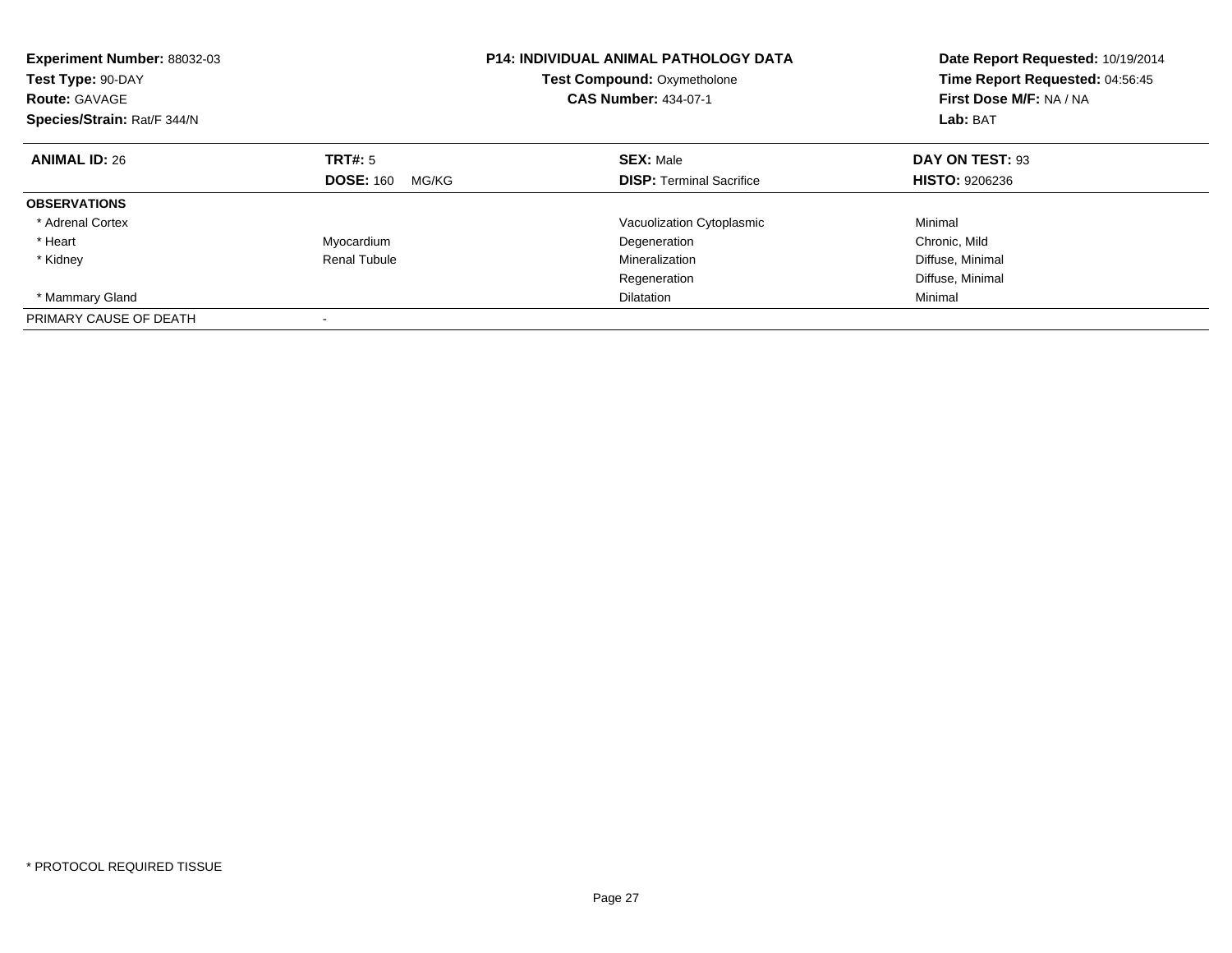| Experiment Number: 88032-03<br>Test Type: 90-DAY<br><b>Route: GAVAGE</b><br>Species/Strain: Rat/F 344/N |                           | <b>P14: INDIVIDUAL ANIMAL PATHOLOGY DATA</b><br><b>Test Compound: Oxymetholone</b><br><b>CAS Number: 434-07-1</b> | Date Report Requested: 10/19/2014<br>Time Report Requested: 04:56:45<br>First Dose M/F: NA / NA<br>Lab: BAT |
|---------------------------------------------------------------------------------------------------------|---------------------------|-------------------------------------------------------------------------------------------------------------------|-------------------------------------------------------------------------------------------------------------|
|                                                                                                         |                           |                                                                                                                   |                                                                                                             |
| <b>ANIMAL ID: 27</b>                                                                                    | <b>TRT#: 5</b>            | <b>SEX: Male</b>                                                                                                  | DAY ON TEST: 93                                                                                             |
|                                                                                                         | <b>DOSE: 160</b><br>MG/KG | <b>DISP: Terminal Sacrifice</b>                                                                                   | <b>HISTO: 9206237</b>                                                                                       |
|                                                                                                         |                           | ORGAN AND ACCOUNTABLE SITE STATUS                                                                                 |                                                                                                             |
| <b>MISSING</b>                                                                                          |                           |                                                                                                                   |                                                                                                             |
| * Mammary Gland                                                                                         |                           |                                                                                                                   |                                                                                                             |
| <b>OBSERVATIONS</b>                                                                                     |                           |                                                                                                                   |                                                                                                             |
| * Adrenal Cortex                                                                                        |                           | Vacuolization Cytoplasmic                                                                                         | Minimal                                                                                                     |
| * Heart                                                                                                 | Myocardium                | Degeneration                                                                                                      | Chronic, Mild                                                                                               |
| * Kidney                                                                                                | <b>Renal Tubule</b>       | Mineralization                                                                                                    | Diffuse, Mild                                                                                               |
|                                                                                                         |                           | Regeneration                                                                                                      | Diffuse, Mild                                                                                               |
| PRIMARY CAUSE OF DEATH                                                                                  |                           |                                                                                                                   |                                                                                                             |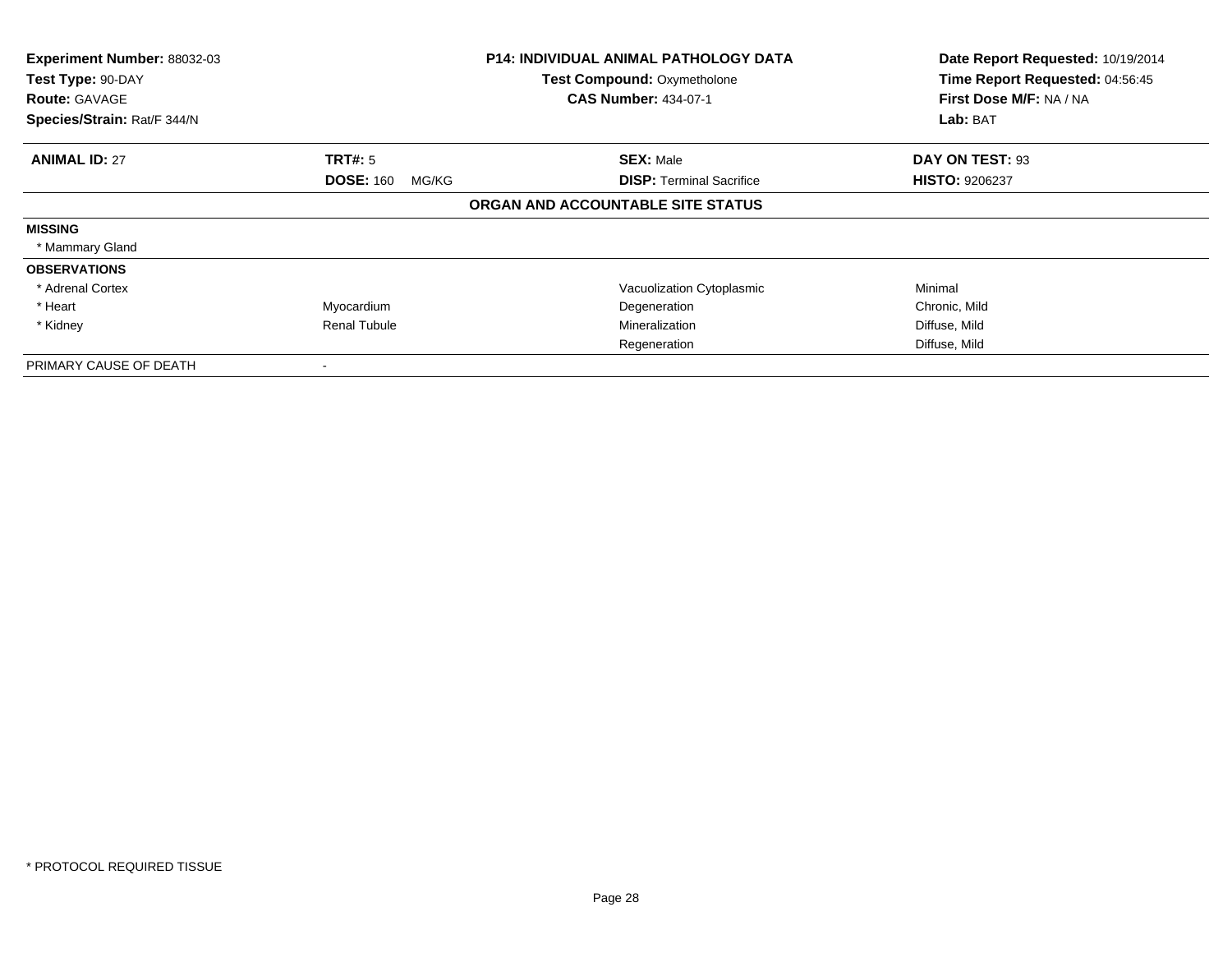| Experiment Number: 88032-03<br>Test Type: 90-DAY<br><b>Route: GAVAGE</b><br>Species/Strain: Rat/F 344/N |                           | <b>P14: INDIVIDUAL ANIMAL PATHOLOGY DATA</b><br><b>Test Compound: Oxymetholone</b><br><b>CAS Number: 434-07-1</b> | Date Report Requested: 10/19/2014<br>Time Report Requested: 04:56:45<br>First Dose M/F: NA / NA<br>Lab: BAT |
|---------------------------------------------------------------------------------------------------------|---------------------------|-------------------------------------------------------------------------------------------------------------------|-------------------------------------------------------------------------------------------------------------|
| <b>ANIMAL ID: 28</b>                                                                                    | TRT#: 5                   | <b>SEX: Male</b>                                                                                                  | DAY ON TEST: 93                                                                                             |
|                                                                                                         | <b>DOSE: 160</b><br>MG/KG | <b>DISP:</b> Terminal Sacrifice                                                                                   | <b>HISTO: 9206238</b>                                                                                       |
| <b>OBSERVATIONS</b>                                                                                     |                           |                                                                                                                   |                                                                                                             |
| * Adrenal Cortex                                                                                        |                           | Vacuolization Cytoplasmic                                                                                         | Minimal                                                                                                     |
| * Heart                                                                                                 | Myocardium                | Degeneration                                                                                                      | Chronic, Minimal                                                                                            |
| * Kidney                                                                                                | Renal Tubule              | Mineralization                                                                                                    | Diffuse, Minimal                                                                                            |
|                                                                                                         |                           | Regeneration                                                                                                      | Diffuse, Minimal                                                                                            |
| * Mammary Gland                                                                                         |                           | <b>Dilatation</b>                                                                                                 | Mild                                                                                                        |
| PRIMARY CAUSE OF DEATH                                                                                  |                           |                                                                                                                   |                                                                                                             |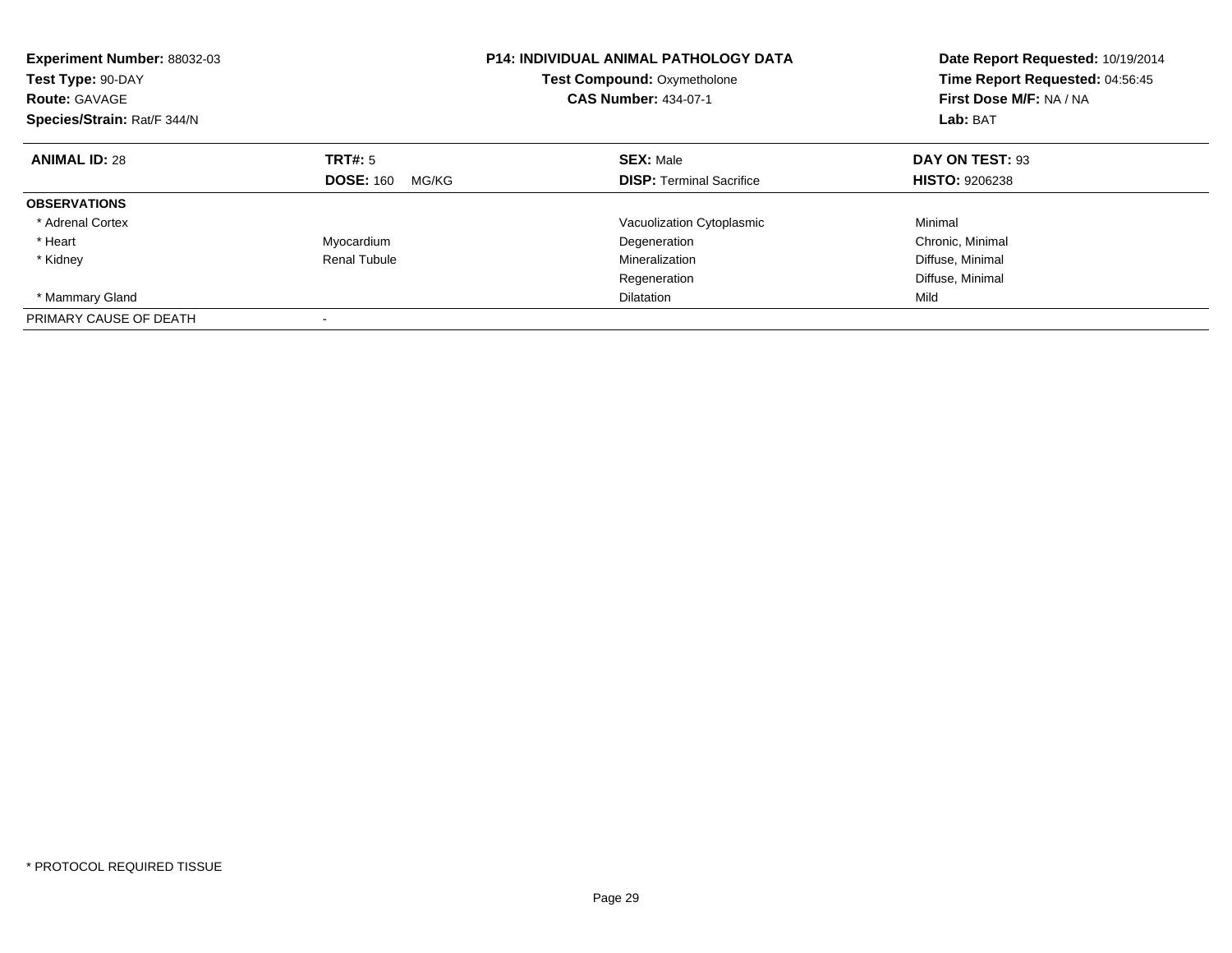| Experiment Number: 88032-03<br>Test Type: 90-DAY<br><b>Route: GAVAGE</b><br>Species/Strain: Rat/F 344/N |                           | <b>P14: INDIVIDUAL ANIMAL PATHOLOGY DATA</b><br><b>Test Compound: Oxymetholone</b><br><b>CAS Number: 434-07-1</b> | Date Report Requested: 10/19/2014<br>Time Report Requested: 04:56:45<br>First Dose M/F: NA / NA<br>Lab: BAT |
|---------------------------------------------------------------------------------------------------------|---------------------------|-------------------------------------------------------------------------------------------------------------------|-------------------------------------------------------------------------------------------------------------|
| <b>ANIMAL ID: 29</b>                                                                                    | TRT#: 5                   | <b>SEX: Male</b>                                                                                                  | DAY ON TEST: 93                                                                                             |
|                                                                                                         | <b>DOSE: 160</b><br>MG/KG | <b>DISP:</b> Terminal Sacrifice                                                                                   | <b>HISTO: 9206239</b>                                                                                       |
| <b>OBSERVATIONS</b>                                                                                     |                           |                                                                                                                   |                                                                                                             |
| * Adrenal Cortex                                                                                        |                           | Vacuolization Cytoplasmic                                                                                         | Minimal                                                                                                     |
| * Heart                                                                                                 | Myocardium                | Degeneration                                                                                                      | Chronic, Minimal                                                                                            |
| * Kidney                                                                                                | Renal Tubule              | Mineralization                                                                                                    | Diffuse, Minimal                                                                                            |
|                                                                                                         |                           | Regeneration                                                                                                      | Diffuse, Minimal                                                                                            |
| * Mammary Gland                                                                                         |                           | <b>Dilatation</b>                                                                                                 | Mild                                                                                                        |
| PRIMARY CAUSE OF DEATH                                                                                  |                           |                                                                                                                   |                                                                                                             |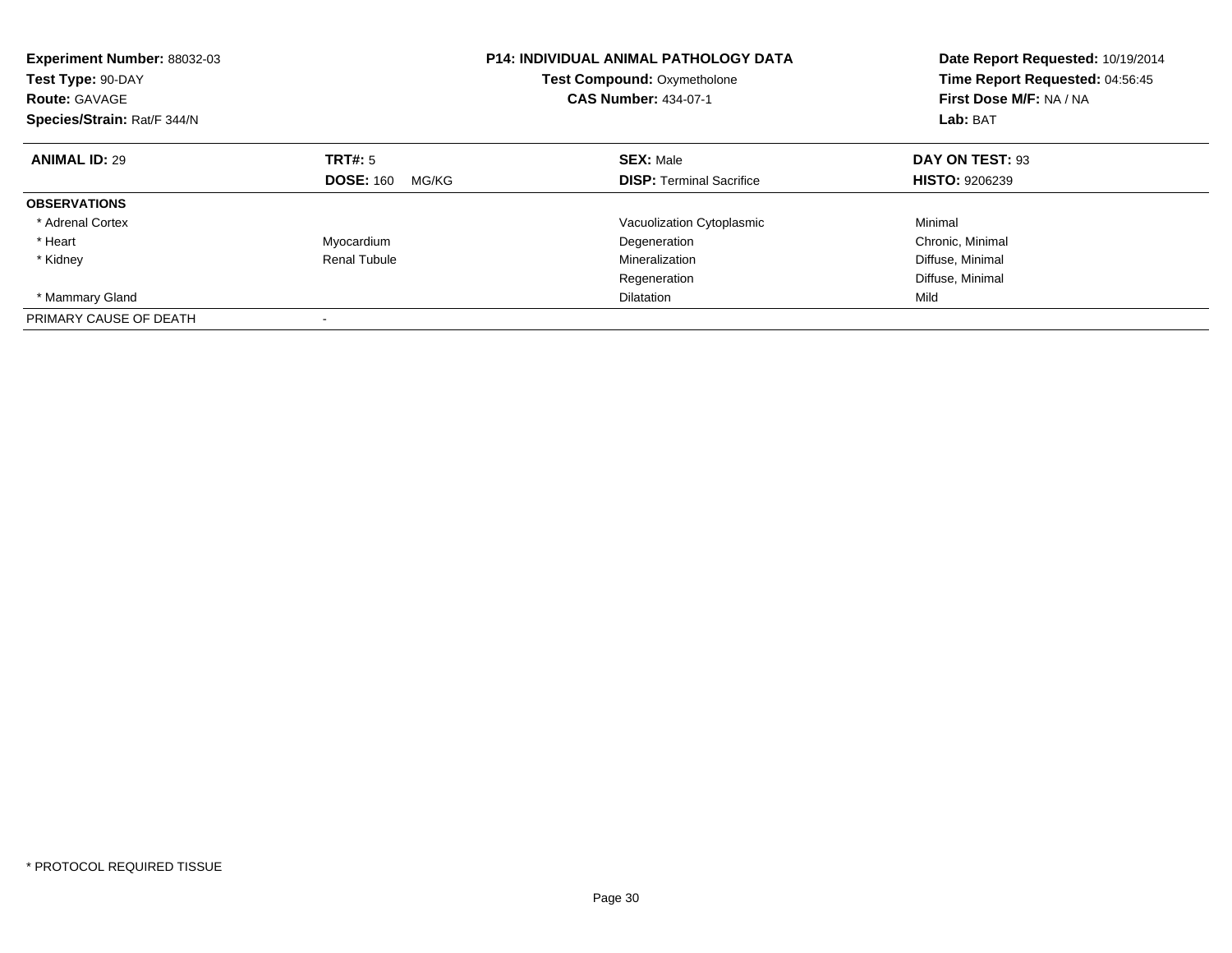| Experiment Number: 88032-03<br>Test Type: 90-DAY<br><b>Route: GAVAGE</b><br>Species/Strain: Rat/F 344/N |                           | <b>P14: INDIVIDUAL ANIMAL PATHOLOGY DATA</b><br><b>Test Compound: Oxymetholone</b><br><b>CAS Number: 434-07-1</b> | Date Report Requested: 10/19/2014<br>Time Report Requested: 04:56:45<br>First Dose M/F: NA / NA<br>Lab: BAT |
|---------------------------------------------------------------------------------------------------------|---------------------------|-------------------------------------------------------------------------------------------------------------------|-------------------------------------------------------------------------------------------------------------|
| <b>ANIMAL ID: 30</b>                                                                                    | TRT#: 5                   | <b>SEX: Male</b>                                                                                                  | DAY ON TEST: 93                                                                                             |
|                                                                                                         | <b>DOSE: 160</b><br>MG/KG | <b>DISP:</b> Terminal Sacrifice                                                                                   | <b>HISTO: 9206240</b>                                                                                       |
| <b>OBSERVATIONS</b>                                                                                     |                           |                                                                                                                   |                                                                                                             |
| * Adrenal Cortex                                                                                        |                           | Vacuolization Cytoplasmic                                                                                         | Minimal                                                                                                     |
| * Heart                                                                                                 | Myocardium                | Degeneration                                                                                                      | Chronic, Minimal                                                                                            |
| * Kidney                                                                                                | Renal Tubule              | Mineralization                                                                                                    | Diffuse, Mild                                                                                               |
|                                                                                                         |                           | Regeneration                                                                                                      | Diffuse, Minimal                                                                                            |
| * Mammary Gland                                                                                         |                           | <b>Dilatation</b>                                                                                                 | Mild                                                                                                        |
| PRIMARY CAUSE OF DEATH                                                                                  |                           |                                                                                                                   |                                                                                                             |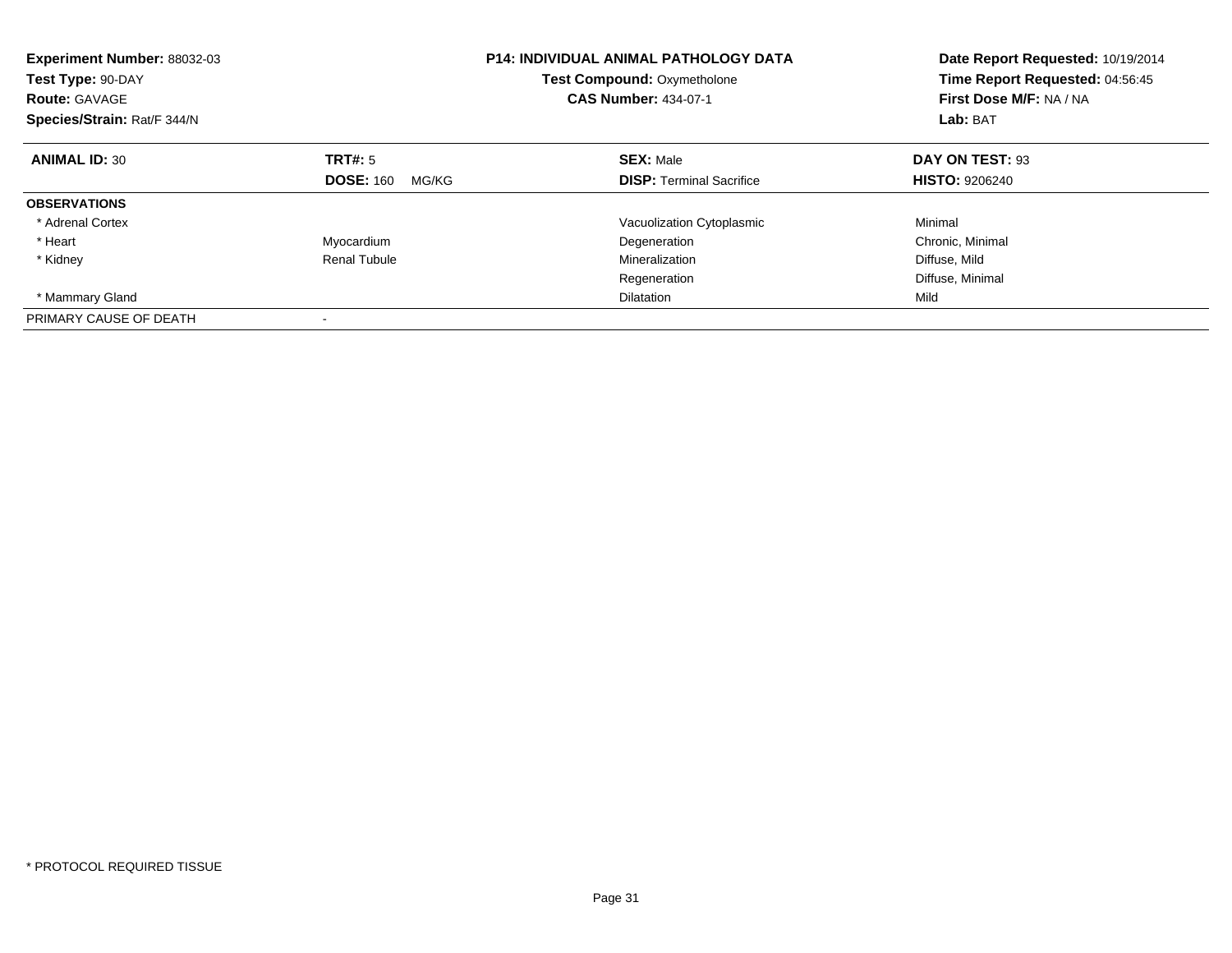| Experiment Number: 88032-03<br>Test Type: 90-DAY<br><b>Route: GAVAGE</b><br>Species/Strain: Rat/F 344/N |                           | <b>P14: INDIVIDUAL ANIMAL PATHOLOGY DATA</b><br><b>Test Compound: Oxymetholone</b><br><b>CAS Number: 434-07-1</b> | Date Report Requested: 10/19/2014<br>Time Report Requested: 04:56:45<br>First Dose M/F: NA / NA<br>Lab: BAT |
|---------------------------------------------------------------------------------------------------------|---------------------------|-------------------------------------------------------------------------------------------------------------------|-------------------------------------------------------------------------------------------------------------|
| <b>ANIMAL ID: 31</b>                                                                                    | <b>TRT#: 7</b>            | <b>SEX: Male</b>                                                                                                  | DAY ON TEST: 93                                                                                             |
|                                                                                                         | <b>DOSE: 315</b><br>MG/KG | <b>DISP:</b> Terminal Sacrifice                                                                                   | <b>HISTO: 9206211</b>                                                                                       |
| <b>OBSERVATIONS</b>                                                                                     |                           |                                                                                                                   |                                                                                                             |
| * Adrenal Cortex                                                                                        |                           | Vacuolization Cytoplasmic                                                                                         | Mild                                                                                                        |
| * Heart                                                                                                 | Myocardium                | Degeneration                                                                                                      | Chronic, Minimal                                                                                            |
| * Kidney                                                                                                | Renal Tubule              | Mineralization                                                                                                    | Diffuse, Mild                                                                                               |
|                                                                                                         |                           | Regeneration                                                                                                      | Diffuse, Mild                                                                                               |
| * Mammary Gland                                                                                         |                           | <b>Dilatation</b>                                                                                                 | Moderate                                                                                                    |
| PRIMARY CAUSE OF DEATH                                                                                  |                           |                                                                                                                   |                                                                                                             |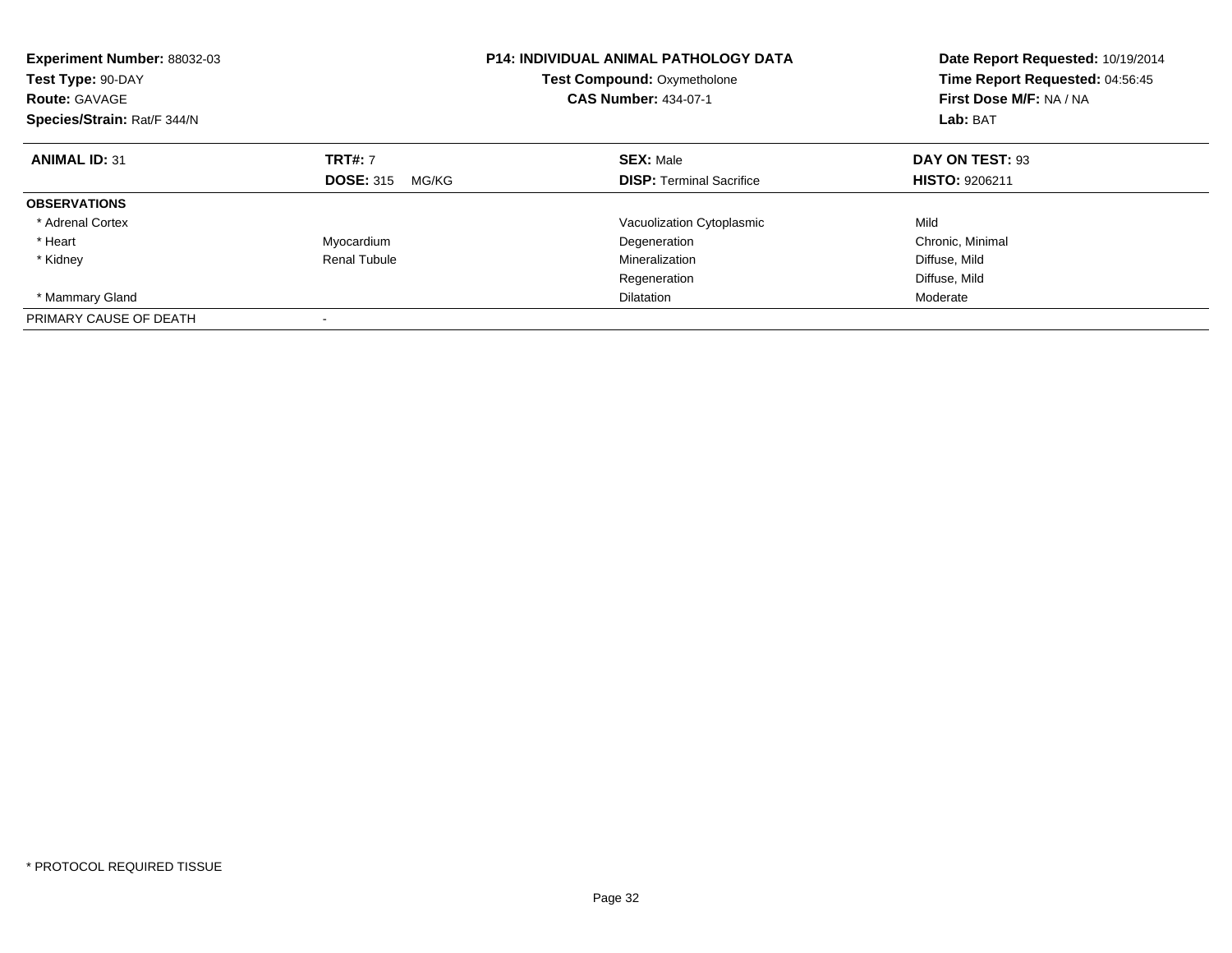| Experiment Number: 88032-03<br>Test Type: 90-DAY<br><b>Route: GAVAGE</b><br>Species/Strain: Rat/F 344/N |                           | <b>P14: INDIVIDUAL ANIMAL PATHOLOGY DATA</b><br><b>Test Compound: Oxymetholone</b><br><b>CAS Number: 434-07-1</b> | Date Report Requested: 10/19/2014<br>Time Report Requested: 04:56:45<br>First Dose M/F: NA / NA<br>Lab: BAT |
|---------------------------------------------------------------------------------------------------------|---------------------------|-------------------------------------------------------------------------------------------------------------------|-------------------------------------------------------------------------------------------------------------|
| <b>ANIMAL ID: 32</b>                                                                                    | <b>TRT#: 7</b>            | <b>SEX: Male</b>                                                                                                  | DAY ON TEST: 93                                                                                             |
|                                                                                                         | <b>DOSE: 315</b><br>MG/KG | <b>DISP:</b> Terminal Sacrifice                                                                                   | <b>HISTO: 9206212</b>                                                                                       |
| <b>OBSERVATIONS</b>                                                                                     |                           |                                                                                                                   |                                                                                                             |
| * Adrenal Cortex                                                                                        |                           | Vacuolization Cytoplasmic                                                                                         | Minimal                                                                                                     |
| * Heart                                                                                                 | Myocardium                | Degeneration                                                                                                      | Chronic, Minimal                                                                                            |
| * Kidney                                                                                                | Renal Tubule              | Mineralization                                                                                                    | Diffuse, Minimal                                                                                            |
|                                                                                                         |                           | Regeneration                                                                                                      | Diffuse, Minimal                                                                                            |
| * Mammary Gland                                                                                         |                           | <b>Dilatation</b>                                                                                                 | Moderate                                                                                                    |
| PRIMARY CAUSE OF DEATH                                                                                  |                           |                                                                                                                   |                                                                                                             |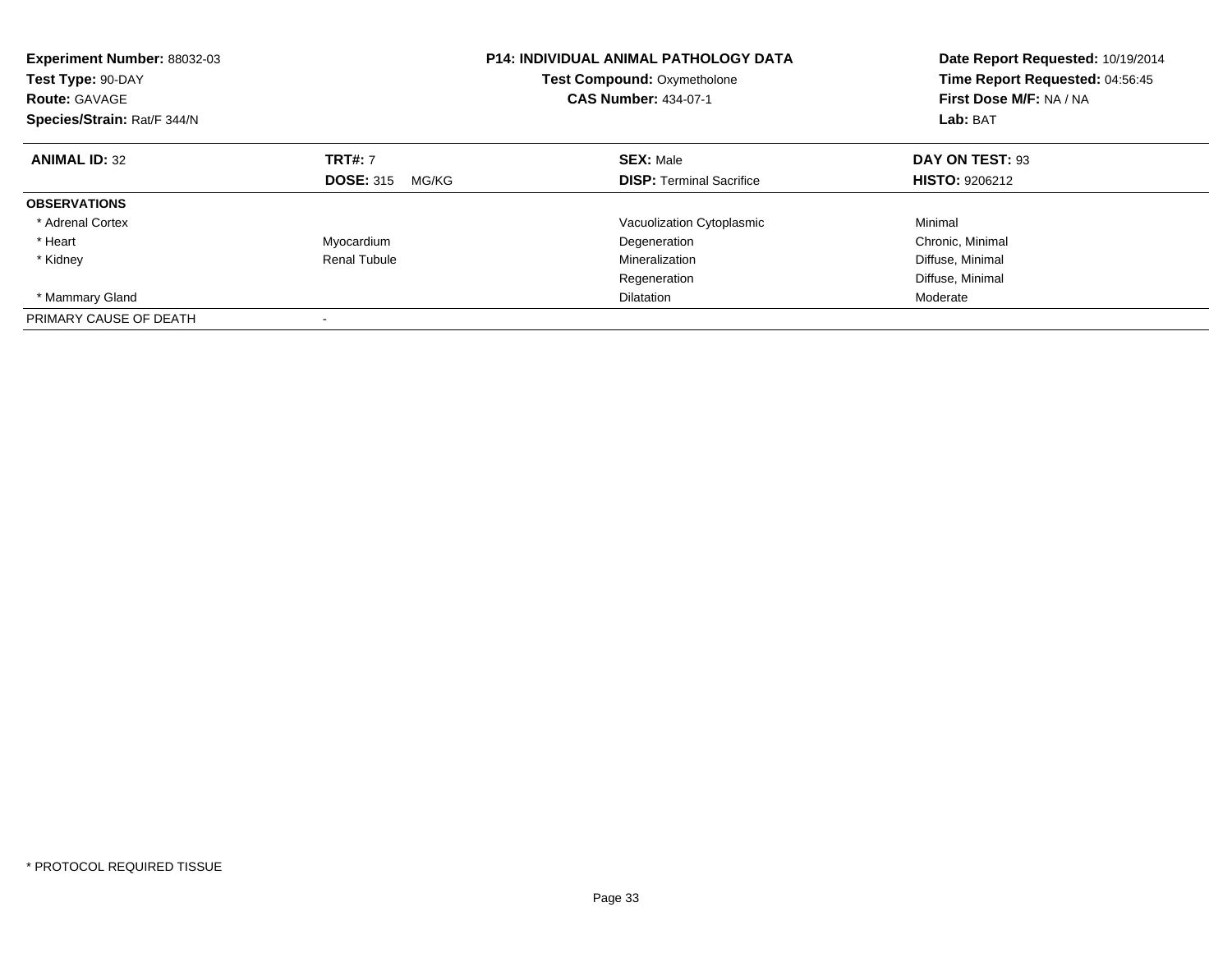| Experiment Number: 88032-03<br>Test Type: 90-DAY<br><b>Route: GAVAGE</b><br>Species/Strain: Rat/F 344/N |                           | <b>P14: INDIVIDUAL ANIMAL PATHOLOGY DATA</b><br><b>Test Compound: Oxymetholone</b><br><b>CAS Number: 434-07-1</b> | Date Report Requested: 10/19/2014<br>Time Report Requested: 04:56:45<br>First Dose M/F: NA / NA<br>Lab: BAT |
|---------------------------------------------------------------------------------------------------------|---------------------------|-------------------------------------------------------------------------------------------------------------------|-------------------------------------------------------------------------------------------------------------|
| <b>ANIMAL ID: 33</b>                                                                                    | <b>TRT#: 7</b>            | <b>SEX: Male</b>                                                                                                  | DAY ON TEST: 93                                                                                             |
|                                                                                                         | <b>DOSE: 315</b><br>MG/KG | <b>DISP:</b> Terminal Sacrifice                                                                                   | <b>HISTO: 9206213</b>                                                                                       |
| <b>OBSERVATIONS</b>                                                                                     |                           |                                                                                                                   |                                                                                                             |
| * Adrenal Cortex                                                                                        |                           | Vacuolization Cytoplasmic                                                                                         | Minimal                                                                                                     |
| * Heart                                                                                                 | Myocardium                | Degeneration                                                                                                      | Chronic, Mild                                                                                               |
| * Kidney                                                                                                | <b>Renal Tubule</b>       | Mineralization                                                                                                    | Diffuse, Minimal                                                                                            |
|                                                                                                         |                           | Regeneration                                                                                                      | Diffuse, Minimal                                                                                            |
| * Liver                                                                                                 |                           | Hepatodiaphragmatic Nodule                                                                                        |                                                                                                             |
| [Hepatodiaphragmatic Nodule TGLS = 1-12]                                                                |                           |                                                                                                                   |                                                                                                             |
| * Mammary Gland                                                                                         |                           | Dilatation                                                                                                        | Moderate                                                                                                    |
| PRIMARY CAUSE OF DEATH                                                                                  |                           |                                                                                                                   |                                                                                                             |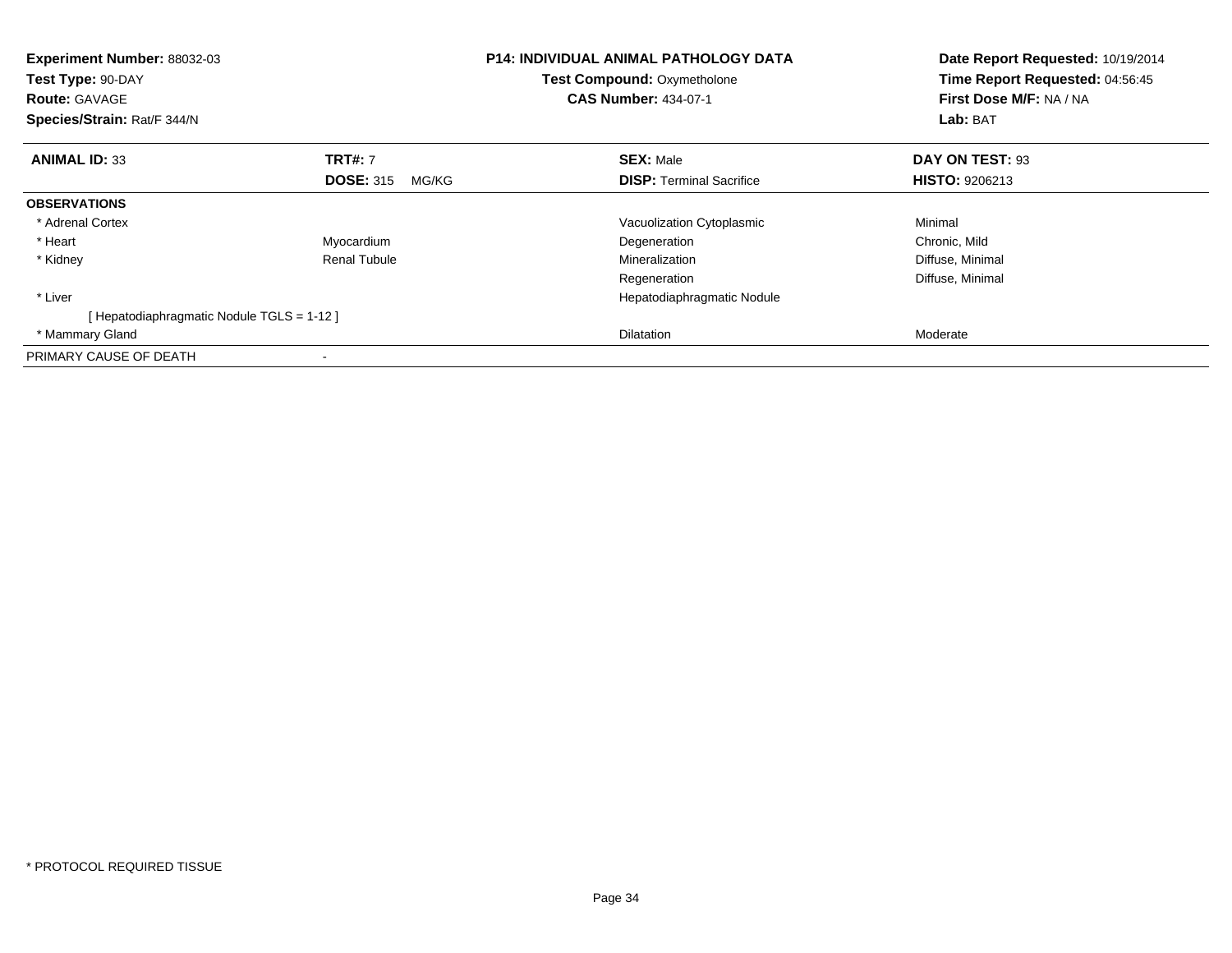| Experiment Number: 88032-03<br>Test Type: 90-DAY<br><b>Route: GAVAGE</b><br>Species/Strain: Rat/F 344/N |                           | <b>P14: INDIVIDUAL ANIMAL PATHOLOGY DATA</b><br><b>Test Compound: Oxymetholone</b><br><b>CAS Number: 434-07-1</b> | Date Report Requested: 10/19/2014<br>Time Report Requested: 04:56:45<br>First Dose M/F: NA / NA<br>Lab: BAT |
|---------------------------------------------------------------------------------------------------------|---------------------------|-------------------------------------------------------------------------------------------------------------------|-------------------------------------------------------------------------------------------------------------|
| <b>ANIMAL ID: 34</b>                                                                                    | <b>TRT#: 7</b>            | <b>SEX: Male</b>                                                                                                  | DAY ON TEST: 93                                                                                             |
|                                                                                                         | <b>DOSE: 315</b><br>MG/KG | <b>DISP:</b> Terminal Sacrifice                                                                                   | <b>HISTO: 9206214</b>                                                                                       |
| <b>OBSERVATIONS</b>                                                                                     |                           |                                                                                                                   |                                                                                                             |
| * Adrenal Cortex                                                                                        |                           | Vacuolization Cytoplasmic                                                                                         | Minimal                                                                                                     |
| * Heart                                                                                                 | Myocardium                | Degeneration                                                                                                      | Chronic, Minimal                                                                                            |
| * Kidney                                                                                                | Renal Tubule              | Mineralization                                                                                                    | Diffuse, Mild                                                                                               |
|                                                                                                         |                           | Regeneration                                                                                                      | Diffuse, Mild                                                                                               |
| * Mammary Gland                                                                                         |                           | <b>Dilatation</b>                                                                                                 | Moderate                                                                                                    |
| PRIMARY CAUSE OF DEATH                                                                                  |                           |                                                                                                                   |                                                                                                             |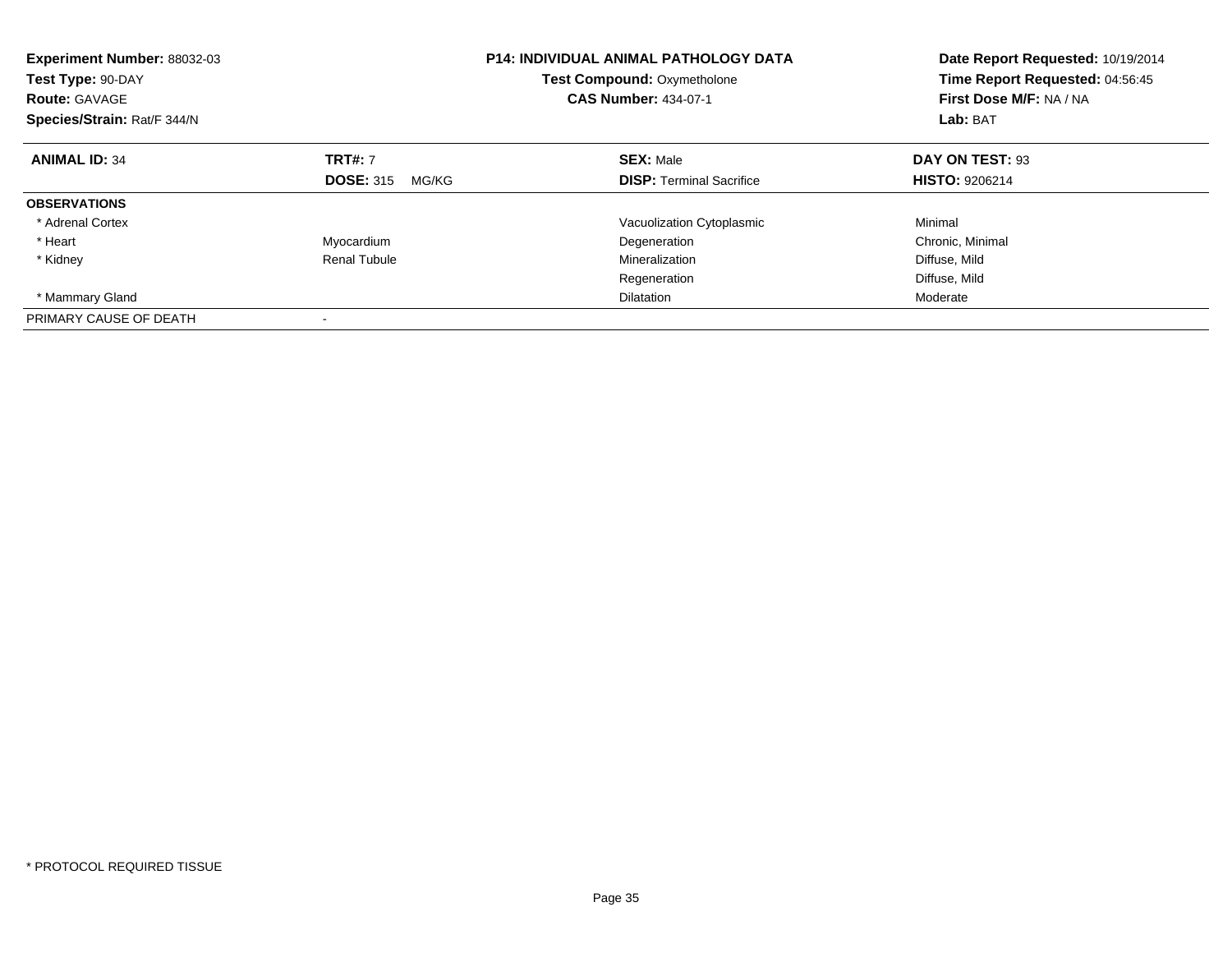| Experiment Number: 88032-03<br>Test Type: 90-DAY<br><b>Route: GAVAGE</b><br>Species/Strain: Rat/F 344/N |                           | <b>P14: INDIVIDUAL ANIMAL PATHOLOGY DATA</b><br>Test Compound: Oxymetholone<br><b>CAS Number: 434-07-1</b> | Date Report Requested: 10/19/2014<br>Time Report Requested: 04:56:45<br>First Dose M/F: NA / NA<br>Lab: BAT |
|---------------------------------------------------------------------------------------------------------|---------------------------|------------------------------------------------------------------------------------------------------------|-------------------------------------------------------------------------------------------------------------|
| <b>ANIMAL ID: 35</b>                                                                                    | <b>TRT#: 7</b>            | <b>SEX: Male</b>                                                                                           | DAY ON TEST: 93                                                                                             |
|                                                                                                         | <b>DOSE: 315</b><br>MG/KG | <b>DISP:</b> Terminal Sacrifice                                                                            | <b>HISTO: 9206215</b>                                                                                       |
| <b>OBSERVATIONS</b>                                                                                     |                           |                                                                                                            |                                                                                                             |
| * Adrenal Cortex                                                                                        |                           | Vacuolization Cytoplasmic                                                                                  | Minimal                                                                                                     |
| * Heart                                                                                                 | Myocardium                | Degeneration                                                                                               | Chronic, Minimal                                                                                            |
| * Kidney                                                                                                | <b>Renal Tubule</b>       | Mineralization                                                                                             | Diffuse, Mild                                                                                               |
|                                                                                                         |                           | Regeneration                                                                                               | Diffuse, Mild                                                                                               |
| * Liver                                                                                                 |                           | Hepatodiaphragmatic Nodule                                                                                 |                                                                                                             |
| [ Hepatodiaphragmatic Nodule TGLS = 1-12 ]                                                              |                           |                                                                                                            |                                                                                                             |
| * Mammary Gland                                                                                         |                           | Dilatation                                                                                                 | Moderate                                                                                                    |
| PRIMARY CAUSE OF DEATH                                                                                  |                           |                                                                                                            |                                                                                                             |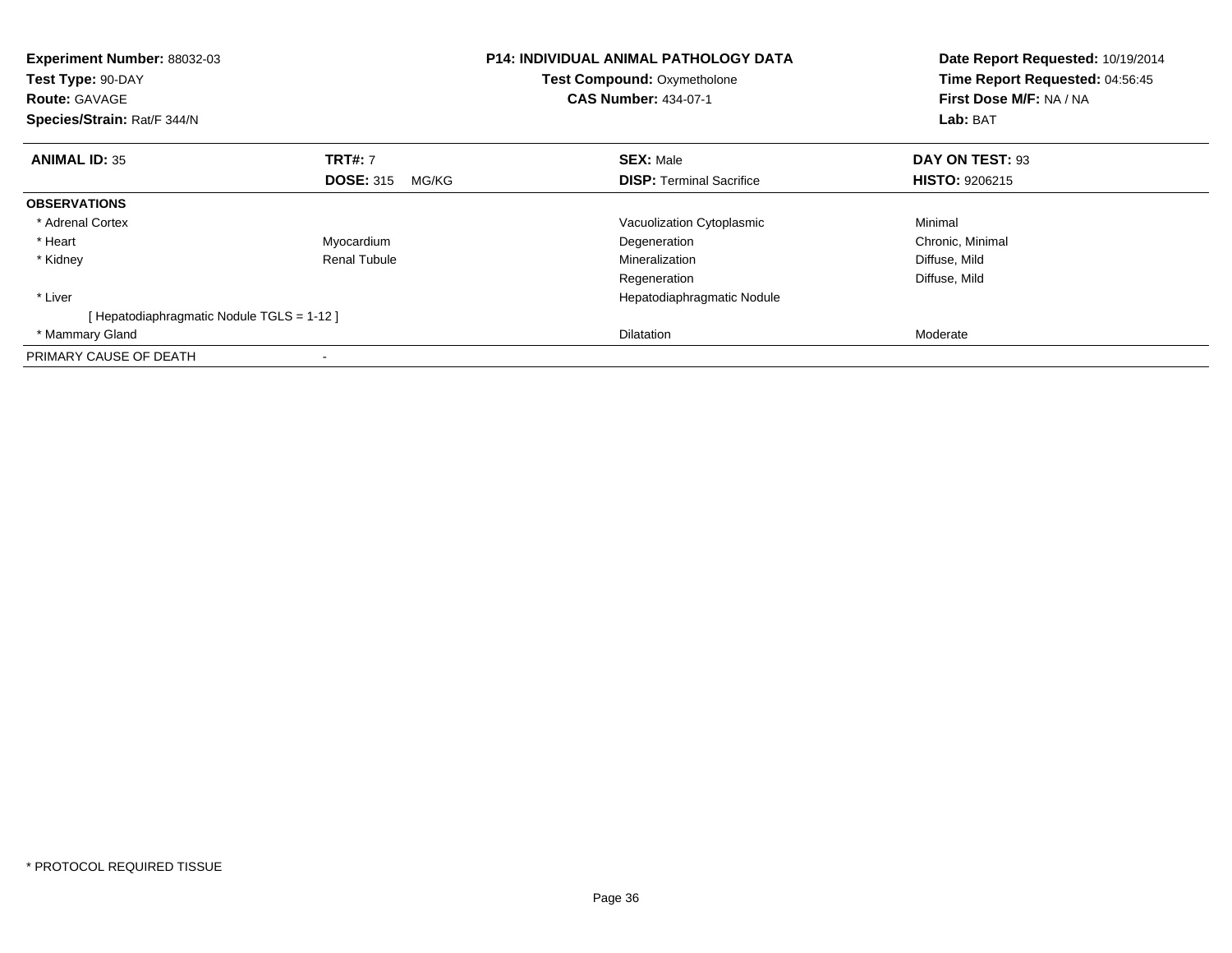| Experiment Number: 88032-03<br>Test Type: 90-DAY<br><b>Route: GAVAGE</b><br>Species/Strain: Rat/F 344/N |                           | <b>P14: INDIVIDUAL ANIMAL PATHOLOGY DATA</b><br><b>Test Compound: Oxymetholone</b><br><b>CAS Number: 434-07-1</b> | Date Report Requested: 10/19/2014<br>Time Report Requested: 04:56:45<br>First Dose M/F: NA / NA<br>Lab: BAT |
|---------------------------------------------------------------------------------------------------------|---------------------------|-------------------------------------------------------------------------------------------------------------------|-------------------------------------------------------------------------------------------------------------|
| <b>ANIMAL ID: 36</b>                                                                                    | <b>TRT#: 7</b>            | <b>SEX: Male</b>                                                                                                  | DAY ON TEST: 93                                                                                             |
|                                                                                                         | <b>DOSE: 315</b><br>MG/KG | <b>DISP:</b> Terminal Sacrifice                                                                                   | <b>HISTO: 9206216</b>                                                                                       |
| <b>OBSERVATIONS</b>                                                                                     |                           |                                                                                                                   |                                                                                                             |
| * Adrenal Cortex                                                                                        |                           | Vacuolization Cytoplasmic                                                                                         | Minimal                                                                                                     |
| * Heart                                                                                                 | Myocardium                | Degeneration                                                                                                      | Chronic, Minimal                                                                                            |
| * Kidney                                                                                                | Renal Tubule              | Mineralization                                                                                                    | Diffuse, Marked                                                                                             |
|                                                                                                         |                           | Regeneration                                                                                                      | Diffuse, Mild                                                                                               |
| * Mammary Gland                                                                                         |                           | <b>Dilatation</b>                                                                                                 | Mild                                                                                                        |
| PRIMARY CAUSE OF DEATH                                                                                  |                           |                                                                                                                   |                                                                                                             |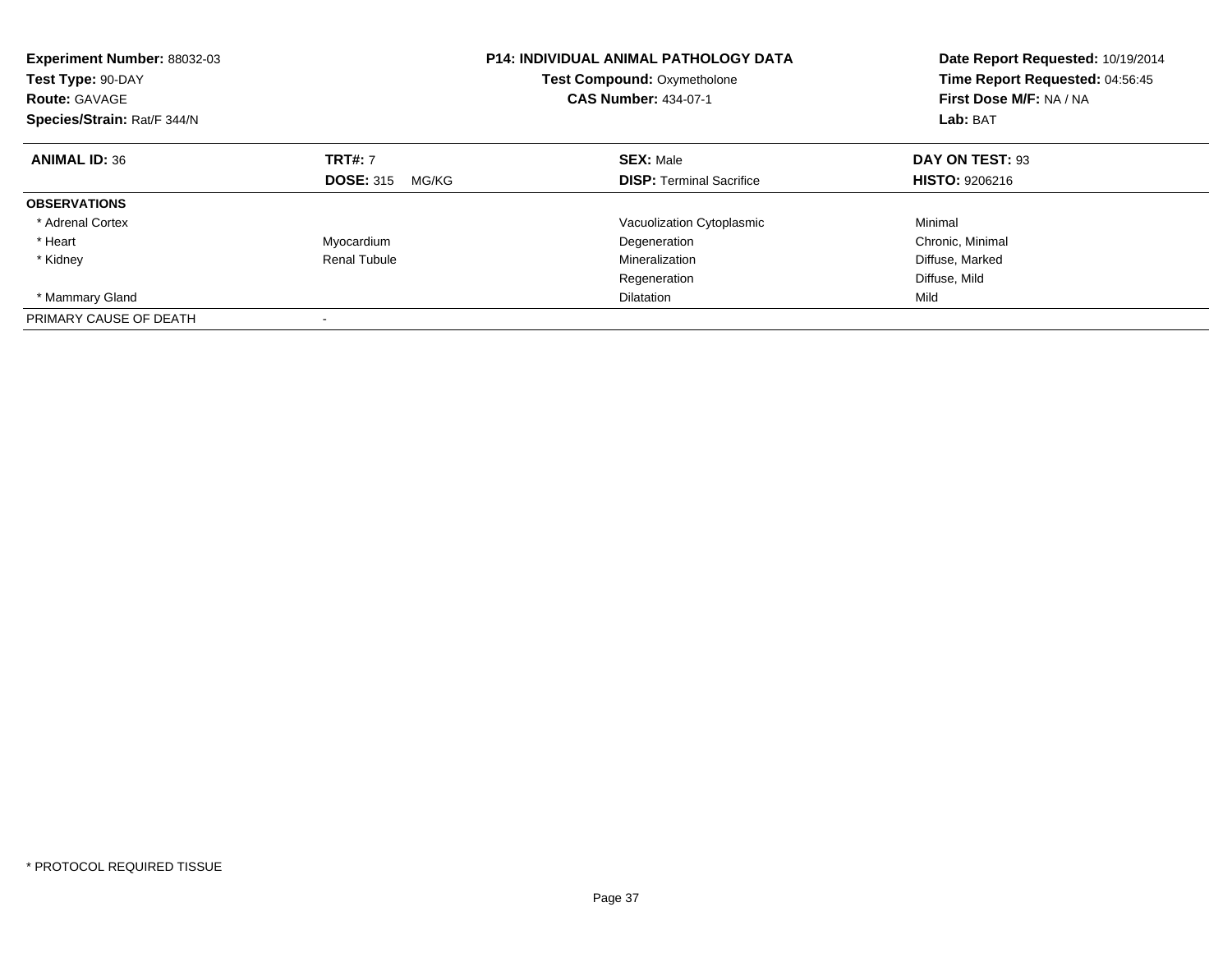| Experiment Number: 88032-03<br>Test Type: 90-DAY<br><b>Route: GAVAGE</b><br>Species/Strain: Rat/F 344/N |                           | <b>P14: INDIVIDUAL ANIMAL PATHOLOGY DATA</b><br><b>Test Compound: Oxymetholone</b><br><b>CAS Number: 434-07-1</b> | Date Report Requested: 10/19/2014<br>Time Report Requested: 04:56:45<br>First Dose M/F: NA / NA<br>Lab: BAT |
|---------------------------------------------------------------------------------------------------------|---------------------------|-------------------------------------------------------------------------------------------------------------------|-------------------------------------------------------------------------------------------------------------|
| <b>ANIMAL ID: 37</b>                                                                                    | <b>TRT#: 7</b>            | <b>SEX: Male</b>                                                                                                  | DAY ON TEST: 93                                                                                             |
|                                                                                                         | <b>DOSE: 315</b><br>MG/KG | <b>DISP:</b> Terminal Sacrifice                                                                                   | <b>HISTO: 9206217</b>                                                                                       |
| <b>OBSERVATIONS</b>                                                                                     |                           |                                                                                                                   |                                                                                                             |
| * Adrenal Cortex                                                                                        |                           | Vacuolization Cytoplasmic                                                                                         | Mild                                                                                                        |
| * Heart                                                                                                 | Myocardium                | Degeneration                                                                                                      | Chronic, Mild                                                                                               |
| * Kidney                                                                                                | <b>Renal Tubule</b>       | Mineralization                                                                                                    | Diffuse, Minimal                                                                                            |
|                                                                                                         |                           | Regeneration                                                                                                      | Diffuse, Mild                                                                                               |
| * Mammary Gland                                                                                         |                           | <b>Dilatation</b>                                                                                                 | Mild                                                                                                        |
| PRIMARY CAUSE OF DEATH                                                                                  |                           |                                                                                                                   |                                                                                                             |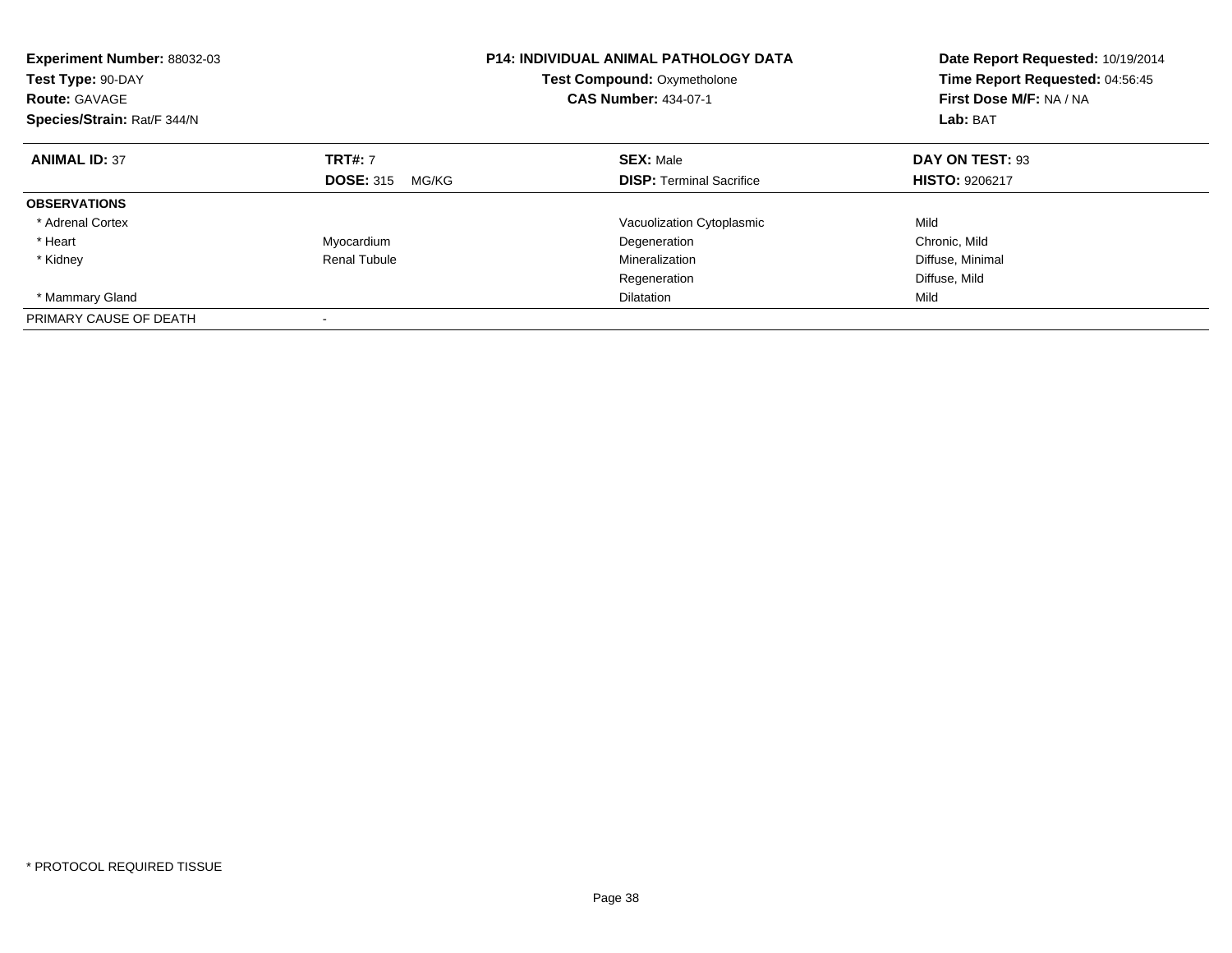| <b>Experiment Number: 88032-03</b><br>Test Type: 90-DAY<br><b>Route: GAVAGE</b><br>Species/Strain: Rat/F 344/N |                           | <b>P14: INDIVIDUAL ANIMAL PATHOLOGY DATA</b><br>Test Compound: Oxymetholone<br><b>CAS Number: 434-07-1</b> | Date Report Requested: 10/19/2014<br>Time Report Requested: 04:56:45<br>First Dose M/F: NA / NA<br>Lab: BAT |
|----------------------------------------------------------------------------------------------------------------|---------------------------|------------------------------------------------------------------------------------------------------------|-------------------------------------------------------------------------------------------------------------|
| <b>ANIMAL ID: 38</b>                                                                                           | <b>TRT#: 7</b>            | <b>SEX: Male</b>                                                                                           | DAY ON TEST: 93                                                                                             |
|                                                                                                                | <b>DOSE: 315</b><br>MG/KG | <b>DISP:</b> Terminal Sacrifice                                                                            | <b>HISTO: 9206218</b>                                                                                       |
| <b>OBSERVATIONS</b>                                                                                            |                           |                                                                                                            |                                                                                                             |
| * Adrenal Cortex                                                                                               |                           | Vacuolization Cytoplasmic                                                                                  | Mild                                                                                                        |
| * Heart                                                                                                        | Myocardium                | Degeneration                                                                                               | Chronic, Minimal                                                                                            |
| * Kidney                                                                                                       | <b>Renal Tubule</b>       | Mineralization                                                                                             | Diffuse, Mild                                                                                               |
|                                                                                                                |                           | Regeneration                                                                                               | Diffuse, Mild                                                                                               |
| * Mammary Gland                                                                                                |                           | <b>Dilatation</b>                                                                                          | Mild                                                                                                        |
| PRIMARY CAUSE OF DEATH                                                                                         |                           |                                                                                                            |                                                                                                             |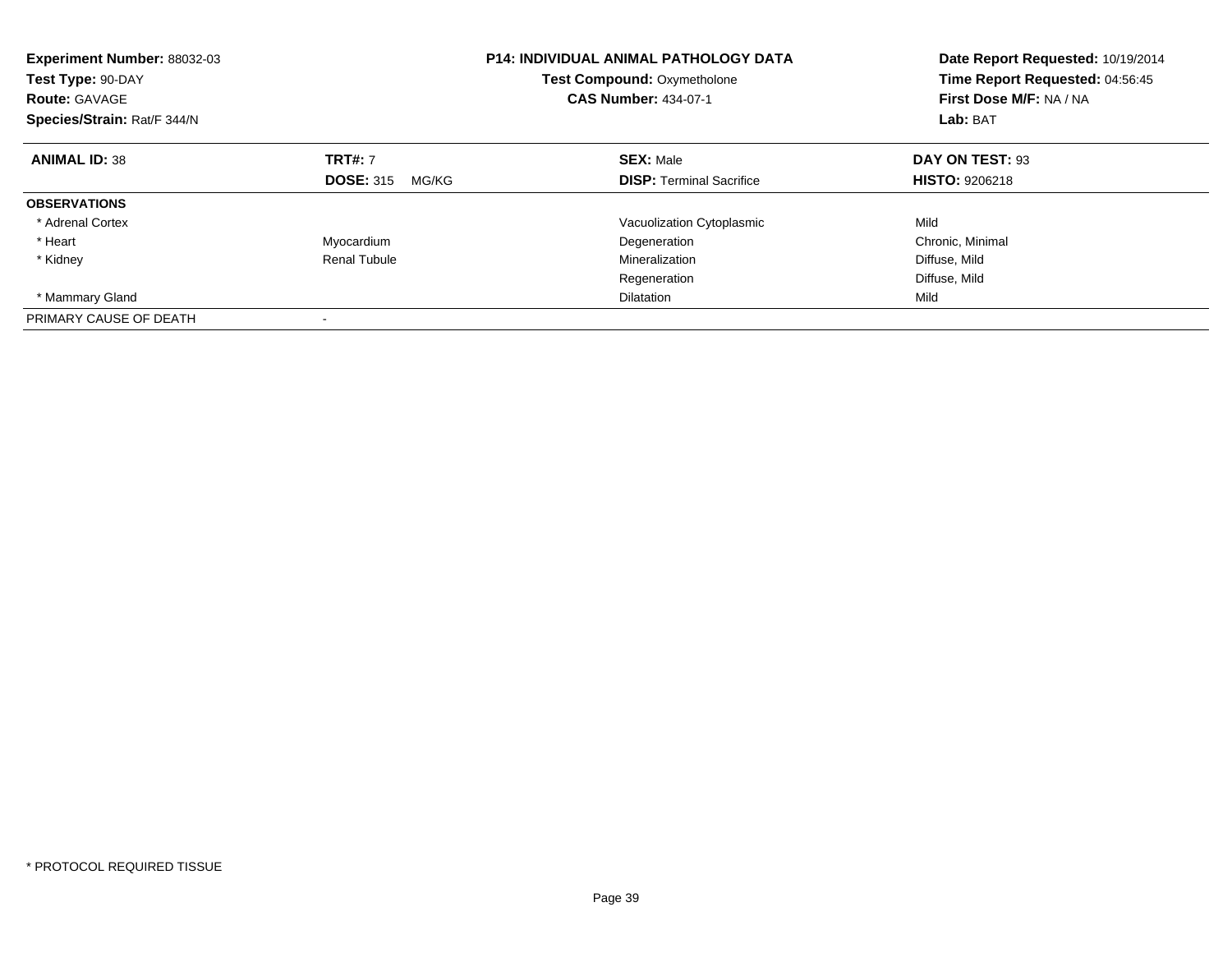| Experiment Number: 88032-03<br>Test Type: 90-DAY<br><b>Route: GAVAGE</b><br>Species/Strain: Rat/F 344/N |                                    | <b>P14: INDIVIDUAL ANIMAL PATHOLOGY DATA</b><br><b>Test Compound: Oxymetholone</b><br><b>CAS Number: 434-07-1</b> | Date Report Requested: 10/19/2014<br>Time Report Requested: 04:56:45<br>First Dose M/F: NA / NA<br>Lab: BAT |
|---------------------------------------------------------------------------------------------------------|------------------------------------|-------------------------------------------------------------------------------------------------------------------|-------------------------------------------------------------------------------------------------------------|
| <b>ANIMAL ID: 39</b>                                                                                    | <b>TRT#: 7</b><br><b>DOSE: 315</b> | <b>SEX: Male</b><br><b>DISP: Terminal Sacrifice</b>                                                               | DAY ON TEST: 93<br><b>HISTO: 9206219</b>                                                                    |
|                                                                                                         | MG/KG                              | ORGAN AND ACCOUNTABLE SITE STATUS                                                                                 |                                                                                                             |
| <b>MISSING</b>                                                                                          |                                    |                                                                                                                   |                                                                                                             |
| * Mammary Gland                                                                                         |                                    |                                                                                                                   |                                                                                                             |
| <b>OBSERVATIONS</b>                                                                                     |                                    |                                                                                                                   |                                                                                                             |
| * Adrenal Cortex                                                                                        |                                    | Vacuolization Cytoplasmic                                                                                         | Minimal                                                                                                     |
| * Heart                                                                                                 | Myocardium                         | Degeneration                                                                                                      | Chronic, Minimal                                                                                            |
| * Kidney                                                                                                | <b>Renal Tubule</b>                | Mineralization                                                                                                    | Diffuse, Moderate                                                                                           |
|                                                                                                         |                                    | Regeneration                                                                                                      | Diffuse, Mild                                                                                               |
| PRIMARY CAUSE OF DEATH                                                                                  |                                    |                                                                                                                   |                                                                                                             |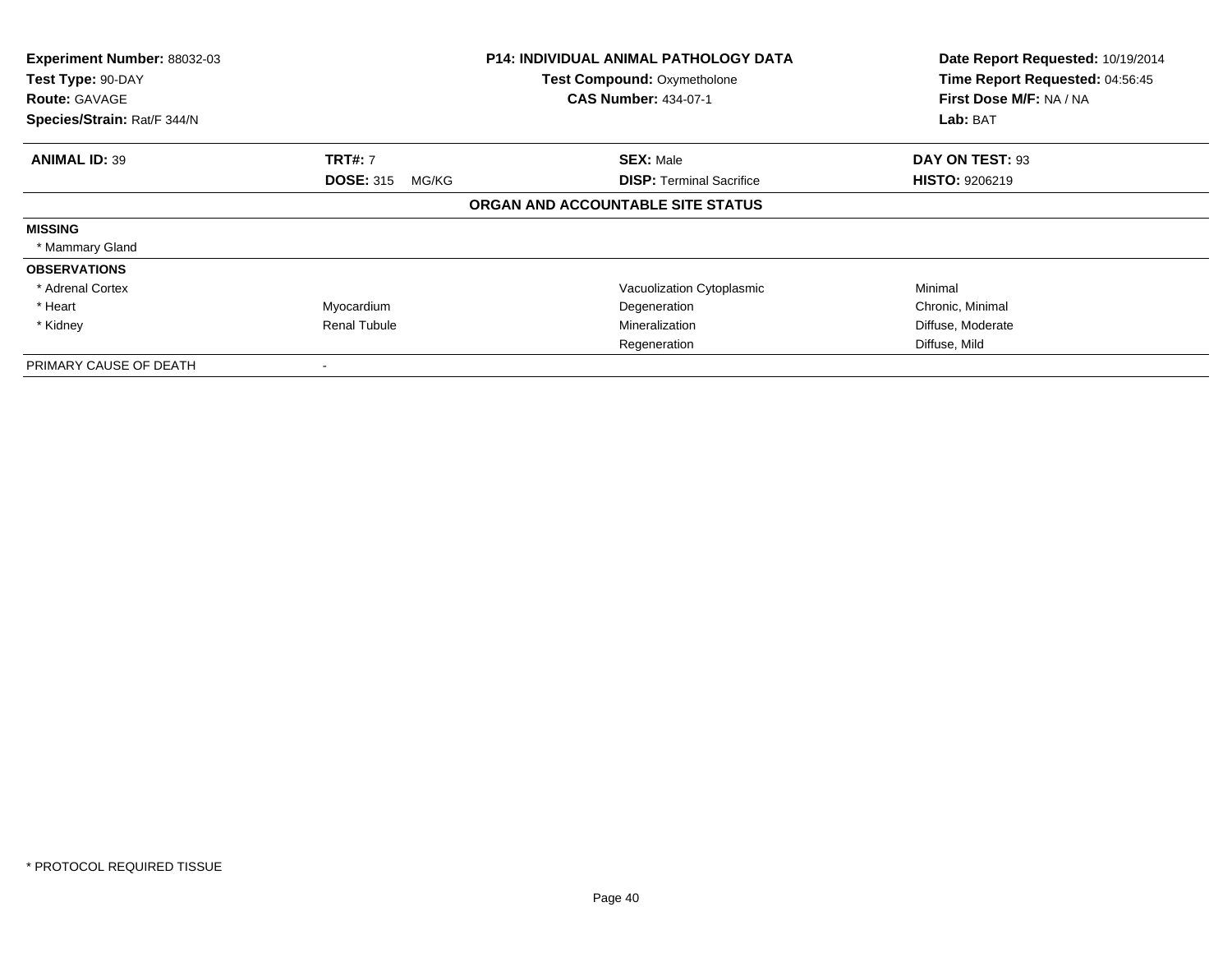| Experiment Number: 88032-03<br>Test Type: 90-DAY<br><b>Route: GAVAGE</b><br>Species/Strain: Rat/F 344/N |                           | <b>P14: INDIVIDUAL ANIMAL PATHOLOGY DATA</b><br><b>Test Compound: Oxymetholone</b><br><b>CAS Number: 434-07-1</b> | Date Report Requested: 10/19/2014<br>Time Report Requested: 04:56:45<br>First Dose M/F: NA / NA<br>Lab: BAT |
|---------------------------------------------------------------------------------------------------------|---------------------------|-------------------------------------------------------------------------------------------------------------------|-------------------------------------------------------------------------------------------------------------|
| <b>ANIMAL ID: 40</b>                                                                                    | <b>TRT#: 7</b>            | <b>SEX: Male</b>                                                                                                  | DAY ON TEST: 93                                                                                             |
|                                                                                                         | <b>DOSE: 315</b><br>MG/KG | <b>DISP: Terminal Sacrifice</b>                                                                                   | <b>HISTO: 9206220</b>                                                                                       |
|                                                                                                         |                           | ORGAN AND ACCOUNTABLE SITE STATUS                                                                                 |                                                                                                             |
| <b>MISSING</b>                                                                                          |                           |                                                                                                                   |                                                                                                             |
| * Mammary Gland                                                                                         |                           |                                                                                                                   |                                                                                                             |
| <b>OBSERVATIONS</b>                                                                                     |                           |                                                                                                                   |                                                                                                             |
| * Adrenal Cortex                                                                                        |                           | Vacuolization Cytoplasmic                                                                                         | Mild                                                                                                        |
| * Heart                                                                                                 | Myocardium                | Degeneration                                                                                                      | Chronic, Mild                                                                                               |
| * Kidney                                                                                                | <b>Renal Tubule</b>       | Mineralization                                                                                                    | Diffuse, Mild                                                                                               |
|                                                                                                         |                           | Regeneration                                                                                                      | Diffuse, Moderate                                                                                           |
| PRIMARY CAUSE OF DEATH                                                                                  |                           |                                                                                                                   |                                                                                                             |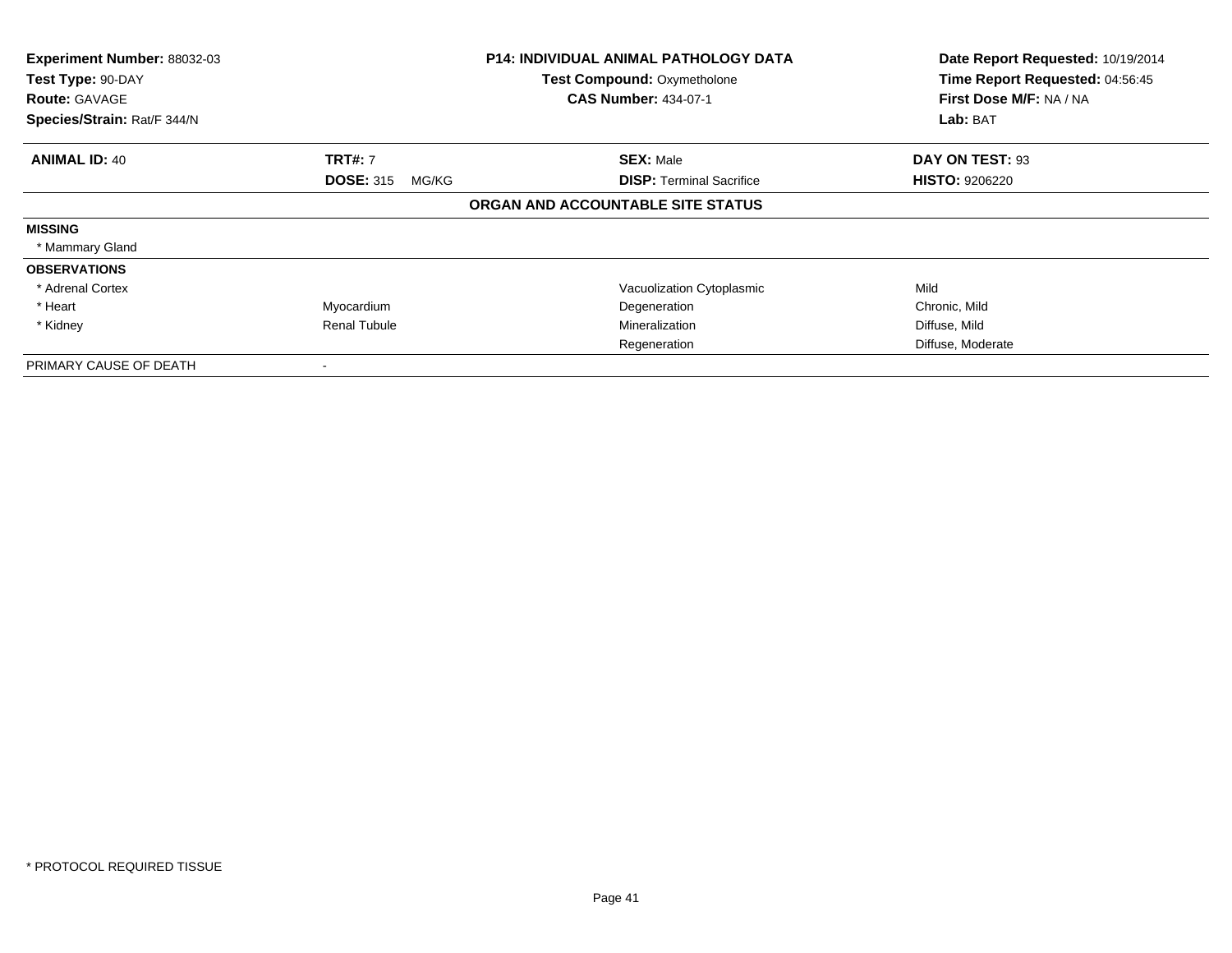| Experiment Number: 88032-03<br>Test Type: 90-DAY<br><b>Route: GAVAGE</b><br>Species/Strain: Rat/F 344/N |                           | <b>P14: INDIVIDUAL ANIMAL PATHOLOGY DATA</b><br><b>Test Compound: Oxymetholone</b><br><b>CAS Number: 434-07-1</b> | Date Report Requested: 10/19/2014<br>Time Report Requested: 04:56:45<br>First Dose M/F: NA / NA<br>Lab: BAT |
|---------------------------------------------------------------------------------------------------------|---------------------------|-------------------------------------------------------------------------------------------------------------------|-------------------------------------------------------------------------------------------------------------|
| <b>ANIMAL ID: 41</b>                                                                                    | <b>TRT#: 9</b>            | <b>SEX: Male</b>                                                                                                  | DAY ON TEST: 93                                                                                             |
|                                                                                                         | <b>DOSE: 625</b><br>MG/KG | <b>DISP:</b> Terminal Sacrifice                                                                                   | <b>HISTO: 9206191</b>                                                                                       |
| <b>OBSERVATIONS</b>                                                                                     |                           |                                                                                                                   |                                                                                                             |
| * Adrenal Cortex                                                                                        |                           | Vacuolization Cytoplasmic                                                                                         | Mild                                                                                                        |
| * Heart                                                                                                 | Myocardium                | Degeneration                                                                                                      | Chronic, Mild                                                                                               |
| * Kidney                                                                                                | Renal Tubule              | Mineralization                                                                                                    | Diffuse, Moderate                                                                                           |
|                                                                                                         |                           | Regeneration                                                                                                      | Diffuse, Mild                                                                                               |
| * Mammary Gland                                                                                         |                           | <b>Dilatation</b>                                                                                                 | Moderate                                                                                                    |
| * Stomach, Forestomach                                                                                  |                           | Necrosis                                                                                                          | Diffuse, Mild                                                                                               |
| [Necrosis TGLS = $1-12$ ]                                                                               |                           |                                                                                                                   |                                                                                                             |
| PRIMARY CAUSE OF DEATH                                                                                  |                           |                                                                                                                   |                                                                                                             |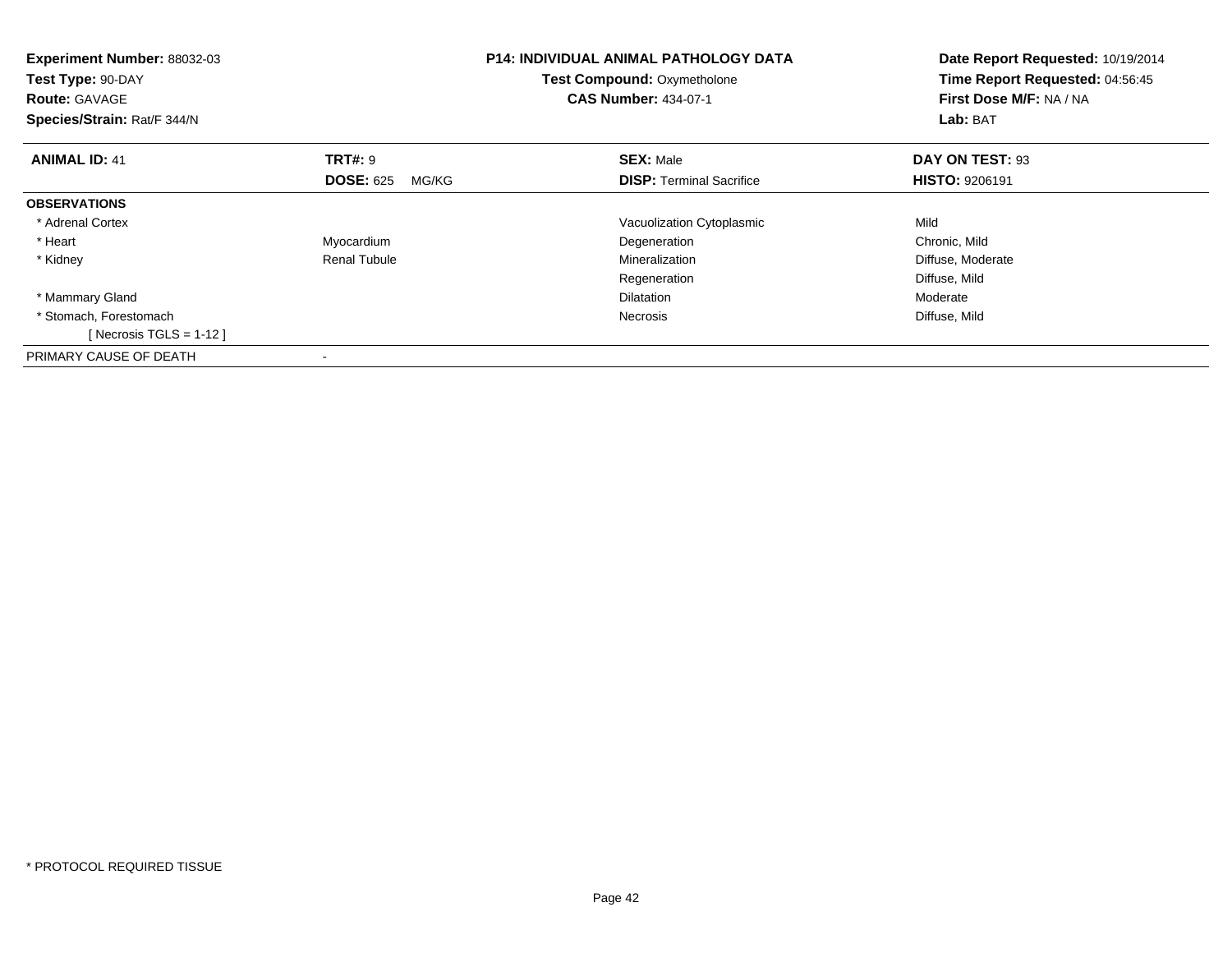| Experiment Number: 88032-03<br>Test Type: 90-DAY<br><b>Route: GAVAGE</b><br>Species/Strain: Rat/F 344/N |                           | <b>P14: INDIVIDUAL ANIMAL PATHOLOGY DATA</b><br><b>Test Compound: Oxymetholone</b><br><b>CAS Number: 434-07-1</b> | Date Report Requested: 10/19/2014<br>Time Report Requested: 04:56:45<br>First Dose M/F: NA / NA<br>Lab: BAT |
|---------------------------------------------------------------------------------------------------------|---------------------------|-------------------------------------------------------------------------------------------------------------------|-------------------------------------------------------------------------------------------------------------|
| <b>ANIMAL ID: 42</b>                                                                                    | TRT#: 9                   | <b>SEX: Male</b>                                                                                                  | DAY ON TEST: 93                                                                                             |
|                                                                                                         | <b>DOSE: 625</b><br>MG/KG | <b>DISP:</b> Terminal Sacrifice                                                                                   | <b>HISTO: 9206192</b>                                                                                       |
| <b>OBSERVATIONS</b>                                                                                     |                           |                                                                                                                   |                                                                                                             |
| * Adrenal Cortex                                                                                        |                           | Vacuolization Cytoplasmic                                                                                         | Mild                                                                                                        |
| * Heart                                                                                                 | Myocardium                | Degeneration                                                                                                      | Chronic, Mild                                                                                               |
| * Kidney                                                                                                | <b>Renal Tubule</b>       | Mineralization                                                                                                    | Diffuse, Mild                                                                                               |
|                                                                                                         |                           | Regeneration                                                                                                      | Diffuse, Mild                                                                                               |
| * Mammary Gland                                                                                         |                           | <b>Dilatation</b>                                                                                                 | Moderate                                                                                                    |
| PRIMARY CAUSE OF DEATH                                                                                  |                           |                                                                                                                   |                                                                                                             |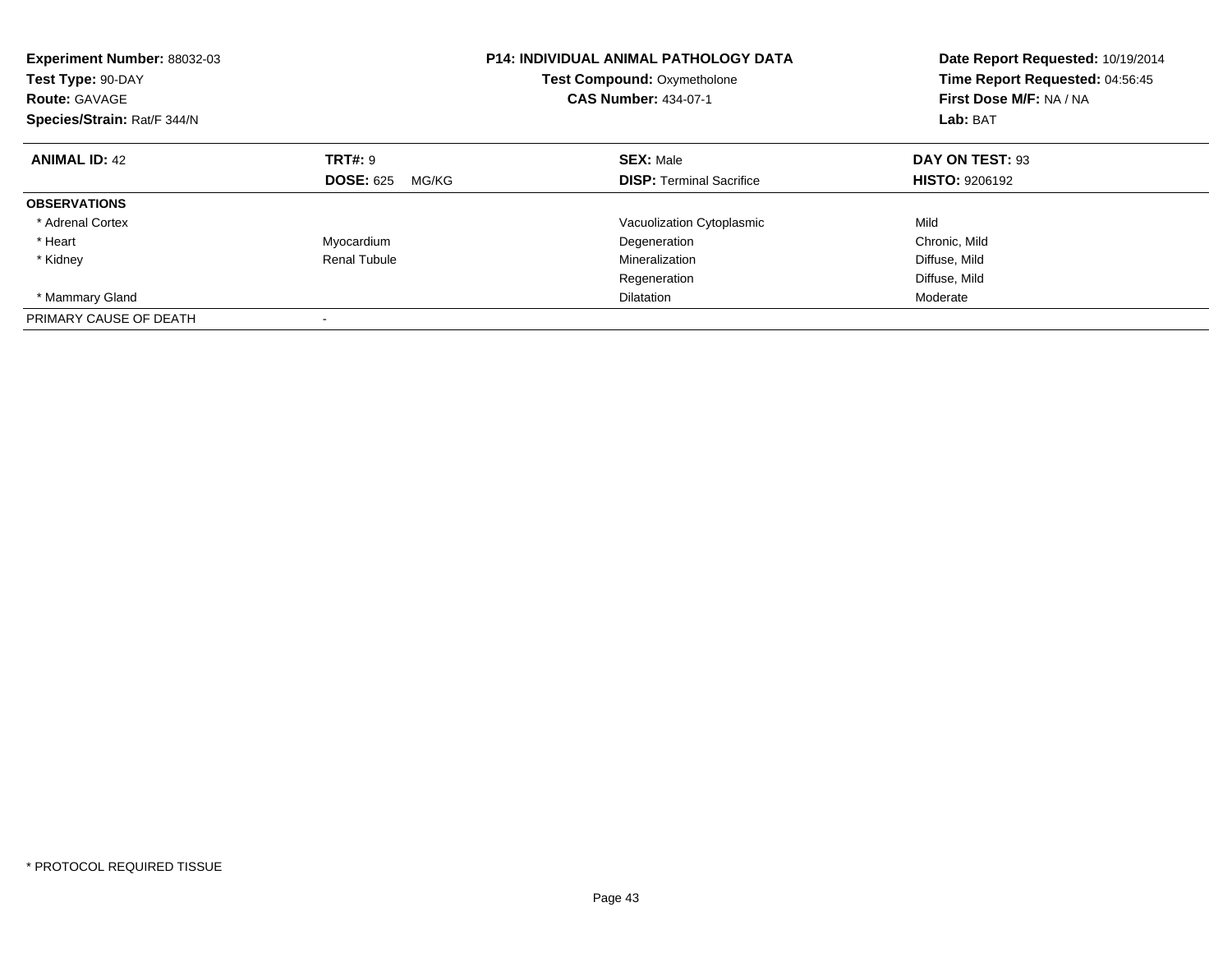| Experiment Number: 88032-03<br>Test Type: 90-DAY<br><b>Route: GAVAGE</b><br>Species/Strain: Rat/F 344/N |                                             | P14: INDIVIDUAL ANIMAL PATHOLOGY DATA<br><b>Test Compound: Oxymetholone</b><br><b>CAS Number: 434-07-1</b> | Date Report Requested: 10/19/2014<br>Time Report Requested: 04:56:45<br>First Dose M/F: NA / NA<br>Lab: BAT |
|---------------------------------------------------------------------------------------------------------|---------------------------------------------|------------------------------------------------------------------------------------------------------------|-------------------------------------------------------------------------------------------------------------|
| <b>ANIMAL ID: 43</b>                                                                                    | <b>TRT#: 9</b><br><b>DOSE: 625</b><br>MG/KG | <b>SEX: Male</b><br><b>DISP: Natural Death</b>                                                             | DAY ON TEST: 93<br>HISTO: 9206193                                                                           |
|                                                                                                         |                                             |                                                                                                            |                                                                                                             |
|                                                                                                         |                                             | ORGAN AND ACCOUNTABLE SITE STATUS                                                                          |                                                                                                             |
| <b>NORMAL</b>                                                                                           |                                             |                                                                                                            |                                                                                                             |
| * Adrenal Medulla                                                                                       | * Blood Vessel                              | * Bone                                                                                                     | * Bone Marrow                                                                                               |
| * Brain                                                                                                 | * Epididymis                                | * Esophagus                                                                                                | * Intestine Large, Colon                                                                                    |
| * Intestine Large, Rectum                                                                               | * Intestine Small, Jejunum                  | * Islets, Pancreatic                                                                                       | * Liver                                                                                                     |
| * Lymph Node, Mesenteric                                                                                | * Nose                                      | * Pancreas                                                                                                 | * Parathyroid Gland                                                                                         |
| * Pituitary Gland                                                                                       | * Preputial Gland                           | * Prostate                                                                                                 | * Salivary Glands                                                                                           |
| * Seminal Vesicle                                                                                       | * Skin                                      | * Stomach, Forestomach                                                                                     | * Stomach, Glandular                                                                                        |
| * Testes                                                                                                | * Thymus                                    | * Thyroid Gland                                                                                            | * Trachea                                                                                                   |
| * Urinary Bladder                                                                                       |                                             |                                                                                                            |                                                                                                             |
| <b>MISSING</b>                                                                                          |                                             |                                                                                                            |                                                                                                             |
| * Intestine Large, Cecum                                                                                | * Intestine Small, Duodenum                 | * Intestine Small. Ileum                                                                                   | * Lymph Node, Mandibular                                                                                    |
| <b>OBSERVATIONS</b>                                                                                     |                                             |                                                                                                            |                                                                                                             |
| * Adrenal Cortex                                                                                        |                                             | Vacuolization Cytoplasmic                                                                                  | Minimal                                                                                                     |
| * Heart                                                                                                 | Myocardium                                  | Degeneration                                                                                               | Chronic, Minimal                                                                                            |
| * Kidney                                                                                                | <b>Renal Tubule</b>                         | Mineralization                                                                                             | Diffuse, Mild                                                                                               |
|                                                                                                         |                                             | Regeneration                                                                                               | Diffuse, Mild                                                                                               |
| * Lung                                                                                                  | Alveolus                                    | Foreign Body                                                                                               |                                                                                                             |
| Note: there are areas of bacteria, possibly due to a gavage                                             | accident                                    |                                                                                                            |                                                                                                             |
| * Mammary Gland                                                                                         |                                             | <b>Dilatation</b>                                                                                          | Moderate                                                                                                    |
| * Spleen                                                                                                | Lymph Follic                                | Depletion Cellular                                                                                         | Moderate                                                                                                    |
| PRIMARY CAUSE OF DEATH                                                                                  | - UNCERTAIN                                 |                                                                                                            |                                                                                                             |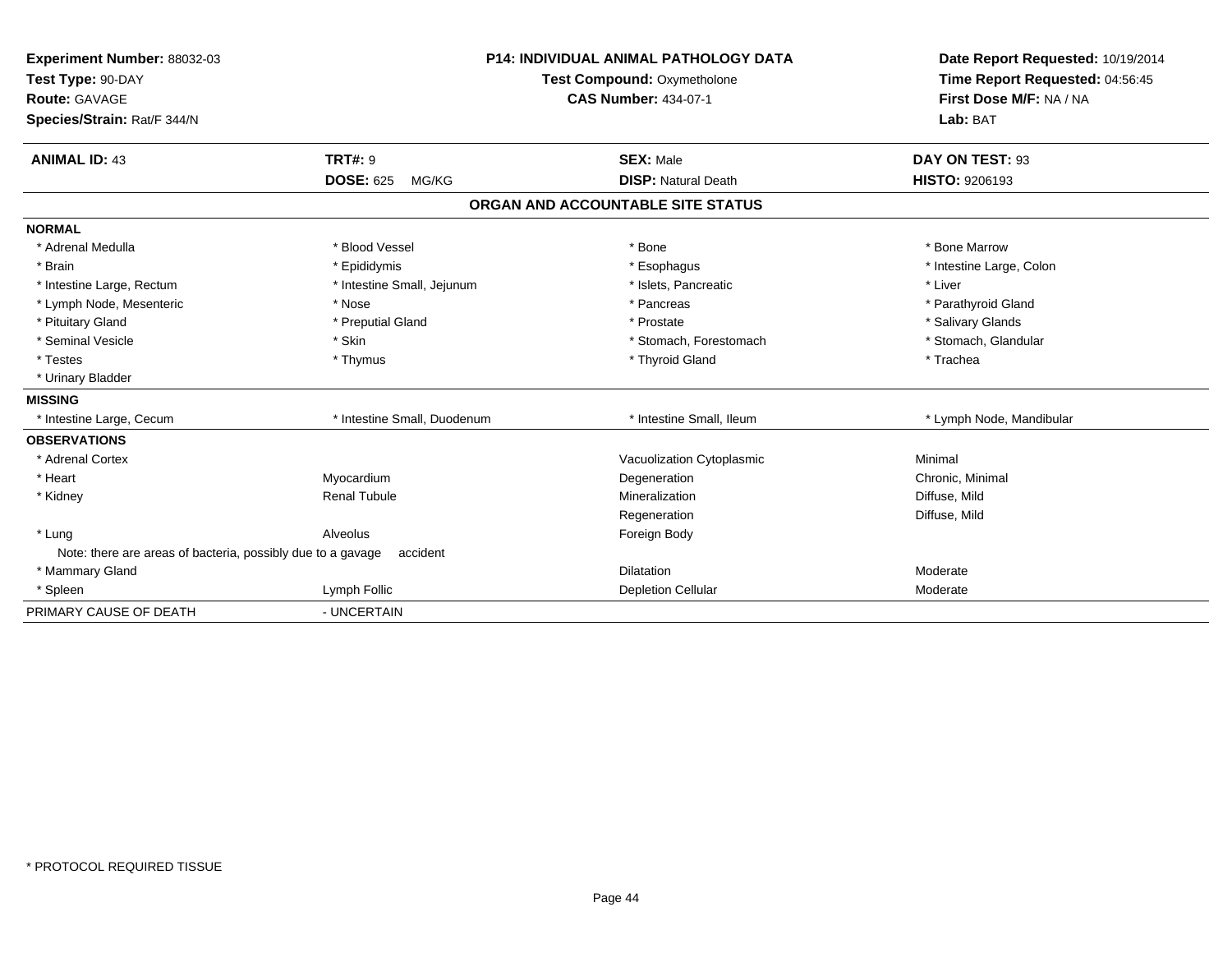| Experiment Number: 88032-03<br>Test Type: 90-DAY<br><b>Route: GAVAGE</b><br>Species/Strain: Rat/F 344/N |                           | <b>P14: INDIVIDUAL ANIMAL PATHOLOGY DATA</b><br><b>Test Compound: Oxymetholone</b><br><b>CAS Number: 434-07-1</b> | Date Report Requested: 10/19/2014<br>Time Report Requested: 04:56:45<br>First Dose M/F: NA / NA<br>Lab: BAT |
|---------------------------------------------------------------------------------------------------------|---------------------------|-------------------------------------------------------------------------------------------------------------------|-------------------------------------------------------------------------------------------------------------|
| <b>ANIMAL ID: 44</b>                                                                                    | <b>TRT#: 9</b>            | <b>SEX: Male</b>                                                                                                  | DAY ON TEST: 93                                                                                             |
|                                                                                                         | <b>DOSE: 625</b><br>MG/KG | <b>DISP:</b> Terminal Sacrifice                                                                                   | <b>HISTO: 9206194</b>                                                                                       |
| <b>OBSERVATIONS</b>                                                                                     |                           |                                                                                                                   |                                                                                                             |
| * Adrenal Cortex                                                                                        |                           | Vacuolization Cytoplasmic                                                                                         | Mild                                                                                                        |
| * Heart                                                                                                 | Myocardium                | Degeneration                                                                                                      | Chronic, Mild                                                                                               |
| * Kidney                                                                                                | <b>Renal Tubule</b>       | Mineralization                                                                                                    | Diffuse, Mild                                                                                               |
|                                                                                                         |                           | Regeneration                                                                                                      | Diffuse, Mild                                                                                               |
| * Mammary Gland                                                                                         |                           | <b>Dilatation</b>                                                                                                 | Moderate                                                                                                    |
| PRIMARY CAUSE OF DEATH                                                                                  |                           |                                                                                                                   |                                                                                                             |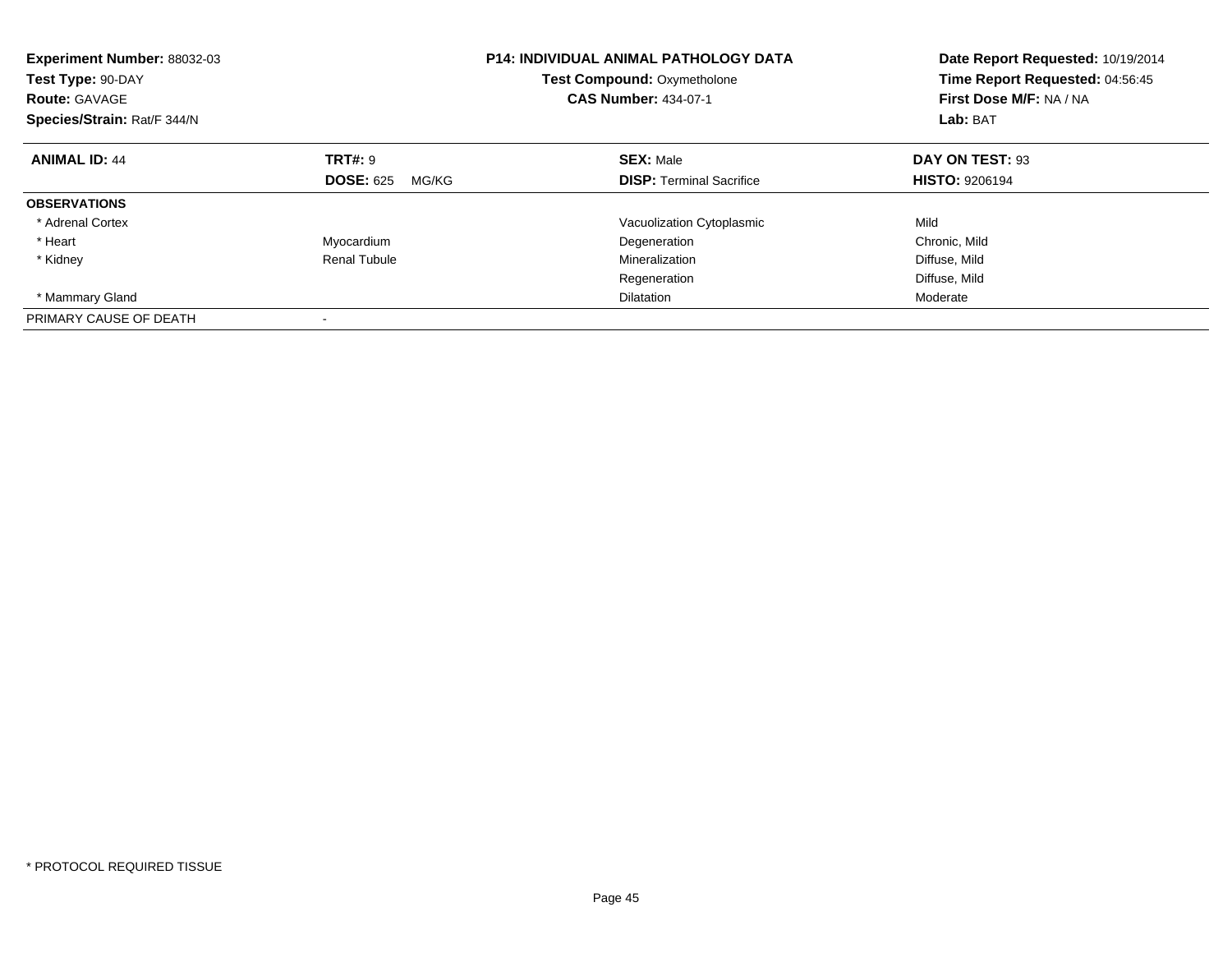| Experiment Number: 88032-03<br>Test Type: 90-DAY<br><b>Route: GAVAGE</b><br>Species/Strain: Rat/F 344/N |                           | <b>P14: INDIVIDUAL ANIMAL PATHOLOGY DATA</b><br><b>Test Compound: Oxymetholone</b><br><b>CAS Number: 434-07-1</b> | Date Report Requested: 10/19/2014<br>Time Report Requested: 04:56:45<br>First Dose M/F: NA / NA<br>Lab: BAT |
|---------------------------------------------------------------------------------------------------------|---------------------------|-------------------------------------------------------------------------------------------------------------------|-------------------------------------------------------------------------------------------------------------|
| <b>ANIMAL ID: 45</b>                                                                                    | TRT#: 9                   | <b>SEX: Male</b>                                                                                                  | DAY ON TEST: 93                                                                                             |
|                                                                                                         | <b>DOSE: 625</b><br>MG/KG | <b>DISP:</b> Terminal Sacrifice                                                                                   | <b>HISTO: 9206195</b>                                                                                       |
| <b>OBSERVATIONS</b>                                                                                     |                           |                                                                                                                   |                                                                                                             |
| * Adrenal Cortex                                                                                        |                           | Vacuolization Cytoplasmic                                                                                         | Minimal                                                                                                     |
| * Heart                                                                                                 | Myocardium                | Degeneration                                                                                                      | Chronic, Mild                                                                                               |
| * Kidney                                                                                                | Renal Tubule              | Mineralization                                                                                                    | Diffuse, Moderate                                                                                           |
|                                                                                                         |                           | Regeneration                                                                                                      | Diffuse, Mild                                                                                               |
| * Mammary Gland                                                                                         |                           | <b>Dilatation</b>                                                                                                 | Mild                                                                                                        |
| PRIMARY CAUSE OF DEATH                                                                                  |                           |                                                                                                                   |                                                                                                             |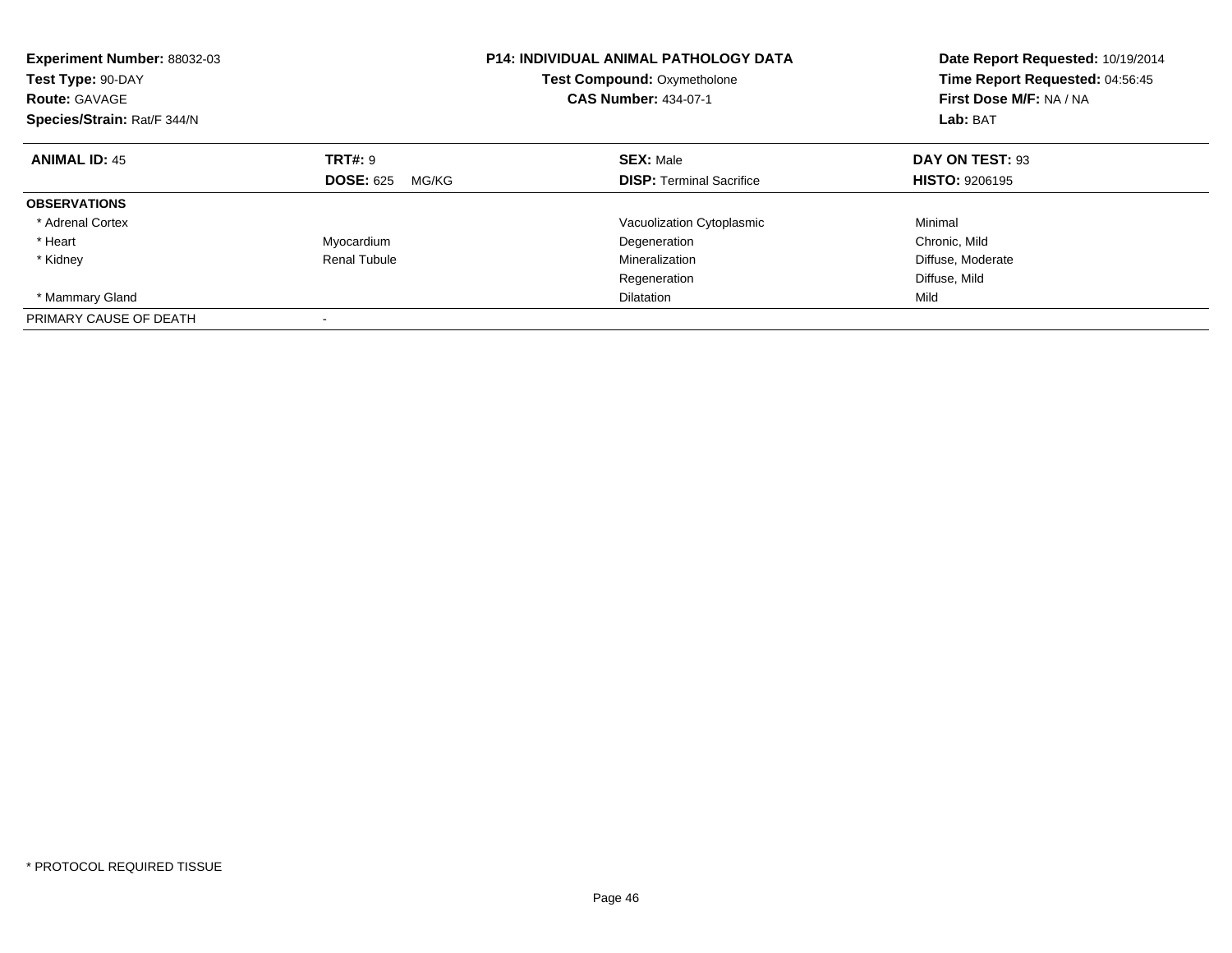| Experiment Number: 88032-03<br>Test Type: 90-DAY<br><b>Route: GAVAGE</b><br>Species/Strain: Rat/F 344/N |                           | <b>P14: INDIVIDUAL ANIMAL PATHOLOGY DATA</b><br><b>Test Compound: Oxymetholone</b><br><b>CAS Number: 434-07-1</b> | Date Report Requested: 10/19/2014<br>Time Report Requested: 04:56:45<br>First Dose M/F: NA / NA<br>Lab: BAT |
|---------------------------------------------------------------------------------------------------------|---------------------------|-------------------------------------------------------------------------------------------------------------------|-------------------------------------------------------------------------------------------------------------|
| <b>ANIMAL ID: 46</b>                                                                                    | TRT#: 9                   | <b>SEX: Male</b>                                                                                                  | DAY ON TEST: 93                                                                                             |
|                                                                                                         | <b>DOSE: 625</b><br>MG/KG | <b>DISP:</b> Terminal Sacrifice                                                                                   | <b>HISTO: 9206196</b>                                                                                       |
| <b>OBSERVATIONS</b>                                                                                     |                           |                                                                                                                   |                                                                                                             |
| * Adrenal Cortex                                                                                        |                           | Vacuolization Cytoplasmic                                                                                         | Minimal                                                                                                     |
| * Heart                                                                                                 | Myocardium                | Degeneration                                                                                                      | Chronic, Mild                                                                                               |
| * Kidney                                                                                                | <b>Renal Tubule</b>       | Mineralization                                                                                                    | Diffuse, Mild                                                                                               |
|                                                                                                         |                           | Regeneration                                                                                                      | Diffuse, Mild                                                                                               |
| * Mammary Gland                                                                                         |                           | <b>Dilatation</b>                                                                                                 | Mild                                                                                                        |
| PRIMARY CAUSE OF DEATH                                                                                  |                           |                                                                                                                   |                                                                                                             |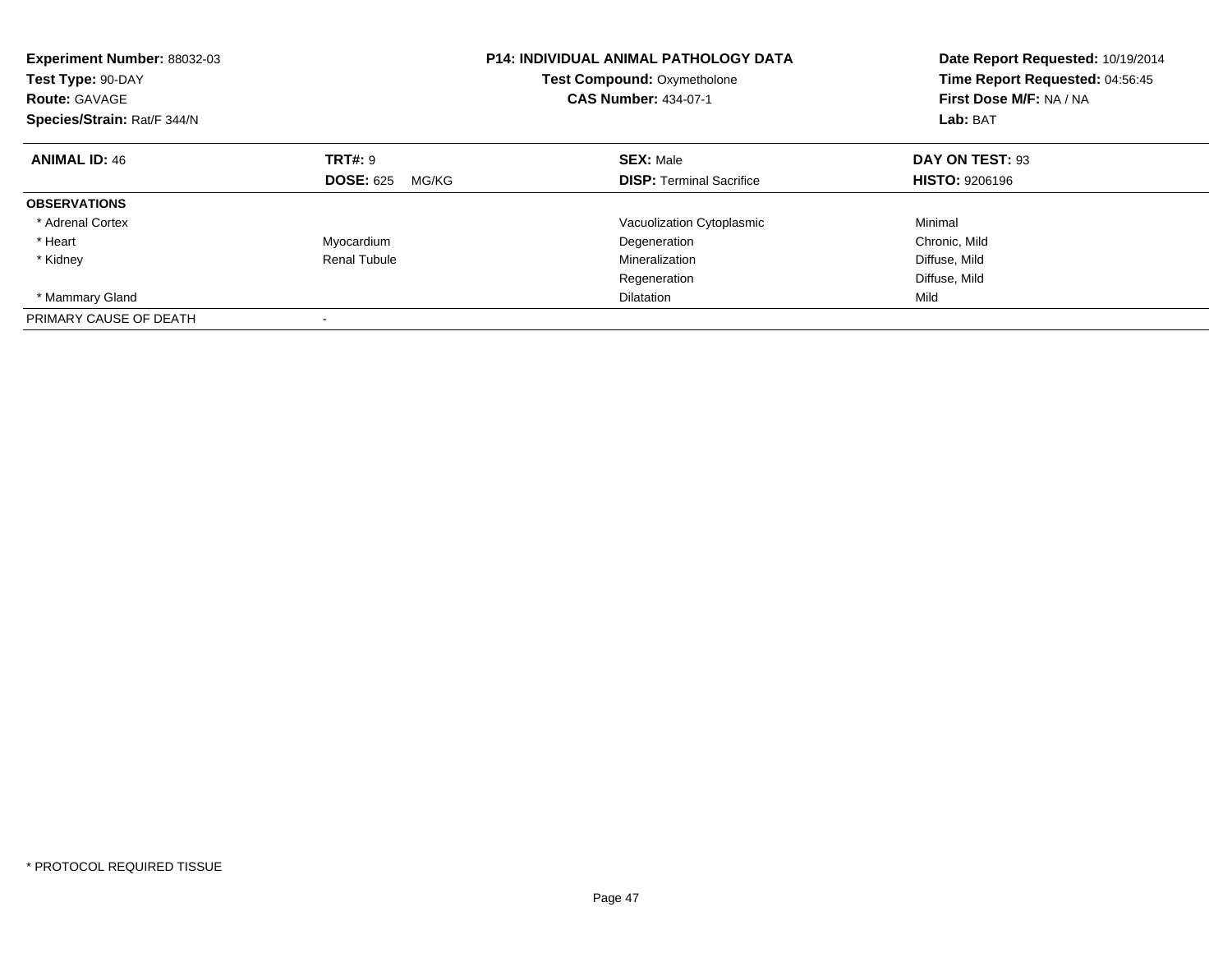| Experiment Number: 88032-03<br>Test Type: 90-DAY<br><b>Route: GAVAGE</b><br>Species/Strain: Rat/F 344/N |                           | <b>P14: INDIVIDUAL ANIMAL PATHOLOGY DATA</b><br><b>Test Compound: Oxymetholone</b><br><b>CAS Number: 434-07-1</b> | Date Report Requested: 10/19/2014<br>Time Report Requested: 04:56:45<br>First Dose M/F: NA / NA<br>Lab: BAT |
|---------------------------------------------------------------------------------------------------------|---------------------------|-------------------------------------------------------------------------------------------------------------------|-------------------------------------------------------------------------------------------------------------|
| <b>ANIMAL ID: 47</b>                                                                                    | TRT#: 9                   | <b>SEX: Male</b>                                                                                                  | DAY ON TEST: 93                                                                                             |
|                                                                                                         | <b>DOSE: 625</b><br>MG/KG | <b>DISP:</b> Terminal Sacrifice                                                                                   | <b>HISTO: 9206197</b>                                                                                       |
| <b>OBSERVATIONS</b>                                                                                     |                           |                                                                                                                   |                                                                                                             |
| * Adrenal Cortex                                                                                        |                           | Vacuolization Cytoplasmic                                                                                         | Minimal                                                                                                     |
| * Heart                                                                                                 | Myocardium                | Degeneration                                                                                                      | Chronic, Mild                                                                                               |
| * Kidney                                                                                                | Renal Tubule              | Mineralization                                                                                                    | Diffuse, Moderate                                                                                           |
|                                                                                                         |                           | Regeneration                                                                                                      | Diffuse, Mild                                                                                               |
| * Mammary Gland                                                                                         |                           | <b>Dilatation</b>                                                                                                 | Mild                                                                                                        |
| PRIMARY CAUSE OF DEATH                                                                                  |                           |                                                                                                                   |                                                                                                             |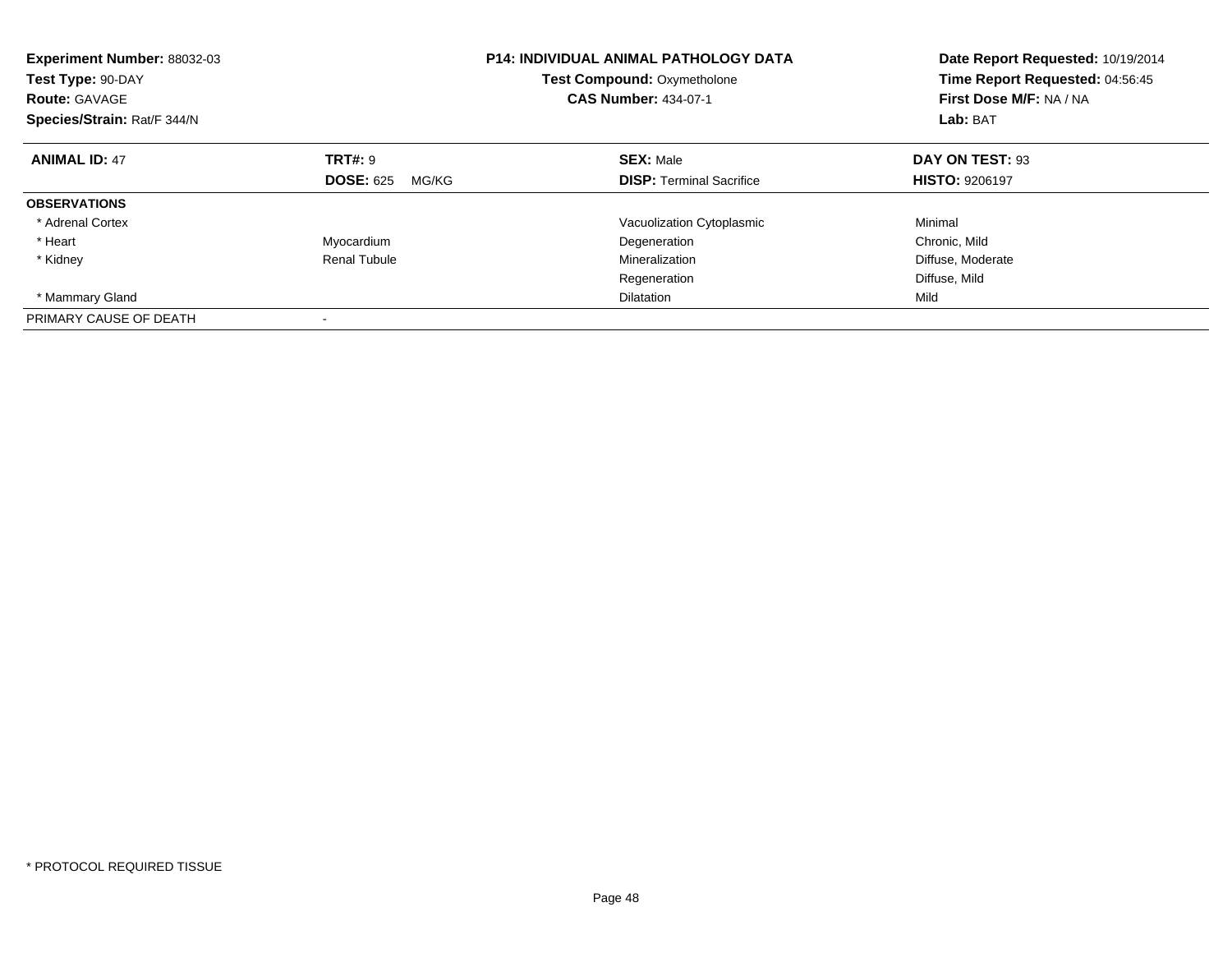| Experiment Number: 88032-03<br>Test Type: 90-DAY<br><b>Route: GAVAGE</b><br>Species/Strain: Rat/F 344/N |                           | <b>P14: INDIVIDUAL ANIMAL PATHOLOGY DATA</b><br><b>Test Compound: Oxymetholone</b><br><b>CAS Number: 434-07-1</b> | Date Report Requested: 10/19/2014<br>Time Report Requested: 04:56:45<br>First Dose M/F: NA / NA<br>Lab: BAT |
|---------------------------------------------------------------------------------------------------------|---------------------------|-------------------------------------------------------------------------------------------------------------------|-------------------------------------------------------------------------------------------------------------|
| <b>ANIMAL ID: 48</b>                                                                                    | TRT#: 9                   | <b>SEX: Male</b>                                                                                                  | DAY ON TEST: 93                                                                                             |
|                                                                                                         | <b>DOSE: 625</b><br>MG/KG | <b>DISP:</b> Terminal Sacrifice                                                                                   | <b>HISTO: 9206198</b>                                                                                       |
| <b>OBSERVATIONS</b>                                                                                     |                           |                                                                                                                   |                                                                                                             |
| * Adrenal Cortex                                                                                        |                           | Vacuolization Cytoplasmic                                                                                         | Mild                                                                                                        |
| * Heart                                                                                                 | Myocardium                | Degeneration                                                                                                      | Chronic, Mild                                                                                               |
| * Kidney                                                                                                | Renal Tubule              | Mineralization                                                                                                    | Diffuse, Moderate                                                                                           |
|                                                                                                         |                           | Regeneration                                                                                                      | Diffuse, Moderate                                                                                           |
| * Mammary Gland                                                                                         |                           | <b>Dilatation</b>                                                                                                 | Mild                                                                                                        |
| PRIMARY CAUSE OF DEATH                                                                                  |                           |                                                                                                                   |                                                                                                             |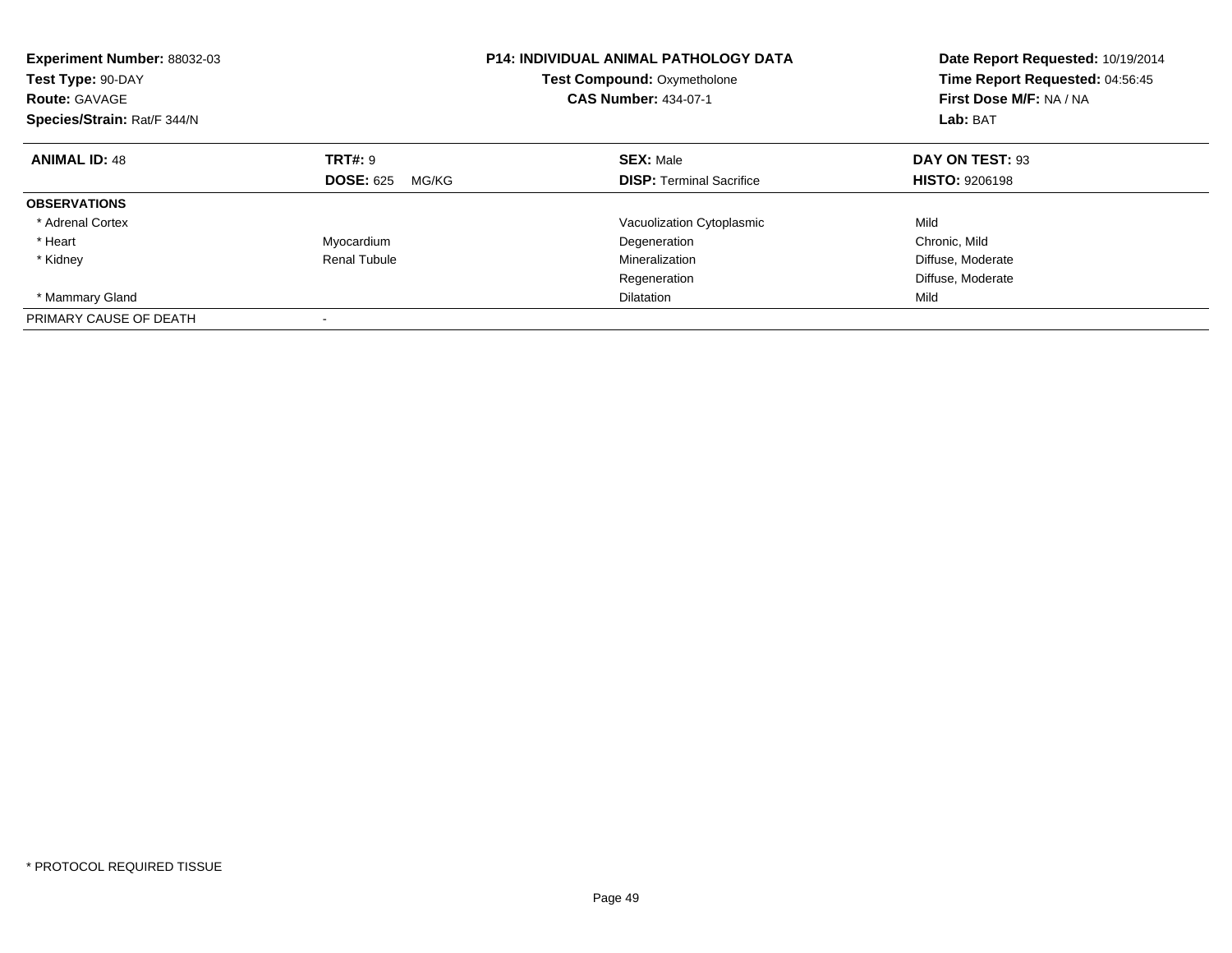| <b>Experiment Number: 88032-03</b><br>Test Type: 90-DAY<br><b>Route: GAVAGE</b><br>Species/Strain: Rat/F 344/N |                           | <b>P14: INDIVIDUAL ANIMAL PATHOLOGY DATA</b><br><b>Test Compound: Oxymetholone</b><br><b>CAS Number: 434-07-1</b> | Date Report Requested: 10/19/2014<br>Time Report Requested: 04:56:45<br>First Dose M/F: NA / NA<br>Lab: BAT |
|----------------------------------------------------------------------------------------------------------------|---------------------------|-------------------------------------------------------------------------------------------------------------------|-------------------------------------------------------------------------------------------------------------|
| <b>ANIMAL ID: 49</b>                                                                                           | TRT#: 9                   | <b>SEX: Male</b>                                                                                                  | DAY ON TEST: 93                                                                                             |
|                                                                                                                | <b>DOSE: 625</b><br>MG/KG | <b>DISP:</b> Terminal Sacrifice                                                                                   | <b>HISTO: 9206199</b>                                                                                       |
| <b>OBSERVATIONS</b>                                                                                            |                           |                                                                                                                   |                                                                                                             |
| * Adrenal Cortex                                                                                               |                           | Vacuolization Cytoplasmic                                                                                         | Mild                                                                                                        |
| * Heart                                                                                                        | Myocardium                | Degeneration                                                                                                      | Chronic, Minimal                                                                                            |
| * Kidney                                                                                                       | <b>Renal Tubule</b>       | Mineralization                                                                                                    | Diffuse, Moderate                                                                                           |
|                                                                                                                |                           | Regeneration                                                                                                      | Diffuse, Moderate                                                                                           |
| * Mammary Gland                                                                                                |                           | <b>Dilatation</b>                                                                                                 | Mild                                                                                                        |
| PRIMARY CAUSE OF DEATH                                                                                         |                           |                                                                                                                   |                                                                                                             |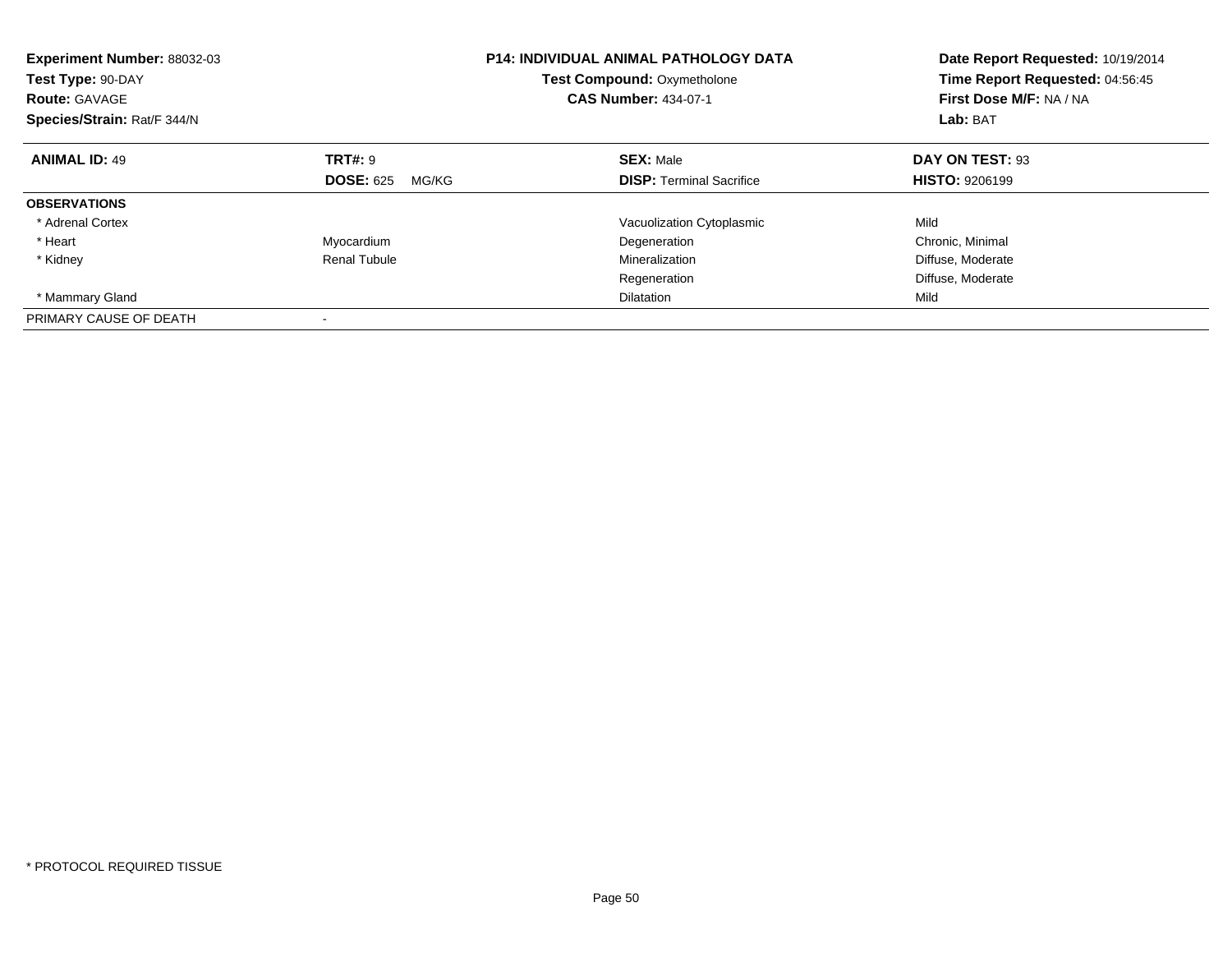| Experiment Number: 88032-03<br><b>P14: INDIVIDUAL ANIMAL PATHOLOGY DATA</b><br>Test Type: 90-DAY<br>Test Compound: Oxymetholone<br><b>CAS Number: 434-07-1</b><br><b>Route: GAVAGE</b> |                           |                                   | Date Report Requested: 10/19/2014<br>Time Report Requested: 04:56:45<br>First Dose M/F: NA / NA |
|----------------------------------------------------------------------------------------------------------------------------------------------------------------------------------------|---------------------------|-----------------------------------|-------------------------------------------------------------------------------------------------|
| Species/Strain: Rat/F 344/N                                                                                                                                                            |                           |                                   | Lab: BAT                                                                                        |
| <b>ANIMAL ID: 50</b>                                                                                                                                                                   | <b>TRT#:</b> 9            | <b>SEX: Male</b>                  | DAY ON TEST: 93                                                                                 |
|                                                                                                                                                                                        | <b>DOSE: 625</b><br>MG/KG | <b>DISP: Terminal Sacrifice</b>   | <b>HISTO: 9206200</b>                                                                           |
|                                                                                                                                                                                        |                           | ORGAN AND ACCOUNTABLE SITE STATUS |                                                                                                 |
| <b>NORMAL</b>                                                                                                                                                                          |                           |                                   |                                                                                                 |
| * Heart                                                                                                                                                                                |                           |                                   |                                                                                                 |
| <b>OBSERVATIONS</b>                                                                                                                                                                    |                           |                                   |                                                                                                 |
| * Adrenal Cortex                                                                                                                                                                       |                           | Vacuolization Cytoplasmic         | Mild                                                                                            |
| * Kidney                                                                                                                                                                               | <b>Renal Tubule</b>       | Mineralization                    | Diffuse, Mild                                                                                   |
|                                                                                                                                                                                        |                           | Regeneration                      | Diffuse, Mild                                                                                   |
| * Mammary Gland                                                                                                                                                                        |                           | Dilatation                        | Mild                                                                                            |
| PRIMARY CAUSE OF DEATH                                                                                                                                                                 |                           |                                   |                                                                                                 |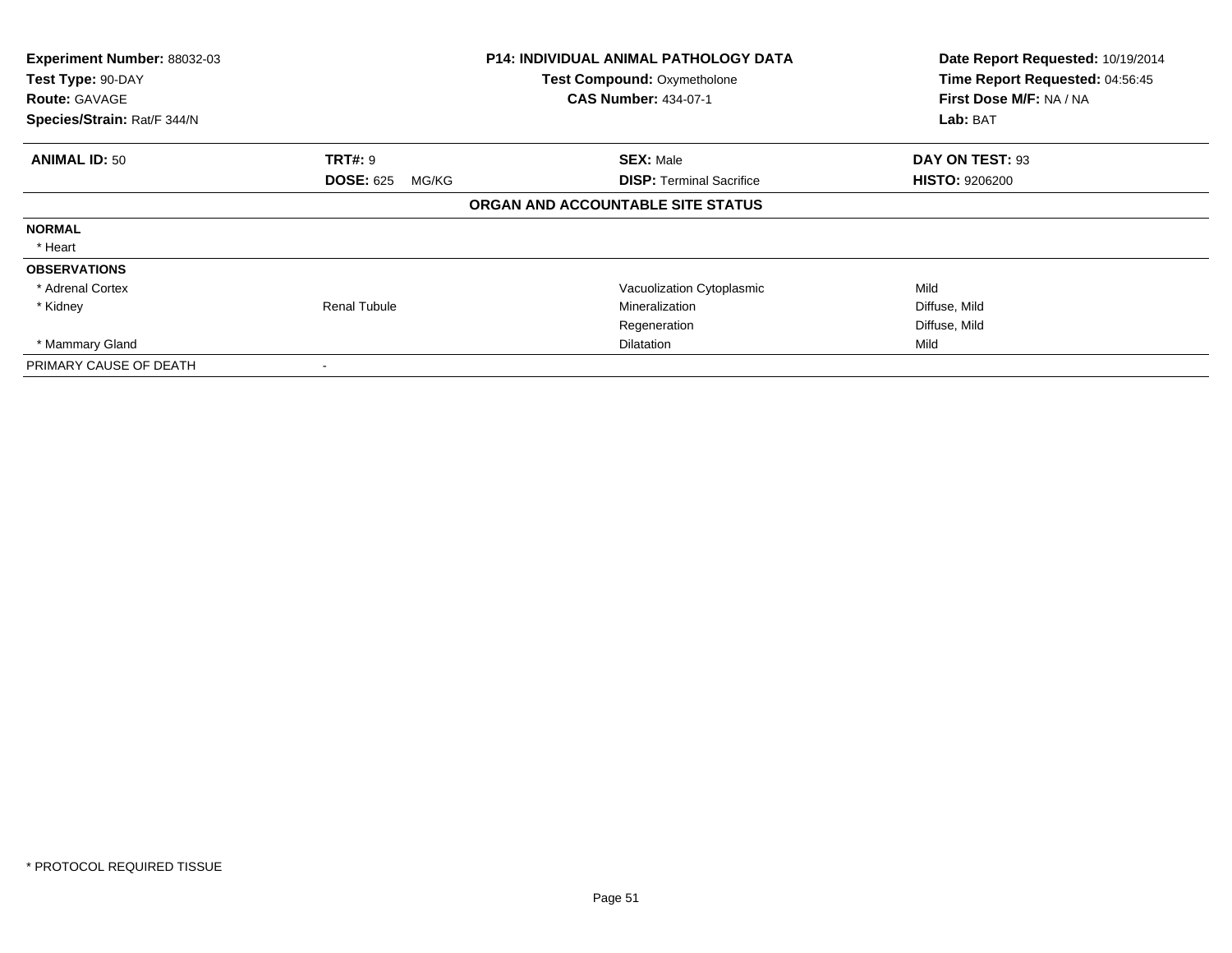| P14: INDIVIDUAL ANIMAL PATHOLOGY DATA<br><b>Experiment Number: 88032-03</b><br>Test Type: 90-DAY<br><b>Test Compound: Oxymetholone</b><br><b>CAS Number: 434-07-1</b><br><b>Route: GAVAGE</b><br>Species/Strain: Rat/F 344/N |                           |                                   | Date Report Requested: 10/19/2014<br>Time Report Requested: 04:56:45<br>First Dose M/F: NA / NA<br>Lab: BAT |
|------------------------------------------------------------------------------------------------------------------------------------------------------------------------------------------------------------------------------|---------------------------|-----------------------------------|-------------------------------------------------------------------------------------------------------------|
| <b>ANIMAL ID: 51</b>                                                                                                                                                                                                         | <b>TRT#: 11</b>           | <b>SEX: Male</b>                  | DAY ON TEST: 93                                                                                             |
|                                                                                                                                                                                                                              | <b>DOSE: 1250 MG/KG</b>   | <b>DISP: Terminal Sacrifice</b>   | <b>HISTO: 9206171</b>                                                                                       |
|                                                                                                                                                                                                                              |                           | ORGAN AND ACCOUNTABLE SITE STATUS |                                                                                                             |
| <b>NORMAL</b>                                                                                                                                                                                                                |                           |                                   |                                                                                                             |
| * Adrenal Medulla                                                                                                                                                                                                            | * Blood Vessel            | * Bone                            | * Bone Marrow                                                                                               |
| * Brain                                                                                                                                                                                                                      | * Epididymis              | * Esophagus                       | * Intestine Large, Cecum                                                                                    |
| * Intestine Large, Colon                                                                                                                                                                                                     | * Intestine Large, Rectum | * Intestine Small, Duodenum       | * Intestine Small, Ileum                                                                                    |
| * Intestine Small, Jejunum                                                                                                                                                                                                   | * Islets, Pancreatic      | * Liver                           | * Lung                                                                                                      |
| * Lymph Node, Mandibular                                                                                                                                                                                                     | * Lymph Node, Mesenteric  | * Nose                            | * Pancreas                                                                                                  |
| * Parathyroid Gland                                                                                                                                                                                                          | * Pituitary Gland         | * Preputial Gland                 | * Prostate                                                                                                  |
| * Salivary Glands                                                                                                                                                                                                            | * Seminal Vesicle         | * Skin                            | * Spleen                                                                                                    |
| * Stomach, Forestomach                                                                                                                                                                                                       | * Stomach, Glandular      | * Testes                          | * Thymus                                                                                                    |
| * Thyroid Gland                                                                                                                                                                                                              | * Trachea                 | * Urinary Bladder                 |                                                                                                             |
| <b>OBSERVATIONS</b>                                                                                                                                                                                                          |                           |                                   |                                                                                                             |
| * Adrenal Cortex                                                                                                                                                                                                             |                           | Vacuolization Cytoplasmic         | Marked                                                                                                      |
| * Heart                                                                                                                                                                                                                      | Myocardium                | Degeneration                      | Chronic, Mild                                                                                               |
| * Kidney                                                                                                                                                                                                                     | <b>Renal Tubule</b>       | Mineralization                    | Diffuse, Moderate                                                                                           |
|                                                                                                                                                                                                                              |                           | Regeneration                      | Diffuse, Marked                                                                                             |
| * Mammary Gland                                                                                                                                                                                                              |                           | <b>Dilatation</b>                 | Moderate                                                                                                    |
| PRIMARY CAUSE OF DEATH                                                                                                                                                                                                       |                           |                                   |                                                                                                             |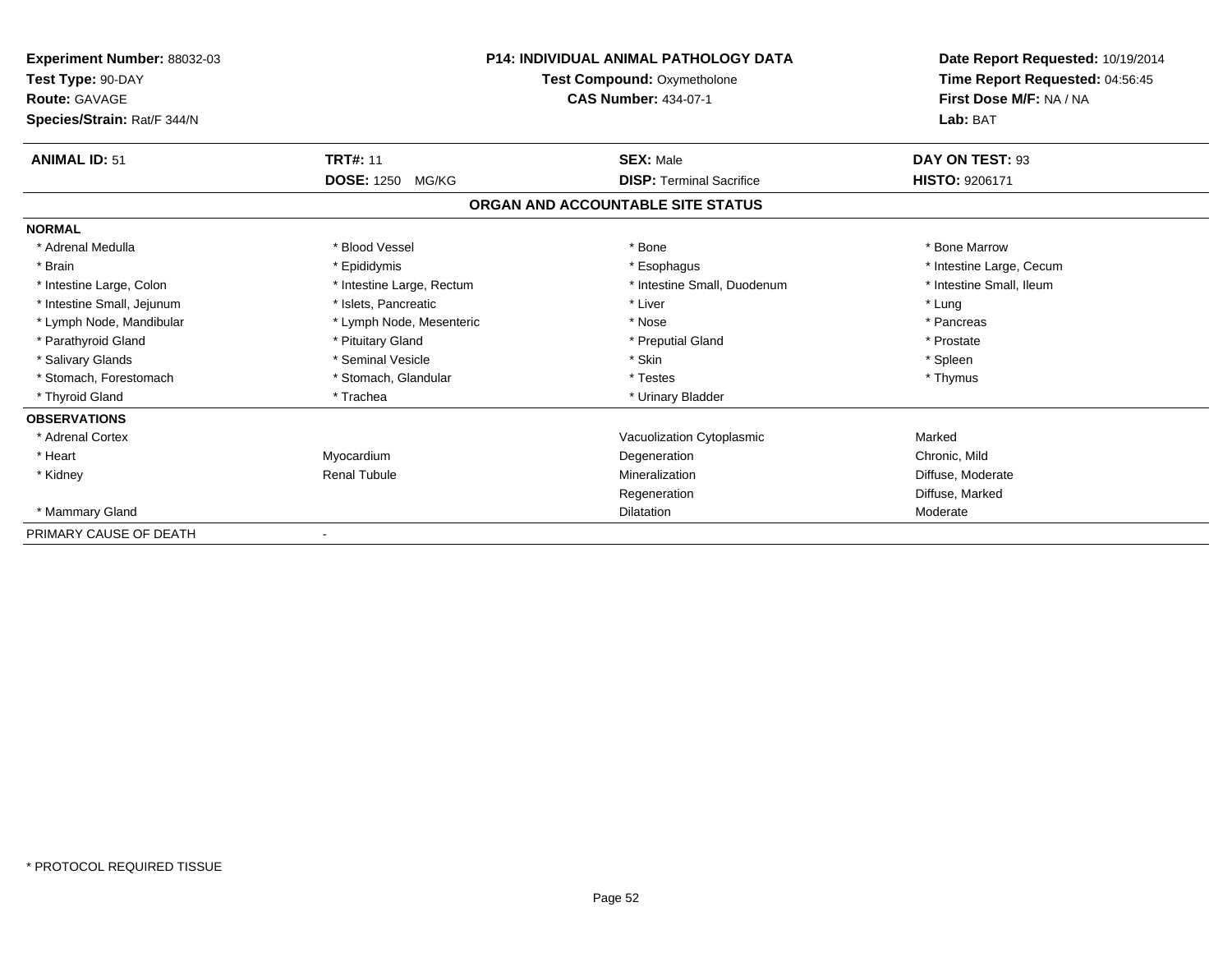| Experiment Number: 88032-03<br>Test Type: 90-DAY<br><b>Route: GAVAGE</b><br>Species/Strain: Rat/F 344/N |                            | <b>P14: INDIVIDUAL ANIMAL PATHOLOGY DATA</b><br>Test Compound: Oxymetholone<br><b>CAS Number: 434-07-1</b> | Date Report Requested: 10/19/2014<br>Time Report Requested: 04:56:45<br>First Dose M/F: NA / NA<br>Lab: BAT |
|---------------------------------------------------------------------------------------------------------|----------------------------|------------------------------------------------------------------------------------------------------------|-------------------------------------------------------------------------------------------------------------|
| <b>ANIMAL ID: 52</b>                                                                                    | <b>TRT#: 11</b>            | <b>SEX: Male</b>                                                                                           | DAY ON TEST: 62                                                                                             |
|                                                                                                         | <b>DOSE: 1250</b><br>MG/KG | <b>DISP: Natural Death</b>                                                                                 | <b>HISTO: 9206172</b>                                                                                       |
|                                                                                                         |                            | ORGAN AND ACCOUNTABLE SITE STATUS                                                                          |                                                                                                             |
| <b>NORMAL</b>                                                                                           |                            |                                                                                                            |                                                                                                             |
| * Bone                                                                                                  | * Bone Marrow              | * Brain                                                                                                    | * Epididymis                                                                                                |
| * Esophagus                                                                                             | * Intestine Large, Rectum  | * Lymph Node, Mandibular                                                                                   | * Nose                                                                                                      |
| * Pituitary Gland                                                                                       | * Preputial Gland          | * Salivary Glands                                                                                          | * Skin                                                                                                      |
| * Testes                                                                                                | * Trachea                  |                                                                                                            |                                                                                                             |
| <b>MISSING</b>                                                                                          |                            |                                                                                                            |                                                                                                             |
| * Adrenal Cortex                                                                                        | * Adrenal Medulla          | * Blood Vessel                                                                                             | * Heart                                                                                                     |
| * Intestine Large, Cecum                                                                                | * Intestine Large, Colon   | * Intestine Small, Duodenum                                                                                | * Intestine Small, Ileum                                                                                    |
| * Intestine Small, Jejunum                                                                              | * Islets, Pancreatic       | * Kidney                                                                                                   | * Liver                                                                                                     |
| * Lung                                                                                                  | * Lymph Node, Mesenteric   | * Mammary Gland                                                                                            | * Pancreas                                                                                                  |
| * Parathyroid Gland                                                                                     | * Prostate                 | * Seminal Vesicle                                                                                          | * Spleen                                                                                                    |
| * Stomach. Forestomach                                                                                  | * Stomach, Glandular       | * Thymus                                                                                                   | * Urinary Bladder                                                                                           |
| <b>AUTO PRECLUDES DIAG.</b>                                                                             |                            |                                                                                                            |                                                                                                             |
| * Thyroid Gland                                                                                         |                            |                                                                                                            |                                                                                                             |
| PRIMARY CAUSE OF DEATH                                                                                  | - UNCERTAIN                |                                                                                                            |                                                                                                             |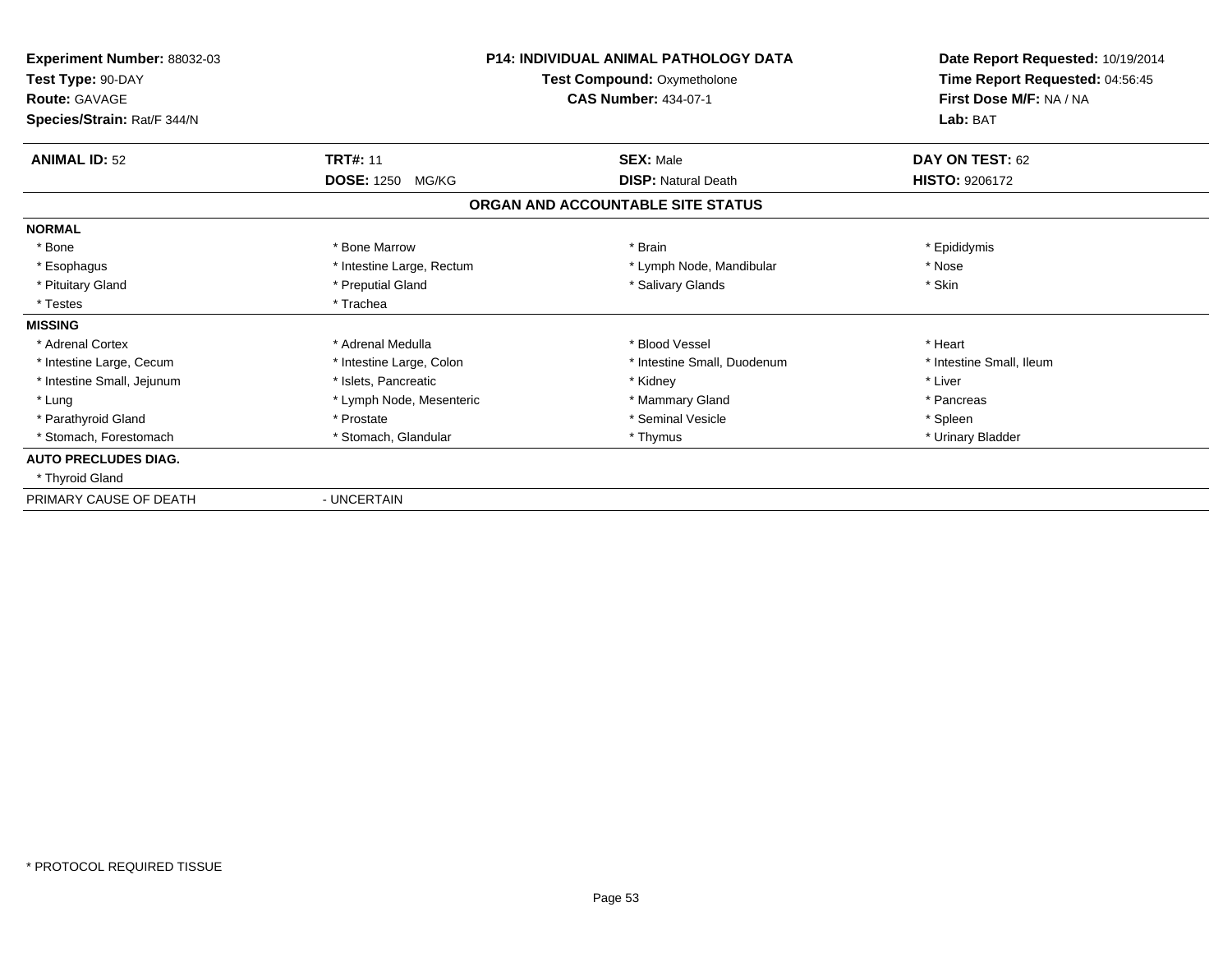| Experiment Number: 88032-03<br>Test Type: 90-DAY<br><b>Route: GAVAGE</b><br>Species/Strain: Rat/F 344/N |                           | <b>P14: INDIVIDUAL ANIMAL PATHOLOGY DATA</b><br><b>Test Compound: Oxymetholone</b><br><b>CAS Number: 434-07-1</b> | Date Report Requested: 10/19/2014<br>Time Report Requested: 04:56:45<br>First Dose M/F: NA / NA<br>Lab: BAT |
|---------------------------------------------------------------------------------------------------------|---------------------------|-------------------------------------------------------------------------------------------------------------------|-------------------------------------------------------------------------------------------------------------|
| <b>ANIMAL ID: 53</b>                                                                                    | <b>TRT#: 11</b>           | <b>SEX: Male</b>                                                                                                  | DAY ON TEST: 93                                                                                             |
|                                                                                                         | DOSE: 1250 MG/KG          | <b>DISP: Terminal Sacrifice</b>                                                                                   | HISTO: 9206173                                                                                              |
|                                                                                                         |                           | ORGAN AND ACCOUNTABLE SITE STATUS                                                                                 |                                                                                                             |
| <b>NORMAL</b>                                                                                           |                           |                                                                                                                   |                                                                                                             |
| * Adrenal Medulla                                                                                       | * Blood Vessel            | * Bone                                                                                                            | * Bone Marrow                                                                                               |
| * Brain                                                                                                 | * Epididymis              | * Esophagus                                                                                                       | * Intestine Large, Cecum                                                                                    |
| * Intestine Large, Colon                                                                                | * Intestine Large, Rectum | * Intestine Small, Duodenum                                                                                       | * Intestine Small, Ileum                                                                                    |
| * Intestine Small, Jejunum                                                                              | * Islets, Pancreatic      | * Liver                                                                                                           | * Lung                                                                                                      |
| * Lymph Node, Mandibular                                                                                | * Lymph Node, Mesenteric  | * Nose                                                                                                            | * Pancreas                                                                                                  |
| * Parathyroid Gland                                                                                     | * Preputial Gland         | * Prostate                                                                                                        | * Salivary Glands                                                                                           |
| * Seminal Vesicle                                                                                       | * Skin                    | * Spleen                                                                                                          | * Stomach, Forestomach                                                                                      |
| * Stomach, Glandular                                                                                    | * Testes                  | * Thymus                                                                                                          | * Thyroid Gland                                                                                             |
| * Trachea                                                                                               | * Urinary Bladder         |                                                                                                                   |                                                                                                             |
| <b>OBSERVATIONS</b>                                                                                     |                           |                                                                                                                   |                                                                                                             |
| * Adrenal Cortex                                                                                        |                           | Vacuolization Cytoplasmic                                                                                         | Marked                                                                                                      |
| * Heart                                                                                                 | Myocardium                | Degeneration                                                                                                      | Chronic, Mild                                                                                               |
| * Kidney                                                                                                | <b>Renal Tubule</b>       | Mineralization                                                                                                    | Diffuse, Mild                                                                                               |
|                                                                                                         |                           | Regeneration                                                                                                      | Diffuse, Mild                                                                                               |
| * Mammary Gland                                                                                         |                           | <b>Dilatation</b>                                                                                                 | Moderate                                                                                                    |
| * Pituitary Gland                                                                                       | Craniophar Dct            | Cyst                                                                                                              | Mild                                                                                                        |
| PRIMARY CAUSE OF DEATH                                                                                  |                           |                                                                                                                   |                                                                                                             |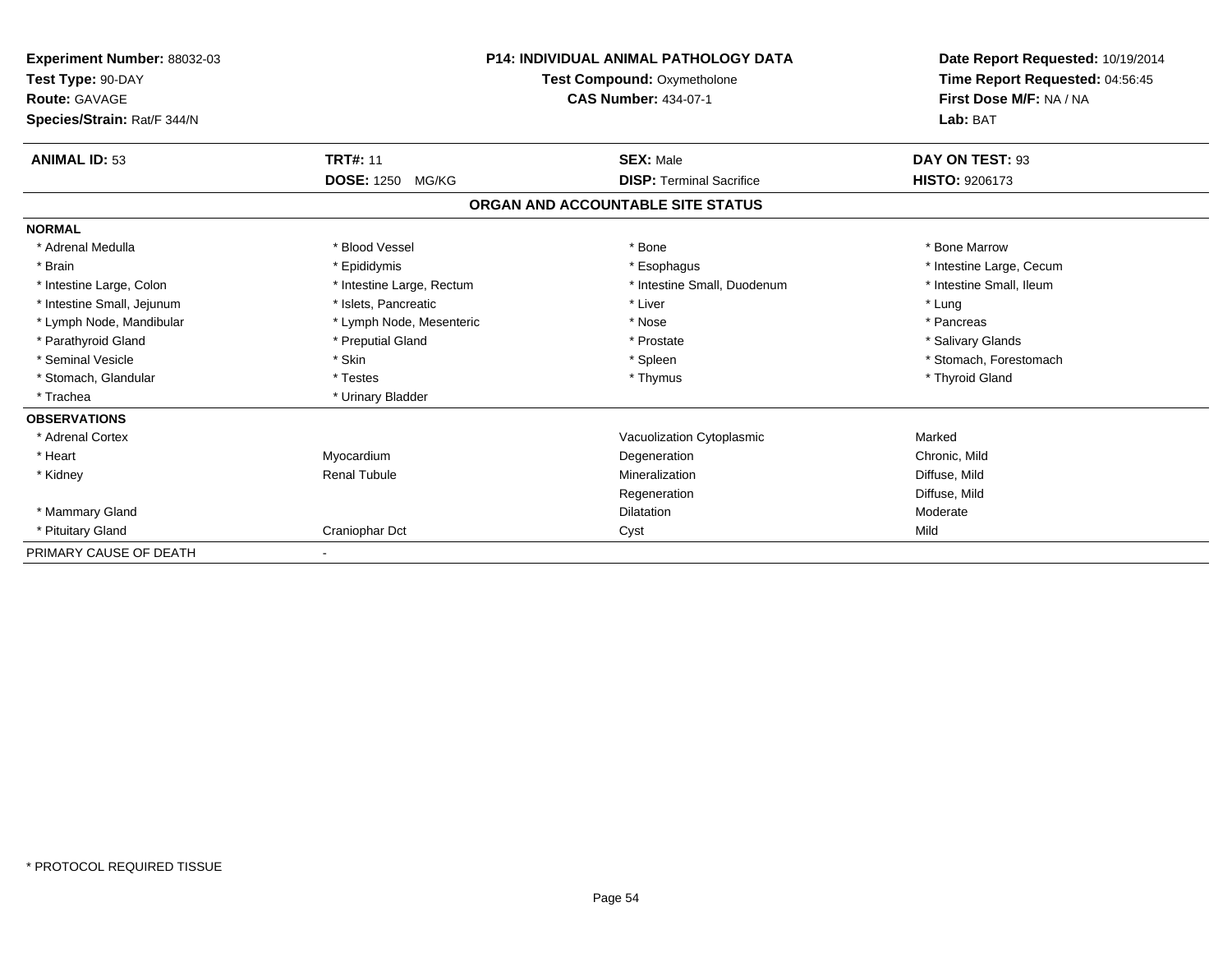| Experiment Number: 88032-03<br>Test Type: 90-DAY<br>Route: GAVAGE<br>Species/Strain: Rat/F 344/N |                           | <b>P14: INDIVIDUAL ANIMAL PATHOLOGY DATA</b><br>Test Compound: Oxymetholone<br><b>CAS Number: 434-07-1</b> | Date Report Requested: 10/19/2014<br>Time Report Requested: 04:56:45<br>First Dose M/F: NA / NA<br>Lab: BAT |
|--------------------------------------------------------------------------------------------------|---------------------------|------------------------------------------------------------------------------------------------------------|-------------------------------------------------------------------------------------------------------------|
| <b>ANIMAL ID: 54</b>                                                                             | <b>TRT#: 11</b>           | <b>SEX: Male</b>                                                                                           | DAY ON TEST: 93                                                                                             |
|                                                                                                  | DOSE: 1250 MG/KG          | <b>DISP: Terminal Sacrifice</b>                                                                            | <b>HISTO: 9206174</b>                                                                                       |
|                                                                                                  |                           | ORGAN AND ACCOUNTABLE SITE STATUS                                                                          |                                                                                                             |
| <b>NORMAL</b>                                                                                    |                           |                                                                                                            |                                                                                                             |
| * Adrenal Medulla                                                                                | * Blood Vessel            | * Bone                                                                                                     | * Bone Marrow                                                                                               |
| * Brain                                                                                          | * Epididymis              | * Esophagus                                                                                                | * Intestine Large, Cecum                                                                                    |
| * Intestine Large, Colon                                                                         | * Intestine Large, Rectum | * Intestine Small, Duodenum                                                                                | * Intestine Small, Ileum                                                                                    |
| * Intestine Small, Jejunum                                                                       | * Islets, Pancreatic      | * Liver                                                                                                    | * Lung                                                                                                      |
| * Lymph Node, Mandibular                                                                         | * Lymph Node, Mesenteric  | * Nose                                                                                                     | * Pancreas                                                                                                  |
| * Parathyroid Gland                                                                              | * Pituitary Gland         | * Prostate                                                                                                 | * Salivary Glands                                                                                           |
| * Seminal Vesicle                                                                                | * Skin                    | * Spleen                                                                                                   | * Stomach, Forestomach                                                                                      |
| * Stomach, Glandular                                                                             | * Testes                  | * Thymus                                                                                                   | * Thyroid Gland                                                                                             |
| * Trachea                                                                                        | * Urinary Bladder         |                                                                                                            |                                                                                                             |
| <b>MISSING</b>                                                                                   |                           |                                                                                                            |                                                                                                             |
| * Preputial Gland                                                                                |                           |                                                                                                            |                                                                                                             |
| <b>OBSERVATIONS</b>                                                                              |                           |                                                                                                            |                                                                                                             |
| * Adrenal Cortex                                                                                 |                           | Vacuolization Cytoplasmic                                                                                  | Moderate                                                                                                    |
| * Heart                                                                                          | Myocardium                | Degeneration                                                                                               | Chronic, Minimal                                                                                            |
| * Kidney                                                                                         | <b>Renal Tubule</b>       | Mineralization                                                                                             | Diffuse, Moderate                                                                                           |
|                                                                                                  |                           | Regeneration                                                                                               | Diffuse, Moderate                                                                                           |
| * Mammary Gland                                                                                  |                           | <b>Dilatation</b>                                                                                          | Moderate                                                                                                    |
| PRIMARY CAUSE OF DEATH                                                                           |                           |                                                                                                            |                                                                                                             |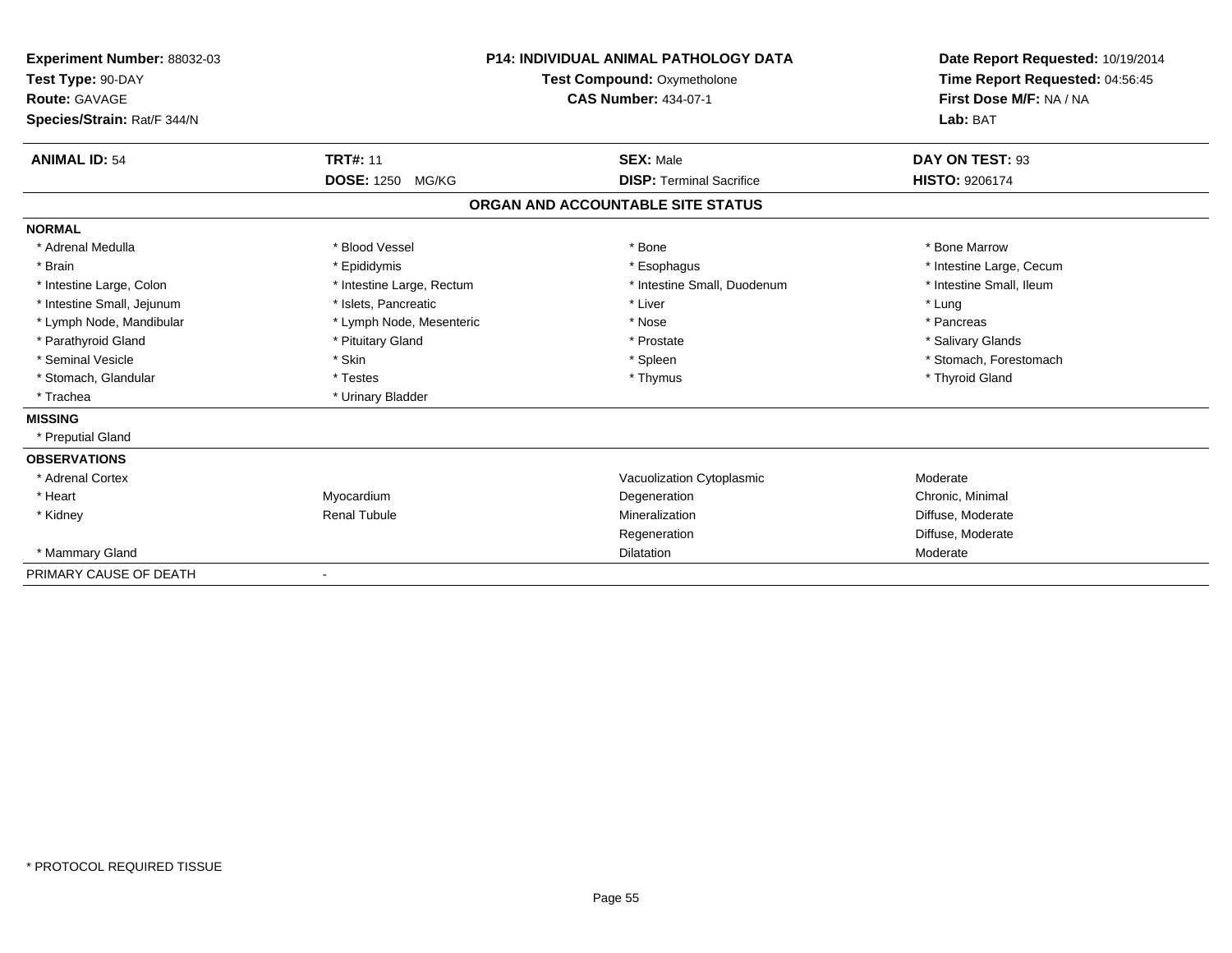| <b>Experiment Number: 88032-03</b><br>Test Type: 90-DAY<br><b>Route: GAVAGE</b><br>Species/Strain: Rat/F 344/N |                            | <b>P14: INDIVIDUAL ANIMAL PATHOLOGY DATA</b><br><b>Test Compound: Oxymetholone</b><br><b>CAS Number: 434-07-1</b> | Date Report Requested: 10/19/2014<br>Time Report Requested: 04:56:45<br>First Dose M/F: NA / NA<br>Lab: BAT |
|----------------------------------------------------------------------------------------------------------------|----------------------------|-------------------------------------------------------------------------------------------------------------------|-------------------------------------------------------------------------------------------------------------|
| <b>ANIMAL ID: 55</b>                                                                                           | <b>TRT#: 11</b>            | <b>SEX: Male</b>                                                                                                  | DAY ON TEST: 93                                                                                             |
|                                                                                                                | <b>DOSE: 1250</b><br>MG/KG | <b>DISP: Terminal Sacrifice</b>                                                                                   | <b>HISTO: 9206175</b>                                                                                       |
|                                                                                                                |                            | ORGAN AND ACCOUNTABLE SITE STATUS                                                                                 |                                                                                                             |
| <b>NORMAL</b>                                                                                                  |                            |                                                                                                                   |                                                                                                             |
| * Adrenal Medulla                                                                                              | * Blood Vessel             | * Bone                                                                                                            | * Bone Marrow                                                                                               |
| * Brain                                                                                                        | * Epididymis               | * Esophagus                                                                                                       | * Intestine Large, Cecum                                                                                    |
| * Intestine Large, Colon                                                                                       | * Intestine Large, Rectum  | * Intestine Small, Duodenum                                                                                       | * Intestine Small, Ileum                                                                                    |
| * Intestine Small, Jejunum                                                                                     | * Islets. Pancreatic       | * Liver                                                                                                           | * Lung                                                                                                      |
| * Lymph Node, Mandibular                                                                                       | * Lymph Node, Mesenteric   | * Nose                                                                                                            | * Pancreas                                                                                                  |
| * Parathyroid Gland                                                                                            | * Pituitary Gland          | * Preputial Gland                                                                                                 | * Prostate                                                                                                  |
| * Salivary Glands                                                                                              | * Seminal Vesicle          | * Skin                                                                                                            | * Spleen                                                                                                    |
| * Stomach, Forestomach                                                                                         | * Stomach, Glandular       | * Testes                                                                                                          | * Thymus                                                                                                    |
| * Thyroid Gland                                                                                                | * Trachea                  | * Urinary Bladder                                                                                                 |                                                                                                             |
| <b>OBSERVATIONS</b>                                                                                            |                            |                                                                                                                   |                                                                                                             |
| * Adrenal Cortex                                                                                               |                            | Vacuolization Cytoplasmic                                                                                         | Moderate                                                                                                    |
| * Heart                                                                                                        | Myocardium                 | Degeneration                                                                                                      | Chronic, Mild                                                                                               |
| * Kidney                                                                                                       | <b>Renal Tubule</b>        | Mineralization                                                                                                    | Diffuse, Moderate                                                                                           |
|                                                                                                                |                            | Regeneration                                                                                                      | Diffuse, Marked                                                                                             |
| * Mammary Gland                                                                                                |                            | <b>Dilatation</b>                                                                                                 | Moderate                                                                                                    |
| PRIMARY CAUSE OF DEATH                                                                                         |                            |                                                                                                                   |                                                                                                             |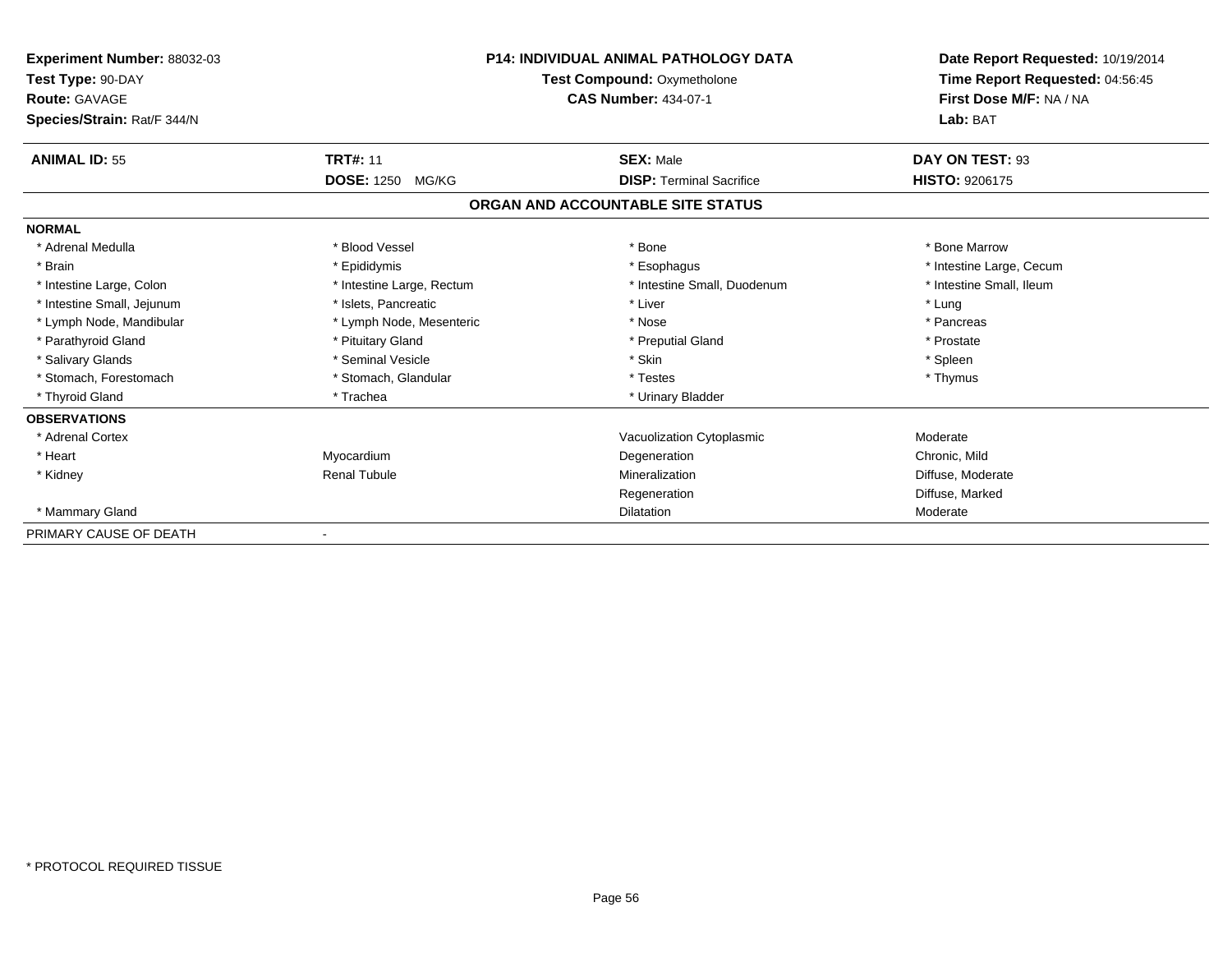| <b>Experiment Number: 88032-03</b><br>Test Type: 90-DAY<br><b>Route: GAVAGE</b><br>Species/Strain: Rat/F 344/N | P14: INDIVIDUAL ANIMAL PATHOLOGY DATA<br><b>Test Compound: Oxymetholone</b><br><b>CAS Number: 434-07-1</b> |                                   | Date Report Requested: 10/19/2014<br>Time Report Requested: 04:56:45<br>First Dose M/F: NA / NA<br>Lab: BAT |
|----------------------------------------------------------------------------------------------------------------|------------------------------------------------------------------------------------------------------------|-----------------------------------|-------------------------------------------------------------------------------------------------------------|
| <b>ANIMAL ID: 56</b>                                                                                           | <b>TRT#: 11</b>                                                                                            | <b>SEX: Male</b>                  | DAY ON TEST: 93                                                                                             |
|                                                                                                                | <b>DOSE: 1250 MG/KG</b>                                                                                    | <b>DISP: Terminal Sacrifice</b>   | <b>HISTO: 9206176</b>                                                                                       |
|                                                                                                                |                                                                                                            | ORGAN AND ACCOUNTABLE SITE STATUS |                                                                                                             |
| <b>NORMAL</b>                                                                                                  |                                                                                                            |                                   |                                                                                                             |
| * Adrenal Medulla                                                                                              | * Blood Vessel                                                                                             | * Bone                            | * Bone Marrow                                                                                               |
| * Brain                                                                                                        | * Epididymis                                                                                               | * Esophagus                       | * Intestine Large, Cecum                                                                                    |
| * Intestine Large, Colon                                                                                       | * Intestine Large, Rectum                                                                                  | * Intestine Small, Duodenum       | * Intestine Small, Ileum                                                                                    |
| * Intestine Small, Jejunum                                                                                     | * Islets, Pancreatic                                                                                       | * Liver                           | * Lung                                                                                                      |
| * Lymph Node, Mandibular                                                                                       | * Lymph Node, Mesenteric                                                                                   | * Nose                            | * Pancreas                                                                                                  |
| * Parathyroid Gland                                                                                            | * Pituitary Gland                                                                                          | * Preputial Gland                 | * Prostate                                                                                                  |
| * Salivary Glands                                                                                              | * Seminal Vesicle                                                                                          | * Skin                            | * Spleen                                                                                                    |
| * Stomach, Forestomach                                                                                         | * Stomach, Glandular                                                                                       | * Testes                          | * Thymus                                                                                                    |
| * Thyroid Gland                                                                                                | * Trachea                                                                                                  | * Urinary Bladder                 |                                                                                                             |
| <b>OBSERVATIONS</b>                                                                                            |                                                                                                            |                                   |                                                                                                             |
| * Adrenal Cortex                                                                                               |                                                                                                            | Vacuolization Cytoplasmic         | Mild                                                                                                        |
| * Heart                                                                                                        | Myocardium                                                                                                 | Degeneration                      | Chronic, Minimal                                                                                            |
| * Kidney                                                                                                       | <b>Renal Tubule</b>                                                                                        | Mineralization                    | Diffuse, Marked                                                                                             |
|                                                                                                                |                                                                                                            | Regeneration                      | Diffuse, Mild                                                                                               |
| * Mammary Gland                                                                                                |                                                                                                            | <b>Dilatation</b>                 | Moderate                                                                                                    |
| PRIMARY CAUSE OF DEATH                                                                                         |                                                                                                            |                                   |                                                                                                             |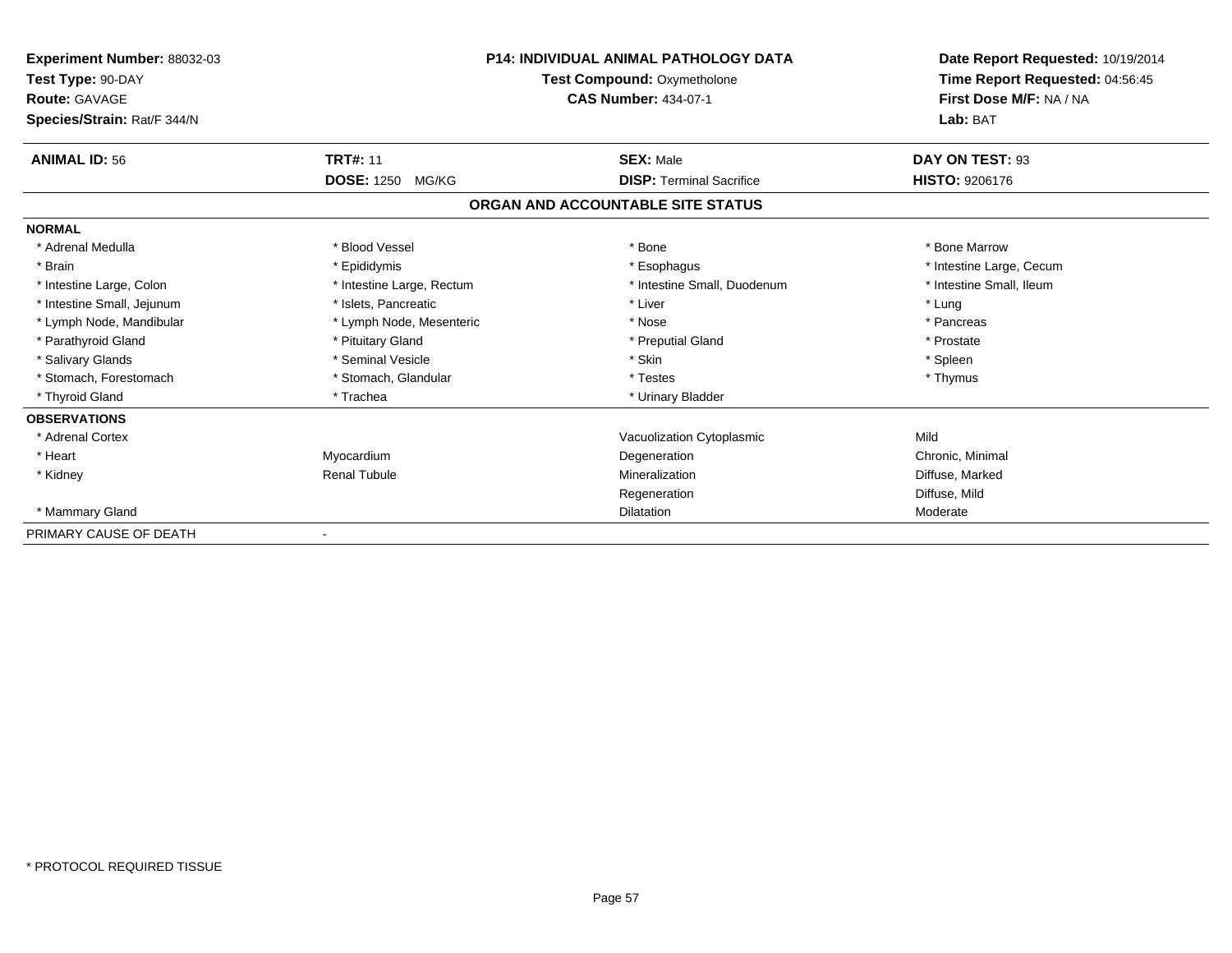| Experiment Number: 88032-03<br>Test Type: 90-DAY<br>Route: GAVAGE |                           | <b>P14: INDIVIDUAL ANIMAL PATHOLOGY DATA</b><br>Test Compound: Oxymetholone<br><b>CAS Number: 434-07-1</b> | Date Report Requested: 10/19/2014<br>Time Report Requested: 04:56:45<br>First Dose M/F: NA / NA |
|-------------------------------------------------------------------|---------------------------|------------------------------------------------------------------------------------------------------------|-------------------------------------------------------------------------------------------------|
| Species/Strain: Rat/F 344/N                                       |                           |                                                                                                            | Lab: BAT                                                                                        |
| <b>ANIMAL ID: 57</b>                                              | <b>TRT#: 11</b>           | <b>SEX: Male</b>                                                                                           | DAY ON TEST: 93                                                                                 |
|                                                                   | <b>DOSE: 1250 MG/KG</b>   | <b>DISP: Terminal Sacrifice</b>                                                                            | <b>HISTO: 9206177</b>                                                                           |
|                                                                   |                           | ORGAN AND ACCOUNTABLE SITE STATUS                                                                          |                                                                                                 |
| <b>NORMAL</b>                                                     |                           |                                                                                                            |                                                                                                 |
| * Adrenal Medulla                                                 | * Blood Vessel            | * Bone                                                                                                     | * Bone Marrow                                                                                   |
| * Brain                                                           | * Epididymis              | * Esophagus                                                                                                | * Intestine Large, Cecum                                                                        |
| * Intestine Large, Colon                                          | * Intestine Large, Rectum | * Intestine Small, Duodenum                                                                                | * Intestine Small, Ileum                                                                        |
| * Intestine Small, Jejunum                                        | * Islets, Pancreatic      | * Liver                                                                                                    | * Lung                                                                                          |
| * Lymph Node, Mesenteric                                          | * Nose                    | * Pancreas                                                                                                 | * Parathyroid Gland                                                                             |
| * Pituitary Gland                                                 | * Preputial Gland         | * Prostate                                                                                                 | * Salivary Glands                                                                               |
| * Seminal Vesicle                                                 | * Skin                    | * Spleen                                                                                                   | * Stomach, Forestomach                                                                          |
| * Stomach, Glandular                                              | * Testes                  | * Thymus                                                                                                   | * Thyroid Gland                                                                                 |
| * Trachea                                                         | * Urinary Bladder         |                                                                                                            |                                                                                                 |
| <b>MISSING</b>                                                    |                           |                                                                                                            |                                                                                                 |
| * Lymph Node, Mandibular                                          |                           |                                                                                                            |                                                                                                 |
| <b>OBSERVATIONS</b>                                               |                           |                                                                                                            |                                                                                                 |
| * Adrenal Cortex                                                  |                           | Vacuolization Cytoplasmic                                                                                  | Moderate                                                                                        |
| * Heart                                                           | Myocardium                | Degeneration                                                                                               | Chronic, Mild                                                                                   |
| * Kidney                                                          | <b>Renal Tubule</b>       | Mineralization                                                                                             | Diffuse, Moderate                                                                               |
|                                                                   |                           | Regeneration                                                                                               | Diffuse, Marked                                                                                 |
| * Mammary Gland                                                   |                           | <b>Dilatation</b>                                                                                          | Mild                                                                                            |
| PRIMARY CAUSE OF DEATH                                            |                           |                                                                                                            |                                                                                                 |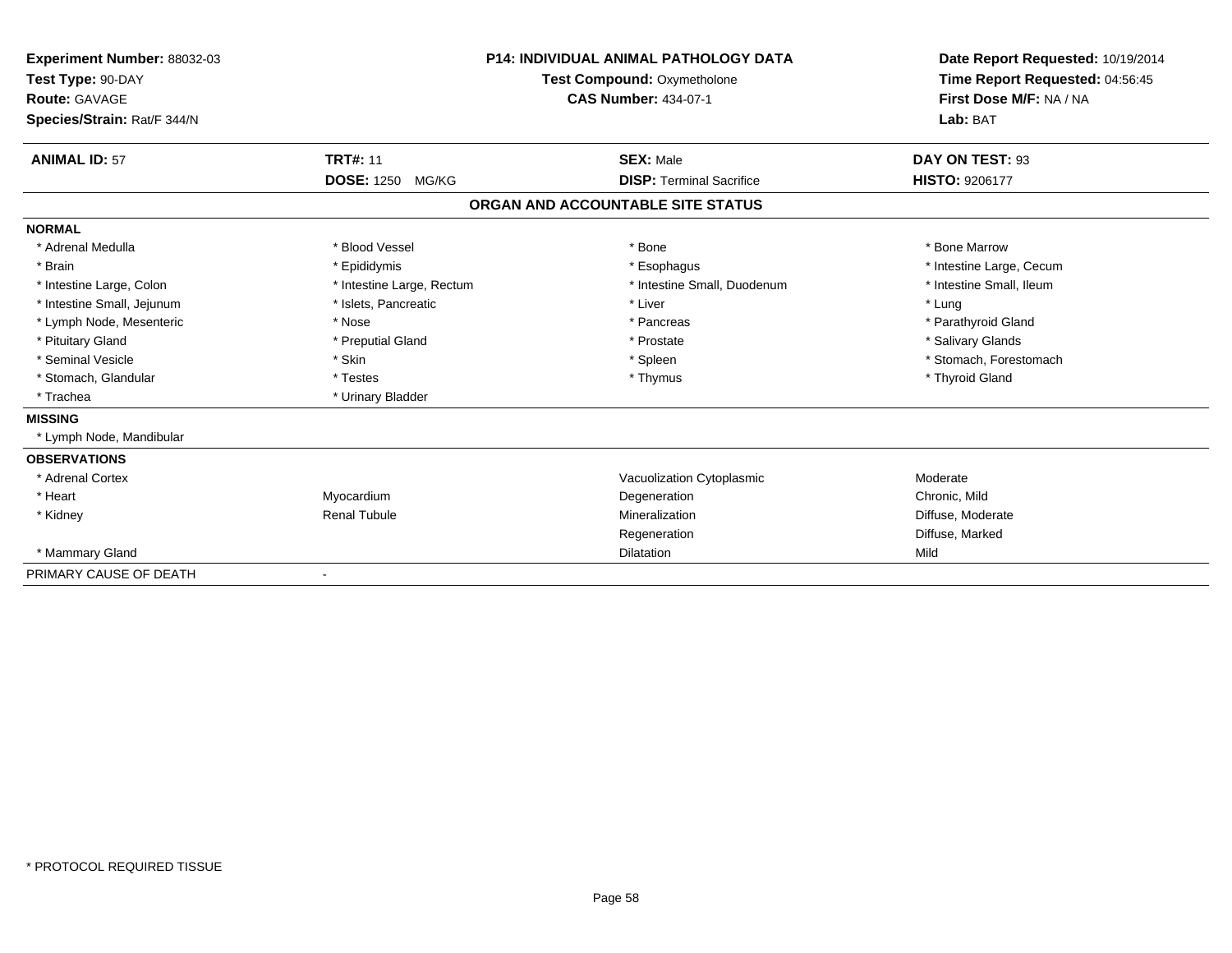| Experiment Number: 88032-03<br>Test Type: 90-DAY |                            | <b>P14: INDIVIDUAL ANIMAL PATHOLOGY DATA</b> | Date Report Requested: 10/19/2014<br>Time Report Requested: 04:56:45 |
|--------------------------------------------------|----------------------------|----------------------------------------------|----------------------------------------------------------------------|
|                                                  |                            | Test Compound: Oxymetholone                  |                                                                      |
| Route: GAVAGE                                    |                            | <b>CAS Number: 434-07-1</b>                  | First Dose M/F: NA / NA<br>Lab: BAT                                  |
| Species/Strain: Rat/F 344/N                      |                            |                                              |                                                                      |
| <b>ANIMAL ID: 58</b>                             | <b>TRT#: 11</b>            | <b>SEX: Male</b>                             | DAY ON TEST: 93                                                      |
|                                                  | <b>DOSE: 1250</b><br>MG/KG | <b>DISP: Terminal Sacrifice</b>              | <b>HISTO: 9206178</b>                                                |
|                                                  |                            | ORGAN AND ACCOUNTABLE SITE STATUS            |                                                                      |
| <b>NORMAL</b>                                    |                            |                                              |                                                                      |
| * Adrenal Medulla                                | * Blood Vessel             | * Bone                                       | * Bone Marrow                                                        |
| * Brain                                          | * Epididymis               | * Esophagus                                  | * Intestine Large, Cecum                                             |
| * Intestine Large, Colon                         | * Intestine Large, Rectum  | * Intestine Small, Duodenum                  | * Intestine Small, Ileum                                             |
| * Intestine Small, Jejunum                       | * Islets, Pancreatic       | * Liver                                      | * Lung                                                               |
| * Lymph Node, Mesenteric                         | * Nose                     | * Pancreas                                   | * Preputial Gland                                                    |
| * Prostate                                       | * Seminal Vesicle          | * Skin                                       | * Spleen                                                             |
| * Stomach, Forestomach                           | * Stomach, Glandular       | * Testes                                     | * Thymus                                                             |
| * Thyroid Gland                                  | * Trachea                  | * Urinary Bladder                            |                                                                      |
| <b>MISSING</b>                                   |                            |                                              |                                                                      |
| * Lymph Node, Mandibular                         | * Mammary Gland            | * Parathyroid Gland                          | * Salivary Glands                                                    |
| <b>INSUFFICIENT TISSUE</b>                       |                            |                                              |                                                                      |
| * Pituitary Gland                                |                            |                                              |                                                                      |
| <b>OBSERVATIONS</b>                              |                            |                                              |                                                                      |
| * Adrenal Cortex                                 |                            | Vacuolization Cytoplasmic                    | Moderate                                                             |
| * Heart                                          | Myocardium                 | Degeneration                                 | Chronic, Mild                                                        |
| * Kidney                                         | <b>Renal Tubule</b>        | Mineralization                               | Diffuse, Mild                                                        |
|                                                  |                            | Regeneration                                 | Diffuse, Marked                                                      |
| PRIMARY CAUSE OF DEATH                           |                            |                                              |                                                                      |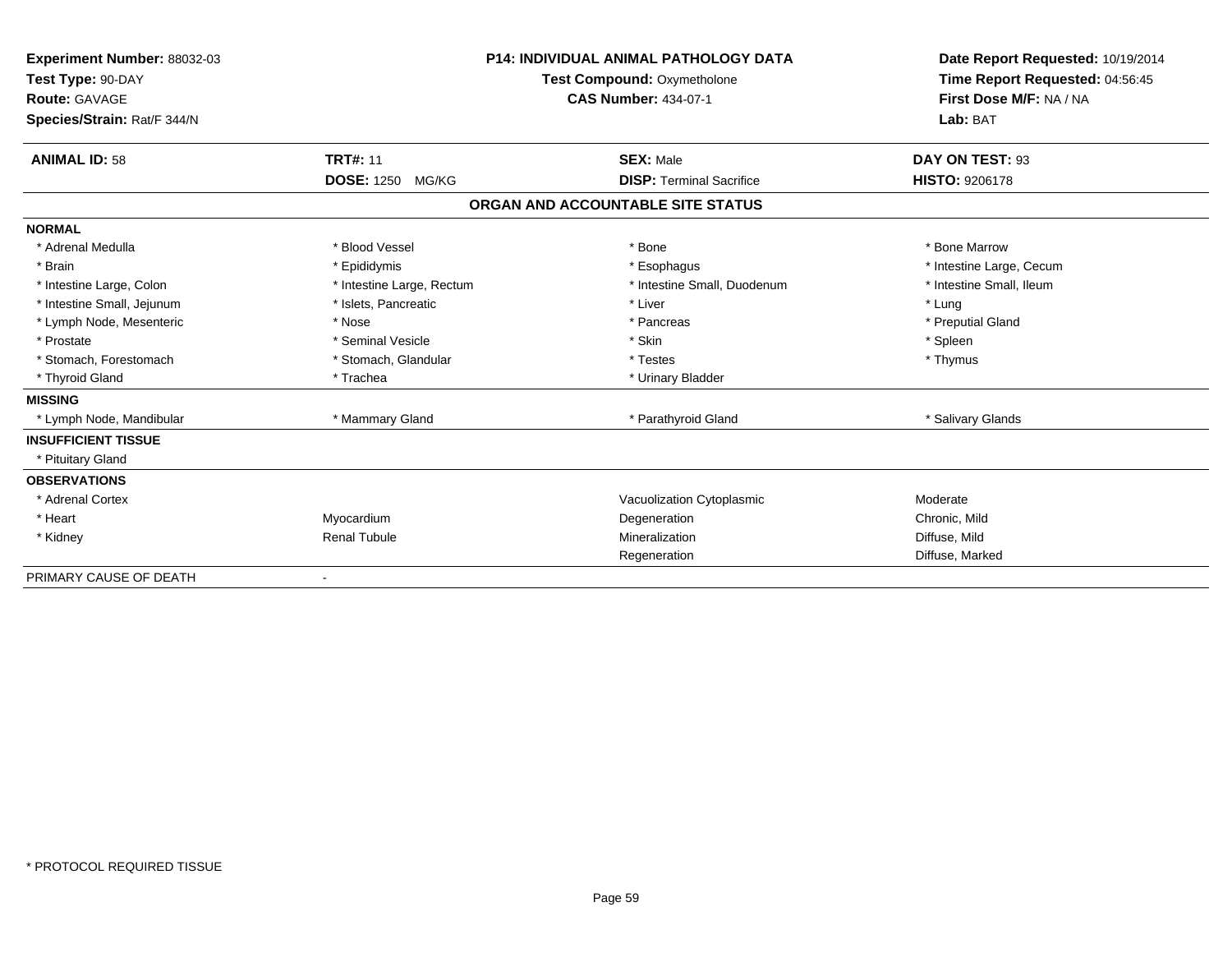| <b>Experiment Number: 88032-03</b><br>Test Type: 90-DAY<br><b>Route: GAVAGE</b><br>Species/Strain: Rat/F 344/N | <b>P14: INDIVIDUAL ANIMAL PATHOLOGY DATA</b><br><b>Test Compound: Oxymetholone</b><br><b>CAS Number: 434-07-1</b> |                                   | Date Report Requested: 10/19/2014<br>Time Report Requested: 04:56:45<br>First Dose M/F: NA / NA<br>Lab: BAT |
|----------------------------------------------------------------------------------------------------------------|-------------------------------------------------------------------------------------------------------------------|-----------------------------------|-------------------------------------------------------------------------------------------------------------|
| <b>ANIMAL ID: 59</b>                                                                                           | <b>TRT#: 11</b>                                                                                                   | <b>SEX: Male</b>                  | DAY ON TEST: 93                                                                                             |
|                                                                                                                | <b>DOSE: 1250</b><br>MG/KG                                                                                        | <b>DISP: Terminal Sacrifice</b>   | <b>HISTO: 9206179</b>                                                                                       |
|                                                                                                                |                                                                                                                   | ORGAN AND ACCOUNTABLE SITE STATUS |                                                                                                             |
| <b>NORMAL</b>                                                                                                  |                                                                                                                   |                                   |                                                                                                             |
| * Adrenal Medulla                                                                                              | * Blood Vessel                                                                                                    | * Bone                            | * Bone Marrow                                                                                               |
| * Brain                                                                                                        | * Epididymis                                                                                                      | * Esophagus                       | * Intestine Large, Cecum                                                                                    |
| * Intestine Large, Colon                                                                                       | * Intestine Large, Rectum                                                                                         | * Intestine Small, Duodenum       | * Intestine Small, Ileum                                                                                    |
| * Intestine Small, Jejunum                                                                                     | * Islets. Pancreatic                                                                                              | * Liver                           | * Lung                                                                                                      |
| * Lymph Node, Mandibular                                                                                       | * Lymph Node, Mesenteric                                                                                          | * Nose                            | * Pancreas                                                                                                  |
| * Parathyroid Gland                                                                                            | * Pituitary Gland                                                                                                 | * Preputial Gland                 | * Prostate                                                                                                  |
| * Salivary Glands                                                                                              | * Seminal Vesicle                                                                                                 | * Skin                            | * Spleen                                                                                                    |
| * Stomach, Forestomach                                                                                         | * Stomach, Glandular                                                                                              | * Testes                          | * Thymus                                                                                                    |
| * Thyroid Gland                                                                                                | * Trachea                                                                                                         | * Urinary Bladder                 |                                                                                                             |
| <b>OBSERVATIONS</b>                                                                                            |                                                                                                                   |                                   |                                                                                                             |
| * Adrenal Cortex                                                                                               |                                                                                                                   | Vacuolization Cytoplasmic         | Moderate                                                                                                    |
| * Heart                                                                                                        | Myocardium                                                                                                        | Degeneration                      | Chronic, Mild                                                                                               |
| * Kidney                                                                                                       | <b>Renal Tubule</b>                                                                                               | Mineralization                    | Diffuse, Moderate                                                                                           |
|                                                                                                                |                                                                                                                   | Regeneration                      | Diffuse, Moderate                                                                                           |
| * Mammary Gland                                                                                                |                                                                                                                   | <b>Dilatation</b>                 | Moderate                                                                                                    |
| PRIMARY CAUSE OF DEATH                                                                                         |                                                                                                                   |                                   |                                                                                                             |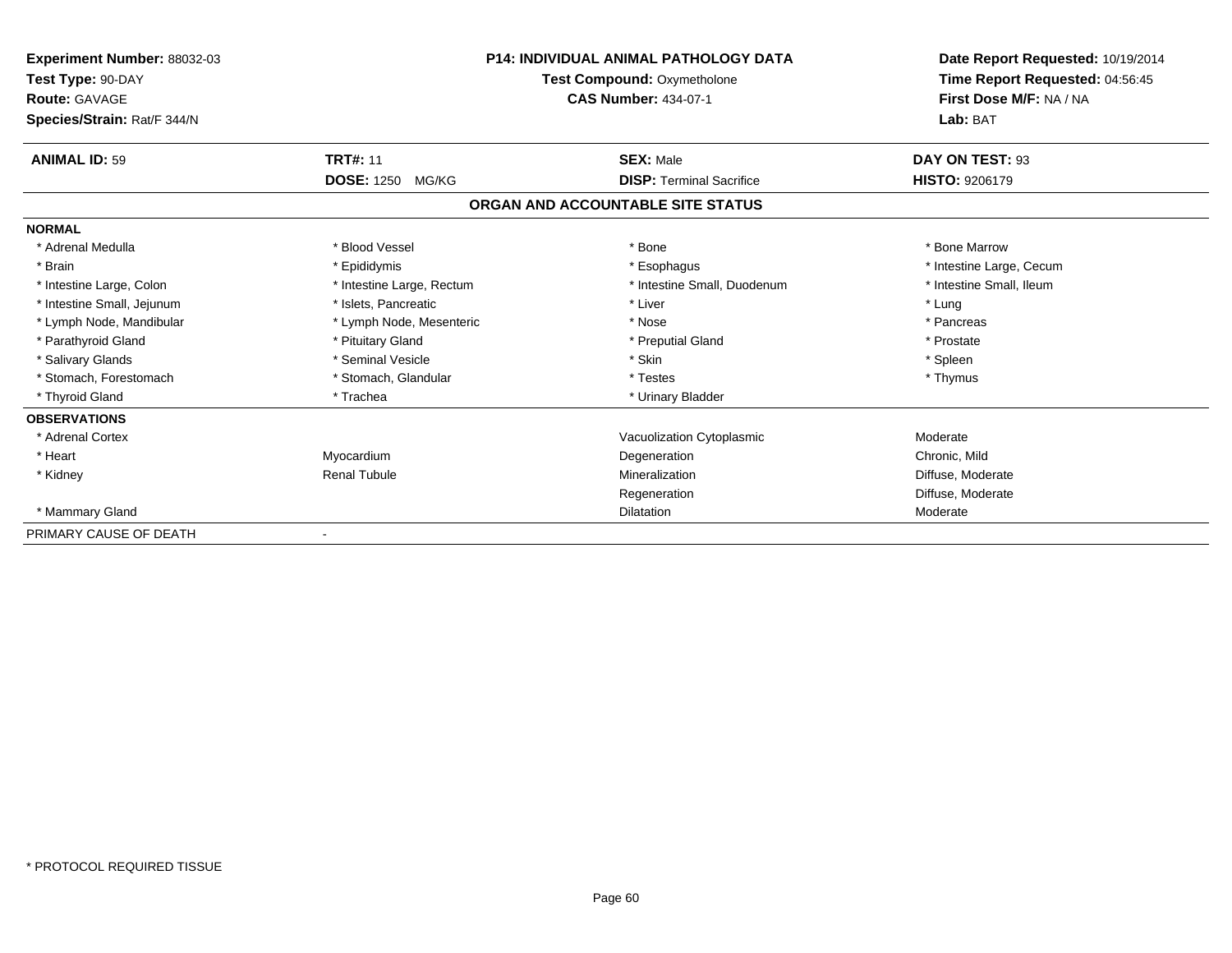| <b>Experiment Number: 88032-03</b><br>Test Type: 90-DAY<br><b>Route: GAVAGE</b><br>Species/Strain: Rat/F 344/N |                           | <b>P14: INDIVIDUAL ANIMAL PATHOLOGY DATA</b><br>Test Compound: Oxymetholone<br><b>CAS Number: 434-07-1</b> | Date Report Requested: 10/19/2014<br>Time Report Requested: 04:56:45<br>First Dose M/F: NA / NA<br>Lab: BAT |
|----------------------------------------------------------------------------------------------------------------|---------------------------|------------------------------------------------------------------------------------------------------------|-------------------------------------------------------------------------------------------------------------|
| <b>ANIMAL ID: 60</b>                                                                                           | <b>TRT#: 11</b>           | <b>SEX: Male</b>                                                                                           | DAY ON TEST: 93                                                                                             |
|                                                                                                                | DOSE: 1250 MG/KG          | <b>DISP: Terminal Sacrifice</b>                                                                            | <b>HISTO: 9206180</b>                                                                                       |
|                                                                                                                |                           | ORGAN AND ACCOUNTABLE SITE STATUS                                                                          |                                                                                                             |
| <b>NORMAL</b>                                                                                                  |                           |                                                                                                            |                                                                                                             |
| * Adrenal Medulla                                                                                              | * Blood Vessel            | * Bone                                                                                                     | * Bone Marrow                                                                                               |
| * Brain                                                                                                        | * Epididymis              | * Esophagus                                                                                                | * Intestine Large, Cecum                                                                                    |
| * Intestine Large, Colon                                                                                       | * Intestine Large, Rectum | * Intestine Small, Duodenum                                                                                | * Intestine Small, Ileum                                                                                    |
| * Intestine Small, Jejunum                                                                                     | * Islets, Pancreatic      | * Lung                                                                                                     | * Lymph Node, Mandibular                                                                                    |
| * Lymph Node, Mesenteric                                                                                       | * Nose                    | * Pancreas                                                                                                 | * Parathyroid Gland                                                                                         |
| * Pituitary Gland                                                                                              | * Preputial Gland         | * Prostate                                                                                                 | * Salivary Glands                                                                                           |
| * Seminal Vesicle                                                                                              | * Skin                    | * Spleen                                                                                                   | * Stomach, Forestomach                                                                                      |
| * Stomach, Glandular                                                                                           | * Testes                  | * Thymus                                                                                                   | * Thyroid Gland                                                                                             |
| * Trachea                                                                                                      | * Urinary Bladder         |                                                                                                            |                                                                                                             |
| <b>OBSERVATIONS</b>                                                                                            |                           |                                                                                                            |                                                                                                             |
| * Adrenal Cortex                                                                                               |                           | Vacuolization Cytoplasmic                                                                                  | Mild                                                                                                        |
| * Heart                                                                                                        | Myocardium                | Degeneration                                                                                               | Chronic, Mild                                                                                               |
| * Kidney                                                                                                       | <b>Renal Tubule</b>       | Mineralization                                                                                             | Diffuse, Moderate                                                                                           |
|                                                                                                                |                           | Regeneration                                                                                               | Diffuse, Moderate                                                                                           |
| * Liver                                                                                                        |                           | Hepatodiaphragmatic Nodule                                                                                 |                                                                                                             |
| [Hepatodiaphragmatic Nodule TGLS = 1-12]                                                                       |                           |                                                                                                            |                                                                                                             |
| * Mammary Gland                                                                                                |                           | <b>Dilatation</b>                                                                                          | Moderate                                                                                                    |
| PRIMARY CAUSE OF DEATH                                                                                         |                           |                                                                                                            |                                                                                                             |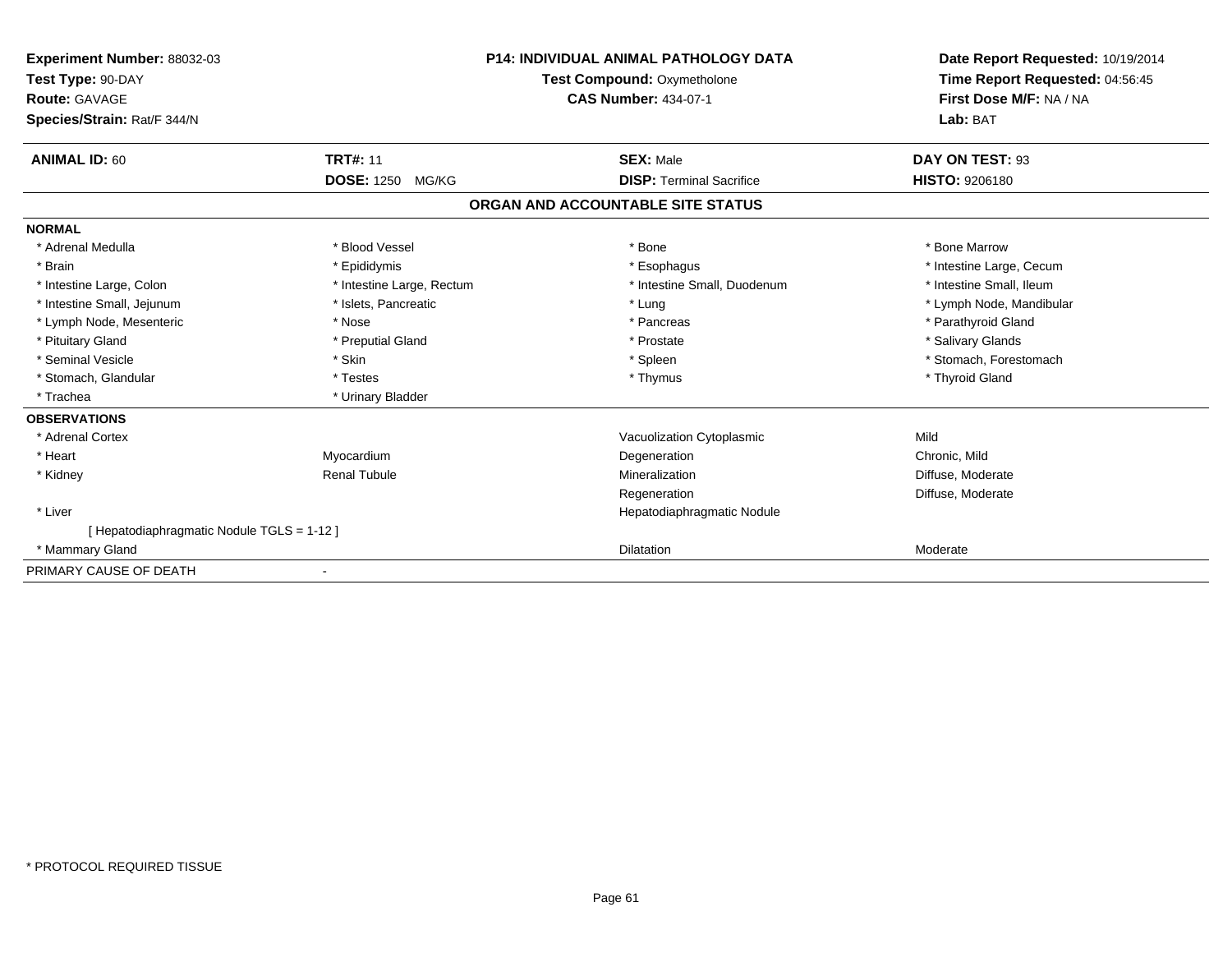| <b>Experiment Number: 88032-03</b><br>Test Type: 90-DAY<br><b>Route: GAVAGE</b><br>Species/Strain: Rat/F 344/N |                          | <b>P14: INDIVIDUAL ANIMAL PATHOLOGY DATA</b><br><b>Test Compound: Oxymetholone</b><br><b>CAS Number: 434-07-1</b> | Date Report Requested: 10/19/2014<br>Time Report Requested: 04:56:45<br>First Dose M/F: NA / NA<br>Lab: BAT |
|----------------------------------------------------------------------------------------------------------------|--------------------------|-------------------------------------------------------------------------------------------------------------------|-------------------------------------------------------------------------------------------------------------|
| <b>ANIMAL ID: 61</b>                                                                                           | <b>TRT#: 2</b>           | <b>SEX: Female</b>                                                                                                | DAY ON TEST: 93                                                                                             |
|                                                                                                                | DOSE: 0 MG/KG            | <b>DISP:</b> Terminal Sacrifice                                                                                   | <b>HISTO: 9206161</b>                                                                                       |
|                                                                                                                |                          | ORGAN AND ACCOUNTABLE SITE STATUS                                                                                 |                                                                                                             |
| <b>NORMAL</b>                                                                                                  |                          |                                                                                                                   |                                                                                                             |
| * Adrenal Cortex                                                                                               | * Adrenal Medulla        | * Blood Vessel                                                                                                    | * Bone                                                                                                      |
| * Bone Marrow                                                                                                  | * Brain                  | * Clitoral Gland                                                                                                  | * Esophagus                                                                                                 |
| * Heart                                                                                                        | * Intestine Large, Cecum | * Intestine Large, Colon                                                                                          | * Intestine Large, Rectum                                                                                   |
| * Intestine Small, Duodenum                                                                                    | * Intestine Small, Ileum | * Intestine Small, Jejunum                                                                                        | * Islets, Pancreatic                                                                                        |
| * Liver                                                                                                        | * Lung                   | * Lymph Node, Mandibular                                                                                          | * Lymph Node, Mesenteric                                                                                    |
| * Mammary Gland                                                                                                | * Nose                   | * Ovary                                                                                                           | * Pancreas                                                                                                  |
| * Parathyroid Gland                                                                                            | * Pituitary Gland        | * Salivary Glands                                                                                                 | * Skin                                                                                                      |
| * Spleen                                                                                                       | * Stomach, Forestomach   | * Stomach, Glandular                                                                                              | * Thymus                                                                                                    |
| * Thyroid Gland                                                                                                | * Trachea                | * Urinary Bladder                                                                                                 | * Uterus                                                                                                    |
| <b>OBSERVATIONS</b>                                                                                            |                          |                                                                                                                   |                                                                                                             |
| * Kidney                                                                                                       | <b>Renal Tubule</b>      | Mineralization                                                                                                    | Diffuse, Minimal                                                                                            |
| PRIMARY CAUSE OF DEATH                                                                                         |                          |                                                                                                                   |                                                                                                             |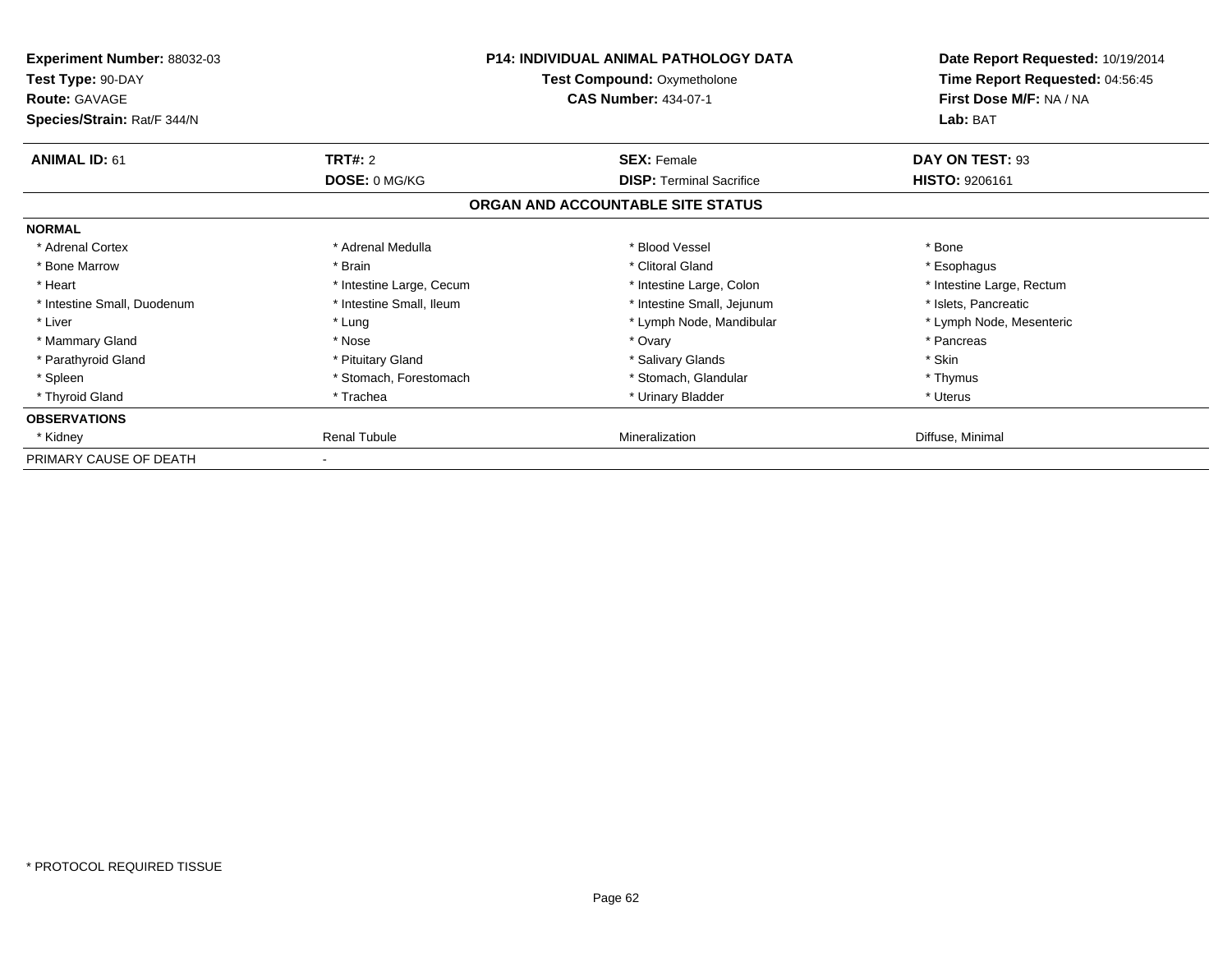| Experiment Number: 88032-03<br>Test Type: 90-DAY<br><b>Route: GAVAGE</b><br>Species/Strain: Rat/F 344/N | <b>P14: INDIVIDUAL ANIMAL PATHOLOGY DATA</b><br><b>Test Compound: Oxymetholone</b><br><b>CAS Number: 434-07-1</b> |                                   | Date Report Requested: 10/19/2014<br>Time Report Requested: 04:56:45<br>First Dose M/F: NA / NA<br>Lab: BAT |
|---------------------------------------------------------------------------------------------------------|-------------------------------------------------------------------------------------------------------------------|-----------------------------------|-------------------------------------------------------------------------------------------------------------|
| <b>ANIMAL ID: 62</b>                                                                                    | TRT#: 2                                                                                                           | <b>SEX: Female</b>                | DAY ON TEST: 93                                                                                             |
|                                                                                                         | DOSE: 0 MG/KG                                                                                                     | <b>DISP: Terminal Sacrifice</b>   | <b>HISTO: 9206162</b>                                                                                       |
|                                                                                                         |                                                                                                                   | ORGAN AND ACCOUNTABLE SITE STATUS |                                                                                                             |
| <b>NORMAL</b>                                                                                           |                                                                                                                   |                                   |                                                                                                             |
| * Adrenal Cortex                                                                                        | * Adrenal Medulla                                                                                                 | * Blood Vessel                    | * Bone                                                                                                      |
| * Bone Marrow                                                                                           | * Brain                                                                                                           | * Clitoral Gland                  | * Esophagus                                                                                                 |
| * Heart                                                                                                 | * Intestine Large, Cecum                                                                                          | * Intestine Large, Colon          | * Intestine Large, Rectum                                                                                   |
| * Intestine Small, Duodenum                                                                             | * Intestine Small, Ileum                                                                                          | * Intestine Small, Jejunum        | * Islets, Pancreatic                                                                                        |
| * Liver                                                                                                 | * Lymph Node, Mandibular                                                                                          | * Lymph Node, Mesenteric          | * Mammary Gland                                                                                             |
| * Nose                                                                                                  | * Ovary                                                                                                           | * Pancreas                        | * Parathyroid Gland                                                                                         |
| * Pituitary Gland                                                                                       | * Salivary Glands                                                                                                 | * Skin                            | * Spleen                                                                                                    |
| * Stomach, Forestomach                                                                                  | * Stomach, Glandular                                                                                              | * Thymus                          | * Thyroid Gland                                                                                             |
| * Trachea                                                                                               | * Urinary Bladder                                                                                                 |                                   |                                                                                                             |
| <b>OBSERVATIONS</b>                                                                                     |                                                                                                                   |                                   |                                                                                                             |
| * Kidney                                                                                                | Cortex                                                                                                            | Hyperplasia                       | Tubular, Mild                                                                                               |
|                                                                                                         | <b>Renal Tubule</b>                                                                                               | Mineralization                    | Diffuse, Minimal                                                                                            |
|                                                                                                         |                                                                                                                   | Nephropathy                       | Minimal                                                                                                     |
| * Lung                                                                                                  | Alveolus                                                                                                          | Inflammation                      | Chronic Active, Minimal                                                                                     |
| * Uterus                                                                                                |                                                                                                                   | Hydrometra                        | Mild                                                                                                        |
| PRIMARY CAUSE OF DEATH                                                                                  |                                                                                                                   |                                   |                                                                                                             |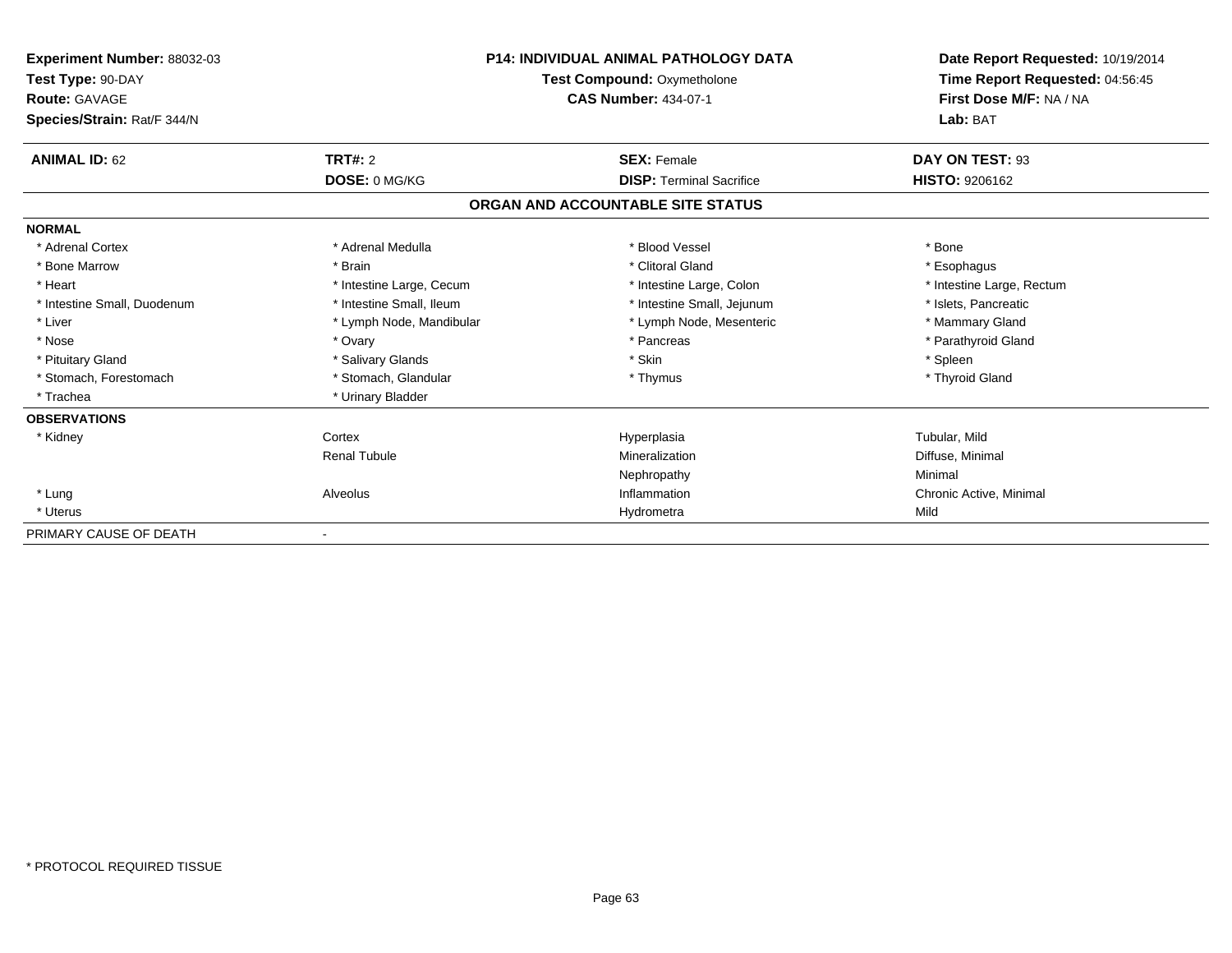| <b>Experiment Number: 88032-03</b><br>Test Type: 90-DAY<br><b>Route: GAVAGE</b><br>Species/Strain: Rat/F 344/N | <b>P14: INDIVIDUAL ANIMAL PATHOLOGY DATA</b><br><b>Test Compound: Oxymetholone</b><br><b>CAS Number: 434-07-1</b> |                                   | Date Report Requested: 10/19/2014<br>Time Report Requested: 04:56:45<br>First Dose M/F: NA / NA<br>Lab: BAT |
|----------------------------------------------------------------------------------------------------------------|-------------------------------------------------------------------------------------------------------------------|-----------------------------------|-------------------------------------------------------------------------------------------------------------|
| <b>ANIMAL ID: 63</b>                                                                                           | <b>TRT#: 2</b>                                                                                                    | <b>SEX: Female</b>                | DAY ON TEST: 93                                                                                             |
|                                                                                                                | DOSE: 0 MG/KG                                                                                                     | <b>DISP:</b> Terminal Sacrifice   | <b>HISTO: 9206163</b>                                                                                       |
|                                                                                                                |                                                                                                                   | ORGAN AND ACCOUNTABLE SITE STATUS |                                                                                                             |
| <b>NORMAL</b>                                                                                                  |                                                                                                                   |                                   |                                                                                                             |
| * Adrenal Cortex                                                                                               | * Adrenal Medulla                                                                                                 | * Blood Vessel                    | * Bone                                                                                                      |
| * Bone Marrow                                                                                                  | * Brain                                                                                                           | * Clitoral Gland                  | * Esophagus                                                                                                 |
| * Intestine Large, Cecum                                                                                       | * Intestine Large, Colon                                                                                          | * Intestine Large, Rectum         | * Intestine Small, Duodenum                                                                                 |
| * Intestine Small, Ileum                                                                                       | * Intestine Small, Jejunum                                                                                        | * Islets. Pancreatic              | * Liver                                                                                                     |
| * Lymph Node, Mandibular                                                                                       | * Lymph Node, Mesenteric                                                                                          | * Mammary Gland                   | * Ovary                                                                                                     |
| * Pancreas                                                                                                     | * Parathyroid Gland                                                                                               | * Pituitary Gland                 | * Salivary Glands                                                                                           |
| * Skin                                                                                                         | * Spleen                                                                                                          | * Stomach, Forestomach            | * Stomach, Glandular                                                                                        |
| * Thymus                                                                                                       | * Thyroid Gland                                                                                                   | * Trachea                         | * Urinary Bladder                                                                                           |
| * Uterus                                                                                                       |                                                                                                                   |                                   |                                                                                                             |
| <b>OBSERVATIONS</b>                                                                                            |                                                                                                                   |                                   |                                                                                                             |
| * Heart                                                                                                        | Myocardium                                                                                                        | Degeneration                      | Chronic, Minimal                                                                                            |
| * Kidney                                                                                                       | <b>Renal Tubule</b>                                                                                               | Mineralization                    | Diffuse, Minimal                                                                                            |
| * Lung                                                                                                         | Alveolus                                                                                                          | Inflammation                      | Chronic Active, Minimal                                                                                     |
| * Nose                                                                                                         | Turbinate                                                                                                         | Inflammation                      | Chronic Active, Minimal                                                                                     |
| PRIMARY CAUSE OF DEATH                                                                                         |                                                                                                                   |                                   |                                                                                                             |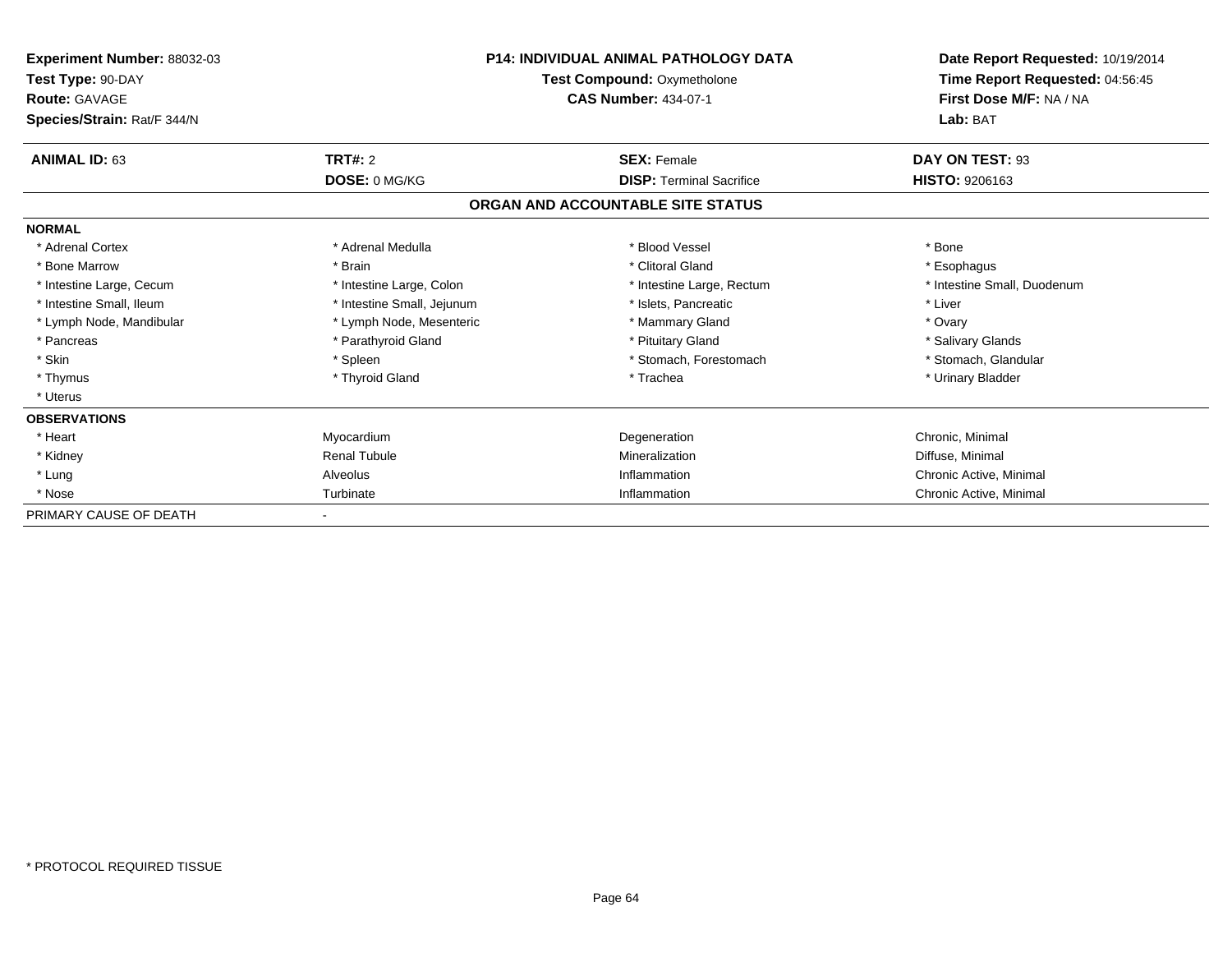| <b>Experiment Number: 88032-03</b><br>Test Type: 90-DAY<br><b>Route: GAVAGE</b><br>Species/Strain: Rat/F 344/N | <b>P14: INDIVIDUAL ANIMAL PATHOLOGY DATA</b><br>Test Compound: Oxymetholone<br><b>CAS Number: 434-07-1</b> |                                   | Date Report Requested: 10/19/2014<br>Time Report Requested: 04:56:45<br>First Dose M/F: NA / NA<br>Lab: BAT |
|----------------------------------------------------------------------------------------------------------------|------------------------------------------------------------------------------------------------------------|-----------------------------------|-------------------------------------------------------------------------------------------------------------|
| <b>ANIMAL ID: 64</b>                                                                                           | TRT#: 2                                                                                                    | <b>SEX: Female</b>                | DAY ON TEST: 93                                                                                             |
|                                                                                                                | DOSE: 0 MG/KG                                                                                              | <b>DISP: Terminal Sacrifice</b>   | <b>HISTO: 9206164</b>                                                                                       |
|                                                                                                                |                                                                                                            | ORGAN AND ACCOUNTABLE SITE STATUS |                                                                                                             |
| <b>NORMAL</b>                                                                                                  |                                                                                                            |                                   |                                                                                                             |
| * Adrenal Cortex                                                                                               | * Adrenal Medulla                                                                                          | * Blood Vessel                    | * Bone                                                                                                      |
| * Bone Marrow                                                                                                  | * Brain                                                                                                    | * Clitoral Gland                  | * Esophagus                                                                                                 |
| * Intestine Large, Cecum                                                                                       | * Intestine Large, Colon                                                                                   | * Intestine Large, Rectum         | * Intestine Small, Duodenum                                                                                 |
| * Intestine Small, Ileum                                                                                       | * Intestine Small, Jejunum                                                                                 | * Islets. Pancreatic              | * Liver                                                                                                     |
| * Lung                                                                                                         | * Lymph Node, Mandibular                                                                                   | * Lymph Node, Mesenteric          | * Mammary Gland                                                                                             |
| * Ovary                                                                                                        | * Parathyroid Gland                                                                                        | * Pituitary Gland                 | * Salivary Glands                                                                                           |
| * Skin                                                                                                         | * Spleen                                                                                                   | * Stomach, Forestomach            | * Stomach, Glandular                                                                                        |
| * Thymus                                                                                                       | * Thyroid Gland                                                                                            | * Trachea                         | * Urinary Bladder                                                                                           |
| * Uterus                                                                                                       |                                                                                                            |                                   |                                                                                                             |
| <b>OBSERVATIONS</b>                                                                                            |                                                                                                            |                                   |                                                                                                             |
| * Heart                                                                                                        | Myocardium                                                                                                 | Degeneration                      | Chronic, Minimal                                                                                            |
| * Kidney                                                                                                       | <b>Renal Tubule</b>                                                                                        | Mineralization                    | Diffuse, Minimal                                                                                            |
| * Nose                                                                                                         | Turbinate                                                                                                  | Inflammation                      | Chronic Active, Minimal                                                                                     |
| * Pancreas                                                                                                     |                                                                                                            | Atrophy                           | Minimal                                                                                                     |
| PRIMARY CAUSE OF DEATH                                                                                         |                                                                                                            |                                   |                                                                                                             |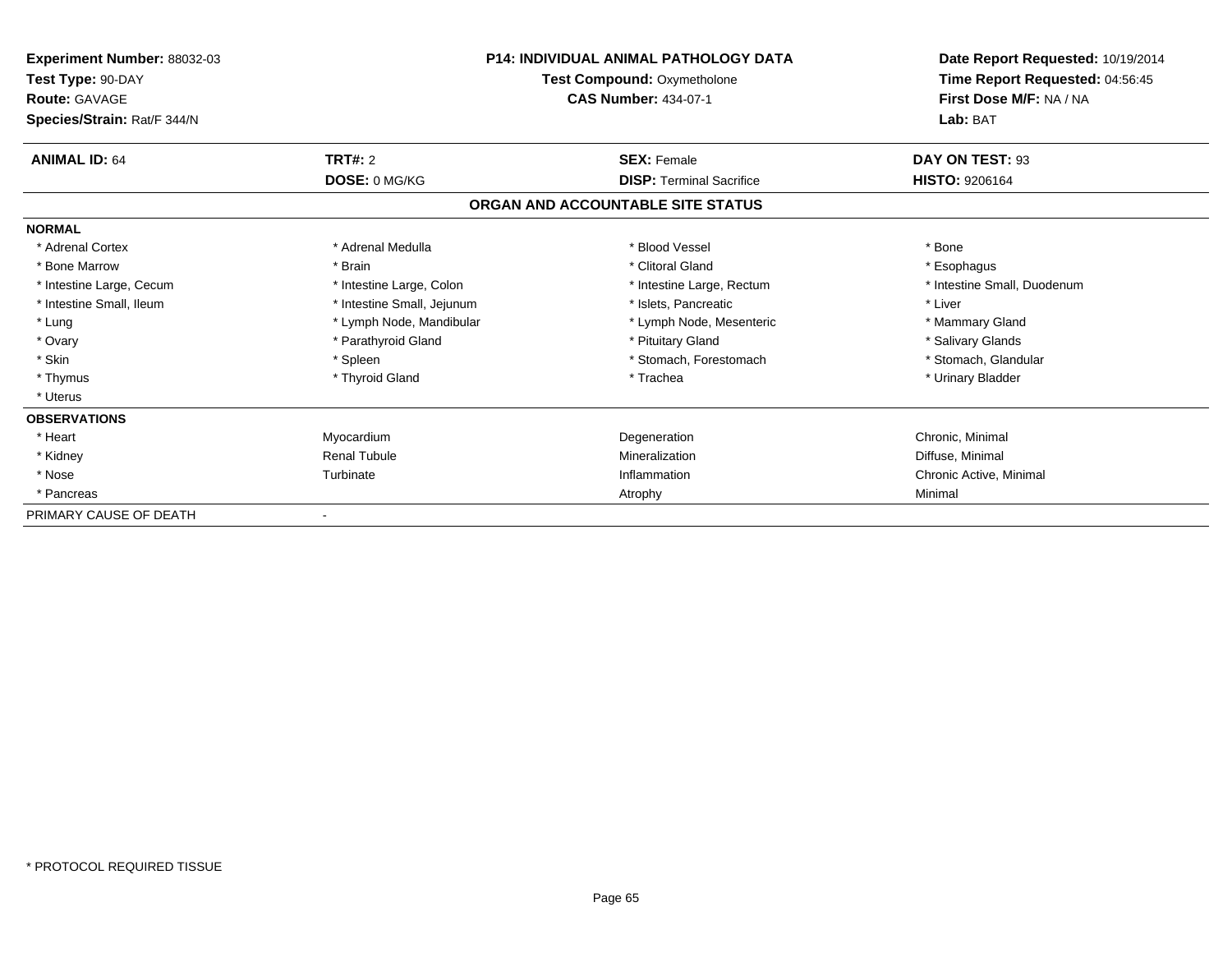| Experiment Number: 88032-03<br>Test Type: 90-DAY<br><b>Route: GAVAGE</b><br>Species/Strain: Rat/F 344/N | <b>P14: INDIVIDUAL ANIMAL PATHOLOGY DATA</b><br>Test Compound: Oxymetholone<br><b>CAS Number: 434-07-1</b> |                                   | Date Report Requested: 10/19/2014<br>Time Report Requested: 04:56:45<br>First Dose M/F: NA / NA<br>Lab: BAT |
|---------------------------------------------------------------------------------------------------------|------------------------------------------------------------------------------------------------------------|-----------------------------------|-------------------------------------------------------------------------------------------------------------|
| <b>ANIMAL ID: 65</b>                                                                                    | <b>TRT#: 2</b>                                                                                             | <b>SEX: Female</b>                | DAY ON TEST: 93                                                                                             |
|                                                                                                         | DOSE: 0 MG/KG                                                                                              | <b>DISP: Terminal Sacrifice</b>   | <b>HISTO: 9206165</b>                                                                                       |
|                                                                                                         |                                                                                                            | ORGAN AND ACCOUNTABLE SITE STATUS |                                                                                                             |
| <b>NORMAL</b>                                                                                           |                                                                                                            |                                   |                                                                                                             |
| * Adrenal Cortex                                                                                        | * Adrenal Medulla                                                                                          | * Blood Vessel                    | * Bone                                                                                                      |
| * Bone Marrow                                                                                           | * Brain                                                                                                    | * Esophagus                       | * Intestine Large, Cecum                                                                                    |
| * Intestine Large, Colon                                                                                | * Intestine Large, Rectum                                                                                  | * Intestine Small, Duodenum       | * Intestine Small, Ileum                                                                                    |
| * Intestine Small, Jejunum                                                                              | * Islets, Pancreatic                                                                                       | * Liver                           | * Lung                                                                                                      |
| * Lymph Node, Mandibular                                                                                | * Lymph Node, Mesenteric                                                                                   | * Mammary Gland                   | * Nose                                                                                                      |
| * Ovary                                                                                                 | * Pancreas                                                                                                 | * Parathyroid Gland               | * Pituitary Gland                                                                                           |
| * Salivary Glands                                                                                       | * Skin                                                                                                     | * Spleen                          | * Stomach, Forestomach                                                                                      |
| * Stomach, Glandular                                                                                    | * Thymus                                                                                                   | * Thyroid Gland                   | * Trachea                                                                                                   |
| * Urinary Bladder                                                                                       | * Uterus                                                                                                   |                                   |                                                                                                             |
| <b>MISSING</b>                                                                                          |                                                                                                            |                                   |                                                                                                             |
| * Clitoral Gland                                                                                        |                                                                                                            |                                   |                                                                                                             |
| <b>OBSERVATIONS</b>                                                                                     |                                                                                                            |                                   |                                                                                                             |
| * Heart                                                                                                 | Myocardium                                                                                                 | Degeneration                      | Chronic, Minimal                                                                                            |
| * Kidney                                                                                                | <b>Renal Tubule</b>                                                                                        | Mineralization                    | Diffuse, Minimal                                                                                            |
| PRIMARY CAUSE OF DEATH                                                                                  |                                                                                                            |                                   |                                                                                                             |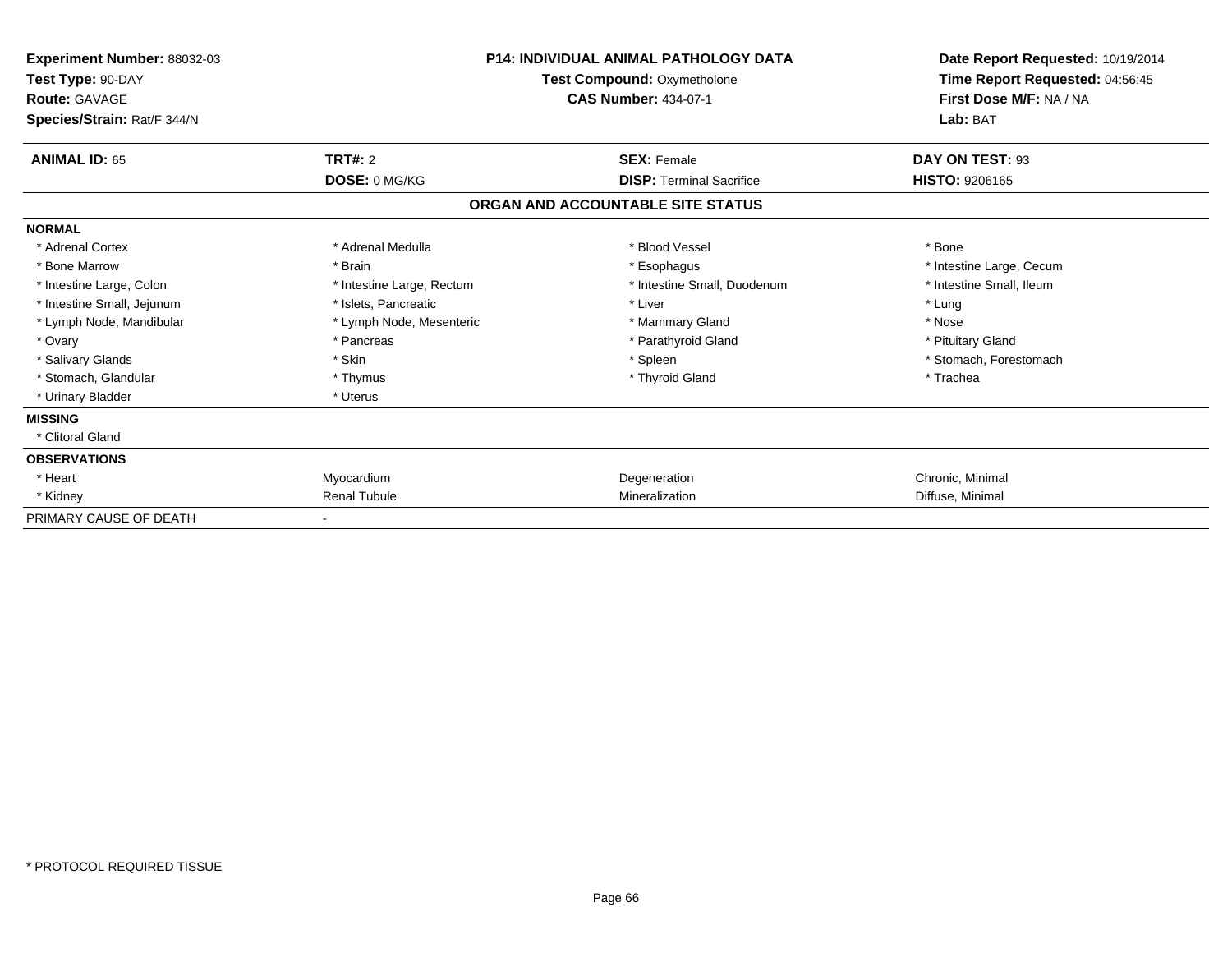| Experiment Number: 88032-03<br>Test Type: 90-DAY<br><b>Route: GAVAGE</b><br>Species/Strain: Rat/F 344/N | <b>P14: INDIVIDUAL ANIMAL PATHOLOGY DATA</b><br>Test Compound: Oxymetholone<br><b>CAS Number: 434-07-1</b> |                                                       | Date Report Requested: 10/19/2014<br>Time Report Requested: 04:56:45<br>First Dose M/F: NA / NA<br>Lab: BAT |
|---------------------------------------------------------------------------------------------------------|------------------------------------------------------------------------------------------------------------|-------------------------------------------------------|-------------------------------------------------------------------------------------------------------------|
| <b>ANIMAL ID: 66</b>                                                                                    | <b>TRT#: 2</b><br>DOSE: 0 MG/KG                                                                            | <b>SEX: Female</b><br><b>DISP: Terminal Sacrifice</b> | DAY ON TEST: 93<br><b>HISTO: 9206166</b>                                                                    |
|                                                                                                         |                                                                                                            | ORGAN AND ACCOUNTABLE SITE STATUS                     |                                                                                                             |
| <b>NORMAL</b>                                                                                           |                                                                                                            |                                                       |                                                                                                             |
| * Adrenal Cortex                                                                                        | * Adrenal Medulla                                                                                          | * Blood Vessel                                        | * Bone                                                                                                      |
| * Bone Marrow                                                                                           | * Brain                                                                                                    | * Clitoral Gland                                      | * Esophagus                                                                                                 |
| * Heart                                                                                                 | * Intestine Large, Cecum                                                                                   | * Intestine Large, Colon                              | * Intestine Large, Rectum                                                                                   |
| * Intestine Small, Duodenum                                                                             | * Intestine Small, Ileum                                                                                   | * Intestine Small, Jejunum                            | * Islets, Pancreatic                                                                                        |
| * Lung                                                                                                  | * Lymph Node, Mandibular                                                                                   | * Lymph Node, Mesenteric                              | * Mammary Gland                                                                                             |
| * Ovary                                                                                                 | * Pancreas                                                                                                 | * Parathyroid Gland                                   | * Pituitary Gland                                                                                           |
| * Salivary Glands                                                                                       | * Skin                                                                                                     | * Spleen                                              | * Stomach, Forestomach                                                                                      |
| * Stomach, Glandular                                                                                    | * Thymus                                                                                                   | * Thyroid Gland                                       | * Trachea                                                                                                   |
| * Urinary Bladder                                                                                       | * Uterus                                                                                                   |                                                       |                                                                                                             |
| <b>OBSERVATIONS</b>                                                                                     |                                                                                                            |                                                       |                                                                                                             |
| * Kidney                                                                                                | <b>Renal Tubule</b>                                                                                        | Mineralization                                        | Diffuse, Minimal                                                                                            |
| * Liver                                                                                                 |                                                                                                            | Inflammation                                          | Chronic Active, Diffuse, Minimal                                                                            |
| * Nose                                                                                                  | Turbinate                                                                                                  | Inflammation                                          | Chronic Active, Minimal                                                                                     |
| PRIMARY CAUSE OF DEATH                                                                                  |                                                                                                            |                                                       |                                                                                                             |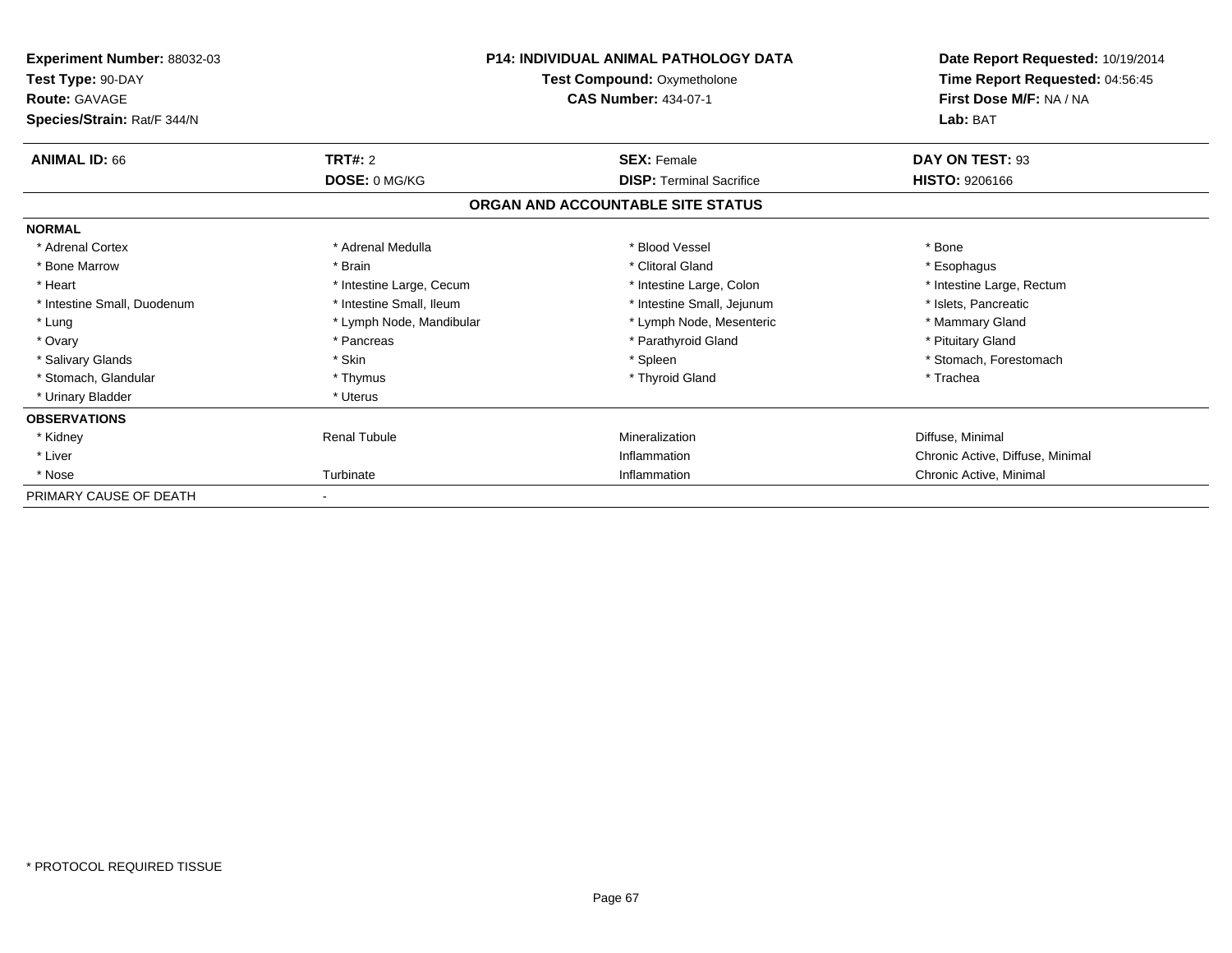| <b>Experiment Number: 88032-03</b><br>Test Type: 90-DAY<br><b>Route: GAVAGE</b><br>Species/Strain: Rat/F 344/N |                          | <b>P14: INDIVIDUAL ANIMAL PATHOLOGY DATA</b><br>Test Compound: Oxymetholone<br><b>CAS Number: 434-07-1</b> | Date Report Requested: 10/19/2014<br>Time Report Requested: 04:56:45<br>First Dose M/F: NA / NA<br>Lab: BAT |
|----------------------------------------------------------------------------------------------------------------|--------------------------|------------------------------------------------------------------------------------------------------------|-------------------------------------------------------------------------------------------------------------|
| <b>ANIMAL ID: 67</b>                                                                                           | <b>TRT#: 2</b>           | <b>SEX: Female</b>                                                                                         | DAY ON TEST: 93                                                                                             |
|                                                                                                                | <b>DOSE: 0 MG/KG</b>     | <b>DISP: Terminal Sacrifice</b>                                                                            | <b>HISTO: 9206167</b>                                                                                       |
|                                                                                                                |                          | ORGAN AND ACCOUNTABLE SITE STATUS                                                                          |                                                                                                             |
| <b>NORMAL</b>                                                                                                  |                          |                                                                                                            |                                                                                                             |
| * Adrenal Cortex                                                                                               | * Adrenal Medulla        | * Blood Vessel                                                                                             | * Bone                                                                                                      |
| * Bone Marrow                                                                                                  | * Brain                  | * Clitoral Gland                                                                                           | * Esophagus                                                                                                 |
| * Heart                                                                                                        | * Intestine Large, Cecum | * Intestine Large, Colon                                                                                   | * Intestine Large, Rectum                                                                                   |
| * Intestine Small, Duodenum                                                                                    | * Intestine Small, Ileum | * Intestine Small, Jejunum                                                                                 | * Islets, Pancreatic                                                                                        |
| * Liver                                                                                                        | * Lung                   | * Lymph Node, Mandibular                                                                                   | * Lymph Node, Mesenteric                                                                                    |
| * Mammary Gland                                                                                                | * Ovary                  | * Pancreas                                                                                                 | * Parathyroid Gland                                                                                         |
| * Pituitary Gland                                                                                              | * Salivary Glands        | * Skin                                                                                                     | * Spleen                                                                                                    |
| * Stomach, Forestomach                                                                                         | * Stomach, Glandular     | * Thymus                                                                                                   | * Thyroid Gland                                                                                             |
| * Trachea                                                                                                      | * Urinary Bladder        | * Uterus                                                                                                   |                                                                                                             |
| <b>OBSERVATIONS</b>                                                                                            |                          |                                                                                                            |                                                                                                             |
| * Kidney                                                                                                       | <b>Renal Tubule</b>      | Mineralization                                                                                             | Diffuse, Mild                                                                                               |
| * Nose                                                                                                         | Turbinate                | Inflammation                                                                                               | Chronic Active, Minimal                                                                                     |
| PRIMARY CAUSE OF DEATH                                                                                         |                          |                                                                                                            |                                                                                                             |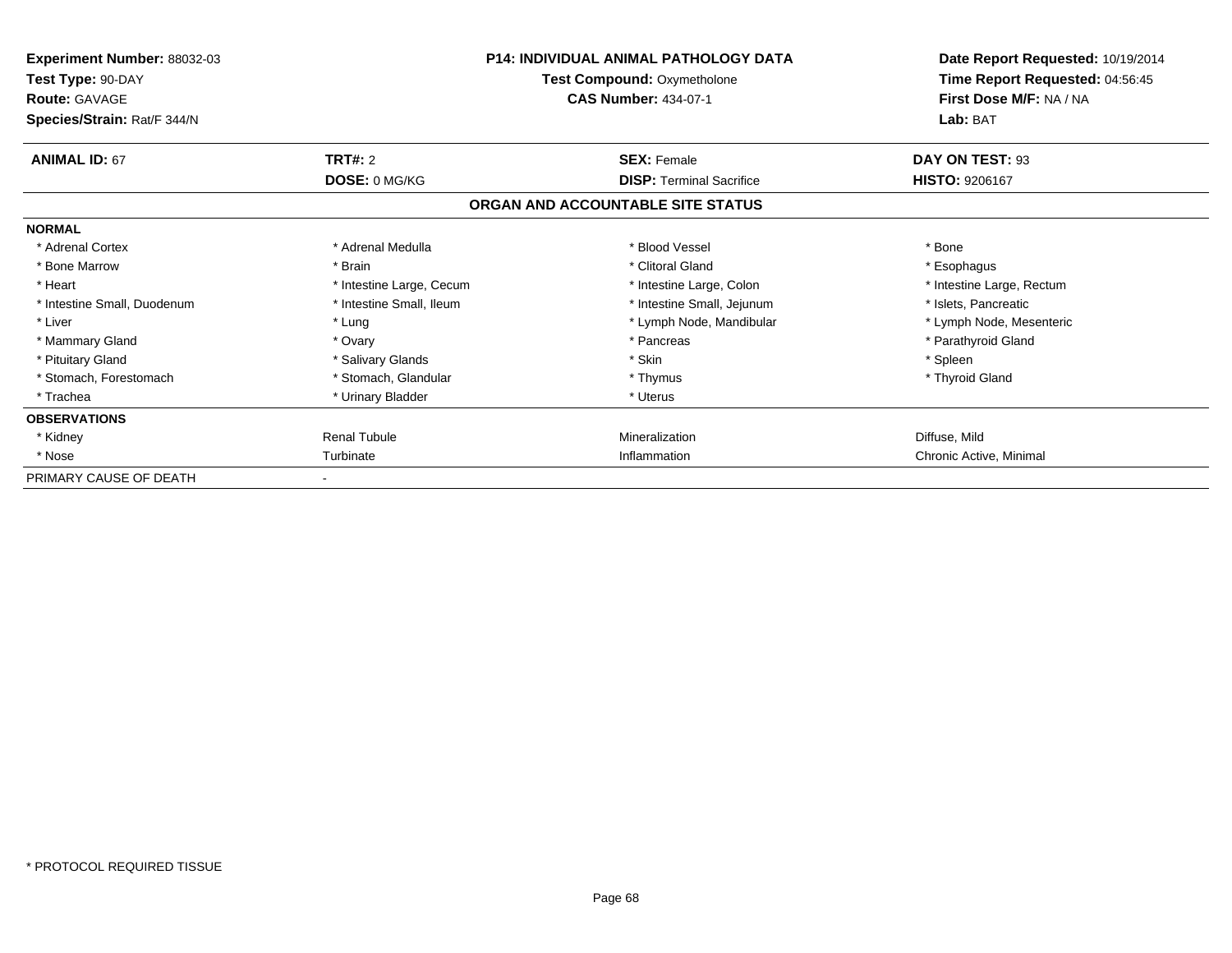| <b>Experiment Number: 88032-03</b><br>Test Type: 90-DAY<br><b>Route: GAVAGE</b><br>Species/Strain: Rat/F 344/N |                          | <b>P14: INDIVIDUAL ANIMAL PATHOLOGY DATA</b><br><b>Test Compound: Oxymetholone</b><br><b>CAS Number: 434-07-1</b> | Date Report Requested: 10/19/2014<br>Time Report Requested: 04:56:45<br>First Dose M/F: NA / NA<br>Lab: BAT |
|----------------------------------------------------------------------------------------------------------------|--------------------------|-------------------------------------------------------------------------------------------------------------------|-------------------------------------------------------------------------------------------------------------|
| <b>ANIMAL ID: 68</b>                                                                                           | <b>TRT#: 2</b>           | <b>SEX: Female</b>                                                                                                | DAY ON TEST: 93                                                                                             |
|                                                                                                                | DOSE: 0 MG/KG            | <b>DISP:</b> Terminal Sacrifice                                                                                   | <b>HISTO: 9206168</b>                                                                                       |
|                                                                                                                |                          | ORGAN AND ACCOUNTABLE SITE STATUS                                                                                 |                                                                                                             |
| <b>NORMAL</b>                                                                                                  |                          |                                                                                                                   |                                                                                                             |
| * Adrenal Cortex                                                                                               | * Adrenal Medulla        | * Blood Vessel                                                                                                    | * Bone                                                                                                      |
| * Bone Marrow                                                                                                  | * Brain                  | * Clitoral Gland                                                                                                  | * Esophagus                                                                                                 |
| * Heart                                                                                                        | * Intestine Large, Cecum | * Intestine Large, Colon                                                                                          | * Intestine Large, Rectum                                                                                   |
| * Intestine Small, Duodenum                                                                                    | * Intestine Small, Ileum | * Intestine Small, Jejunum                                                                                        | * Islets, Pancreatic                                                                                        |
| * Liver                                                                                                        | * Lung                   | * Lymph Node, Mandibular                                                                                          | * Lymph Node, Mesenteric                                                                                    |
| * Mammary Gland                                                                                                | * Nose                   | * Ovary                                                                                                           | * Pancreas                                                                                                  |
| * Parathyroid Gland                                                                                            | * Pituitary Gland        | * Salivary Glands                                                                                                 | * Skin                                                                                                      |
| * Spleen                                                                                                       | * Stomach, Forestomach   | * Stomach, Glandular                                                                                              | * Thymus                                                                                                    |
| * Thyroid Gland                                                                                                | * Trachea                | * Urinary Bladder                                                                                                 | * Uterus                                                                                                    |
| <b>OBSERVATIONS</b>                                                                                            |                          |                                                                                                                   |                                                                                                             |
| * Kidney                                                                                                       | <b>Renal Tubule</b>      | Mineralization                                                                                                    | Diffuse, Mild                                                                                               |
| PRIMARY CAUSE OF DEATH                                                                                         |                          |                                                                                                                   |                                                                                                             |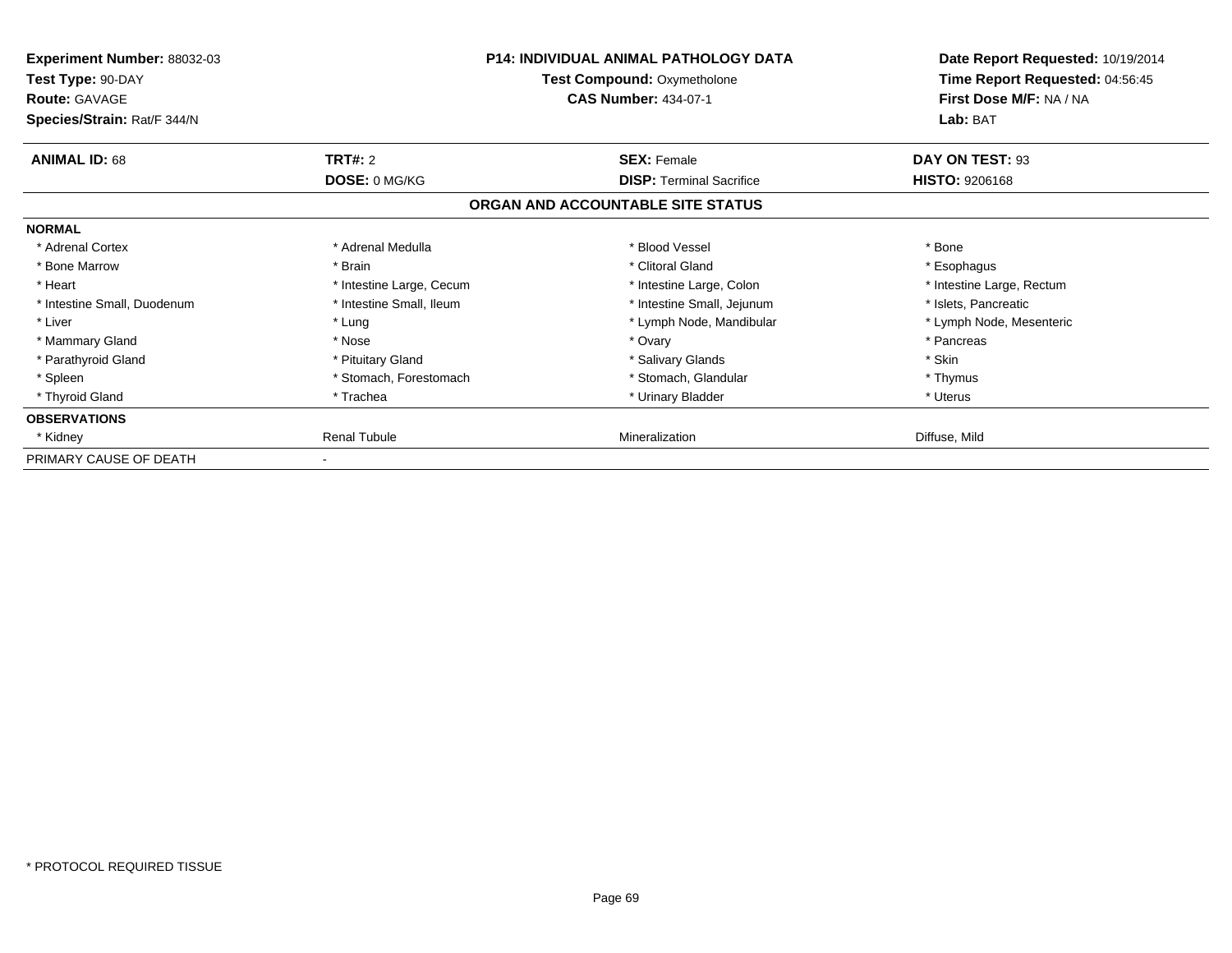| Experiment Number: 88032-03<br>Test Type: 90-DAY<br><b>Route: GAVAGE</b><br>Species/Strain: Rat/F 344/N | <b>P14: INDIVIDUAL ANIMAL PATHOLOGY DATA</b><br><b>Test Compound: Oxymetholone</b><br><b>CAS Number: 434-07-1</b> |                                   | Date Report Requested: 10/19/2014<br>Time Report Requested: 04:56:45<br>First Dose M/F: NA / NA<br>Lab: BAT |  |
|---------------------------------------------------------------------------------------------------------|-------------------------------------------------------------------------------------------------------------------|-----------------------------------|-------------------------------------------------------------------------------------------------------------|--|
| <b>ANIMAL ID: 69</b>                                                                                    | TRT#: 2                                                                                                           | <b>SEX: Female</b>                | DAY ON TEST: 93                                                                                             |  |
|                                                                                                         | DOSE: 0 MG/KG                                                                                                     | <b>DISP:</b> Terminal Sacrifice   | <b>HISTO: 9206169</b>                                                                                       |  |
|                                                                                                         |                                                                                                                   | ORGAN AND ACCOUNTABLE SITE STATUS |                                                                                                             |  |
| <b>NORMAL</b>                                                                                           |                                                                                                                   |                                   |                                                                                                             |  |
| * Adrenal Cortex                                                                                        | * Adrenal Medulla                                                                                                 | * Blood Vessel                    | * Bone                                                                                                      |  |
| * Bone Marrow                                                                                           | * Brain                                                                                                           | * Esophagus                       | * Heart                                                                                                     |  |
| * Intestine Large, Cecum                                                                                | * Intestine Large, Colon                                                                                          | * Intestine Large, Rectum         | * Intestine Small, Duodenum                                                                                 |  |
| * Intestine Small, Ileum                                                                                | * Intestine Small, Jejunum                                                                                        | * Islets. Pancreatic              | * Liver                                                                                                     |  |
| * Lung                                                                                                  | * Lymph Node, Mandibular                                                                                          | * Lymph Node, Mesenteric          | * Mammary Gland                                                                                             |  |
| * Nose                                                                                                  | * Ovary                                                                                                           | * Pancreas                        | * Pituitary Gland                                                                                           |  |
| * Salivary Glands                                                                                       | * Skin                                                                                                            | * Spleen                          | * Stomach, Forestomach                                                                                      |  |
| * Stomach, Glandular                                                                                    | * Thymus                                                                                                          | * Thyroid Gland                   | * Trachea                                                                                                   |  |
| * Urinary Bladder                                                                                       | * Uterus                                                                                                          |                                   |                                                                                                             |  |
| <b>MISSING</b>                                                                                          |                                                                                                                   |                                   |                                                                                                             |  |
| * Clitoral Gland                                                                                        | * Parathyroid Gland                                                                                               |                                   |                                                                                                             |  |
| <b>OBSERVATIONS</b>                                                                                     |                                                                                                                   |                                   |                                                                                                             |  |
| * Kidney                                                                                                | <b>Renal Tubule</b>                                                                                               | Mineralization                    | Diffuse, Minimal                                                                                            |  |
|                                                                                                         |                                                                                                                   | Nephropathy                       | Minimal                                                                                                     |  |
| PRIMARY CAUSE OF DEATH                                                                                  |                                                                                                                   |                                   |                                                                                                             |  |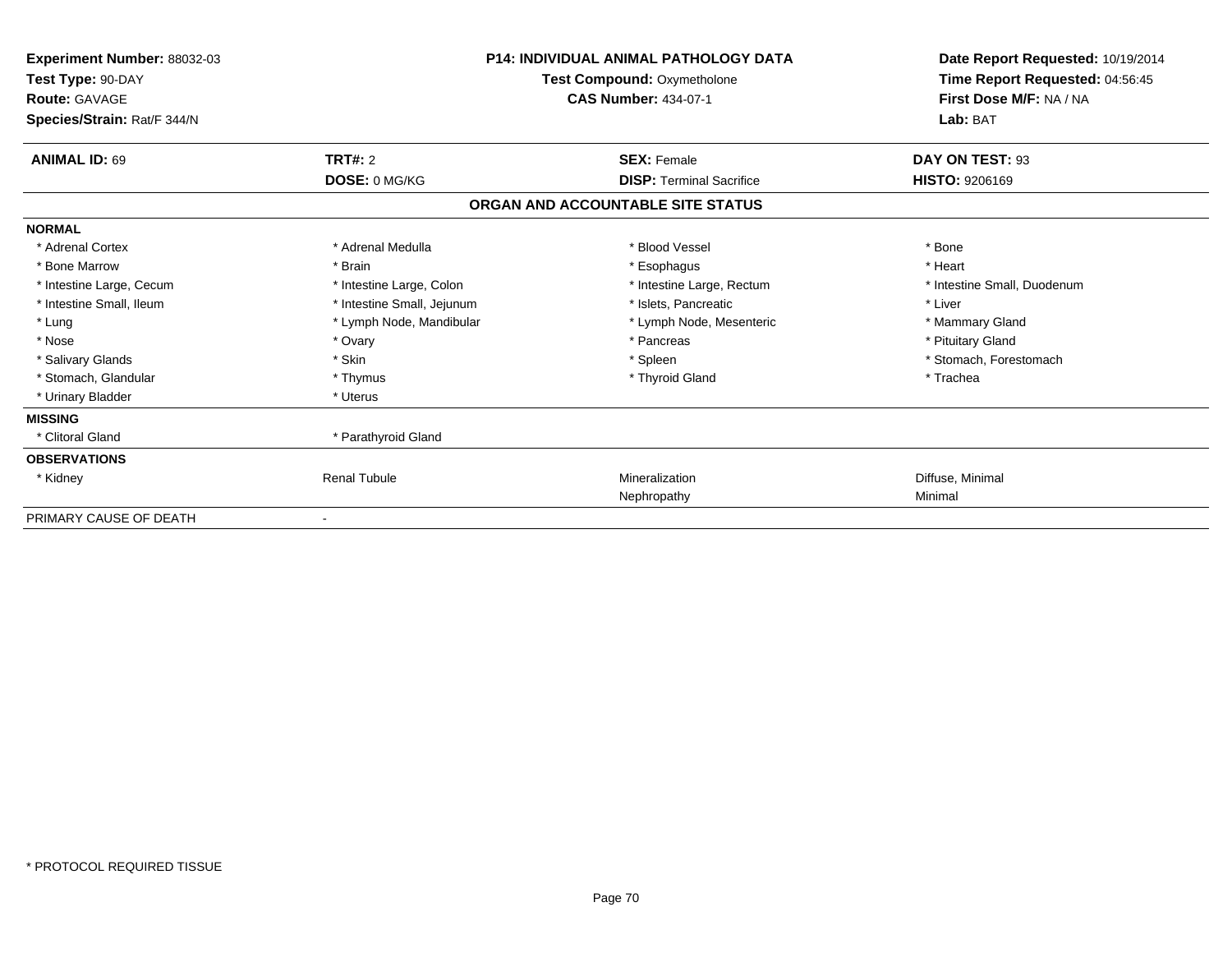| Experiment Number: 88032-03<br>Test Type: 90-DAY<br>Route: GAVAGE<br>Species/Strain: Rat/F 344/N | <b>P14: INDIVIDUAL ANIMAL PATHOLOGY DATA</b><br>Test Compound: Oxymetholone<br><b>CAS Number: 434-07-1</b> |                                   | Date Report Requested: 10/19/2014<br>Time Report Requested: 04:56:45<br>First Dose M/F: NA / NA<br>Lab: BAT |
|--------------------------------------------------------------------------------------------------|------------------------------------------------------------------------------------------------------------|-----------------------------------|-------------------------------------------------------------------------------------------------------------|
| <b>ANIMAL ID: 70</b>                                                                             | <b>TRT#: 2</b>                                                                                             | <b>SEX: Female</b>                | DAY ON TEST: 93                                                                                             |
|                                                                                                  | DOSE: 0 MG/KG                                                                                              | <b>DISP:</b> Terminal Sacrifice   | <b>HISTO: 9206170</b>                                                                                       |
|                                                                                                  |                                                                                                            | ORGAN AND ACCOUNTABLE SITE STATUS |                                                                                                             |
| <b>NORMAL</b>                                                                                    |                                                                                                            |                                   |                                                                                                             |
| * Adrenal Cortex                                                                                 | * Adrenal Medulla                                                                                          | * Blood Vessel                    | * Bone                                                                                                      |
| * Bone Marrow                                                                                    | * Brain                                                                                                    | * Clitoral Gland                  | * Esophagus                                                                                                 |
| * Heart                                                                                          | * Intestine Large, Cecum                                                                                   | * Intestine Large, Colon          | * Intestine Large, Rectum                                                                                   |
| * Intestine Small, Duodenum                                                                      | * Intestine Small, Ileum                                                                                   | * Intestine Small, Jejunum        | * Islets, Pancreatic                                                                                        |
| * Lung                                                                                           | * Lymph Node, Mandibular                                                                                   | * Lymph Node, Mesenteric          | * Mammary Gland                                                                                             |
| * Ovary                                                                                          | * Pancreas                                                                                                 | * Parathyroid Gland               | * Pituitary Gland                                                                                           |
| * Salivary Glands                                                                                | * Skin                                                                                                     | * Spleen                          | * Stomach, Forestomach                                                                                      |
| * Stomach, Glandular                                                                             | * Thymus                                                                                                   | * Thyroid Gland                   | * Trachea                                                                                                   |
| * Urinary Bladder                                                                                | * Uterus                                                                                                   |                                   |                                                                                                             |
| <b>OBSERVATIONS</b>                                                                              |                                                                                                            |                                   |                                                                                                             |
| * Kidney                                                                                         | <b>Renal Tubule</b>                                                                                        | Mineralization                    | Diffuse, Minimal                                                                                            |
|                                                                                                  |                                                                                                            | Nephropathy                       | Minimal                                                                                                     |
| * Liver                                                                                          |                                                                                                            | Hepatodiaphragmatic Nodule        |                                                                                                             |
| [Hepatodiaphragmatic Nodule TGLS = 1-11]                                                         |                                                                                                            |                                   |                                                                                                             |
| * Nose                                                                                           | Turbinate                                                                                                  | Inflammation                      | Chronic Active, Minimal                                                                                     |
| PRIMARY CAUSE OF DEATH                                                                           |                                                                                                            |                                   |                                                                                                             |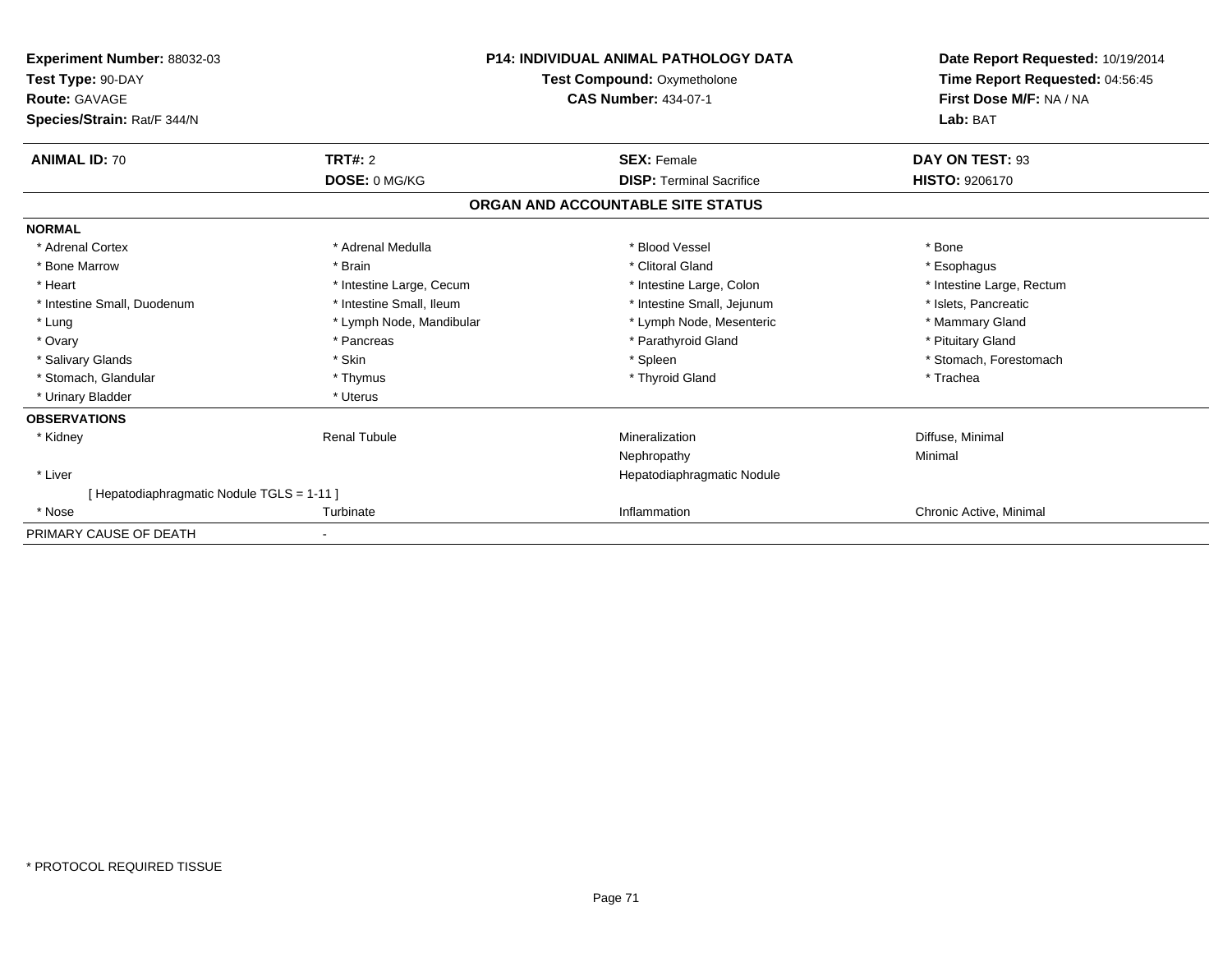| Experiment Number: 88032-03<br>Test Type: 90-DAY<br><b>Route: GAVAGE</b> |                     | <b>P14: INDIVIDUAL ANIMAL PATHOLOGY DATA</b><br><b>Test Compound: Oxymetholone</b><br><b>CAS Number: 434-07-1</b> | Date Report Requested: 10/19/2014<br>Time Report Requested: 04:56:45<br>First Dose M/F: NA / NA |  |
|--------------------------------------------------------------------------|---------------------|-------------------------------------------------------------------------------------------------------------------|-------------------------------------------------------------------------------------------------|--|
| Species/Strain: Rat/F 344/N                                              |                     |                                                                                                                   | Lab: BAT                                                                                        |  |
| <b>ANIMAL ID: 71</b>                                                     | <b>TRT#: 4</b>      | <b>SEX: Female</b>                                                                                                | DAY ON TEST: 93                                                                                 |  |
|                                                                          | DOSE: 80 MG/KG      | <b>DISP:</b> Terminal Sacrifice                                                                                   | <b>HISTO: 9206261</b>                                                                           |  |
|                                                                          |                     | ORGAN AND ACCOUNTABLE SITE STATUS                                                                                 |                                                                                                 |  |
| <b>NORMAL</b>                                                            |                     |                                                                                                                   |                                                                                                 |  |
| * Adrenal Cortex                                                         | * Heart             |                                                                                                                   |                                                                                                 |  |
| <b>OBSERVATIONS</b>                                                      |                     |                                                                                                                   |                                                                                                 |  |
| * Kidney                                                                 | <b>Renal Tubule</b> | Mineralization                                                                                                    | Diffuse, Minimal                                                                                |  |
| * Liver                                                                  |                     | Hepatodiaphragmatic Nodule                                                                                        |                                                                                                 |  |
| Hepatodiaphragmatic Nodule TGLS = 1-11 ]                                 |                     |                                                                                                                   |                                                                                                 |  |
| * Mammary Gland                                                          |                     | Hyperplasia                                                                                                       | Minimal                                                                                         |  |
| * Ovary                                                                  |                     | Atrophy                                                                                                           | Minimal                                                                                         |  |
| * Uterus                                                                 |                     | Hydrometra                                                                                                        | Minimal                                                                                         |  |
| PRIMARY CAUSE OF DEATH                                                   |                     |                                                                                                                   |                                                                                                 |  |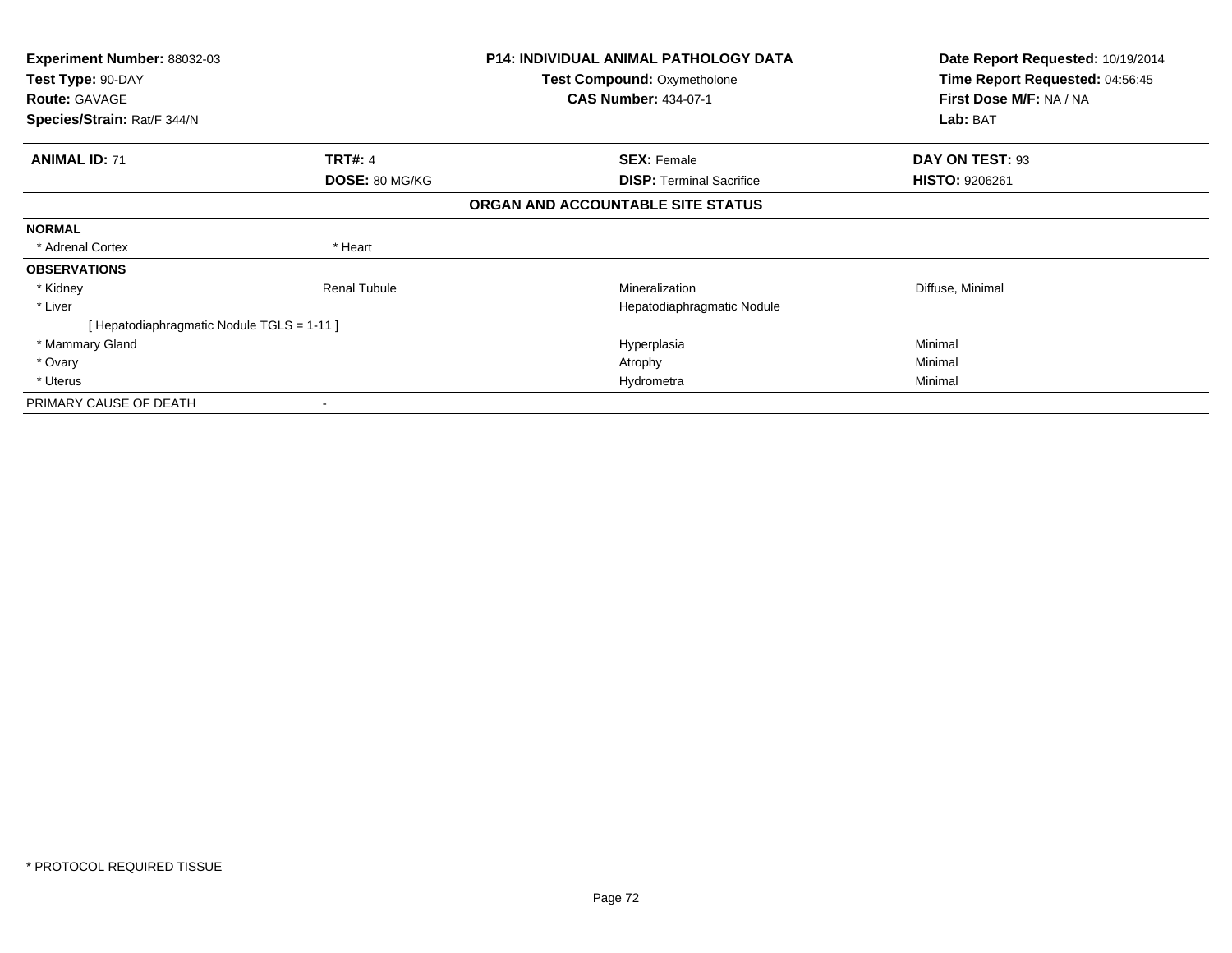| Experiment Number: 88032-03<br>Test Type: 90-DAY<br><b>Route: GAVAGE</b><br>Species/Strain: Rat/F 344/N |                     | <b>P14: INDIVIDUAL ANIMAL PATHOLOGY DATA</b><br><b>Test Compound: Oxymetholone</b><br><b>CAS Number: 434-07-1</b> | Date Report Requested: 10/19/2014<br>Time Report Requested: 04:56:45<br>First Dose M/F: NA / NA<br>Lab: BAT |
|---------------------------------------------------------------------------------------------------------|---------------------|-------------------------------------------------------------------------------------------------------------------|-------------------------------------------------------------------------------------------------------------|
|                                                                                                         |                     |                                                                                                                   |                                                                                                             |
| <b>ANIMAL ID: 72</b>                                                                                    | <b>TRT#: 4</b>      | <b>SEX: Female</b>                                                                                                | DAY ON TEST: 93                                                                                             |
|                                                                                                         | DOSE: 80 MG/KG      | <b>DISP:</b> Terminal Sacrifice                                                                                   | <b>HISTO: 9206262</b>                                                                                       |
|                                                                                                         |                     | ORGAN AND ACCOUNTABLE SITE STATUS                                                                                 |                                                                                                             |
| <b>NORMAL</b>                                                                                           |                     |                                                                                                                   |                                                                                                             |
| * Adrenal Cortex                                                                                        | * Uterus            |                                                                                                                   |                                                                                                             |
| <b>OBSERVATIONS</b>                                                                                     |                     |                                                                                                                   |                                                                                                             |
| * Heart                                                                                                 | Myocardium          | Degeneration                                                                                                      | Chronic, Minimal                                                                                            |
| * Kidney                                                                                                | <b>Renal Tubule</b> | Mineralization                                                                                                    | Diffuse, Minimal                                                                                            |
| * Mammary Gland                                                                                         |                     | Hyperplasia                                                                                                       | Minimal                                                                                                     |
| * Ovary                                                                                                 |                     | Atrophy                                                                                                           | Minimal                                                                                                     |
| PRIMARY CAUSE OF DEATH                                                                                  |                     |                                                                                                                   |                                                                                                             |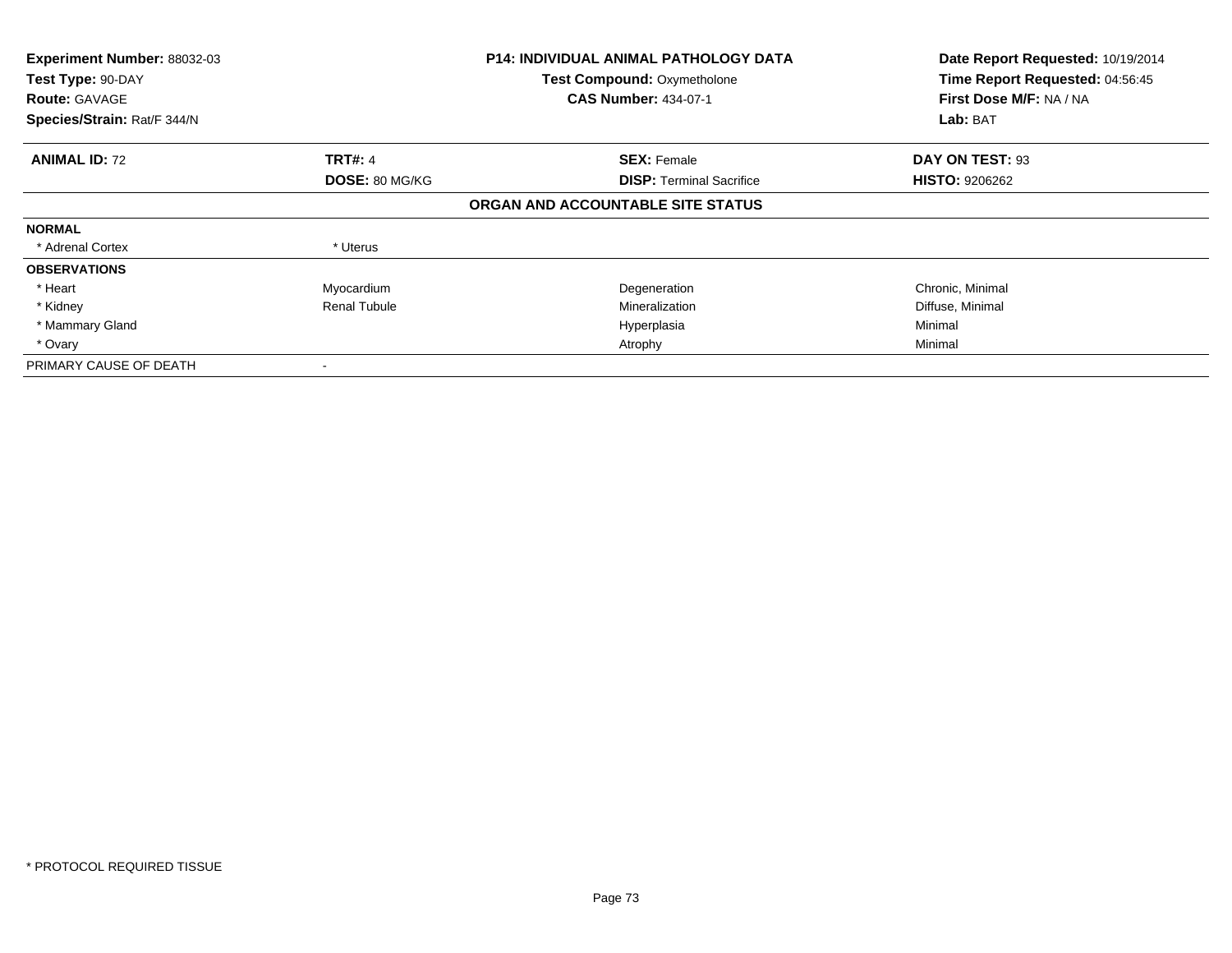| <b>Experiment Number: 88032-03</b><br>Test Type: 90-DAY |                          | <b>P14: INDIVIDUAL ANIMAL PATHOLOGY DATA</b><br>Test Compound: Oxymetholone | Date Report Requested: 10/19/2014<br>Time Report Requested: 04:56:45 |
|---------------------------------------------------------|--------------------------|-----------------------------------------------------------------------------|----------------------------------------------------------------------|
| <b>Route: GAVAGE</b>                                    |                          | <b>CAS Number: 434-07-1</b>                                                 | First Dose M/F: NA / NA                                              |
| Species/Strain: Rat/F 344/N                             |                          |                                                                             | Lab: BAT                                                             |
| <b>ANIMAL ID: 73</b>                                    | <b>TRT#: 4</b>           | <b>SEX: Female</b>                                                          | DAY ON TEST: 93                                                      |
|                                                         | <b>DOSE: 80 MG/KG</b>    | <b>DISP:</b> Terminal Sacrifice                                             | <b>HISTO: 9206263</b>                                                |
|                                                         |                          | ORGAN AND ACCOUNTABLE SITE STATUS                                           |                                                                      |
| <b>NORMAL</b>                                           |                          |                                                                             |                                                                      |
| * Adrenal Cortex                                        |                          |                                                                             |                                                                      |
| <b>OBSERVATIONS</b>                                     |                          |                                                                             |                                                                      |
| * Heart                                                 | Myocardium               | Degeneration                                                                | Chronic, Minimal                                                     |
| * Kidney                                                | <b>Renal Tubule</b>      | Mineralization                                                              | Diffuse, Minimal                                                     |
| * Mammary Gland                                         |                          | Hyperplasia                                                                 | Mild                                                                 |
| * Ovary                                                 |                          | Atrophy                                                                     | Minimal                                                              |
| * Uterus                                                |                          | Hydrometra                                                                  | Minimal                                                              |
| PRIMARY CAUSE OF DEATH                                  | $\overline{\phantom{a}}$ |                                                                             |                                                                      |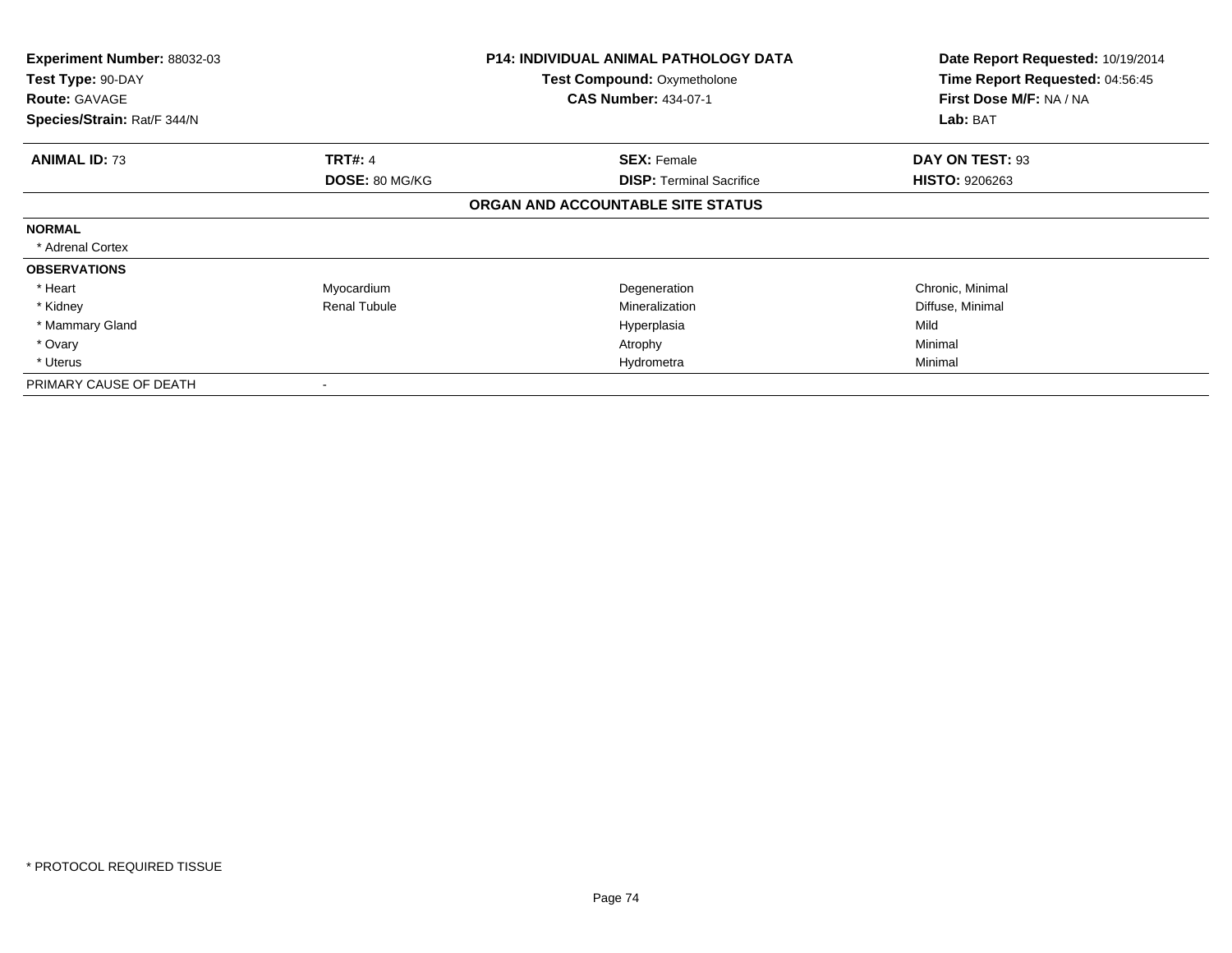| Experiment Number: 88032-03 | <b>P14: INDIVIDUAL ANIMAL PATHOLOGY DATA</b> |                                    | Date Report Requested: 10/19/2014 |
|-----------------------------|----------------------------------------------|------------------------------------|-----------------------------------|
| Test Type: 90-DAY           |                                              | <b>Test Compound: Oxymetholone</b> | Time Report Requested: 04:56:45   |
| <b>Route: GAVAGE</b>        |                                              | <b>CAS Number: 434-07-1</b>        | First Dose M/F: NA / NA           |
| Species/Strain: Rat/F 344/N |                                              |                                    | Lab: BAT                          |
| <b>ANIMAL ID: 74</b>        | <b>TRT#: 4</b>                               | <b>SEX: Female</b>                 | DAY ON TEST: 93                   |
|                             | DOSE: 80 MG/KG                               | <b>DISP:</b> Terminal Sacrifice    | <b>HISTO: 9206264</b>             |
|                             |                                              | ORGAN AND ACCOUNTABLE SITE STATUS  |                                   |
| <b>NORMAL</b>               |                                              |                                    |                                   |
| * Adrenal Cortex            | * Mammary Gland                              | * Uterus                           |                                   |
| <b>OBSERVATIONS</b>         |                                              |                                    |                                   |
| * Heart                     | Myocardium                                   | Degeneration                       | Chronic, Minimal                  |
| * Kidney                    | <b>Renal Tubule</b>                          | Mineralization                     | Diffuse, Minimal                  |
| * Ovary                     |                                              | Atrophy                            | Minimal                           |
| PRIMARY CAUSE OF DEATH      |                                              |                                    |                                   |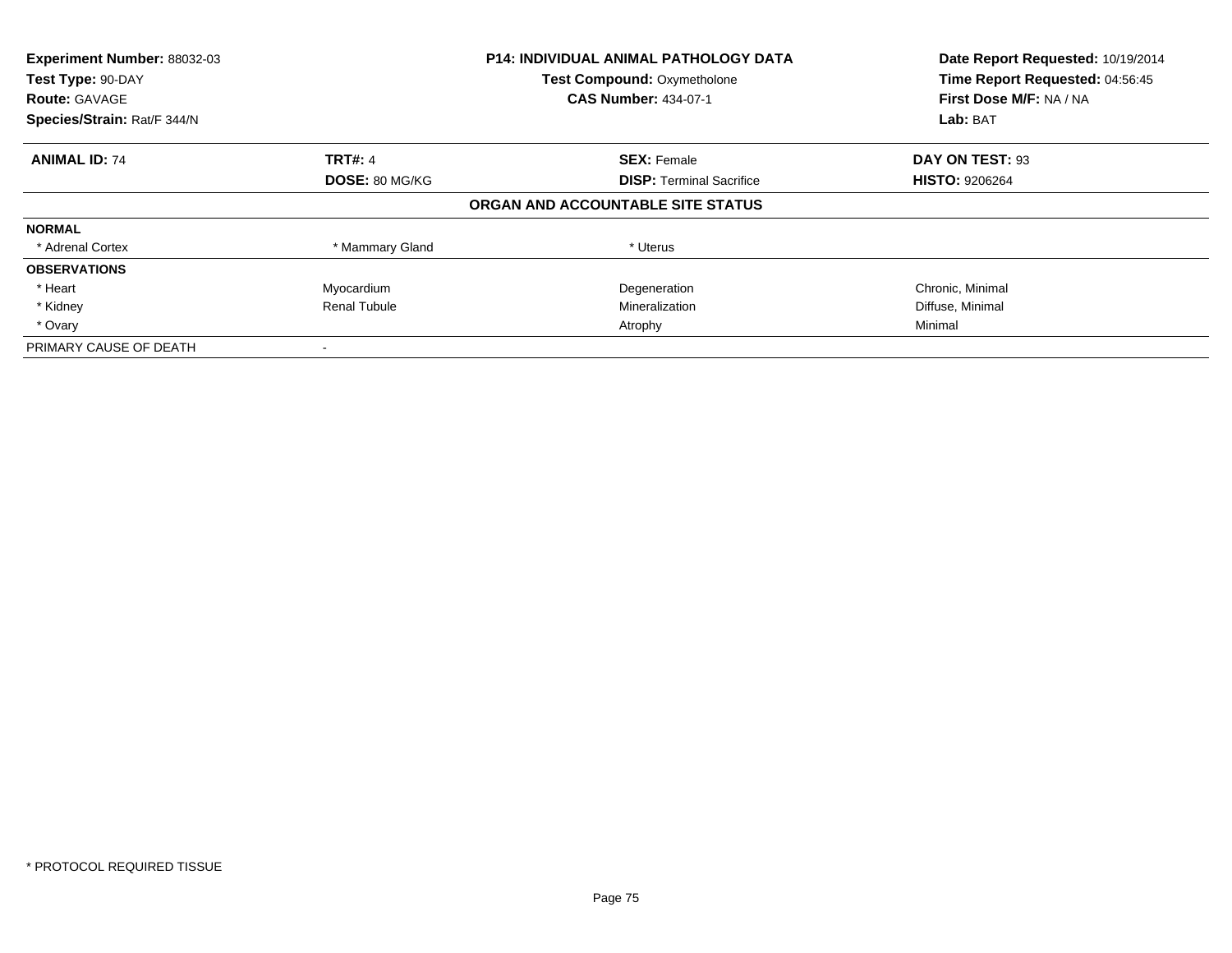| <b>Experiment Number: 88032-03</b><br>Test Type: 90-DAY<br><b>Route: GAVAGE</b> |                          | <b>P14: INDIVIDUAL ANIMAL PATHOLOGY DATA</b><br>Test Compound: Oxymetholone<br><b>CAS Number: 434-07-1</b> | Date Report Requested: 10/19/2014<br>Time Report Requested: 04:56:45<br>First Dose M/F: NA / NA |
|---------------------------------------------------------------------------------|--------------------------|------------------------------------------------------------------------------------------------------------|-------------------------------------------------------------------------------------------------|
| Species/Strain: Rat/F 344/N                                                     |                          |                                                                                                            | Lab: BAT                                                                                        |
| <b>ANIMAL ID: 75</b>                                                            | <b>TRT#: 4</b>           | <b>SEX: Female</b>                                                                                         | DAY ON TEST: 93                                                                                 |
|                                                                                 | DOSE: 80 MG/KG           | <b>DISP:</b> Terminal Sacrifice                                                                            | <b>HISTO: 9206265</b>                                                                           |
|                                                                                 |                          | ORGAN AND ACCOUNTABLE SITE STATUS                                                                          |                                                                                                 |
| <b>NORMAL</b>                                                                   |                          |                                                                                                            |                                                                                                 |
| * Adrenal Cortex                                                                | * Uterus                 |                                                                                                            |                                                                                                 |
| <b>INSUFFICIENT TISSUE</b>                                                      |                          |                                                                                                            |                                                                                                 |
| * Mammary Gland                                                                 |                          |                                                                                                            |                                                                                                 |
| <b>OBSERVATIONS</b>                                                             |                          |                                                                                                            |                                                                                                 |
| * Heart                                                                         | Myocardium               | Degeneration                                                                                               | Chronic, Minimal                                                                                |
| * Kidney                                                                        | <b>Renal Tubule</b>      | Mineralization                                                                                             | Diffuse, Minimal                                                                                |
| * Ovary                                                                         |                          | Atrophy                                                                                                    | Minimal                                                                                         |
| PRIMARY CAUSE OF DEATH                                                          | $\overline{\phantom{a}}$ |                                                                                                            |                                                                                                 |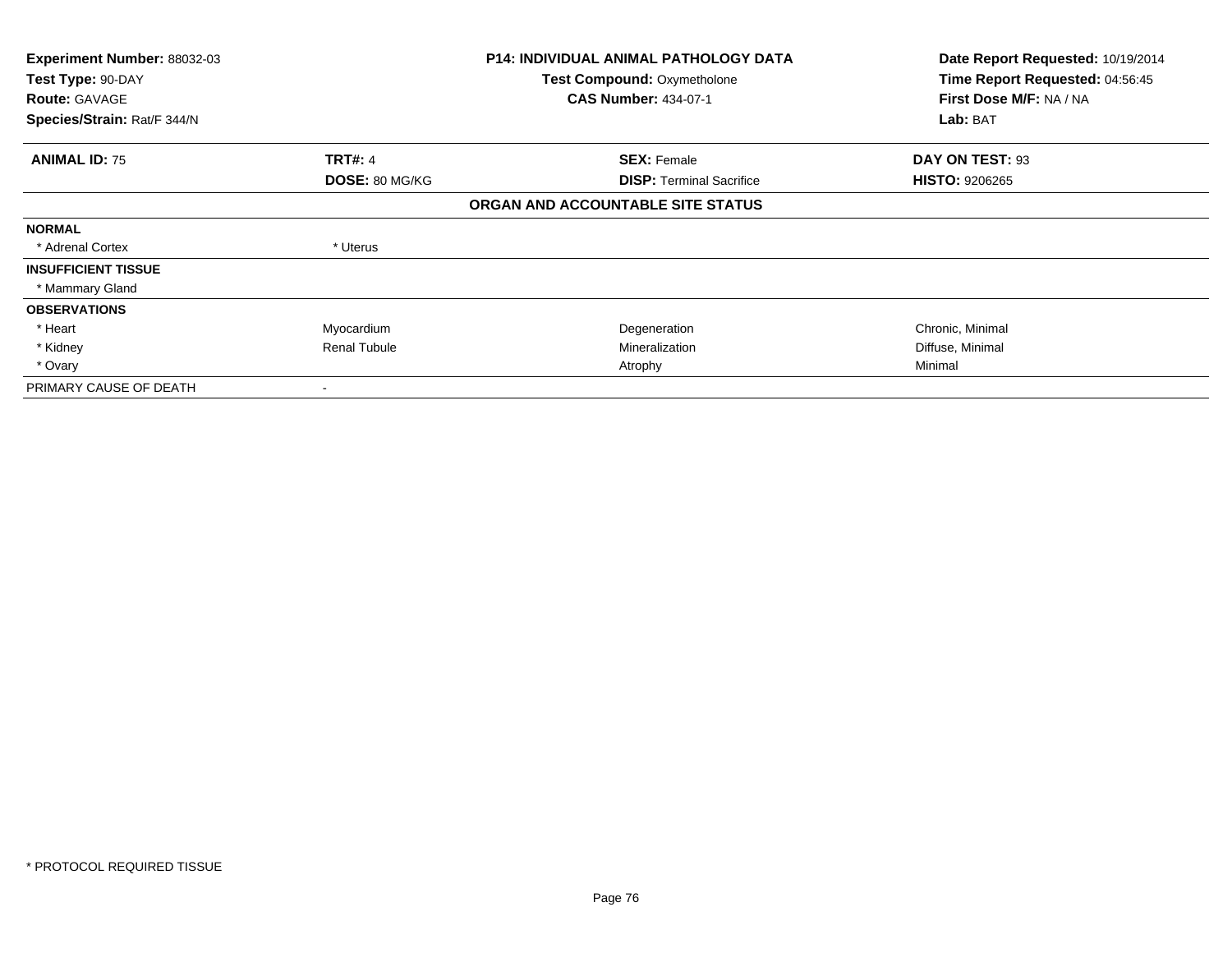| Experiment Number: 88032-03 |                | P14: INDIVIDUAL ANIMAL PATHOLOGY DATA | Date Report Requested: 10/19/2014<br>Time Report Requested: 04:56:45 |
|-----------------------------|----------------|---------------------------------------|----------------------------------------------------------------------|
| Test Type: 90-DAY           |                | <b>Test Compound: Oxymetholone</b>    |                                                                      |
| <b>Route: GAVAGE</b>        |                | <b>CAS Number: 434-07-1</b>           | First Dose M/F: NA / NA                                              |
| Species/Strain: Rat/F 344/N |                |                                       | Lab: BAT                                                             |
| <b>ANIMAL ID: 76</b>        | <b>TRT#: 4</b> | <b>SEX: Female</b>                    | DAY ON TEST: 93                                                      |
|                             | DOSE: 80 MG/KG | <b>DISP:</b> Terminal Sacrifice       | <b>HISTO: 9206266</b>                                                |
|                             |                | ORGAN AND ACCOUNTABLE SITE STATUS     |                                                                      |
| <b>NORMAL</b>               |                |                                       |                                                                      |
| * Adrenal Cortex            | * Heart        | * Mammary Gland                       | * Uterus                                                             |
| <b>OBSERVATIONS</b>         |                |                                       |                                                                      |
| * Kidney                    | Renal Tubule   | Mineralization                        | Diffuse, Minimal                                                     |
| * Ovary                     |                | Atrophy                               | Minimal                                                              |
| PRIMARY CAUSE OF DEATH      |                |                                       |                                                                      |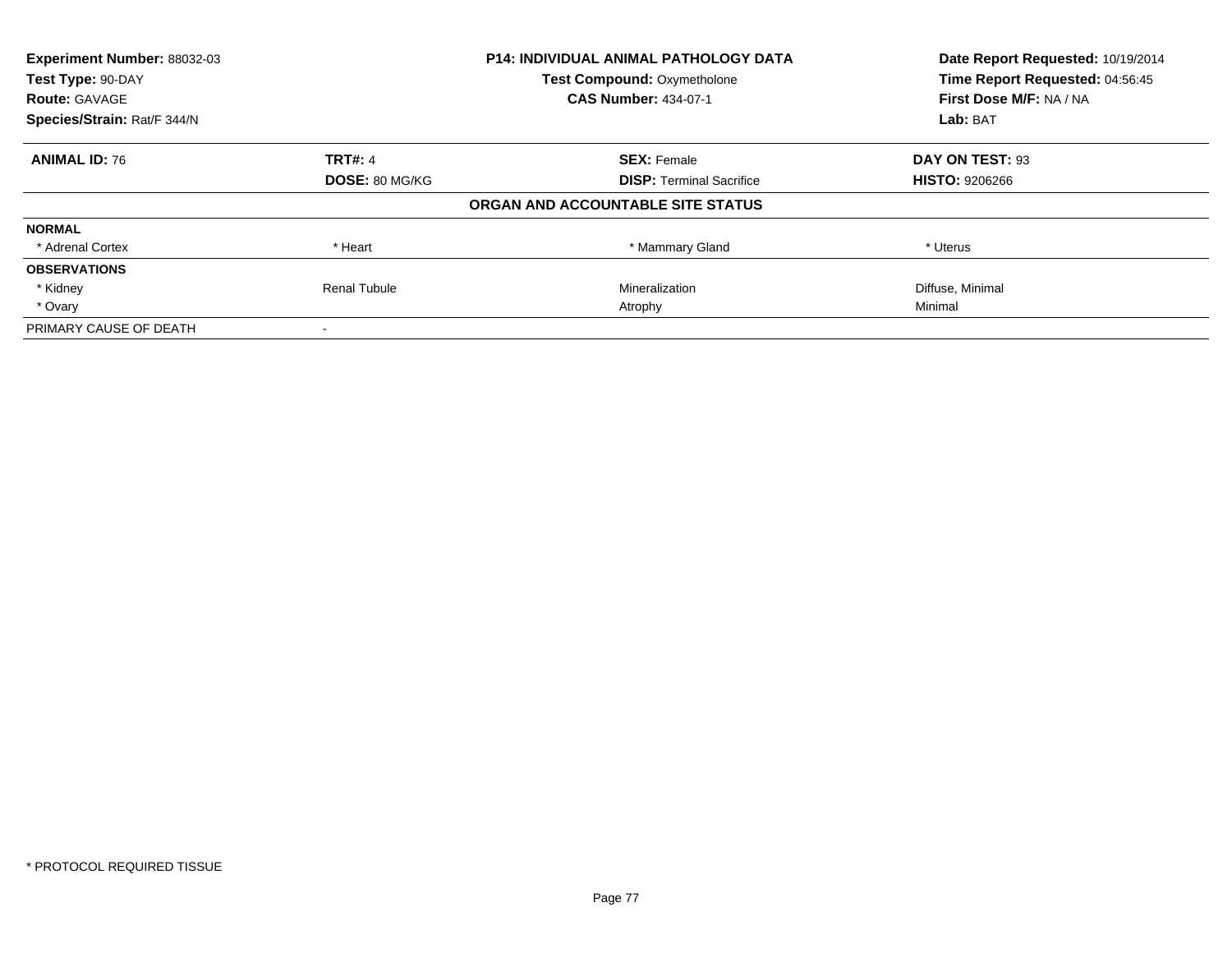| Experiment Number: 88032-03<br>Test Type: 90-DAY | <b>P14: INDIVIDUAL ANIMAL PATHOLOGY DATA</b> |                                                                   | Date Report Requested: 10/19/2014<br>Time Report Requested: 04:56:45 |
|--------------------------------------------------|----------------------------------------------|-------------------------------------------------------------------|----------------------------------------------------------------------|
| <b>Route: GAVAGE</b>                             |                                              | <b>Test Compound: Oxymetholone</b><br><b>CAS Number: 434-07-1</b> | First Dose M/F: NA / NA                                              |
| Species/Strain: Rat/F 344/N                      |                                              |                                                                   | Lab: BAT                                                             |
| <b>ANIMAL ID: 77</b>                             | <b>TRT#: 4</b>                               | <b>SEX: Female</b>                                                | DAY ON TEST: 93                                                      |
|                                                  | DOSE: 80 MG/KG                               | <b>DISP:</b> Terminal Sacrifice                                   | <b>HISTO: 9206267</b>                                                |
|                                                  |                                              | ORGAN AND ACCOUNTABLE SITE STATUS                                 |                                                                      |
| <b>NORMAL</b>                                    |                                              |                                                                   |                                                                      |
| * Adrenal Cortex                                 | * Heart                                      | * Mammary Gland                                                   | * Uterus                                                             |
| <b>OBSERVATIONS</b>                              |                                              |                                                                   |                                                                      |
| * Kidney                                         | <b>Renal Tubule</b>                          | Mineralization                                                    | Diffuse, Minimal                                                     |
|                                                  |                                              | Regeneration                                                      | Diffuse, Minimal                                                     |
| * Ovary                                          |                                              | Atrophy                                                           | Minimal                                                              |
| PRIMARY CAUSE OF DEATH                           |                                              |                                                                   |                                                                      |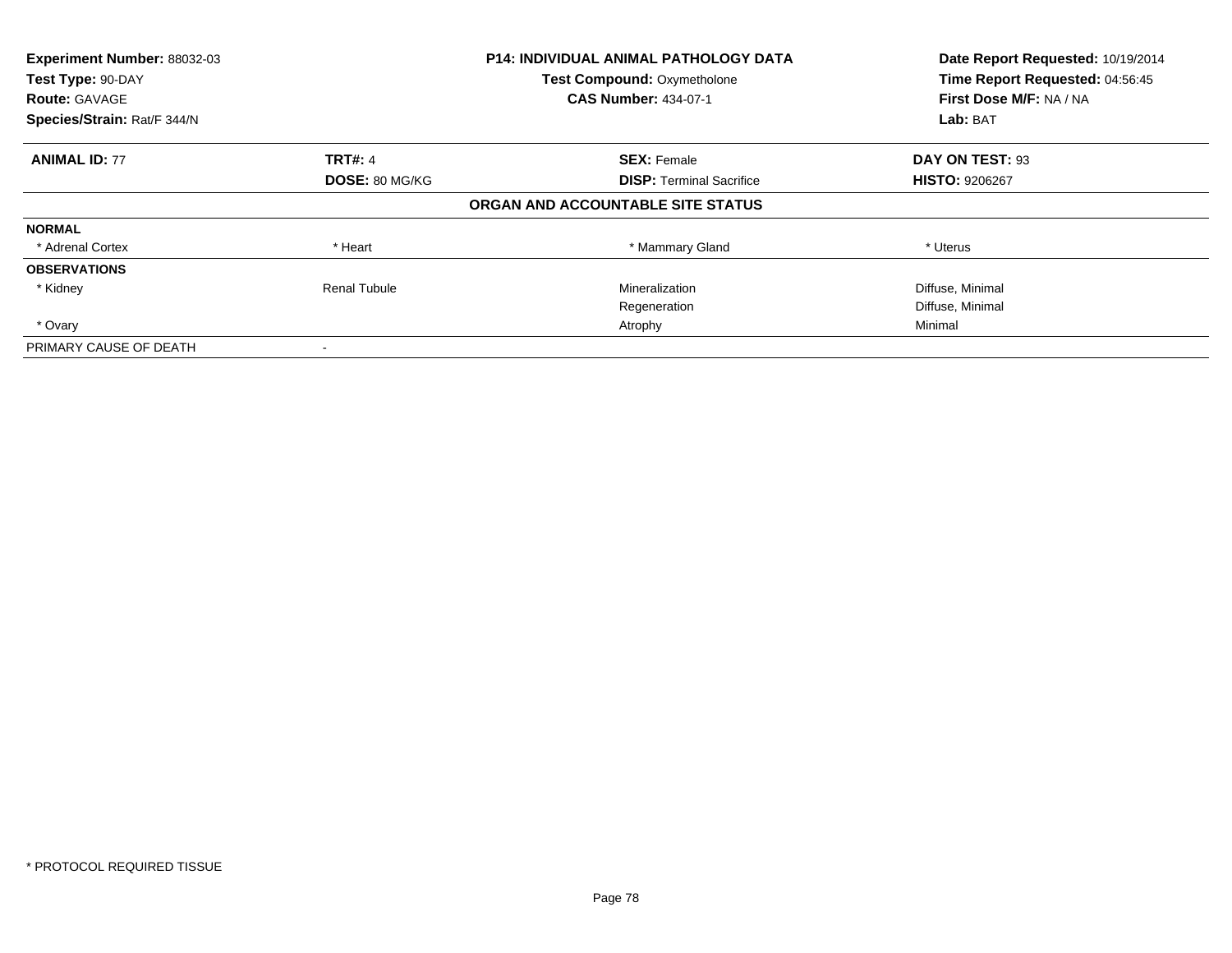| Experiment Number: 88032-03<br>Test Type: 90-DAY<br><b>Route: GAVAGE</b><br>Species/Strain: Rat/F 344/N |                     | <b>P14: INDIVIDUAL ANIMAL PATHOLOGY DATA</b><br><b>Test Compound: Oxymetholone</b><br><b>CAS Number: 434-07-1</b> | Date Report Requested: 10/19/2014<br>Time Report Requested: 04:56:45<br>First Dose M/F: NA / NA<br>Lab: BAT |
|---------------------------------------------------------------------------------------------------------|---------------------|-------------------------------------------------------------------------------------------------------------------|-------------------------------------------------------------------------------------------------------------|
|                                                                                                         |                     |                                                                                                                   |                                                                                                             |
| <b>ANIMAL ID: 78</b>                                                                                    | <b>TRT#: 4</b>      | <b>SEX: Female</b>                                                                                                | DAY ON TEST: 93                                                                                             |
|                                                                                                         | DOSE: 80 MG/KG      | <b>DISP:</b> Terminal Sacrifice                                                                                   | <b>HISTO: 9206268</b>                                                                                       |
|                                                                                                         |                     | ORGAN AND ACCOUNTABLE SITE STATUS                                                                                 |                                                                                                             |
| <b>NORMAL</b>                                                                                           |                     |                                                                                                                   |                                                                                                             |
| * Adrenal Cortex                                                                                        | * Uterus            |                                                                                                                   |                                                                                                             |
| <b>OBSERVATIONS</b>                                                                                     |                     |                                                                                                                   |                                                                                                             |
| * Heart                                                                                                 | Myocardium          | Degeneration                                                                                                      | Chronic, Minimal                                                                                            |
| * Kidney                                                                                                | <b>Renal Tubule</b> | Mineralization                                                                                                    | Diffuse, Minimal                                                                                            |
| * Mammary Gland                                                                                         |                     | Hyperplasia                                                                                                       | Mild                                                                                                        |
| * Ovary                                                                                                 |                     | Atrophy                                                                                                           | Minimal                                                                                                     |
| PRIMARY CAUSE OF DEATH                                                                                  |                     |                                                                                                                   |                                                                                                             |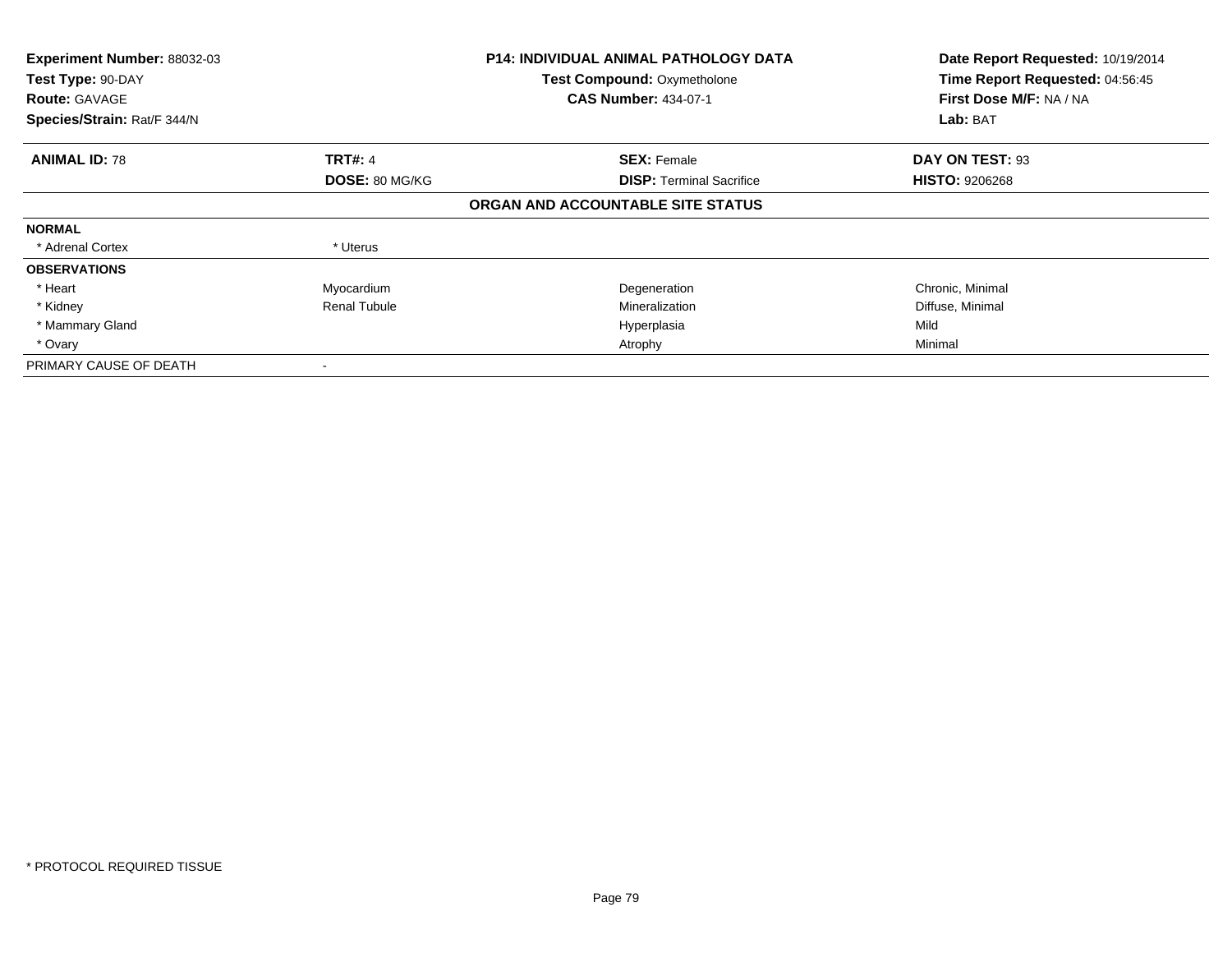| <b>Experiment Number: 88032-03</b>        |                     | <b>P14: INDIVIDUAL ANIMAL PATHOLOGY DATA</b> | Date Report Requested: 10/19/2014 |
|-------------------------------------------|---------------------|----------------------------------------------|-----------------------------------|
| Test Type: 90-DAY                         |                     | <b>Test Compound: Oxymetholone</b>           | Time Report Requested: 04:56:45   |
| <b>Route: GAVAGE</b>                      |                     | <b>CAS Number: 434-07-1</b>                  | First Dose M/F: NA / NA           |
| Species/Strain: Rat/F 344/N               |                     |                                              | Lab: BAT                          |
| <b>ANIMAL ID: 79</b>                      | <b>TRT#: 4</b>      | <b>SEX: Female</b>                           | DAY ON TEST: 93                   |
|                                           | DOSE: 80 MG/KG      | <b>DISP:</b> Terminal Sacrifice              | <b>HISTO: 9206269</b>             |
|                                           |                     | ORGAN AND ACCOUNTABLE SITE STATUS            |                                   |
| <b>NORMAL</b>                             |                     |                                              |                                   |
| * Adrenal Cortex                          | * Heart             | * Uterus                                     |                                   |
| <b>OBSERVATIONS</b>                       |                     |                                              |                                   |
| * Kidney                                  | <b>Renal Tubule</b> | Mineralization                               | Diffuse, Minimal                  |
| * Liver                                   |                     | Hepatodiaphragmatic Nodule                   |                                   |
| [Hepatodiaphragmatic Nodule TGLS = 1-11 ] |                     |                                              |                                   |
| * Mammary Gland                           |                     | Hyperplasia                                  | Mild                              |
| * Ovary                                   |                     | Atrophy                                      | Minimal                           |
| PRIMARY CAUSE OF DEATH                    |                     |                                              |                                   |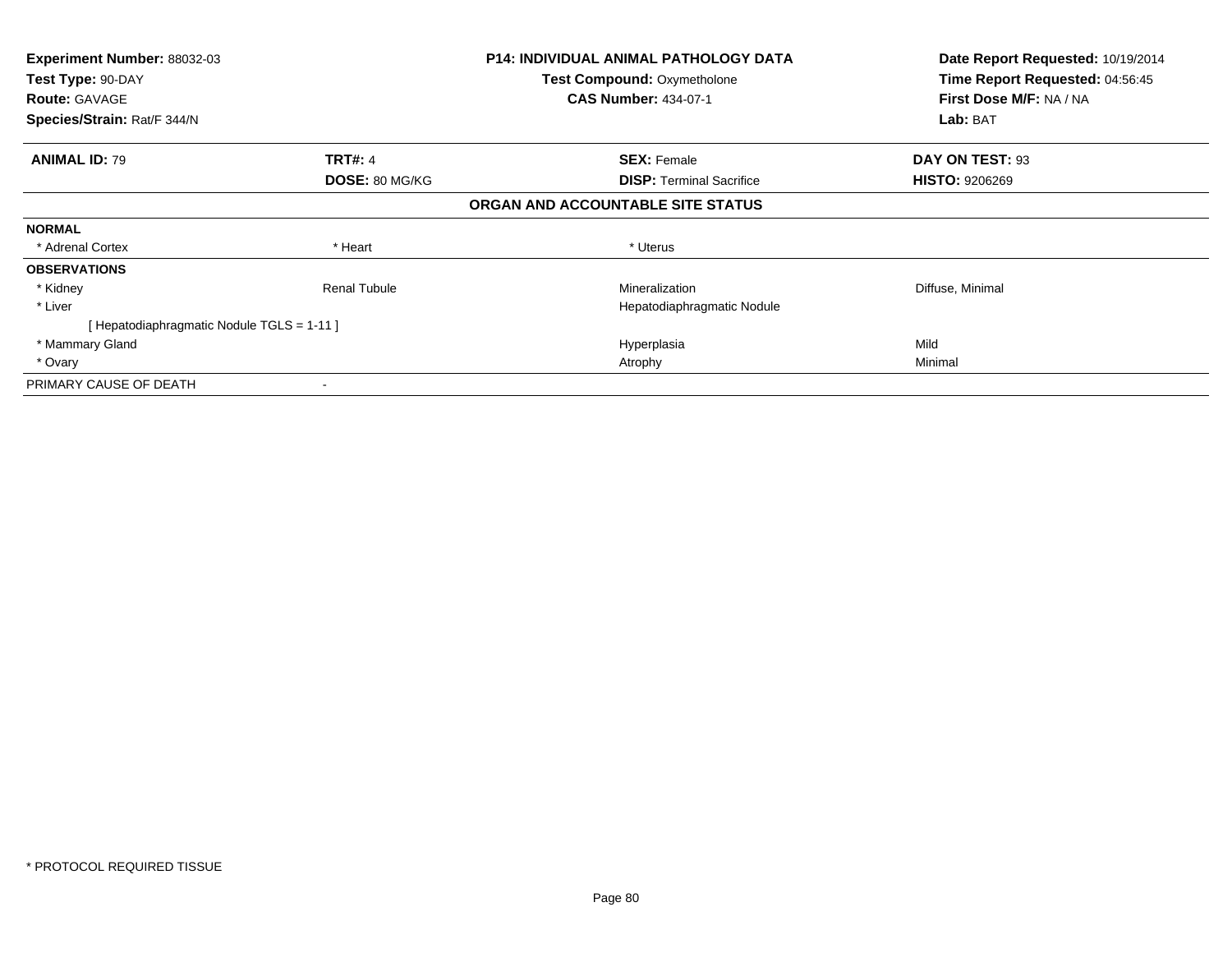| <b>Experiment Number: 88032-03</b><br>Test Type: 90-DAY |                       | <b>P14: INDIVIDUAL ANIMAL PATHOLOGY DATA</b><br>Test Compound: Oxymetholone | Date Report Requested: 10/19/2014<br>Time Report Requested: 04:56:45 |
|---------------------------------------------------------|-----------------------|-----------------------------------------------------------------------------|----------------------------------------------------------------------|
| <b>Route: GAVAGE</b>                                    |                       | <b>CAS Number: 434-07-1</b>                                                 | First Dose M/F: NA / NA                                              |
| Species/Strain: Rat/F 344/N                             |                       |                                                                             | Lab: BAT                                                             |
| <b>ANIMAL ID: 80</b>                                    | <b>TRT#: 4</b>        | <b>SEX: Female</b>                                                          | DAY ON TEST: 93                                                      |
|                                                         | <b>DOSE: 80 MG/KG</b> | <b>DISP: Terminal Sacrifice</b>                                             | <b>HISTO: 9206270</b>                                                |
|                                                         |                       | ORGAN AND ACCOUNTABLE SITE STATUS                                           |                                                                      |
| <b>NORMAL</b>                                           |                       |                                                                             |                                                                      |
| * Adrenal Cortex                                        | * Uterus              |                                                                             |                                                                      |
| <b>MISSING</b>                                          |                       |                                                                             |                                                                      |
| * Mammary Gland                                         |                       |                                                                             |                                                                      |
| <b>OBSERVATIONS</b>                                     |                       |                                                                             |                                                                      |
| * Heart                                                 | Myocardium            | Degeneration                                                                | Chronic, Minimal                                                     |
| * Kidney                                                | Renal Tubule          | Mineralization                                                              | Diffuse, Minimal                                                     |
| * Ovary                                                 |                       | Atrophy                                                                     | Minimal                                                              |
| PRIMARY CAUSE OF DEATH                                  | ٠                     |                                                                             |                                                                      |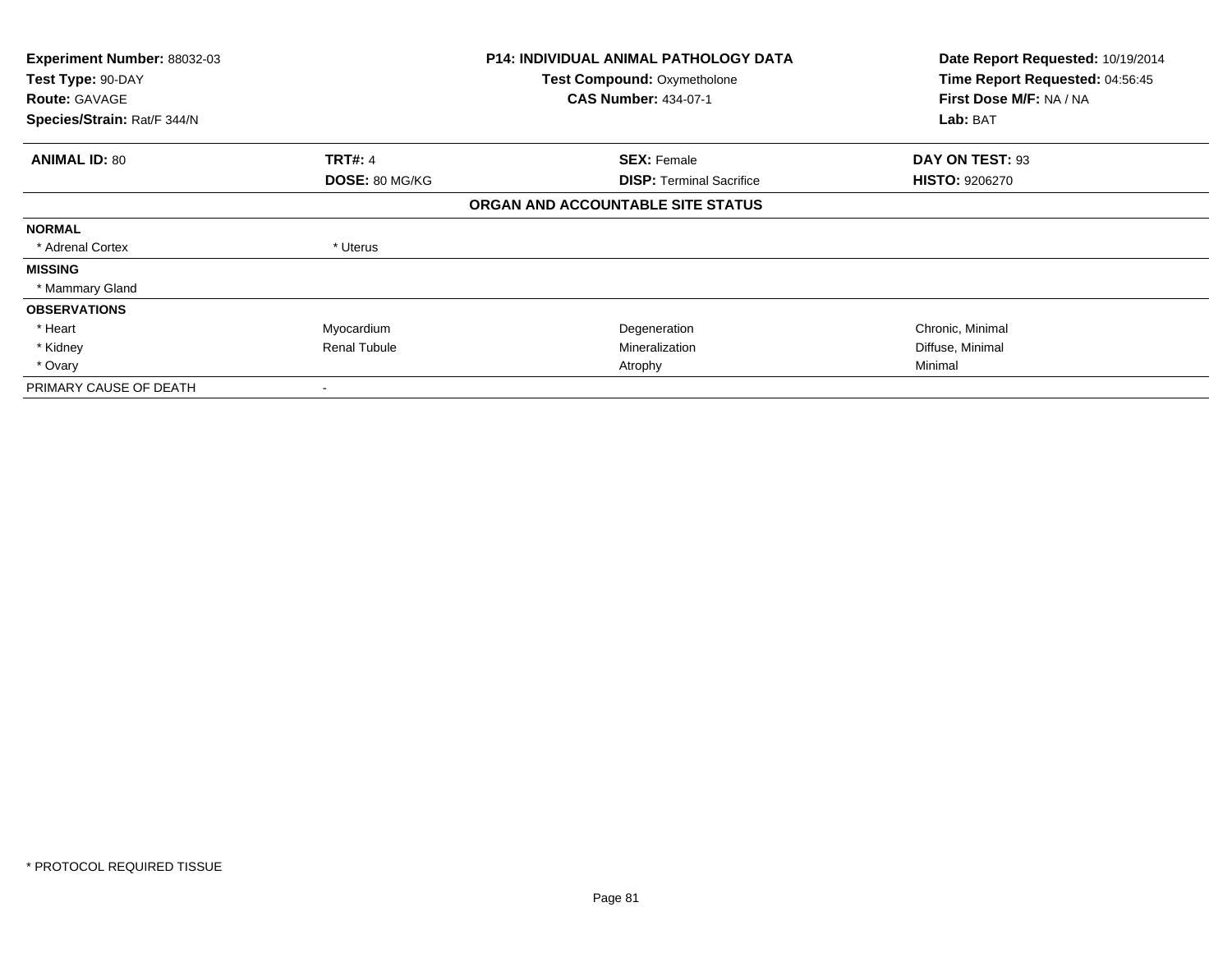| <b>Experiment Number: 88032-03</b> |                           | <b>P14: INDIVIDUAL ANIMAL PATHOLOGY DATA</b> | Date Report Requested: 10/19/2014 |
|------------------------------------|---------------------------|----------------------------------------------|-----------------------------------|
| Test Type: 90-DAY                  |                           | <b>Test Compound: Oxymetholone</b>           | Time Report Requested: 04:56:45   |
| <b>Route: GAVAGE</b>               |                           | <b>CAS Number: 434-07-1</b>                  | First Dose M/F: NA / NA           |
| Species/Strain: Rat/F 344/N        |                           |                                              | Lab: BAT                          |
| <b>ANIMAL ID: 81</b>               | TRT#: 6                   | <b>SEX: Female</b>                           | DAY ON TEST: 93                   |
|                                    | <b>DOSE: 160</b><br>MG/KG | <b>DISP: Terminal Sacrifice</b>              | <b>HISTO: 9206241</b>             |
|                                    |                           | ORGAN AND ACCOUNTABLE SITE STATUS            |                                   |
| <b>NORMAL</b>                      |                           |                                              |                                   |
| * Adrenal Cortex                   |                           |                                              |                                   |
| <b>OBSERVATIONS</b>                |                           |                                              |                                   |
| * Heart                            | Myocardium                | Degeneration                                 | Chronic, Minimal                  |
| * Kidney                           | <b>Renal Tubule</b>       | Mineralization                               | Diffuse, Minimal                  |
|                                    |                           | Regeneration                                 | Diffuse, Minimal                  |
| * Mammary Gland                    |                           | Hyperplasia                                  | Mild                              |
| * Ovary                            |                           | Atrophy                                      | Mild                              |
| * Uterus                           |                           | Hydrometra                                   | Moderate                          |
| [Hydrometra TGLS = 1-10]           |                           |                                              |                                   |
| PRIMARY CAUSE OF DEATH             |                           |                                              |                                   |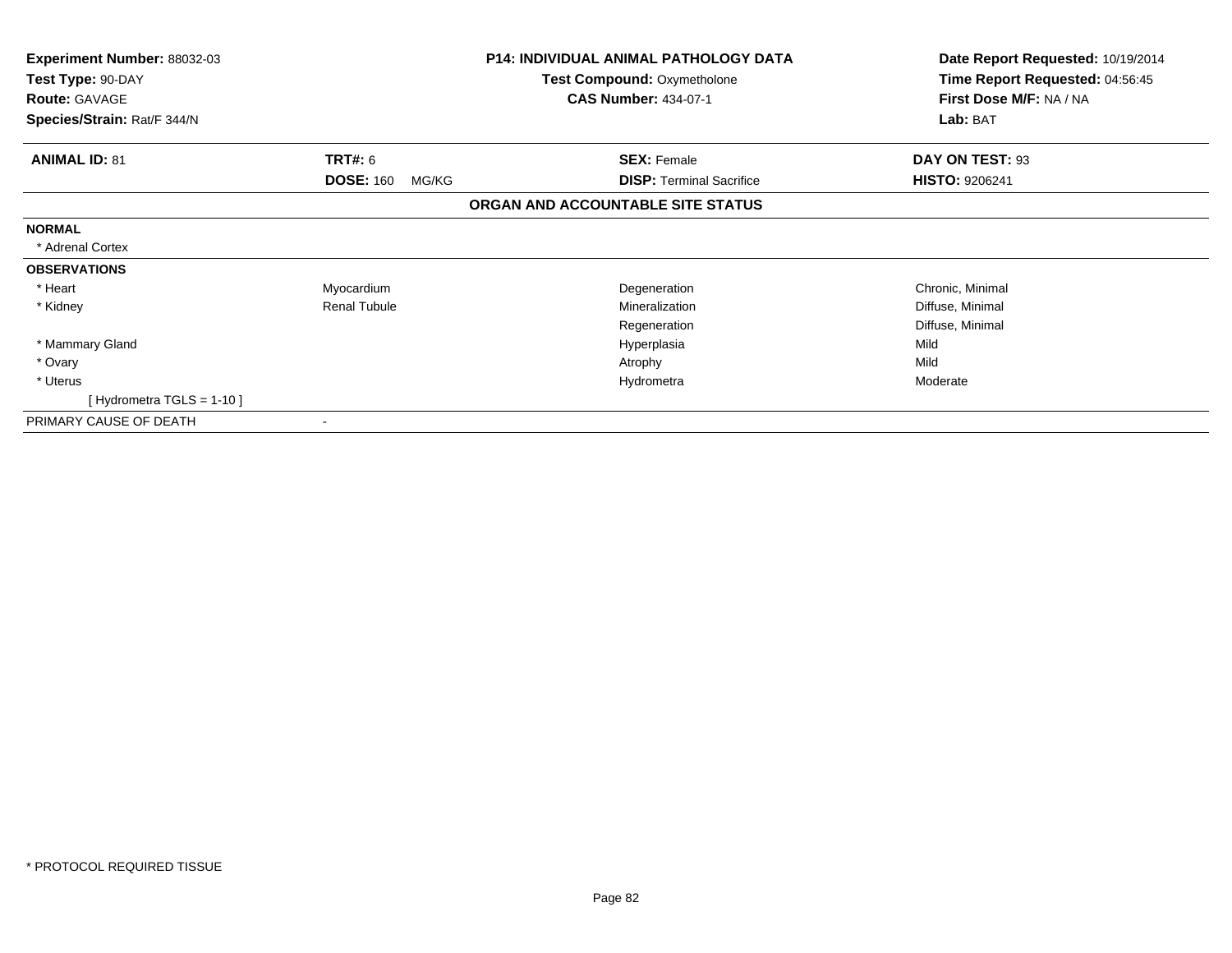| Experiment Number: 88032-03 | <b>P14: INDIVIDUAL ANIMAL PATHOLOGY DATA</b> |                                   | Date Report Requested: 10/19/2014 |
|-----------------------------|----------------------------------------------|-----------------------------------|-----------------------------------|
| Test Type: 90-DAY           |                                              | Test Compound: Oxymetholone       | Time Report Requested: 04:56:45   |
| <b>Route: GAVAGE</b>        |                                              | <b>CAS Number: 434-07-1</b>       | First Dose M/F: NA / NA           |
| Species/Strain: Rat/F 344/N |                                              |                                   | Lab: BAT                          |
| <b>ANIMAL ID: 82</b>        | TRT#: 6                                      | <b>SEX: Female</b>                | DAY ON TEST: 93                   |
|                             | <b>DOSE: 160</b><br>MG/KG                    | <b>DISP: Terminal Sacrifice</b>   | <b>HISTO: 9206242</b>             |
|                             |                                              | ORGAN AND ACCOUNTABLE SITE STATUS |                                   |
| <b>NORMAL</b>               |                                              |                                   |                                   |
| * Adrenal Cortex            |                                              |                                   |                                   |
| <b>INSUFFICIENT TISSUE</b>  |                                              |                                   |                                   |
| * Mammary Gland             |                                              |                                   |                                   |
| <b>OBSERVATIONS</b>         |                                              |                                   |                                   |
| * Heart                     | Myocardium                                   | Degeneration                      | Chronic, Minimal                  |
| * Kidney                    | <b>Renal Tubule</b>                          | Mineralization                    | Diffuse, Minimal                  |
|                             |                                              | Regeneration                      | Diffuse, Minimal                  |
| * Ovary                     |                                              | Atrophy                           | Mild                              |
| * Uterus                    |                                              | Hydrometra                        | Mild                              |
| PRIMARY CAUSE OF DEATH      | $\overline{\phantom{a}}$                     |                                   |                                   |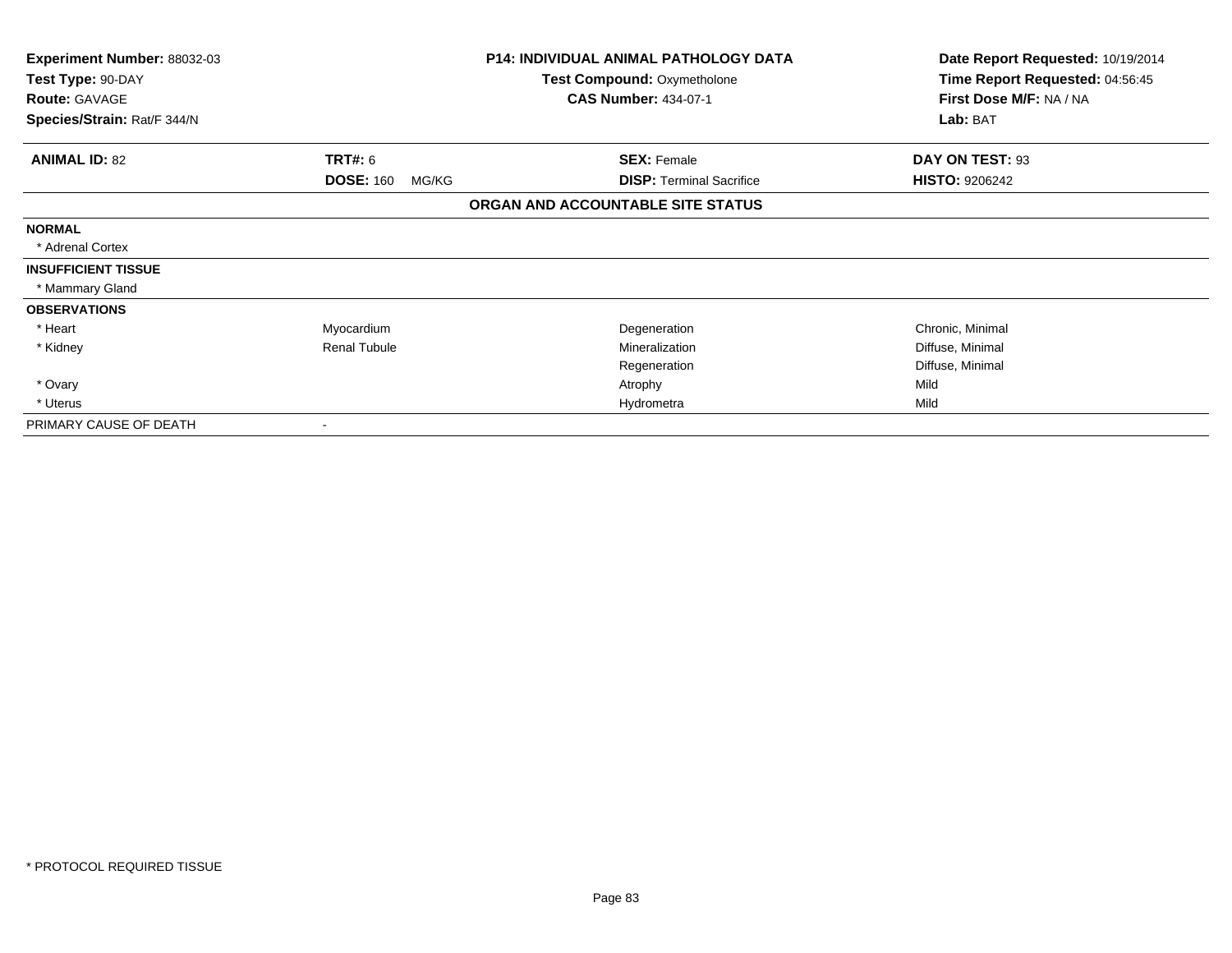| Experiment Number: 88032-03<br>Test Type: 90-DAY<br><b>Route: GAVAGE</b> |                           | <b>P14: INDIVIDUAL ANIMAL PATHOLOGY DATA</b><br>Test Compound: Oxymetholone<br><b>CAS Number: 434-07-1</b> | Date Report Requested: 10/19/2014<br>Time Report Requested: 04:56:45<br>First Dose M/F: NA / NA |  |
|--------------------------------------------------------------------------|---------------------------|------------------------------------------------------------------------------------------------------------|-------------------------------------------------------------------------------------------------|--|
| Species/Strain: Rat/F 344/N                                              |                           |                                                                                                            | Lab: BAT                                                                                        |  |
| <b>ANIMAL ID: 83</b>                                                     | <b>TRT#: 6</b>            | <b>SEX: Female</b>                                                                                         | DAY ON TEST: 93                                                                                 |  |
|                                                                          | <b>DOSE: 160</b><br>MG/KG | <b>DISP: Terminal Sacrifice</b>                                                                            | <b>HISTO: 9206243</b>                                                                           |  |
|                                                                          |                           | ORGAN AND ACCOUNTABLE SITE STATUS                                                                          |                                                                                                 |  |
| <b>NORMAL</b>                                                            |                           |                                                                                                            |                                                                                                 |  |
| * Adrenal Cortex                                                         |                           |                                                                                                            |                                                                                                 |  |
| <b>OBSERVATIONS</b>                                                      |                           |                                                                                                            |                                                                                                 |  |
| * Heart                                                                  | Myocardium                | Degeneration                                                                                               | Chronic, Minimal                                                                                |  |
| * Kidney                                                                 | <b>Renal Tubule</b>       | Mineralization                                                                                             | Diffuse, Minimal                                                                                |  |
|                                                                          |                           | Regeneration                                                                                               | Diffuse, Minimal                                                                                |  |
| * Mammary Gland                                                          |                           | Hyperplasia                                                                                                | Mild                                                                                            |  |
| * Ovary                                                                  |                           | Atrophy                                                                                                    | Mild                                                                                            |  |
| * Uterus                                                                 |                           | Hydrometra                                                                                                 | Mild                                                                                            |  |
| PRIMARY CAUSE OF DEATH                                                   |                           |                                                                                                            |                                                                                                 |  |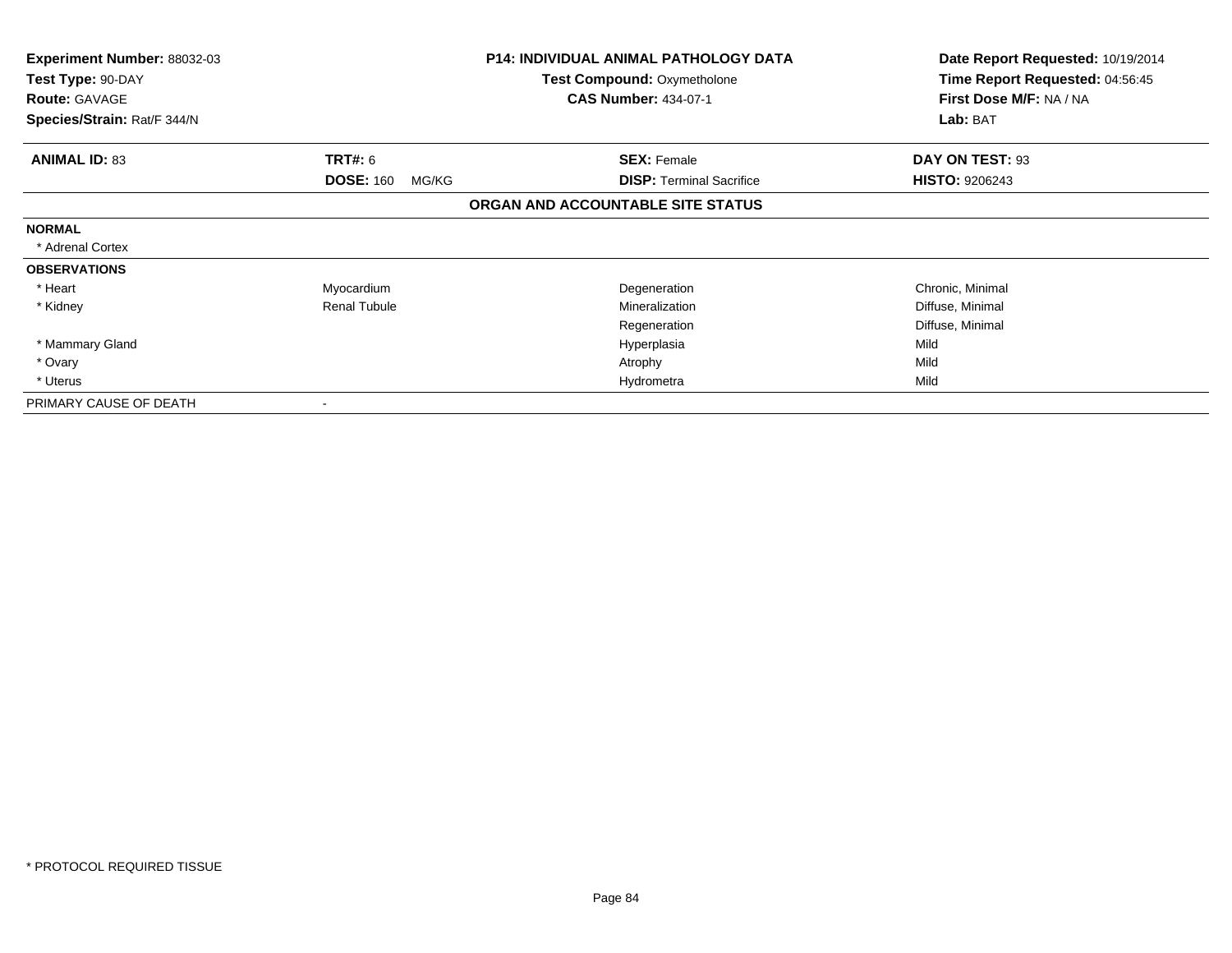| Experiment Number: 88032-03<br>Test Type: 90-DAY    |                           | <b>P14: INDIVIDUAL ANIMAL PATHOLOGY DATA</b><br>Test Compound: Oxymetholone | Date Report Requested: 10/19/2014<br>Time Report Requested: 04:56:45 |
|-----------------------------------------------------|---------------------------|-----------------------------------------------------------------------------|----------------------------------------------------------------------|
| <b>Route: GAVAGE</b><br>Species/Strain: Rat/F 344/N |                           | <b>CAS Number: 434-07-1</b>                                                 | First Dose M/F: NA / NA<br>Lab: BAT                                  |
|                                                     |                           |                                                                             |                                                                      |
| <b>ANIMAL ID: 84</b>                                | TRT#: 6                   | <b>SEX: Female</b>                                                          | DAY ON TEST: 93                                                      |
|                                                     | <b>DOSE: 160</b><br>MG/KG | <b>DISP: Terminal Sacrifice</b>                                             | <b>HISTO: 9206244</b>                                                |
|                                                     |                           | ORGAN AND ACCOUNTABLE SITE STATUS                                           |                                                                      |
| <b>NORMAL</b>                                       |                           |                                                                             |                                                                      |
| * Adrenal Cortex                                    | * Uterus                  |                                                                             |                                                                      |
| <b>MISSING</b>                                      |                           |                                                                             |                                                                      |
| * Mammary Gland                                     |                           |                                                                             |                                                                      |
| <b>OBSERVATIONS</b>                                 |                           |                                                                             |                                                                      |
| * Heart                                             | Myocardium                | Degeneration                                                                | Chronic, Minimal                                                     |
| * Kidney                                            | Renal Tubule              | Mineralization                                                              | Diffuse, Mild                                                        |
|                                                     |                           | Regeneration                                                                | Diffuse, Minimal                                                     |
| * Ovary                                             |                           | Atrophy                                                                     | Mild                                                                 |
|                                                     | Periovarn Tiss            | Cyst                                                                        | Moderate                                                             |
| [ Cyst TGLS = $1-10$ ]                              |                           |                                                                             |                                                                      |
| PRIMARY CAUSE OF DEATH                              | -                         |                                                                             |                                                                      |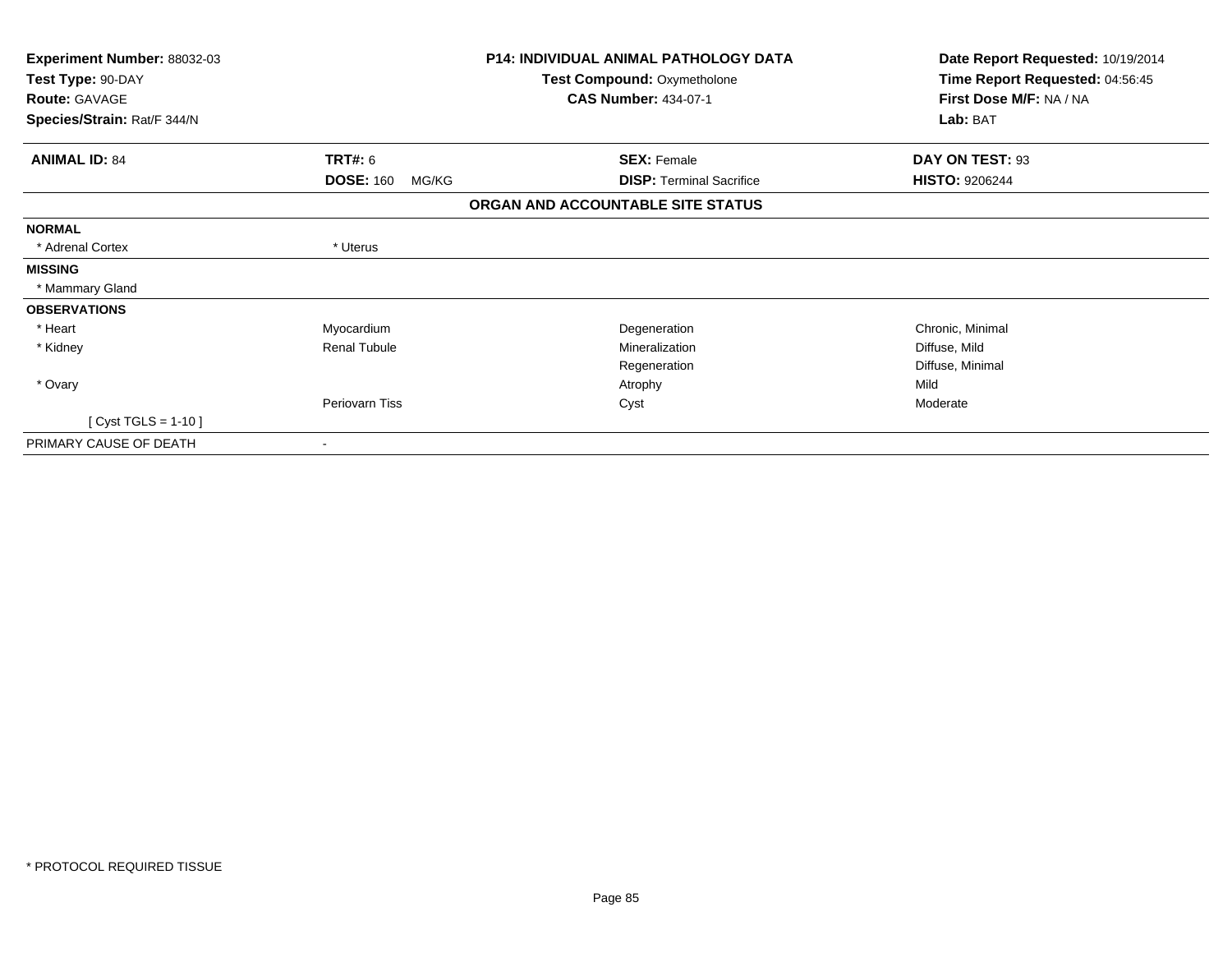| <b>Experiment Number: 88032-03</b> |                           | <b>P14: INDIVIDUAL ANIMAL PATHOLOGY DATA</b> | Date Report Requested: 10/19/2014 |
|------------------------------------|---------------------------|----------------------------------------------|-----------------------------------|
| Test Type: 90-DAY                  |                           | <b>Test Compound: Oxymetholone</b>           | Time Report Requested: 04:56:45   |
| <b>Route: GAVAGE</b>               |                           | <b>CAS Number: 434-07-1</b>                  | First Dose M/F: NA / NA           |
| Species/Strain: Rat/F 344/N        |                           |                                              | Lab: BAT                          |
| <b>ANIMAL ID: 85</b>               | <b>TRT#:</b> 6            | <b>SEX: Female</b>                           | DAY ON TEST: 93                   |
|                                    | <b>DOSE: 160</b><br>MG/KG | <b>DISP: Terminal Sacrifice</b>              | <b>HISTO: 9206245</b>             |
|                                    |                           | ORGAN AND ACCOUNTABLE SITE STATUS            |                                   |
| <b>NORMAL</b>                      |                           |                                              |                                   |
| * Adrenal Cortex                   | * Heart                   |                                              |                                   |
| <b>OBSERVATIONS</b>                |                           |                                              |                                   |
| * Kidney                           | <b>Renal Tubule</b>       | Mineralization                               | Diffuse, Mild                     |
|                                    |                           | Regeneration                                 | Diffuse, Minimal                  |
| * Mammary Gland                    |                           | Hyperplasia                                  | Mild                              |
| * Ovary                            |                           | Atrophy                                      | Mild                              |
| * Uterus                           |                           | Hydrometra                                   | Mild                              |
| PRIMARY CAUSE OF DEATH             |                           |                                              |                                   |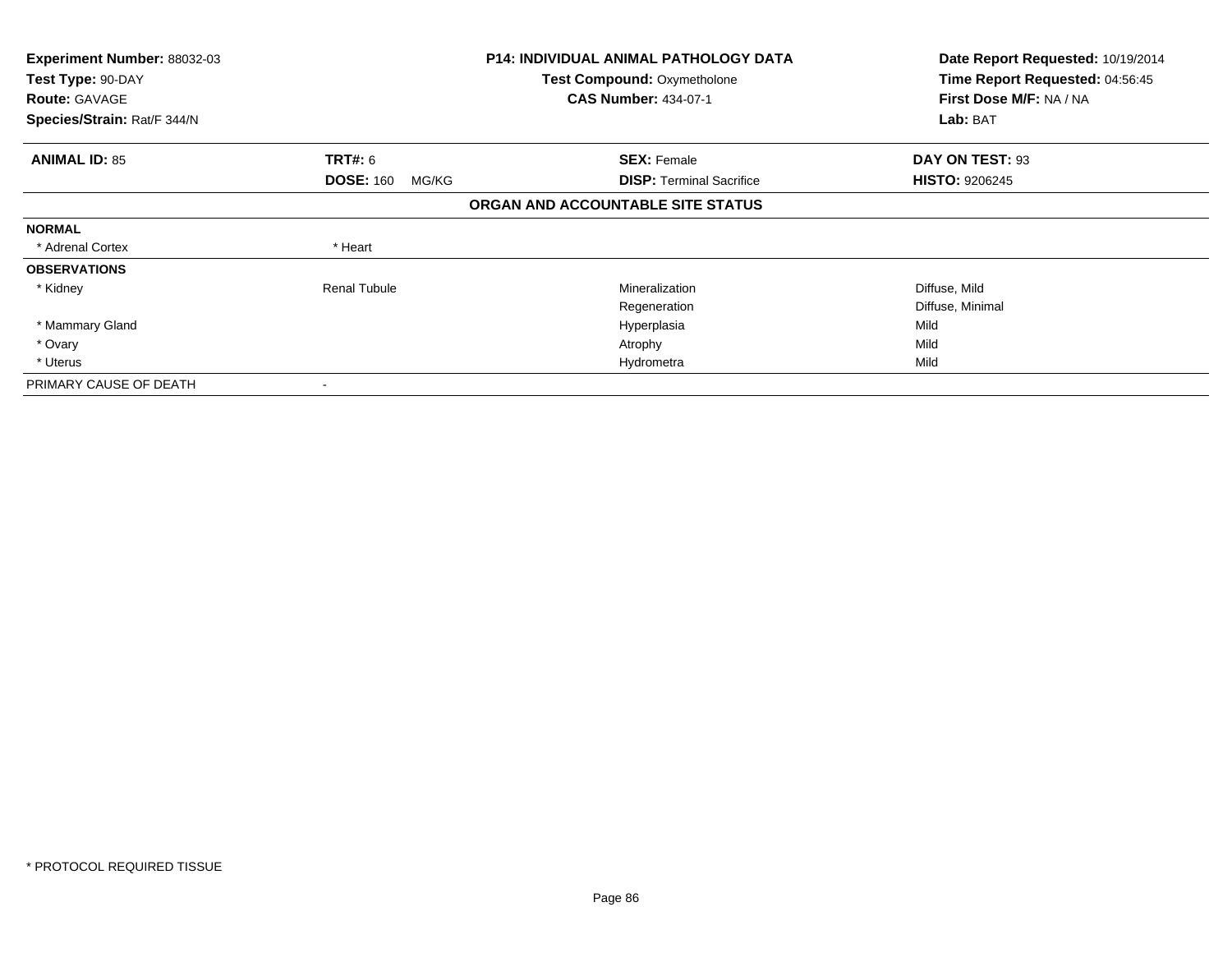| Experiment Number: 88032-03               |                           | <b>P14: INDIVIDUAL ANIMAL PATHOLOGY DATA</b>                      | Date Report Requested: 10/19/2014                          |
|-------------------------------------------|---------------------------|-------------------------------------------------------------------|------------------------------------------------------------|
| Test Type: 90-DAY<br><b>Route: GAVAGE</b> |                           | <b>Test Compound: Oxymetholone</b><br><b>CAS Number: 434-07-1</b> | Time Report Requested: 04:56:45<br>First Dose M/F: NA / NA |
| Species/Strain: Rat/F 344/N               |                           |                                                                   | Lab: BAT                                                   |
| <b>ANIMAL ID: 86</b>                      | <b>TRT#:</b> 6            | <b>SEX: Female</b>                                                | DAY ON TEST: 93                                            |
|                                           | <b>DOSE: 160</b><br>MG/KG | <b>DISP: Terminal Sacrifice</b>                                   | <b>HISTO: 9206246</b>                                      |
|                                           |                           | ORGAN AND ACCOUNTABLE SITE STATUS                                 |                                                            |
| <b>NORMAL</b>                             |                           |                                                                   |                                                            |
| * Adrenal Cortex                          |                           |                                                                   |                                                            |
| <b>OBSERVATIONS</b>                       |                           |                                                                   |                                                            |
| * Heart                                   | Myocardium                | Degeneration                                                      | Chronic, Minimal                                           |
| * Kidney                                  | <b>Renal Tubule</b>       | Mineralization                                                    | Diffuse, Mild                                              |
| * Mammary Gland                           |                           | Hyperplasia                                                       | Minimal                                                    |
| * Ovary                                   |                           | Atrophy                                                           | Mild                                                       |
| * Uterus                                  |                           | Hydrometra                                                        | Minimal                                                    |
| PRIMARY CAUSE OF DEATH                    | $\blacksquare$            |                                                                   |                                                            |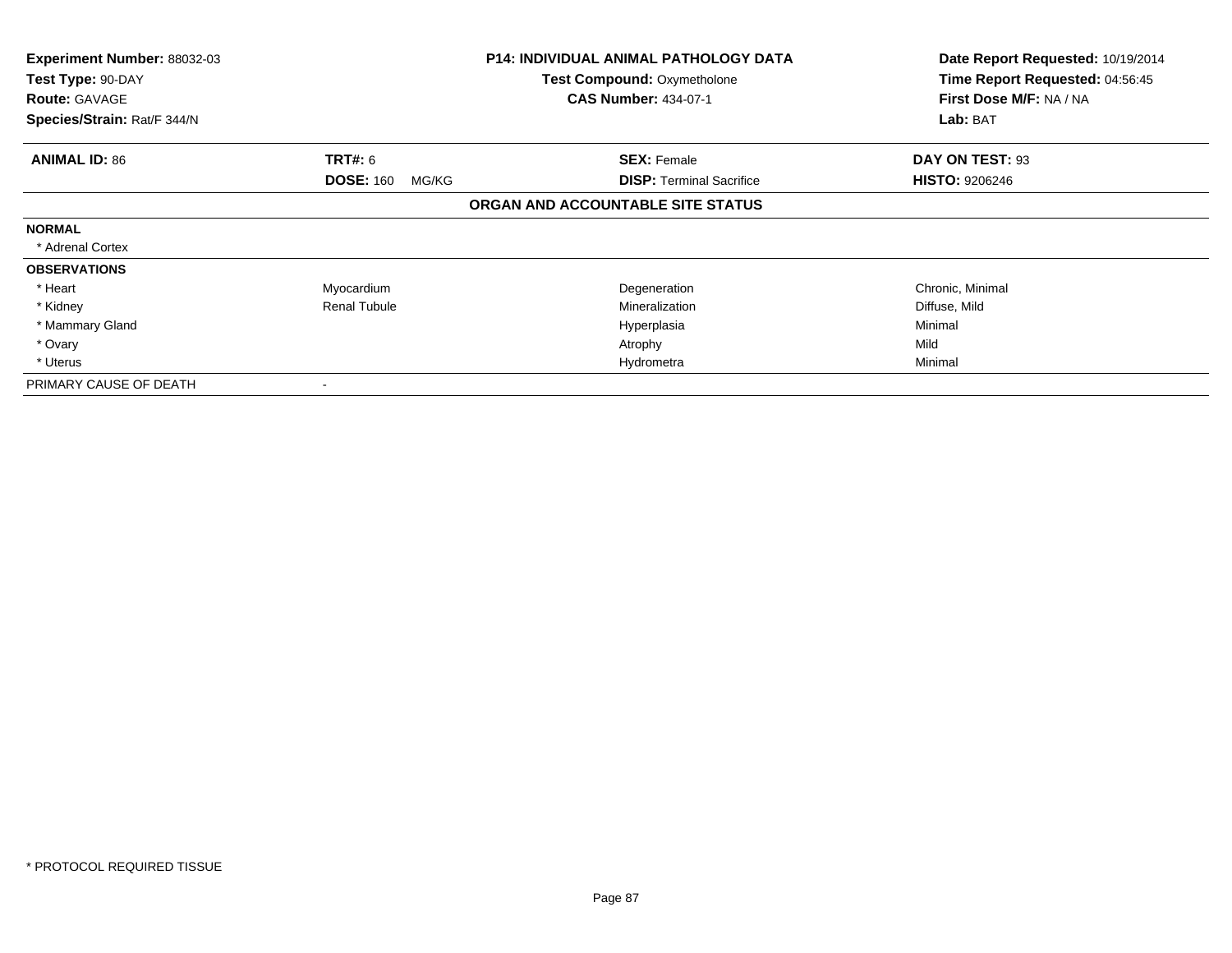| <b>Experiment Number: 88032-03</b><br>Test Type: 90-DAY<br><b>Route: GAVAGE</b> |                           | <b>P14: INDIVIDUAL ANIMAL PATHOLOGY DATA</b><br><b>Test Compound: Oxymetholone</b><br><b>CAS Number: 434-07-1</b> | Date Report Requested: 10/19/2014<br>Time Report Requested: 04:56:45<br>First Dose M/F: NA / NA |
|---------------------------------------------------------------------------------|---------------------------|-------------------------------------------------------------------------------------------------------------------|-------------------------------------------------------------------------------------------------|
| Species/Strain: Rat/F 344/N                                                     |                           |                                                                                                                   | Lab: BAT                                                                                        |
| <b>ANIMAL ID: 87</b>                                                            | <b>TRT#:</b> 6            | <b>SEX: Female</b>                                                                                                | DAY ON TEST: 93                                                                                 |
|                                                                                 | <b>DOSE: 160</b><br>MG/KG | <b>DISP: Terminal Sacrifice</b>                                                                                   | <b>HISTO: 9206247</b>                                                                           |
|                                                                                 |                           | ORGAN AND ACCOUNTABLE SITE STATUS                                                                                 |                                                                                                 |
| <b>NORMAL</b>                                                                   |                           |                                                                                                                   |                                                                                                 |
| * Adrenal Cortex                                                                |                           |                                                                                                                   |                                                                                                 |
| <b>OBSERVATIONS</b>                                                             |                           |                                                                                                                   |                                                                                                 |
| * Heart                                                                         | Myocardium                | Degeneration                                                                                                      | Chronic, Minimal                                                                                |
| * Kidney                                                                        | <b>Renal Tubule</b>       | Mineralization                                                                                                    | Diffuse, Mild                                                                                   |
| * Mammary Gland                                                                 |                           | Hyperplasia                                                                                                       | Mild                                                                                            |
| * Ovary                                                                         |                           | Atrophy                                                                                                           | Mild                                                                                            |
| * Uterus                                                                        |                           | Hydrometra                                                                                                        | Minimal                                                                                         |
| PRIMARY CAUSE OF DEATH                                                          | ۰                         |                                                                                                                   |                                                                                                 |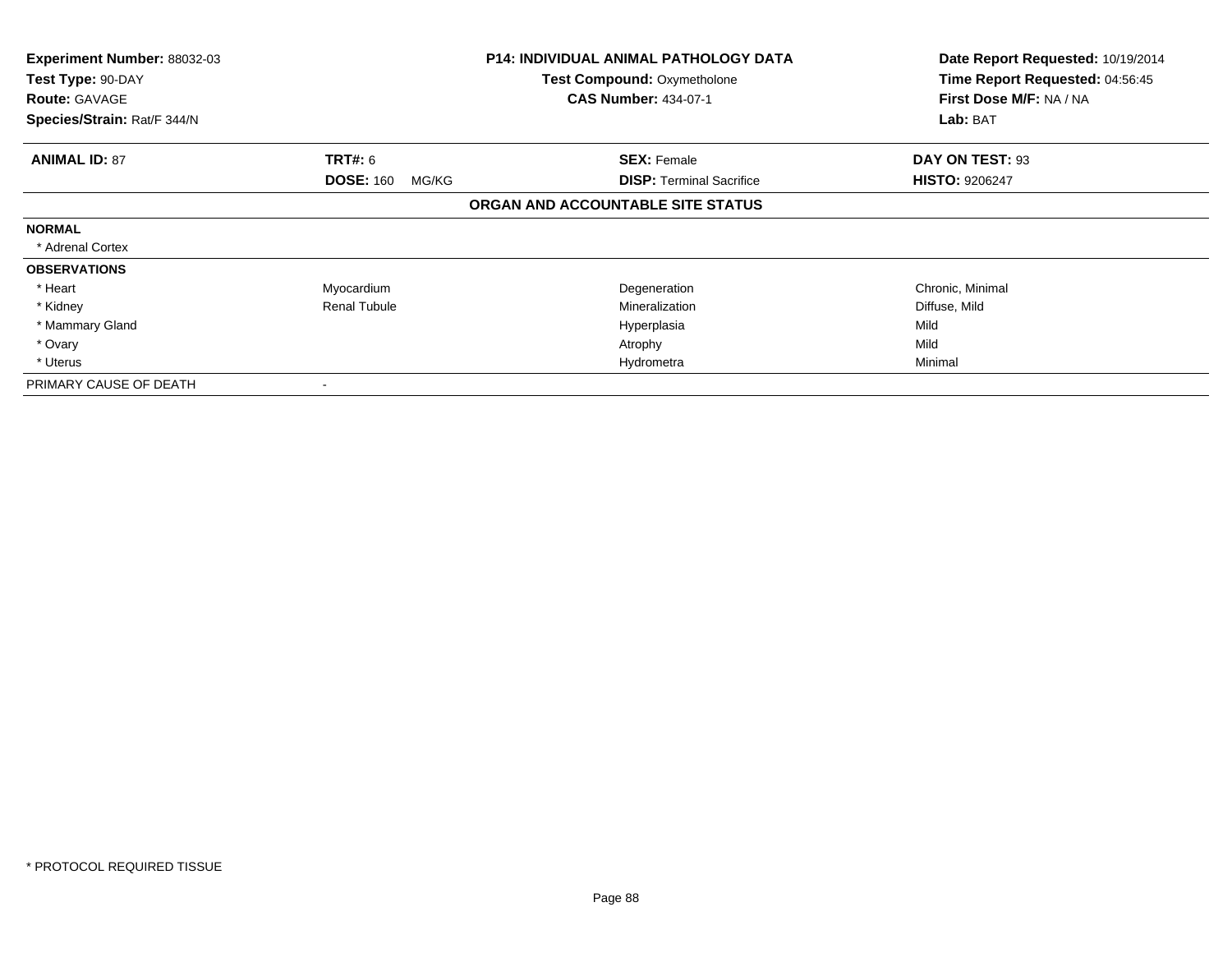| <b>Experiment Number: 88032-03</b><br>Test Type: 90-DAY |                           | <b>P14: INDIVIDUAL ANIMAL PATHOLOGY DATA</b><br><b>Test Compound: Oxymetholone</b> | Date Report Requested: 10/19/2014<br>Time Report Requested: 04:56:45 |
|---------------------------------------------------------|---------------------------|------------------------------------------------------------------------------------|----------------------------------------------------------------------|
| <b>Route: GAVAGE</b>                                    |                           | <b>CAS Number: 434-07-1</b>                                                        | First Dose M/F: NA / NA                                              |
| Species/Strain: Rat/F 344/N                             |                           |                                                                                    | Lab: BAT                                                             |
| <b>ANIMAL ID: 88</b>                                    | TRT#: 6                   | <b>SEX: Female</b>                                                                 | DAY ON TEST: 93                                                      |
|                                                         | <b>DOSE: 160</b><br>MG/KG | <b>DISP: Terminal Sacrifice</b>                                                    | <b>HISTO: 9206248</b>                                                |
|                                                         |                           | ORGAN AND ACCOUNTABLE SITE STATUS                                                  |                                                                      |
| <b>NORMAL</b>                                           |                           |                                                                                    |                                                                      |
| * Adrenal Cortex                                        |                           |                                                                                    |                                                                      |
| <b>OBSERVATIONS</b>                                     |                           |                                                                                    |                                                                      |
| * Heart                                                 | Myocardium                | Degeneration                                                                       | Chronic, Minimal                                                     |
| * Kidney                                                | <b>Renal Tubule</b>       | Mineralization                                                                     | Diffuse, Mild                                                        |
|                                                         |                           | Regeneration                                                                       | Diffuse, Minimal                                                     |
| * Mammary Gland                                         |                           | Hyperplasia                                                                        | Minimal                                                              |
| * Ovary                                                 |                           | Atrophy                                                                            | Mild                                                                 |
| * Uterus                                                |                           | Hydrometra                                                                         | Mild                                                                 |
| [Hydrometra TGLS = $1-10$ ]                             |                           |                                                                                    |                                                                      |
| PRIMARY CAUSE OF DEATH                                  |                           |                                                                                    |                                                                      |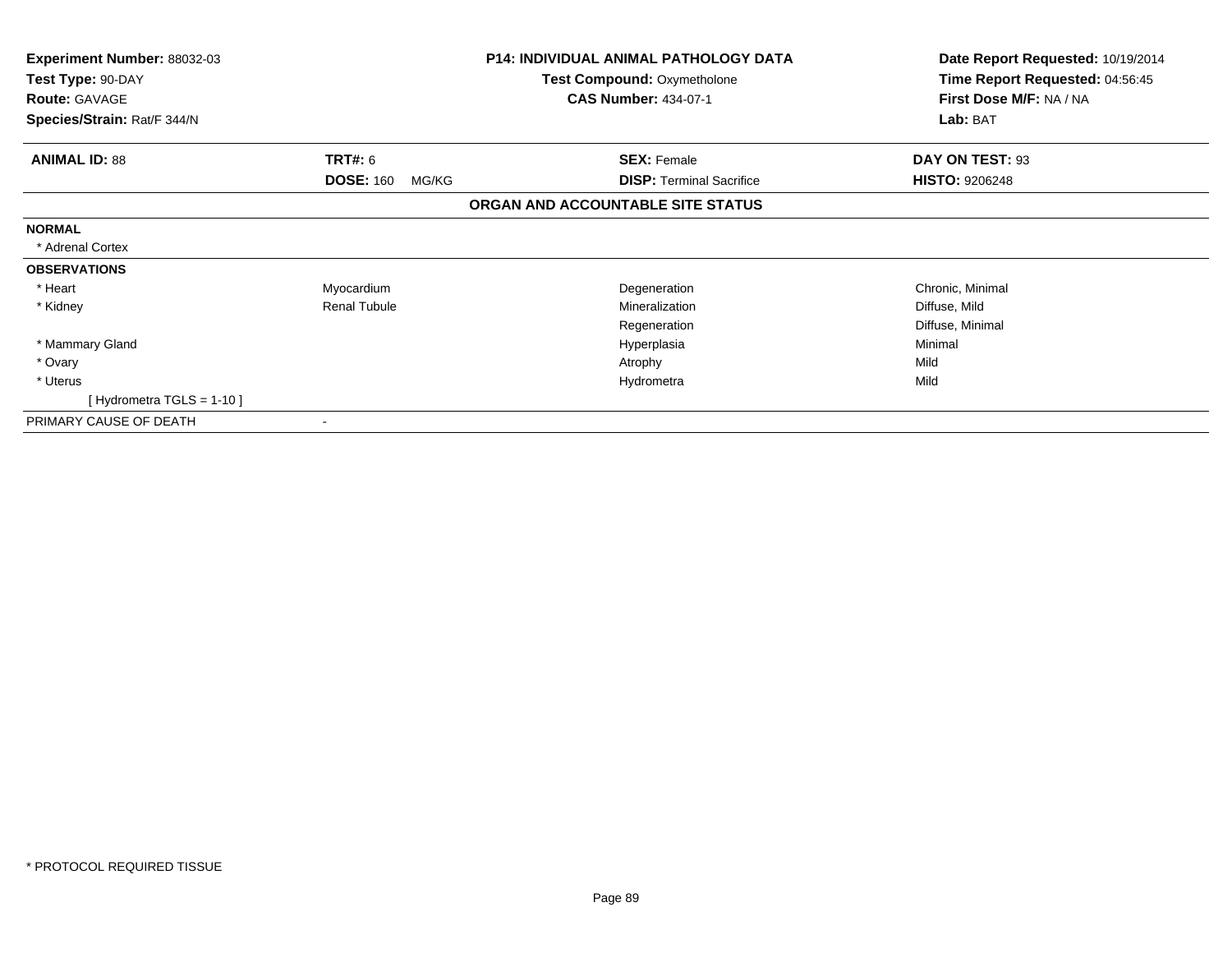| <b>Experiment Number: 88032-03</b> |                           | <b>P14: INDIVIDUAL ANIMAL PATHOLOGY DATA</b> | Date Report Requested: 10/19/2014 |
|------------------------------------|---------------------------|----------------------------------------------|-----------------------------------|
| Test Type: 90-DAY                  |                           | <b>Test Compound: Oxymetholone</b>           | Time Report Requested: 04:56:45   |
| <b>Route: GAVAGE</b>               |                           | <b>CAS Number: 434-07-1</b>                  | First Dose M/F: NA / NA           |
| Species/Strain: Rat/F 344/N        |                           |                                              | Lab: BAT                          |
| <b>ANIMAL ID: 89</b>               | <b>TRT#: 6</b>            | <b>SEX: Female</b>                           | DAY ON TEST: 93                   |
|                                    | <b>DOSE: 160</b><br>MG/KG | <b>DISP: Terminal Sacrifice</b>              | <b>HISTO: 9206249</b>             |
|                                    |                           | ORGAN AND ACCOUNTABLE SITE STATUS            |                                   |
| <b>NORMAL</b>                      |                           |                                              |                                   |
| * Adrenal Cortex                   | * Heart                   |                                              |                                   |
| <b>OBSERVATIONS</b>                |                           |                                              |                                   |
| * Kidney                           | <b>Renal Tubule</b>       | Mineralization                               | Diffuse, Mild                     |
|                                    |                           | Regeneration                                 | Diffuse, Minimal                  |
| * Mammary Gland                    |                           | Hyperplasia                                  | Minimal                           |
| * Ovary                            |                           | Atrophy                                      | Mild                              |
| * Uterus                           |                           | Hydrometra                                   | Minimal                           |
| PRIMARY CAUSE OF DEATH             |                           |                                              |                                   |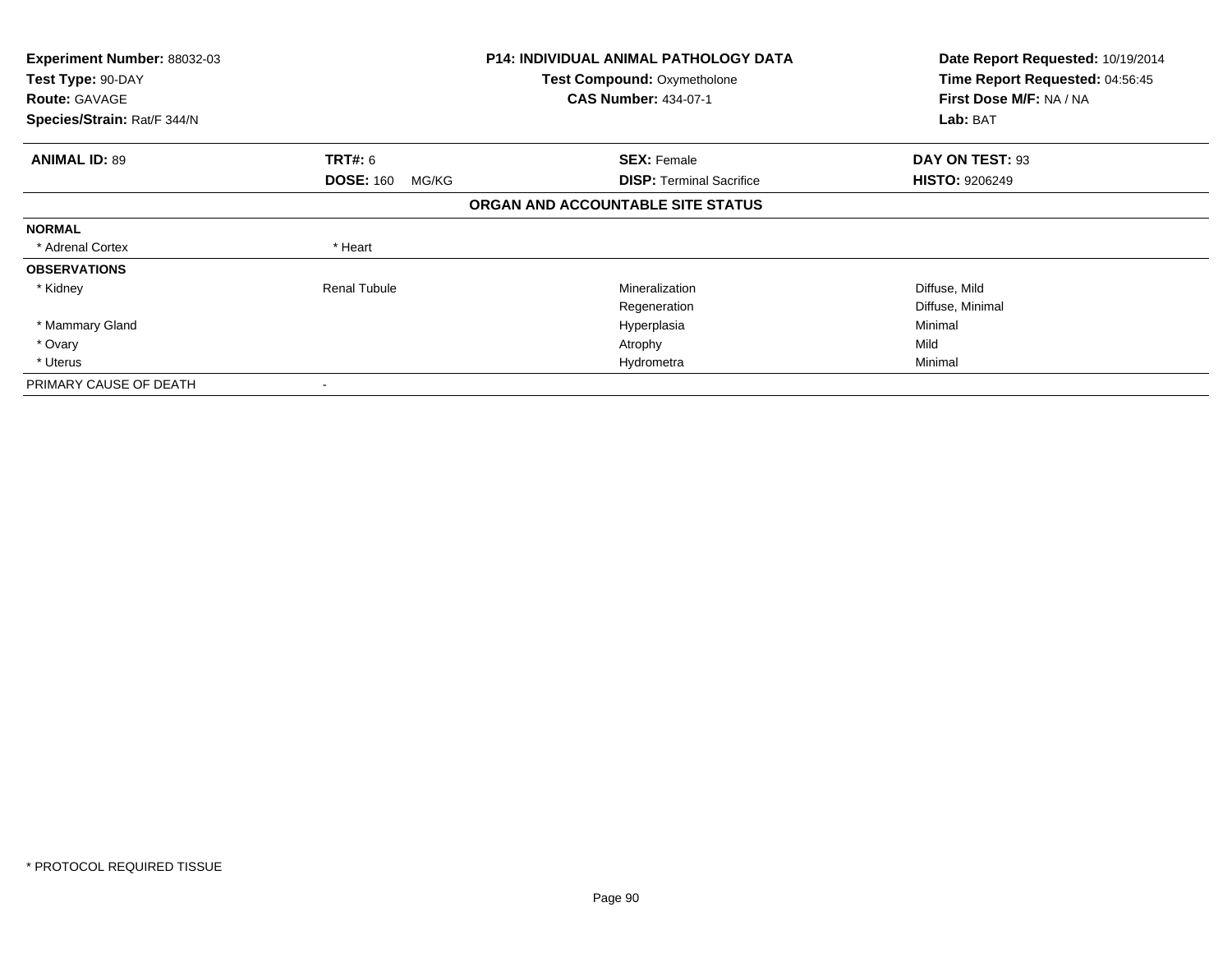| <b>Experiment Number: 88032-03</b> |                           | <b>P14: INDIVIDUAL ANIMAL PATHOLOGY DATA</b> | Date Report Requested: 10/19/2014 |
|------------------------------------|---------------------------|----------------------------------------------|-----------------------------------|
| Test Type: 90-DAY                  |                           | <b>Test Compound: Oxymetholone</b>           | Time Report Requested: 04:56:45   |
| <b>Route: GAVAGE</b>               |                           | <b>CAS Number: 434-07-1</b>                  | First Dose M/F: NA / NA           |
| Species/Strain: Rat/F 344/N        |                           |                                              | Lab: BAT                          |
| <b>ANIMAL ID: 90</b>               | <b>TRT#: 6</b>            | <b>SEX: Female</b>                           | DAY ON TEST: 93                   |
|                                    | <b>DOSE: 160</b><br>MG/KG | <b>DISP:</b> Terminal Sacrifice              | <b>HISTO: 9206250</b>             |
|                                    |                           | ORGAN AND ACCOUNTABLE SITE STATUS            |                                   |
| <b>NORMAL</b>                      |                           |                                              |                                   |
| * Adrenal Cortex                   | * Heart                   |                                              |                                   |
| <b>OBSERVATIONS</b>                |                           |                                              |                                   |
| * Kidney                           | <b>Renal Tubule</b>       | Mineralization                               | Diffuse, Mild                     |
|                                    |                           | Regeneration                                 | Diffuse, Minimal                  |
| * Mammary Gland                    |                           | Hyperplasia                                  | Mild                              |
| * Ovary                            |                           | Atrophy                                      | Mild                              |
| * Uterus                           |                           | Hydrometra                                   | Mild                              |
| PRIMARY CAUSE OF DEATH             |                           |                                              |                                   |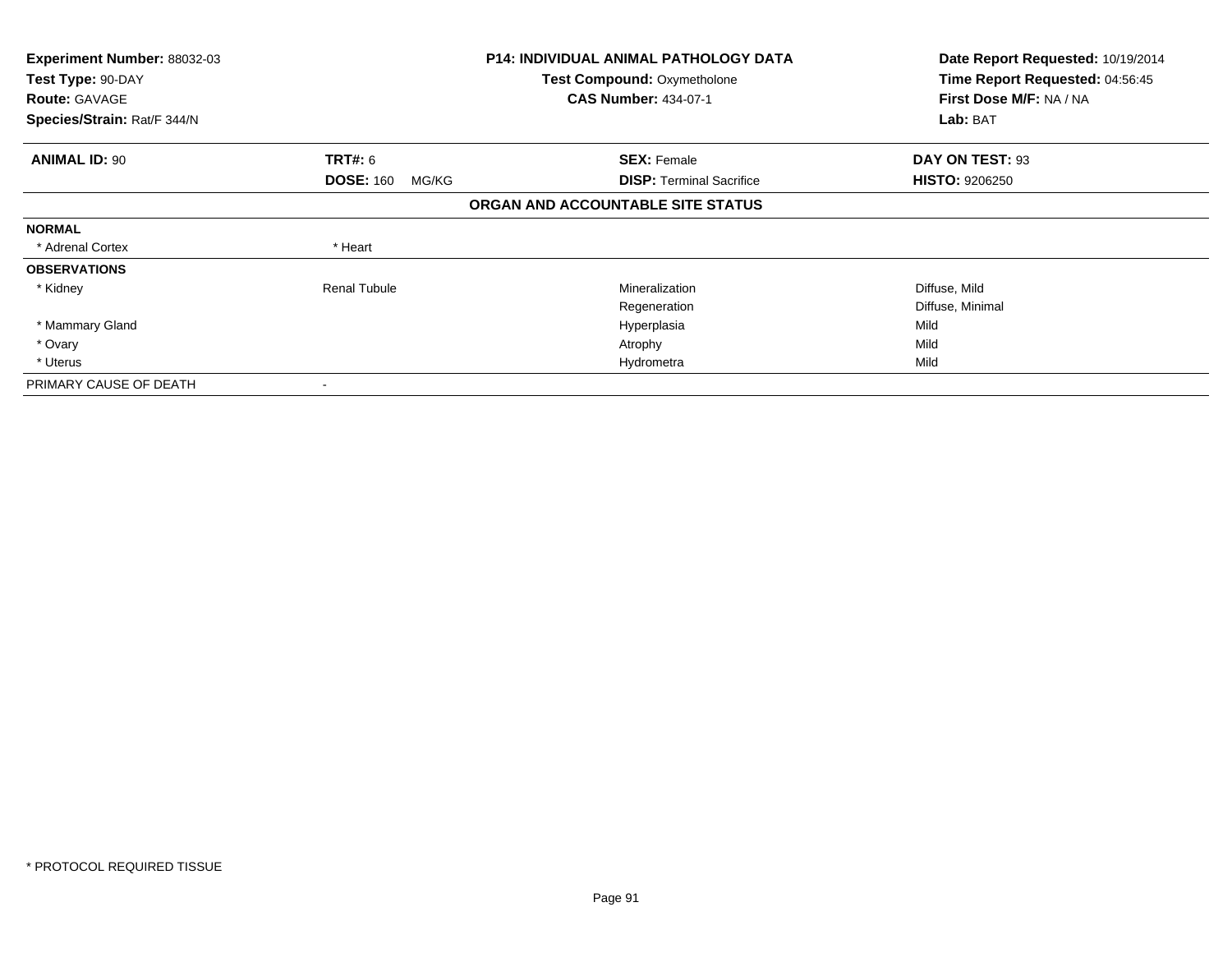| <b>Experiment Number: 88032-03</b><br>Test Type: 90-DAY<br><b>Route: GAVAGE</b><br>Species/Strain: Rat/F 344/N |                           | <b>P14: INDIVIDUAL ANIMAL PATHOLOGY DATA</b><br>Test Compound: Oxymetholone<br><b>CAS Number: 434-07-1</b> | Date Report Requested: 10/19/2014<br>Time Report Requested: 04:56:45<br>First Dose M/F: NA / NA<br>Lab: BAT |
|----------------------------------------------------------------------------------------------------------------|---------------------------|------------------------------------------------------------------------------------------------------------|-------------------------------------------------------------------------------------------------------------|
| <b>ANIMAL ID: 91</b>                                                                                           | <b>TRT#: 8</b>            | <b>SEX: Female</b>                                                                                         | DAY ON TEST: 93                                                                                             |
|                                                                                                                | <b>DOSE: 315</b><br>MG/KG | <b>DISP:</b> Terminal Sacrifice                                                                            | <b>HISTO: 9206221</b>                                                                                       |
| <b>OBSERVATIONS</b>                                                                                            |                           |                                                                                                            |                                                                                                             |
| * Adrenal Cortex                                                                                               |                           | Vacuolization Cytoplasmic                                                                                  | Minimal                                                                                                     |
| * Heart                                                                                                        | Myocardium                | Degeneration                                                                                               | Chronic, Mild                                                                                               |
| * Kidney                                                                                                       | <b>Renal Tubule</b>       | Mineralization                                                                                             | Diffuse, Minimal                                                                                            |
|                                                                                                                |                           | Regeneration                                                                                               | Diffuse, Minimal                                                                                            |
| * Mammary Gland                                                                                                |                           | Hyperplasia                                                                                                | Mild                                                                                                        |
| * Ovary                                                                                                        |                           | Atrophy                                                                                                    | Mild                                                                                                        |
| * Uterus                                                                                                       |                           | Hydrometra                                                                                                 | Moderate                                                                                                    |
| [Hydrometra TGLS = 1-10]                                                                                       |                           |                                                                                                            |                                                                                                             |
| PRIMARY CAUSE OF DEATH                                                                                         |                           |                                                                                                            |                                                                                                             |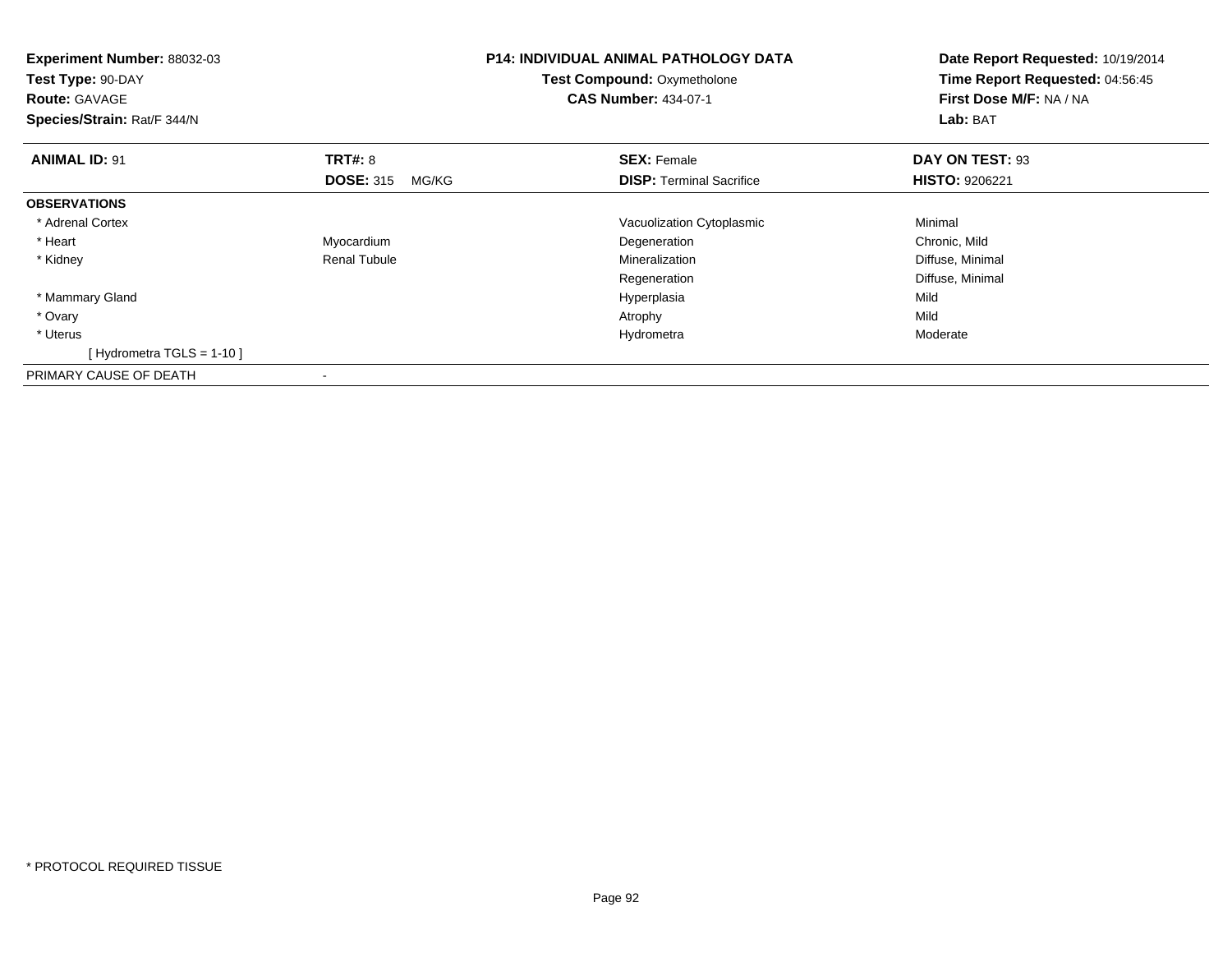| <b>Experiment Number: 88032-03</b> |                           | <b>P14: INDIVIDUAL ANIMAL PATHOLOGY DATA</b> | Date Report Requested: 10/19/2014 |
|------------------------------------|---------------------------|----------------------------------------------|-----------------------------------|
| Test Type: 90-DAY                  |                           | <b>Test Compound: Oxymetholone</b>           | Time Report Requested: 04:56:45   |
| <b>Route: GAVAGE</b>               |                           | <b>CAS Number: 434-07-1</b>                  | First Dose M/F: NA / NA           |
| Species/Strain: Rat/F 344/N        |                           |                                              | Lab: BAT                          |
| <b>ANIMAL ID: 92</b>               | TRT#: 8                   | <b>SEX: Female</b>                           | DAY ON TEST: 93                   |
|                                    | <b>DOSE: 315</b><br>MG/KG | <b>DISP: Terminal Sacrifice</b>              | <b>HISTO: 9206222</b>             |
|                                    |                           | ORGAN AND ACCOUNTABLE SITE STATUS            |                                   |
| <b>NORMAL</b>                      |                           |                                              |                                   |
| * Heart                            |                           |                                              |                                   |
| <b>OBSERVATIONS</b>                |                           |                                              |                                   |
| * Adrenal Cortex                   |                           | Vacuolization Cytoplasmic                    | Minimal                           |
| * Kidney                           | <b>Renal Tubule</b>       | Mineralization                               | Diffuse, Minimal                  |
|                                    |                           | Regeneration                                 | Diffuse, Minimal                  |
| * Mammary Gland                    |                           | Hyperplasia                                  | Mild                              |
| * Ovary                            |                           | Atrophy                                      | Mild                              |
| * Uterus                           |                           | Hydrometra                                   | Moderate                          |
| [Hydrometra TGLS = 1-10]           |                           |                                              |                                   |
| PRIMARY CAUSE OF DEATH             |                           |                                              |                                   |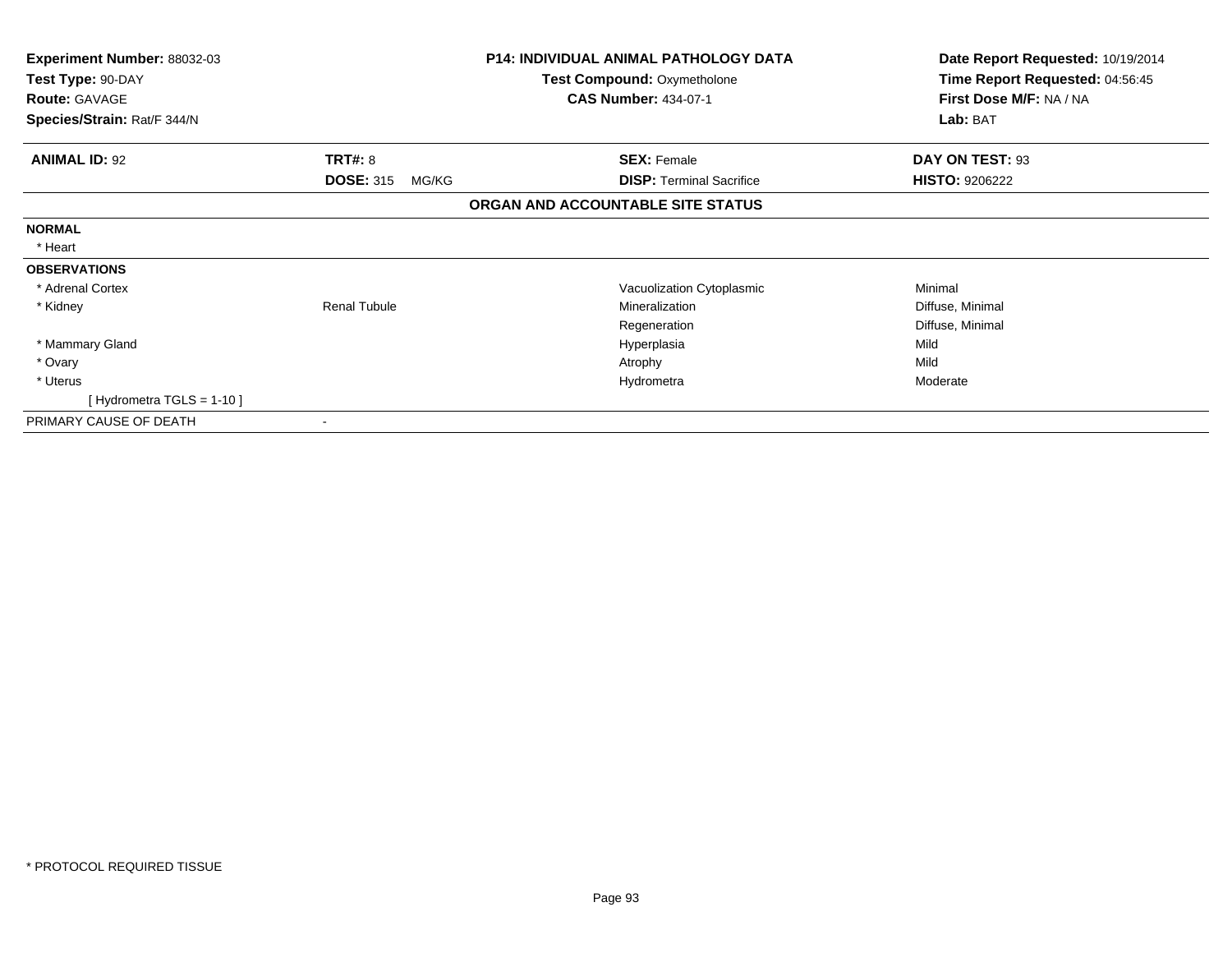| Experiment Number: 88032-03 |                           | <b>P14: INDIVIDUAL ANIMAL PATHOLOGY DATA</b> | Date Report Requested: 10/19/2014 |
|-----------------------------|---------------------------|----------------------------------------------|-----------------------------------|
| Test Type: 90-DAY           |                           | <b>Test Compound: Oxymetholone</b>           | Time Report Requested: 04:56:45   |
| <b>Route: GAVAGE</b>        |                           | <b>CAS Number: 434-07-1</b>                  | First Dose M/F: NA / NA           |
| Species/Strain: Rat/F 344/N |                           |                                              | Lab: BAT                          |
| <b>ANIMAL ID: 93</b>        | TRT#: 8                   | <b>SEX: Female</b>                           | DAY ON TEST: 93                   |
|                             | <b>DOSE: 315</b><br>MG/KG | <b>DISP:</b> Terminal Sacrifice              | <b>HISTO: 9206223</b>             |
|                             |                           | ORGAN AND ACCOUNTABLE SITE STATUS            |                                   |
| <b>NORMAL</b>               |                           |                                              |                                   |
| * Adrenal Cortex            |                           |                                              |                                   |
| <b>OBSERVATIONS</b>         |                           |                                              |                                   |
| * Heart                     | Myocardium                | Degeneration                                 | Chronic, Mild                     |
| * Kidney                    | <b>Renal Tubule</b>       | Mineralization                               | Diffuse, Mild                     |
|                             |                           | Regeneration                                 | Diffuse, Minimal                  |
| * Mammary Gland             |                           | Hyperplasia                                  | Mild                              |
| * Ovary                     |                           | Atrophy                                      | Mild                              |
| * Uterus                    |                           | Hydrometra                                   | Moderate                          |
| [Hydrometra TGLS = 1-10]    |                           |                                              |                                   |
| PRIMARY CAUSE OF DEATH      |                           |                                              |                                   |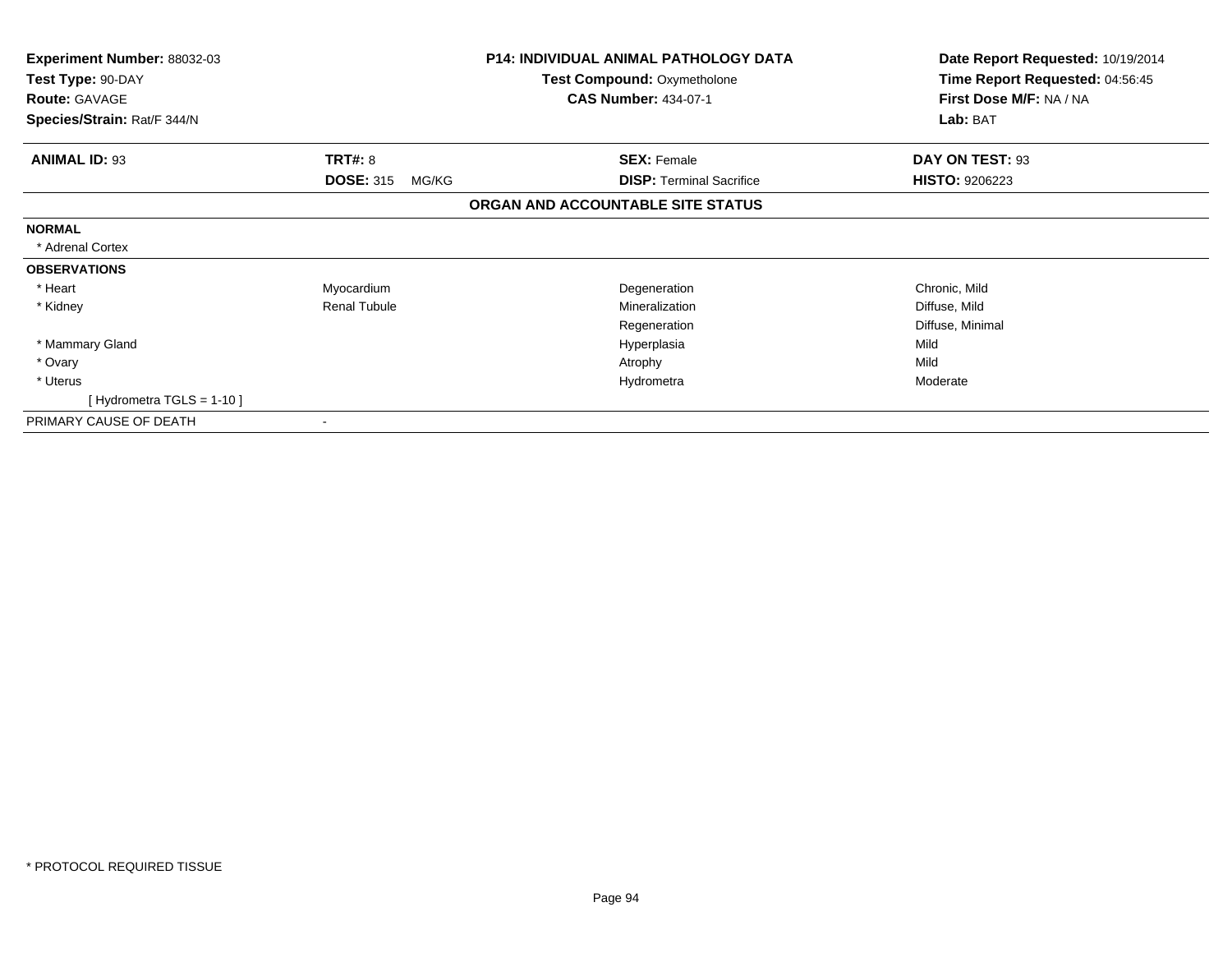| <b>Experiment Number: 88032-03</b><br>Test Type: 90-DAY<br><b>Route: GAVAGE</b><br>Species/Strain: Rat/F 344/N |                           | <b>P14: INDIVIDUAL ANIMAL PATHOLOGY DATA</b><br>Test Compound: Oxymetholone<br><b>CAS Number: 434-07-1</b> | Date Report Requested: 10/19/2014<br>Time Report Requested: 04:56:45<br>First Dose M/F: NA / NA<br>Lab: BAT |
|----------------------------------------------------------------------------------------------------------------|---------------------------|------------------------------------------------------------------------------------------------------------|-------------------------------------------------------------------------------------------------------------|
| <b>ANIMAL ID: 94</b>                                                                                           | <b>TRT#: 8</b>            | <b>SEX: Female</b>                                                                                         | DAY ON TEST: 93                                                                                             |
|                                                                                                                | <b>DOSE: 315</b><br>MG/KG | <b>DISP:</b> Terminal Sacrifice                                                                            | <b>HISTO: 9206224</b>                                                                                       |
| <b>OBSERVATIONS</b>                                                                                            |                           |                                                                                                            |                                                                                                             |
| * Adrenal Cortex                                                                                               |                           | Vacuolization Cytoplasmic                                                                                  | Minimal                                                                                                     |
| * Heart                                                                                                        | Myocardium                | Degeneration                                                                                               | Chronic, Minimal                                                                                            |
| * Kidney                                                                                                       | <b>Renal Tubule</b>       | Mineralization                                                                                             | Diffuse, Minimal                                                                                            |
|                                                                                                                |                           | Regeneration                                                                                               | Diffuse, Minimal                                                                                            |
| * Mammary Gland                                                                                                |                           | Hyperplasia                                                                                                | Mild                                                                                                        |
| * Ovary                                                                                                        |                           | Atrophy                                                                                                    | Mild                                                                                                        |
| * Uterus                                                                                                       |                           | Hydrometra                                                                                                 | Moderate                                                                                                    |
| [Hydrometra TGLS = $1-10$ ]                                                                                    |                           |                                                                                                            |                                                                                                             |
| PRIMARY CAUSE OF DEATH                                                                                         |                           |                                                                                                            |                                                                                                             |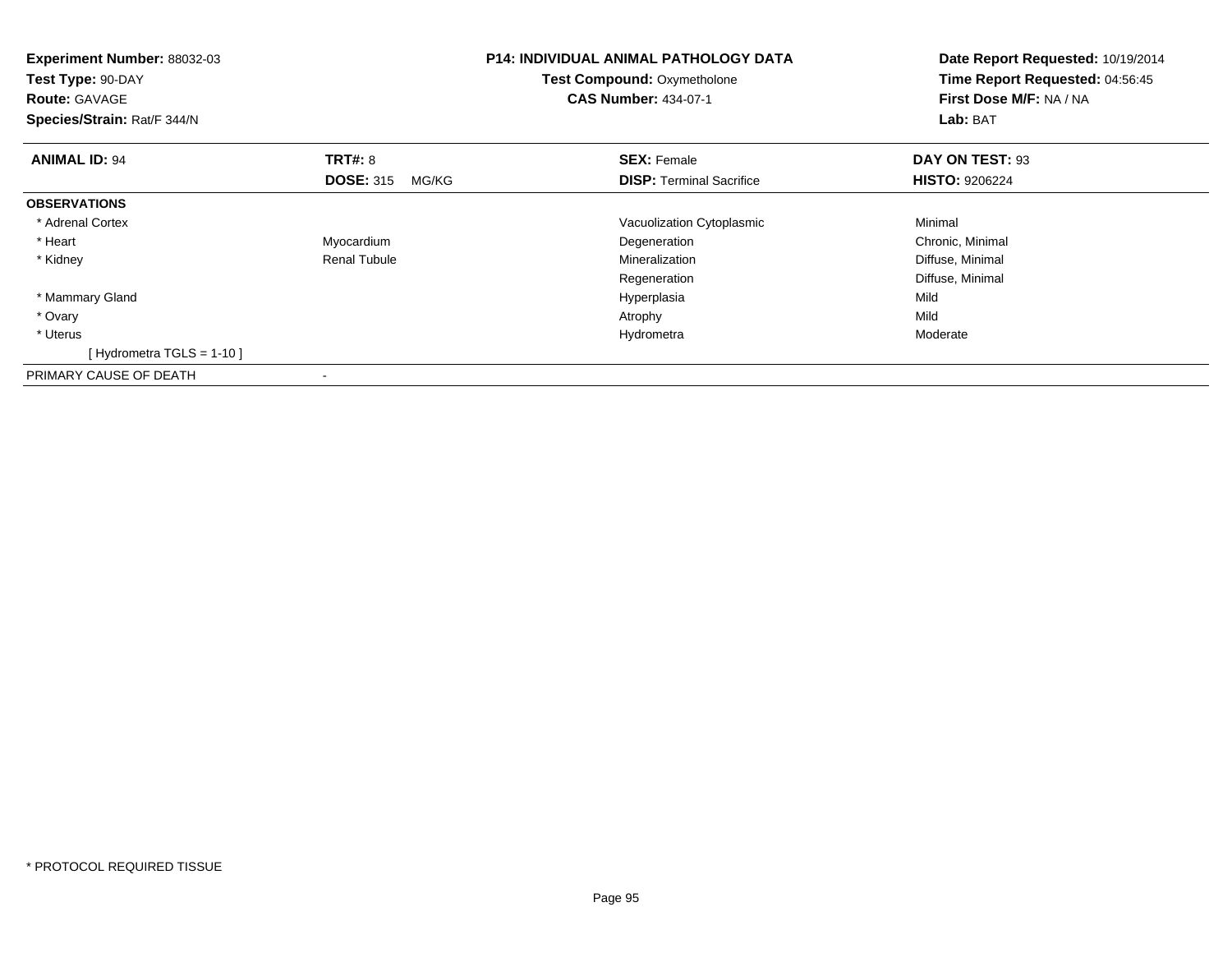| <b>Experiment Number: 88032-03</b><br>Test Type: 90-DAY<br><b>Route: GAVAGE</b><br>Species/Strain: Rat/F 344/N |                           | <b>P14: INDIVIDUAL ANIMAL PATHOLOGY DATA</b><br>Test Compound: Oxymetholone<br><b>CAS Number: 434-07-1</b> | Date Report Requested: 10/19/2014<br>Time Report Requested: 04:56:45<br>First Dose M/F: NA / NA<br>Lab: BAT |
|----------------------------------------------------------------------------------------------------------------|---------------------------|------------------------------------------------------------------------------------------------------------|-------------------------------------------------------------------------------------------------------------|
| <b>ANIMAL ID: 95</b>                                                                                           | <b>TRT#: 8</b>            | <b>SEX: Female</b>                                                                                         | DAY ON TEST: 93                                                                                             |
|                                                                                                                | <b>DOSE: 315</b><br>MG/KG | <b>DISP:</b> Terminal Sacrifice                                                                            | <b>HISTO: 9206225</b>                                                                                       |
| <b>OBSERVATIONS</b>                                                                                            |                           |                                                                                                            |                                                                                                             |
| * Adrenal Cortex                                                                                               |                           | Vacuolization Cytoplasmic                                                                                  | Minimal                                                                                                     |
| * Heart                                                                                                        | Myocardium                | Degeneration                                                                                               | Chronic, Minimal                                                                                            |
| * Kidney                                                                                                       | <b>Renal Tubule</b>       | Mineralization                                                                                             | Diffuse, Mild                                                                                               |
|                                                                                                                |                           | Regeneration                                                                                               | Diffuse, Minimal                                                                                            |
| * Mammary Gland                                                                                                |                           | Hyperplasia                                                                                                | Mild                                                                                                        |
| * Ovary                                                                                                        |                           | Atrophy                                                                                                    | Mild                                                                                                        |
| * Uterus                                                                                                       |                           | Hydrometra                                                                                                 | Moderate                                                                                                    |
| [Hydrometra TGLS = $1-10$ ]                                                                                    |                           |                                                                                                            |                                                                                                             |
| PRIMARY CAUSE OF DEATH                                                                                         |                           |                                                                                                            |                                                                                                             |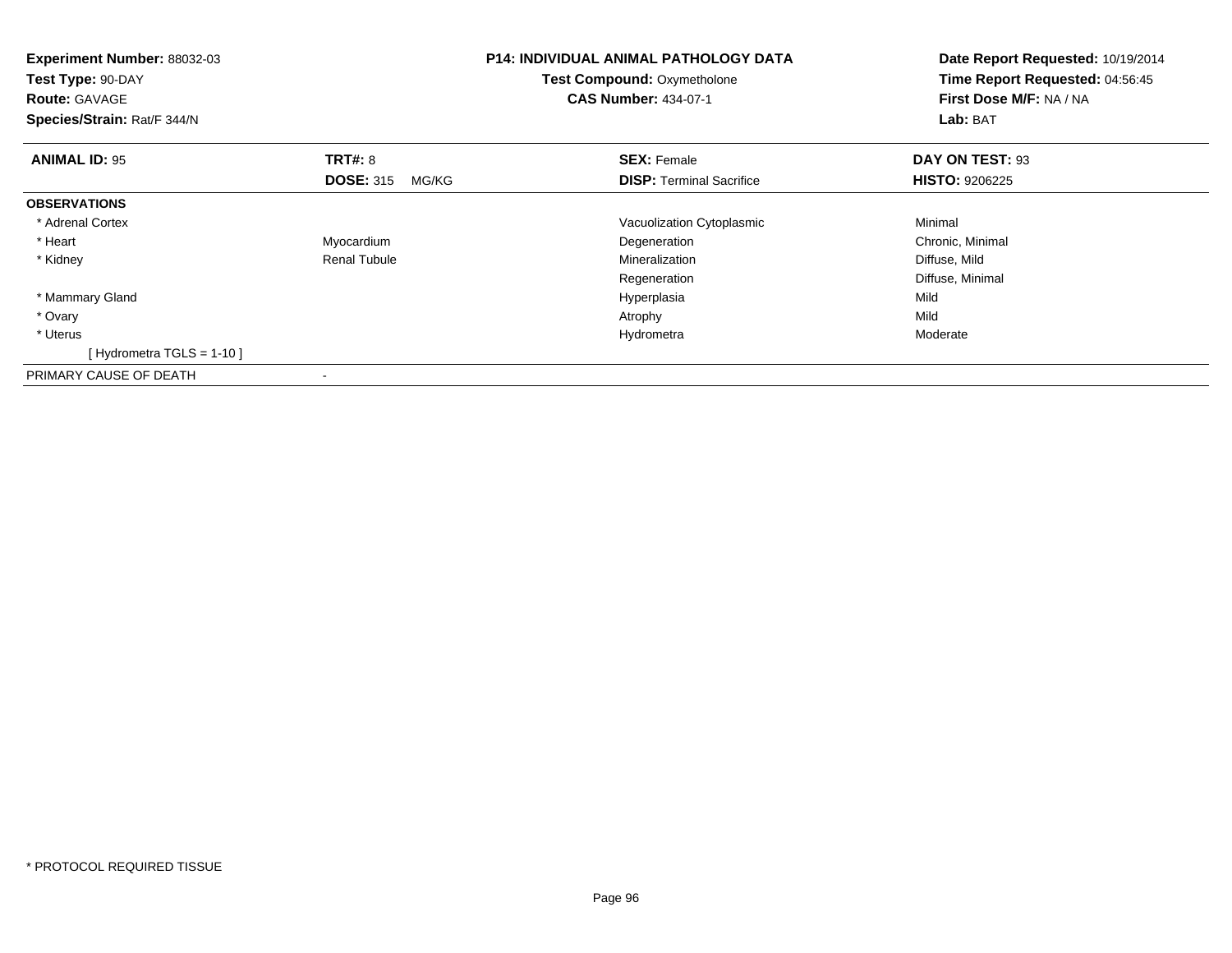| <b>Experiment Number: 88032-03</b><br>Test Type: 90-DAY |                           | <b>P14: INDIVIDUAL ANIMAL PATHOLOGY DATA</b><br><b>Test Compound: Oxymetholone</b> | Date Report Requested: 10/19/2014<br>Time Report Requested: 04:56:45 |
|---------------------------------------------------------|---------------------------|------------------------------------------------------------------------------------|----------------------------------------------------------------------|
| <b>Route: GAVAGE</b>                                    |                           | <b>CAS Number: 434-07-1</b>                                                        | First Dose M/F: NA / NA                                              |
| Species/Strain: Rat/F 344/N                             |                           |                                                                                    | Lab: BAT                                                             |
| <b>ANIMAL ID: 96</b>                                    | TRT#: 8                   | <b>SEX: Female</b>                                                                 | DAY ON TEST: 93                                                      |
|                                                         | <b>DOSE: 315</b><br>MG/KG | <b>DISP: Terminal Sacrifice</b>                                                    | <b>HISTO: 9206226</b>                                                |
|                                                         |                           | ORGAN AND ACCOUNTABLE SITE STATUS                                                  |                                                                      |
| <b>NORMAL</b>                                           |                           |                                                                                    |                                                                      |
| * Adrenal Cortex                                        |                           |                                                                                    |                                                                      |
| <b>OBSERVATIONS</b>                                     |                           |                                                                                    |                                                                      |
| * Heart                                                 | Myocardium                | Degeneration                                                                       | Chronic, Minimal                                                     |
| * Kidney                                                | <b>Renal Tubule</b>       | Mineralization                                                                     | Diffuse, Mild                                                        |
|                                                         |                           | Regeneration                                                                       | Diffuse, Minimal                                                     |
| * Mammary Gland                                         |                           | Hyperplasia                                                                        | Minimal                                                              |
| * Ovary                                                 |                           | Atrophy                                                                            | Mild                                                                 |
| * Uterus                                                |                           | Hydrometra                                                                         | Moderate                                                             |
| [Hydrometra TGLS = $1-10$ ]                             |                           |                                                                                    |                                                                      |
| PRIMARY CAUSE OF DEATH                                  |                           |                                                                                    |                                                                      |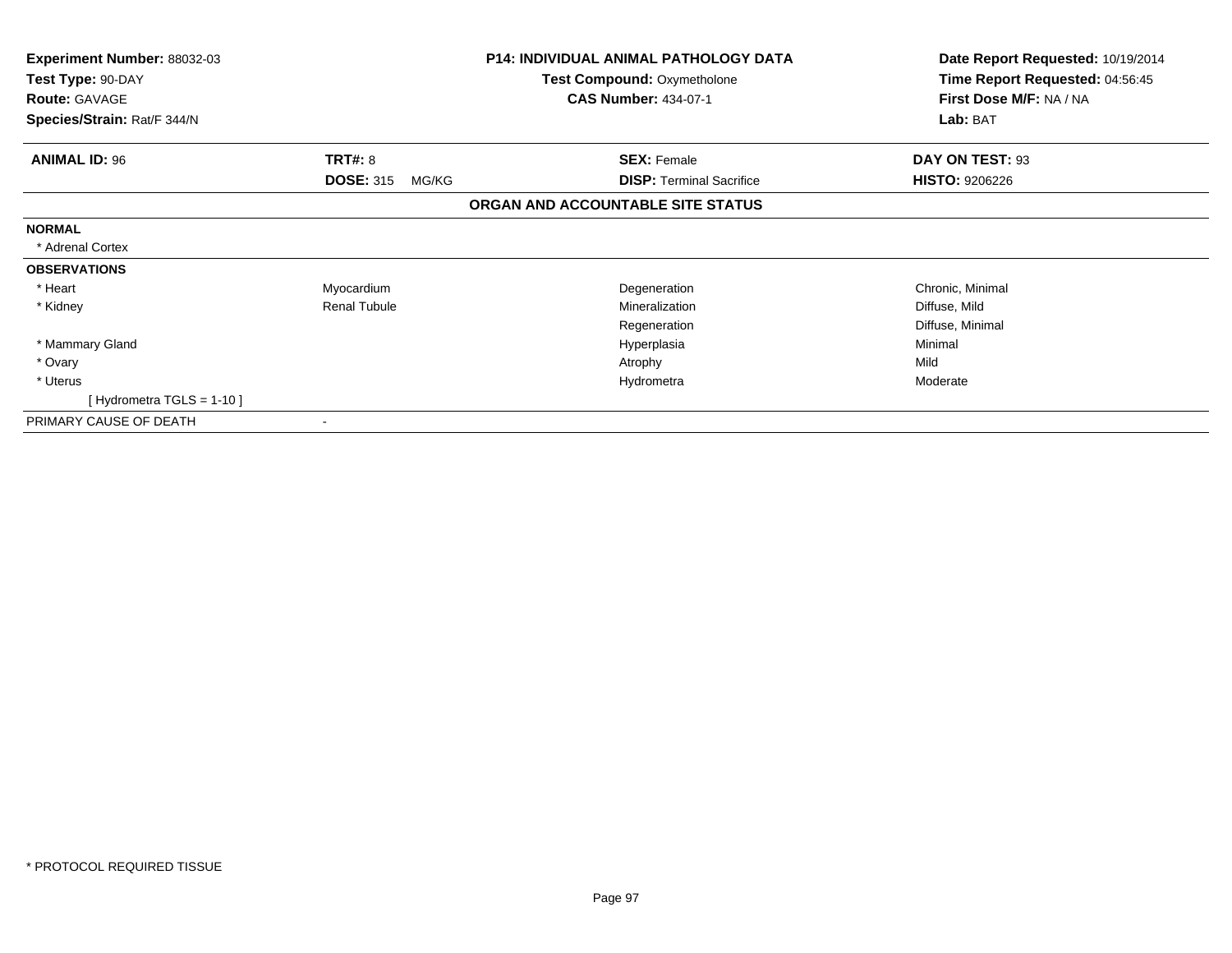| Experiment Number: 88032-03              |                           | P14: INDIVIDUAL ANIMAL PATHOLOGY DATA | Date Report Requested: 10/19/2014 |
|------------------------------------------|---------------------------|---------------------------------------|-----------------------------------|
| Test Type: 90-DAY                        |                           | Test Compound: Oxymetholone           | Time Report Requested: 04:56:45   |
| <b>Route: GAVAGE</b>                     |                           | <b>CAS Number: 434-07-1</b>           | First Dose M/F: NA / NA           |
| Species/Strain: Rat/F 344/N              |                           |                                       | Lab: BAT                          |
| <b>ANIMAL ID: 97</b>                     | <b>TRT#: 8</b>            | <b>SEX: Female</b>                    | DAY ON TEST: 93                   |
|                                          | <b>DOSE: 315</b><br>MG/KG | <b>DISP: Terminal Sacrifice</b>       | <b>HISTO: 9206227</b>             |
|                                          |                           | ORGAN AND ACCOUNTABLE SITE STATUS     |                                   |
| <b>MISSING</b>                           |                           |                                       |                                   |
| * Mammary Gland                          |                           |                                       |                                   |
| <b>OBSERVATIONS</b>                      |                           |                                       |                                   |
| * Adrenal Cortex                         |                           | Vacuolization Cytoplasmic             | Minimal                           |
| * Heart                                  | Myocardium                | Degeneration                          | Chronic, Mild                     |
| * Kidney                                 | <b>Renal Tubule</b>       | Mineralization                        | Diffuse, Minimal                  |
|                                          |                           | Regeneration                          | Diffuse, Minimal                  |
| * Liver                                  |                           | Hepatodiaphragmatic Nodule            |                                   |
| [Hepatodiaphragmatic Nodule TGLS = 3-11] |                           |                                       |                                   |
| * Ovary                                  |                           | Atrophy                               | Mild                              |
|                                          | Periovarn Tiss            | Cyst                                  | Mild                              |
| [ $Cyst TGLS = 2-10$ ]                   |                           |                                       |                                   |
| * Uterus                                 |                           | Hydrometra                            | Moderate                          |
| [Hydrometra TGLS = $1-10$ ]              |                           |                                       |                                   |
| PRIMARY CAUSE OF DEATH                   |                           |                                       |                                   |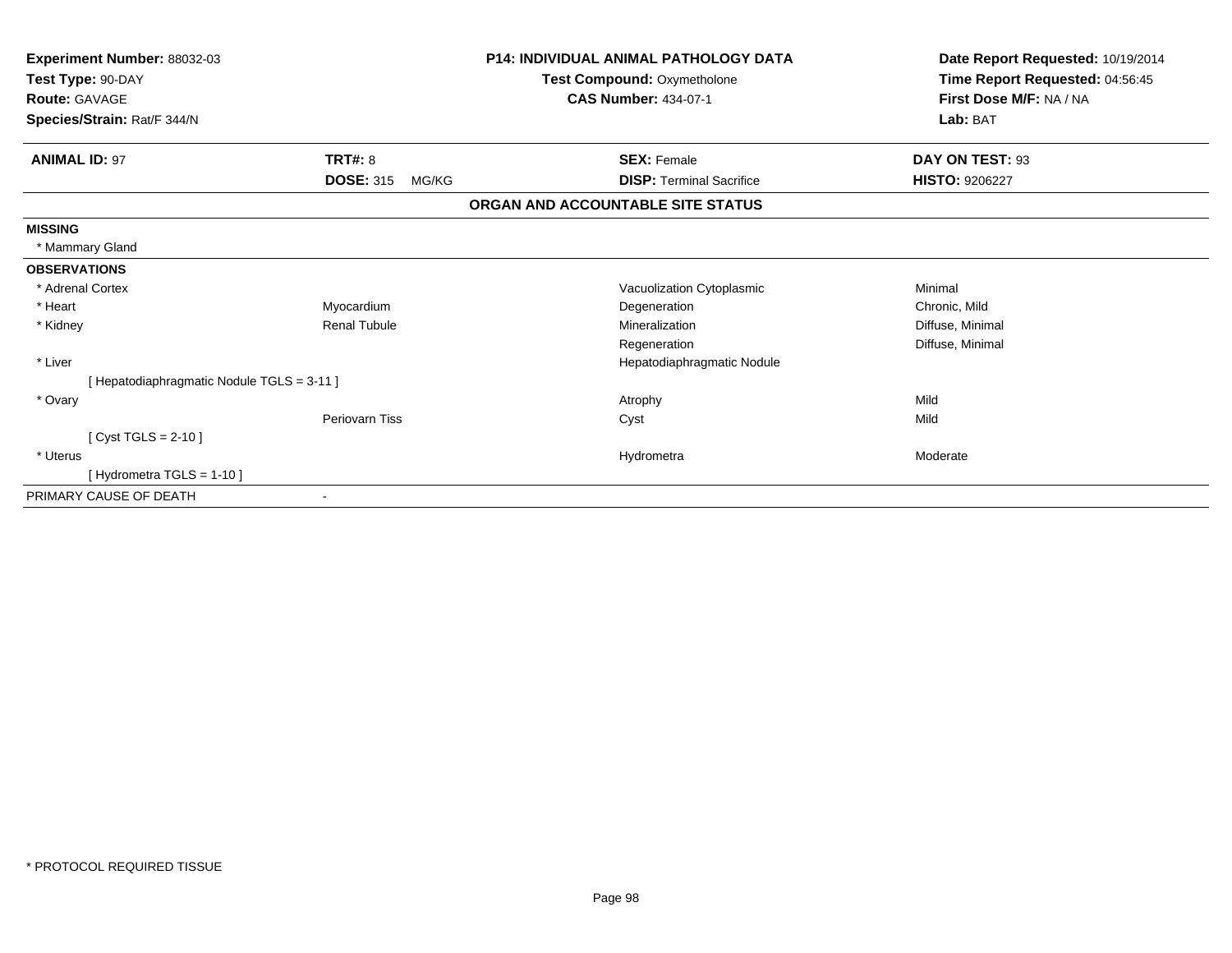| Experiment Number: 88032-03<br>Test Type: 90-DAY<br><b>Route: GAVAGE</b><br>Species/Strain: Rat/F 344/N |                           | <b>P14: INDIVIDUAL ANIMAL PATHOLOGY DATA</b><br><b>Test Compound: Oxymetholone</b><br><b>CAS Number: 434-07-1</b> | Date Report Requested: 10/19/2014<br>Time Report Requested: 04:56:45<br>First Dose M/F: NA / NA<br>Lab: BAT |
|---------------------------------------------------------------------------------------------------------|---------------------------|-------------------------------------------------------------------------------------------------------------------|-------------------------------------------------------------------------------------------------------------|
| <b>ANIMAL ID: 98</b>                                                                                    | <b>TRT#: 8</b>            | <b>SEX: Female</b>                                                                                                | DAY ON TEST: 93                                                                                             |
|                                                                                                         | <b>DOSE: 315</b><br>MG/KG | <b>DISP:</b> Terminal Sacrifice                                                                                   | <b>HISTO: 9206228</b>                                                                                       |
| <b>OBSERVATIONS</b>                                                                                     |                           |                                                                                                                   |                                                                                                             |
| * Adrenal Cortex                                                                                        |                           | Vacuolization Cytoplasmic                                                                                         | Minimal                                                                                                     |
| * Heart                                                                                                 | Myocardium                | Degeneration                                                                                                      | Chronic, Mild                                                                                               |
| * Kidney                                                                                                | <b>Renal Tubule</b>       | Mineralization                                                                                                    | Diffuse, Minimal                                                                                            |
| * Mammary Gland                                                                                         |                           | Hyperplasia                                                                                                       | Mild                                                                                                        |
| * Ovary                                                                                                 |                           | Atrophy                                                                                                           | Mild                                                                                                        |
| * Uterus                                                                                                |                           | Hydrometra                                                                                                        | Moderate                                                                                                    |
| [Hydrometra TGLS = $1-10$ ]                                                                             |                           |                                                                                                                   |                                                                                                             |
| PRIMARY CAUSE OF DEATH                                                                                  |                           |                                                                                                                   |                                                                                                             |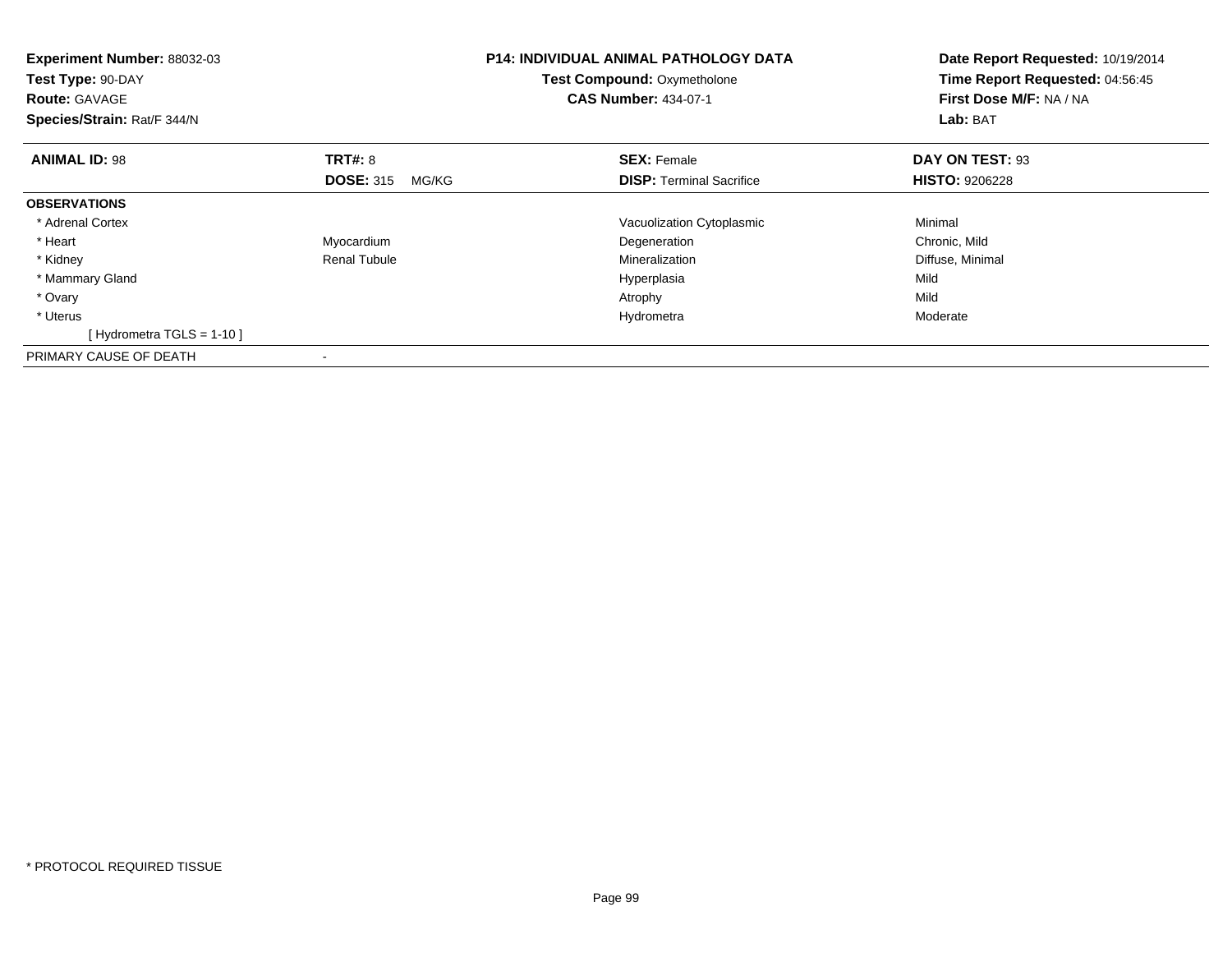| <b>Experiment Number: 88032-03</b><br>Test Type: 90-DAY<br><b>Route: GAVAGE</b><br>Species/Strain: Rat/F 344/N |                           | <b>P14: INDIVIDUAL ANIMAL PATHOLOGY DATA</b><br><b>Test Compound: Oxymetholone</b><br><b>CAS Number: 434-07-1</b> | Date Report Requested: 10/19/2014<br>Time Report Requested: 04:56:45<br>First Dose M/F: NA / NA<br>Lab: BAT |
|----------------------------------------------------------------------------------------------------------------|---------------------------|-------------------------------------------------------------------------------------------------------------------|-------------------------------------------------------------------------------------------------------------|
| <b>ANIMAL ID: 99</b>                                                                                           | <b>TRT#: 8</b>            | <b>SEX: Female</b>                                                                                                | DAY ON TEST: 93                                                                                             |
|                                                                                                                | <b>DOSE: 315</b><br>MG/KG | <b>DISP:</b> Terminal Sacrifice                                                                                   | <b>HISTO: 9206229</b>                                                                                       |
| <b>OBSERVATIONS</b>                                                                                            |                           |                                                                                                                   |                                                                                                             |
| * Adrenal Cortex                                                                                               |                           | Vacuolization Cytoplasmic                                                                                         | Mild                                                                                                        |
| * Heart                                                                                                        | Myocardium                | Degeneration                                                                                                      | Chronic, Mild                                                                                               |
| * Kidney                                                                                                       | <b>Renal Tubule</b>       | Mineralization                                                                                                    | Diffuse, Minimal                                                                                            |
|                                                                                                                |                           | Regeneration                                                                                                      | Diffuse, Minimal                                                                                            |
| * Mammary Gland                                                                                                |                           | Hyperplasia                                                                                                       | Minimal                                                                                                     |
| * Ovary                                                                                                        |                           | Atrophy                                                                                                           | Moderate                                                                                                    |
| * Uterus                                                                                                       |                           | Hydrometra                                                                                                        | Moderate                                                                                                    |
| [Hydrometra TGLS = 1-10]                                                                                       |                           |                                                                                                                   |                                                                                                             |
| PRIMARY CAUSE OF DEATH                                                                                         |                           |                                                                                                                   |                                                                                                             |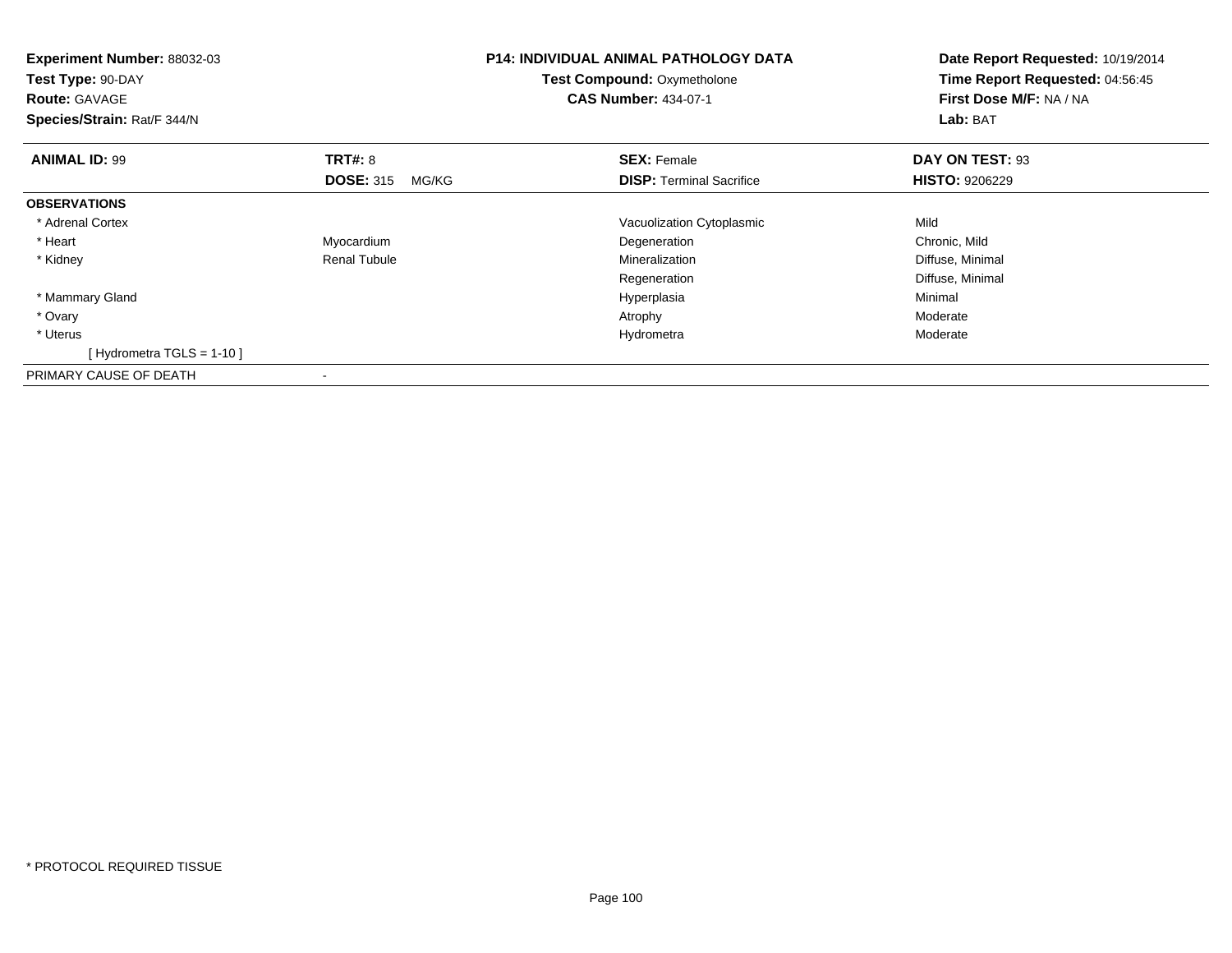| <b>Experiment Number: 88032-03</b><br>Test Type: 90-DAY<br><b>Route: GAVAGE</b><br>Species/Strain: Rat/F 344/N |                           | <b>P14: INDIVIDUAL ANIMAL PATHOLOGY DATA</b><br>Test Compound: Oxymetholone<br><b>CAS Number: 434-07-1</b> | Date Report Requested: 10/19/2014<br>Time Report Requested: 04:56:45<br>First Dose M/F: NA / NA<br>Lab: BAT |
|----------------------------------------------------------------------------------------------------------------|---------------------------|------------------------------------------------------------------------------------------------------------|-------------------------------------------------------------------------------------------------------------|
| <b>ANIMAL ID: 100</b>                                                                                          | <b>TRT#: 8</b>            | <b>SEX: Female</b>                                                                                         | DAY ON TEST: 93                                                                                             |
|                                                                                                                | <b>DOSE: 315</b><br>MG/KG | <b>DISP:</b> Terminal Sacrifice                                                                            | <b>HISTO: 9206230</b>                                                                                       |
| <b>OBSERVATIONS</b>                                                                                            |                           |                                                                                                            |                                                                                                             |
| * Adrenal Cortex                                                                                               |                           | Vacuolization Cytoplasmic                                                                                  | Minimal                                                                                                     |
| * Heart                                                                                                        | Myocardium                | Degeneration                                                                                               | Chronic, Mild                                                                                               |
| * Kidney                                                                                                       | <b>Renal Tubule</b>       | Mineralization                                                                                             | Diffuse, Moderate                                                                                           |
|                                                                                                                |                           | Regeneration                                                                                               | Diffuse, Minimal                                                                                            |
| * Mammary Gland                                                                                                |                           | Hyperplasia                                                                                                | Mild                                                                                                        |
| * Ovary                                                                                                        |                           | Atrophy                                                                                                    | Minimal                                                                                                     |
| * Uterus                                                                                                       |                           | Hydrometra                                                                                                 | Moderate                                                                                                    |
| [Hydrometra TGLS = $1-10$ ]                                                                                    |                           |                                                                                                            |                                                                                                             |
| PRIMARY CAUSE OF DEATH                                                                                         | $\overline{\phantom{a}}$  |                                                                                                            |                                                                                                             |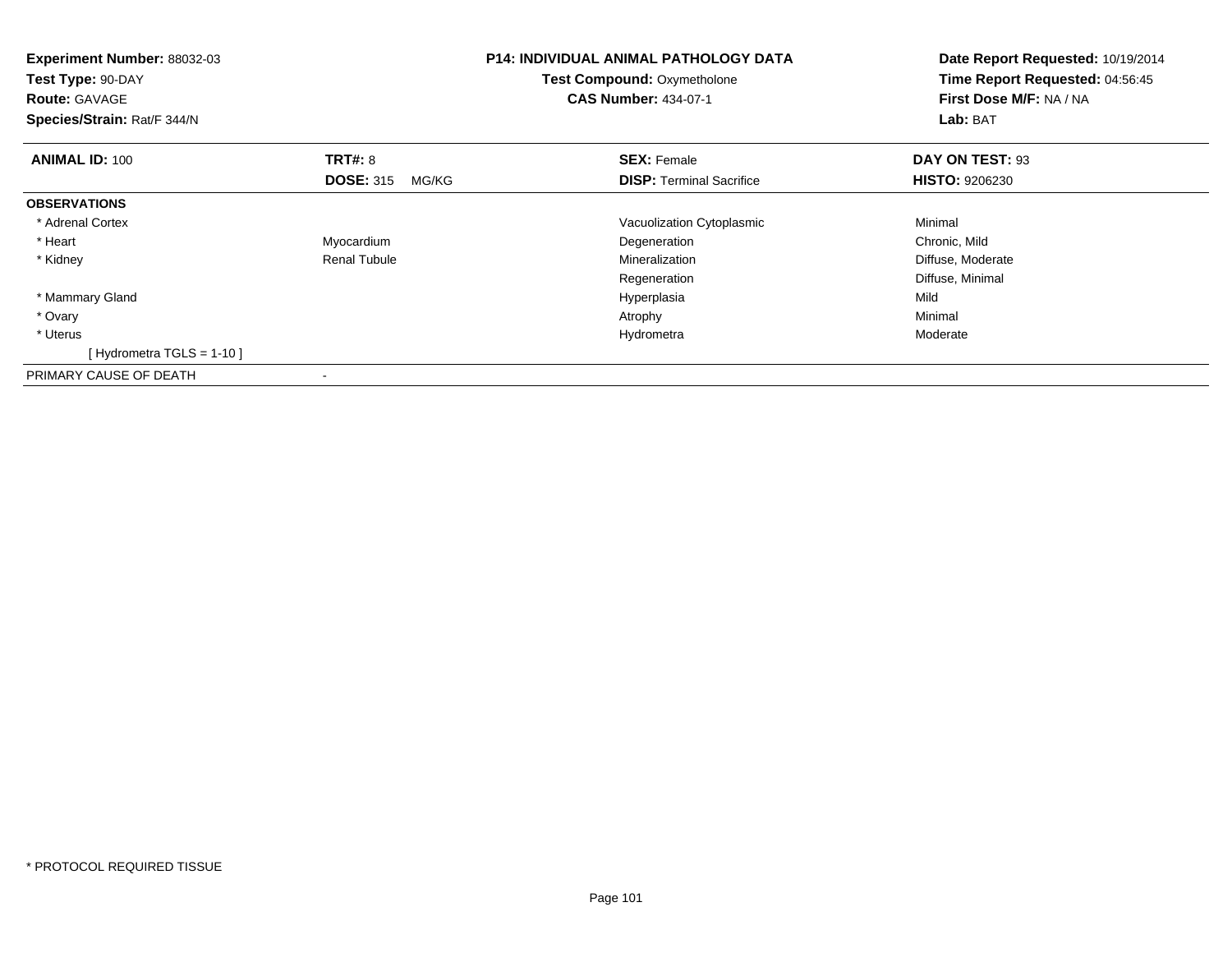| <b>Experiment Number: 88032-03</b><br>Test Type: 90-DAY<br><b>Route: GAVAGE</b><br>Species/Strain: Rat/F 344/N |                           | <b>P14: INDIVIDUAL ANIMAL PATHOLOGY DATA</b><br><b>Test Compound: Oxymetholone</b><br><b>CAS Number: 434-07-1</b> | Date Report Requested: 10/19/2014<br>Time Report Requested: 04:56:45<br>First Dose M/F: NA / NA<br>Lab: BAT |
|----------------------------------------------------------------------------------------------------------------|---------------------------|-------------------------------------------------------------------------------------------------------------------|-------------------------------------------------------------------------------------------------------------|
| <b>ANIMAL ID: 101</b>                                                                                          | <b>TRT#: 10</b>           | <b>SEX: Female</b>                                                                                                | DAY ON TEST: 93                                                                                             |
|                                                                                                                | <b>DOSE: 625</b><br>MG/KG | <b>DISP:</b> Terminal Sacrifice                                                                                   | <b>HISTO: 9206201</b>                                                                                       |
|                                                                                                                |                           | ORGAN AND ACCOUNTABLE SITE STATUS                                                                                 |                                                                                                             |
| <b>MISSING</b>                                                                                                 |                           |                                                                                                                   |                                                                                                             |
| * Mammary Gland                                                                                                |                           |                                                                                                                   |                                                                                                             |
| <b>OBSERVATIONS</b>                                                                                            |                           |                                                                                                                   |                                                                                                             |
| * Adrenal Cortex                                                                                               |                           | Vacuolization Cytoplasmic                                                                                         | Mild                                                                                                        |
| * Heart                                                                                                        | Myocardium                | Degeneration                                                                                                      | Chronic, Minimal                                                                                            |
| * Kidney                                                                                                       | Renal Tubule              | Mineralization                                                                                                    | Diffuse, Minimal                                                                                            |
|                                                                                                                |                           | Regeneration                                                                                                      | Diffuse, Minimal                                                                                            |
| * Ovary                                                                                                        |                           | Atrophy                                                                                                           | Moderate                                                                                                    |
| * Uterus                                                                                                       |                           | Hydrometra                                                                                                        | Mild                                                                                                        |
| PRIMARY CAUSE OF DEATH                                                                                         |                           |                                                                                                                   |                                                                                                             |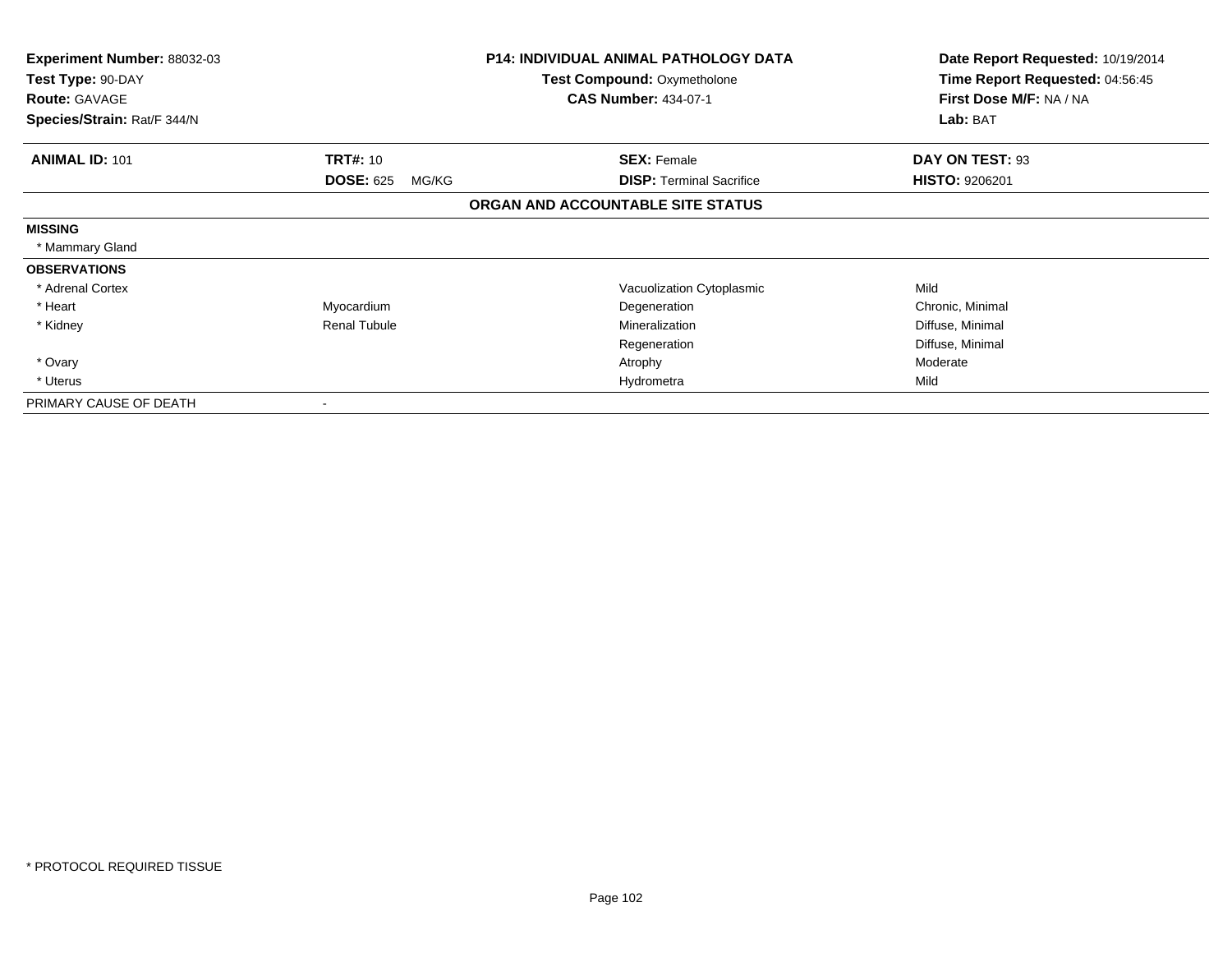| Experiment Number: 88032-03<br>Test Type: 90-DAY    |                           | <b>P14: INDIVIDUAL ANIMAL PATHOLOGY DATA</b><br><b>Test Compound: Oxymetholone</b> | Date Report Requested: 10/19/2014<br>Time Report Requested: 04:56:45 |
|-----------------------------------------------------|---------------------------|------------------------------------------------------------------------------------|----------------------------------------------------------------------|
| <b>Route: GAVAGE</b><br>Species/Strain: Rat/F 344/N |                           | <b>CAS Number: 434-07-1</b>                                                        | First Dose M/F: NA / NA<br>Lab: BAT                                  |
|                                                     |                           |                                                                                    |                                                                      |
| <b>ANIMAL ID: 102</b>                               | <b>TRT#: 10</b>           | <b>SEX: Female</b>                                                                 | DAY ON TEST: 93                                                      |
|                                                     | <b>DOSE: 625</b><br>MG/KG | <b>DISP:</b> Terminal Sacrifice                                                    | <b>HISTO: 9206202</b>                                                |
|                                                     |                           | ORGAN AND ACCOUNTABLE SITE STATUS                                                  |                                                                      |
| <b>INSUFFICIENT TISSUE</b>                          |                           |                                                                                    |                                                                      |
| * Mammary Gland                                     |                           |                                                                                    |                                                                      |
| <b>OBSERVATIONS</b>                                 |                           |                                                                                    |                                                                      |
| * Adrenal Cortex                                    |                           | Vacuolization Cytoplasmic                                                          | Mild                                                                 |
| * Heart                                             | Myocardium                | Degeneration                                                                       | Chronic, Mild                                                        |
| * Kidney                                            | <b>Renal Tubule</b>       | Mineralization                                                                     | Diffuse, Mild                                                        |
|                                                     |                           | Regeneration                                                                       | Diffuse, Minimal                                                     |
| * Ovary                                             |                           | Atrophy                                                                            | Marked                                                               |
| * Uterus                                            |                           | Hydrometra                                                                         | Moderate                                                             |
| [Hydrometra TGLS = $1-10$ ]                         |                           |                                                                                    |                                                                      |
| PRIMARY CAUSE OF DEATH                              |                           |                                                                                    |                                                                      |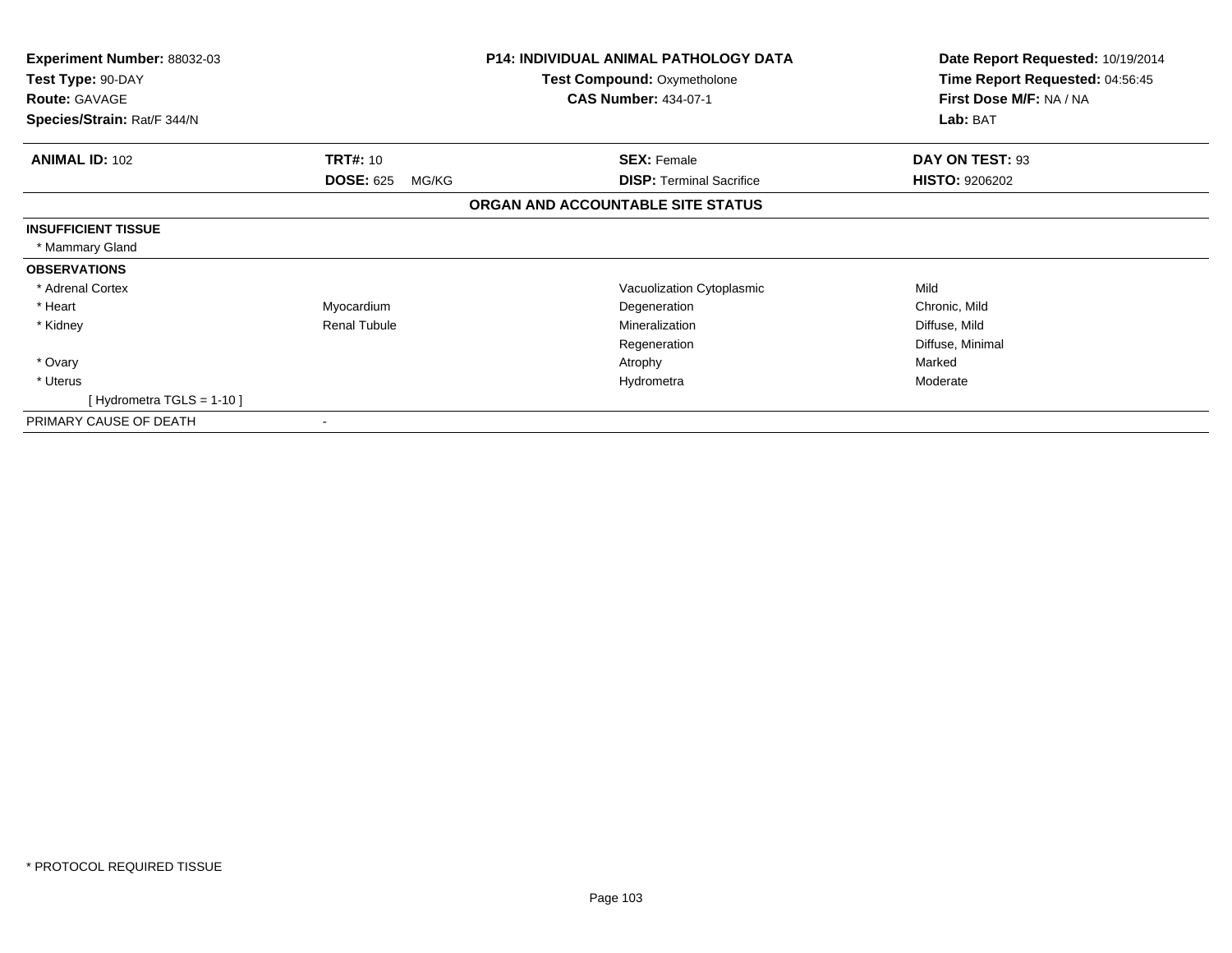| <b>Experiment Number: 88032-03</b><br>Test Type: 90-DAY<br><b>Route: GAVAGE</b><br>Species/Strain: Rat/F 344/N |                           | <b>P14: INDIVIDUAL ANIMAL PATHOLOGY DATA</b><br>Test Compound: Oxymetholone<br><b>CAS Number: 434-07-1</b> | Date Report Requested: 10/19/2014<br>Time Report Requested: 04:56:45<br>First Dose M/F: NA / NA<br>Lab: BAT |
|----------------------------------------------------------------------------------------------------------------|---------------------------|------------------------------------------------------------------------------------------------------------|-------------------------------------------------------------------------------------------------------------|
| <b>ANIMAL ID: 103</b>                                                                                          | <b>TRT#: 10</b>           | <b>SEX: Female</b>                                                                                         | DAY ON TEST: 93                                                                                             |
|                                                                                                                | <b>DOSE: 625</b><br>MG/KG | <b>DISP:</b> Terminal Sacrifice                                                                            | <b>HISTO: 9206203</b>                                                                                       |
| <b>OBSERVATIONS</b>                                                                                            |                           |                                                                                                            |                                                                                                             |
| * Adrenal Cortex                                                                                               |                           | Vacuolization Cytoplasmic                                                                                  | Mild                                                                                                        |
| * Heart                                                                                                        | Myocardium                | Degeneration                                                                                               | Chronic, Mild                                                                                               |
| * Kidney                                                                                                       | <b>Renal Tubule</b>       | Mineralization                                                                                             | Diffuse, Minimal                                                                                            |
|                                                                                                                |                           | Regeneration                                                                                               | Diffuse, Minimal                                                                                            |
| * Mammary Gland                                                                                                |                           | Hyperplasia                                                                                                | Mild                                                                                                        |
| * Ovary                                                                                                        |                           | Atrophy                                                                                                    | Marked                                                                                                      |
| * Uterus                                                                                                       |                           | Hydrometra                                                                                                 | Moderate                                                                                                    |
| [Hydrometra TGLS = $1-10$ ]                                                                                    |                           |                                                                                                            |                                                                                                             |
| PRIMARY CAUSE OF DEATH                                                                                         | $\overline{\phantom{a}}$  |                                                                                                            |                                                                                                             |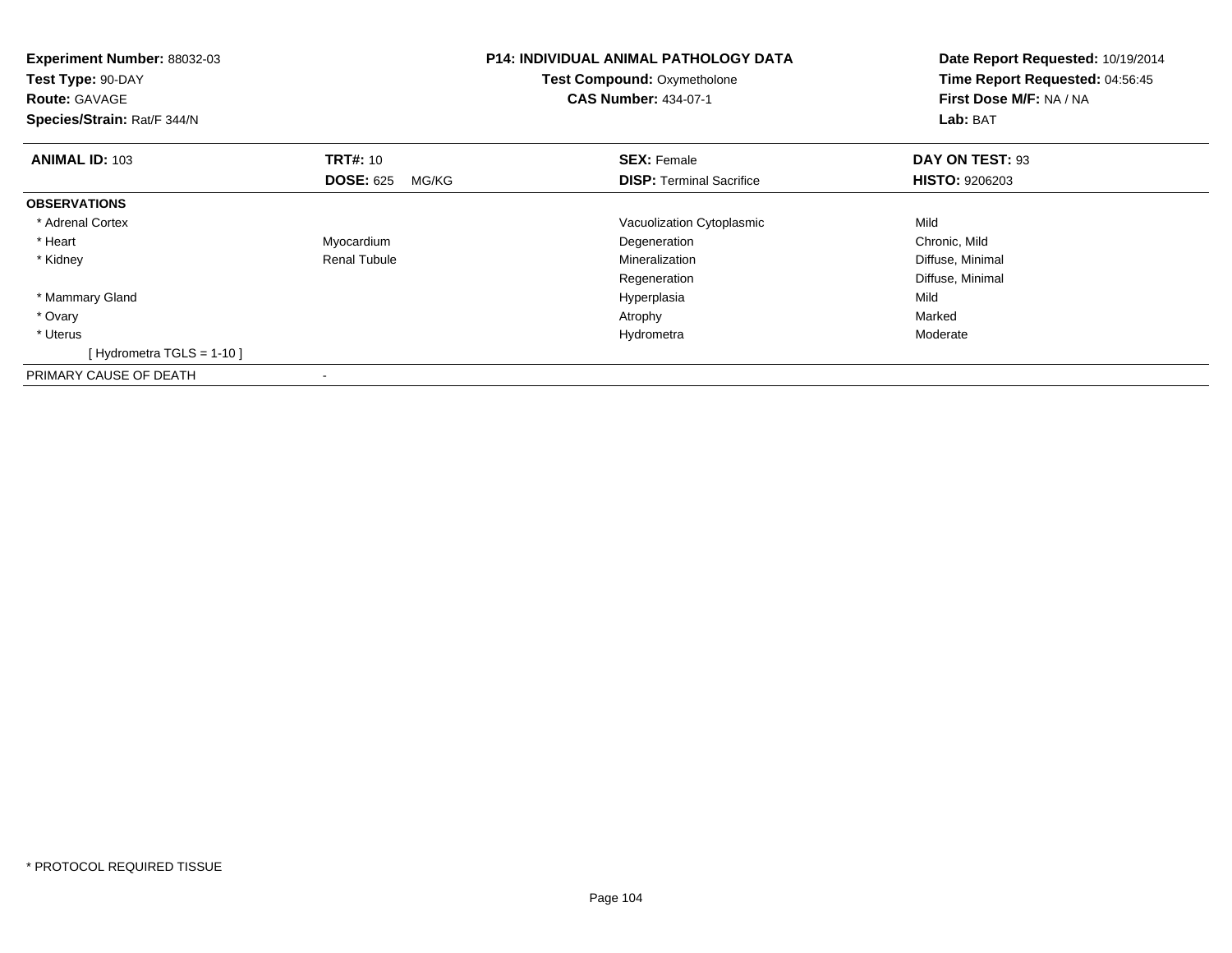| Experiment Number: 88032-03<br>Test Type: 90-DAY<br><b>Route: GAVAGE</b><br>Species/Strain: Rat/F 344/N |                           | <b>P14: INDIVIDUAL ANIMAL PATHOLOGY DATA</b><br><b>Test Compound: Oxymetholone</b><br><b>CAS Number: 434-07-1</b> | Date Report Requested: 10/19/2014<br>Time Report Requested: 04:56:45<br>First Dose M/F: NA / NA<br>Lab: BAT |
|---------------------------------------------------------------------------------------------------------|---------------------------|-------------------------------------------------------------------------------------------------------------------|-------------------------------------------------------------------------------------------------------------|
| <b>ANIMAL ID: 104</b>                                                                                   | <b>TRT#: 10</b>           | <b>SEX: Female</b>                                                                                                | DAY ON TEST: 93                                                                                             |
|                                                                                                         | <b>DOSE: 625</b><br>MG/KG | <b>DISP:</b> Terminal Sacrifice                                                                                   | <b>HISTO: 9206204</b>                                                                                       |
| <b>OBSERVATIONS</b>                                                                                     |                           |                                                                                                                   |                                                                                                             |
| * Adrenal Cortex                                                                                        |                           | Vacuolization Cytoplasmic                                                                                         | Mild                                                                                                        |
| * Heart                                                                                                 | Myocardium                | Degeneration                                                                                                      | Chronic, Minimal                                                                                            |
| * Kidney                                                                                                | Renal Tubule              | Mineralization                                                                                                    | Diffuse, Minimal                                                                                            |
|                                                                                                         |                           | Regeneration                                                                                                      | Diffuse, Minimal                                                                                            |
| * Mammary Gland                                                                                         |                           | Hyperplasia                                                                                                       | Minimal                                                                                                     |
| * Ovary                                                                                                 |                           | Atrophy                                                                                                           | Moderate                                                                                                    |
| * Uterus                                                                                                |                           | Hydrometra                                                                                                        | Moderate                                                                                                    |
| PRIMARY CAUSE OF DEATH                                                                                  |                           |                                                                                                                   |                                                                                                             |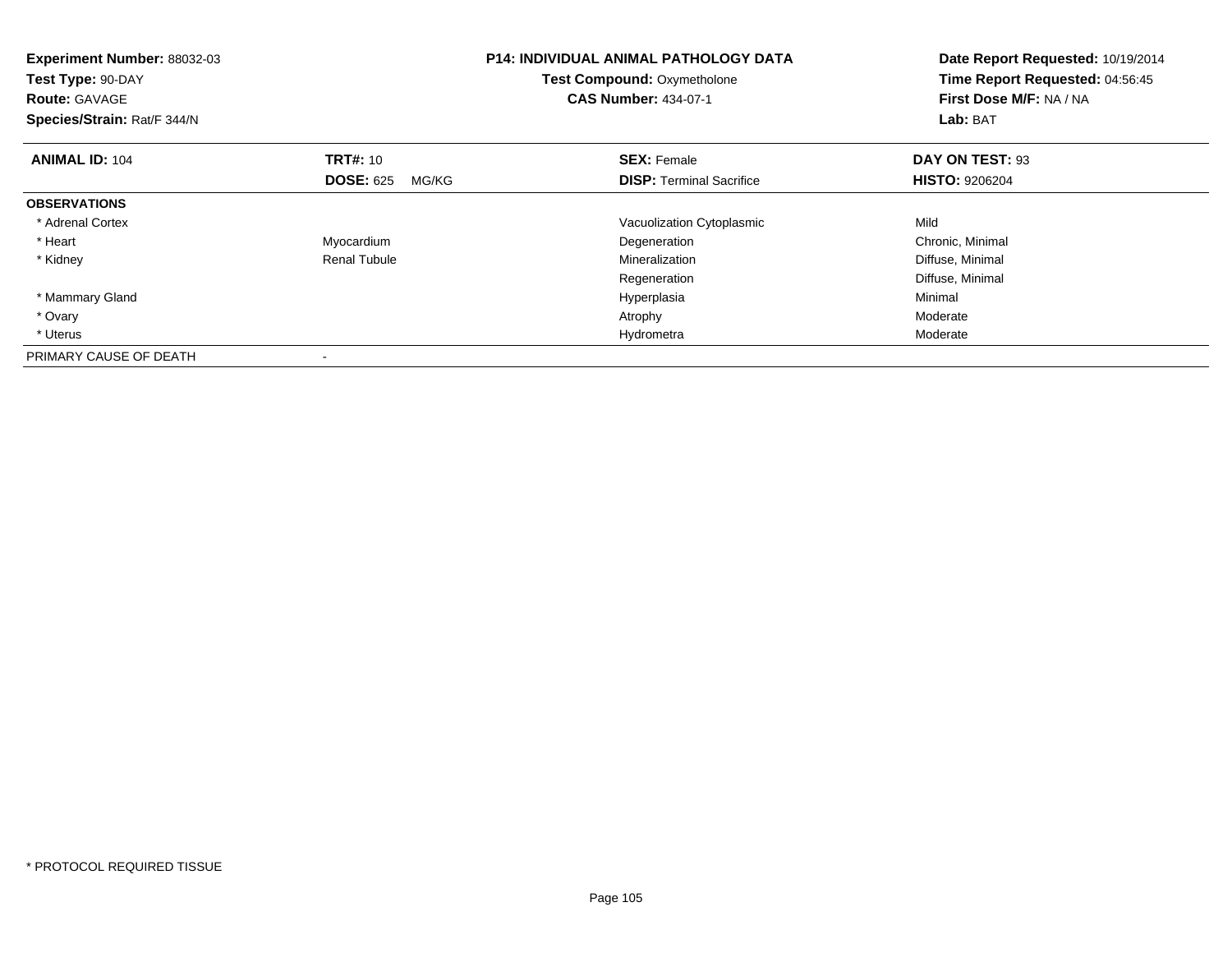| <b>Experiment Number: 88032-03</b><br>Test Type: 90-DAY<br><b>Route: GAVAGE</b><br>Species/Strain: Rat/F 344/N |                           | <b>P14: INDIVIDUAL ANIMAL PATHOLOGY DATA</b><br><b>Test Compound: Oxymetholone</b><br><b>CAS Number: 434-07-1</b> | Date Report Requested: 10/19/2014<br>Time Report Requested: 04:56:45<br>First Dose M/F: NA / NA<br>Lab: BAT |
|----------------------------------------------------------------------------------------------------------------|---------------------------|-------------------------------------------------------------------------------------------------------------------|-------------------------------------------------------------------------------------------------------------|
| <b>ANIMAL ID: 105</b>                                                                                          | <b>TRT#: 10</b>           | <b>SEX: Female</b>                                                                                                | DAY ON TEST: 93                                                                                             |
|                                                                                                                | <b>DOSE: 625</b><br>MG/KG | <b>DISP:</b> Terminal Sacrifice                                                                                   | <b>HISTO: 9206205</b>                                                                                       |
| <b>OBSERVATIONS</b>                                                                                            |                           |                                                                                                                   |                                                                                                             |
| * Adrenal Cortex                                                                                               |                           | Vacuolization Cytoplasmic                                                                                         | Mild                                                                                                        |
| * Heart                                                                                                        | Myocardium                | Degeneration                                                                                                      | Chronic, Mild                                                                                               |
| * Kidney                                                                                                       | <b>Renal Tubule</b>       | Mineralization                                                                                                    | Diffuse, Mild                                                                                               |
|                                                                                                                |                           | Regeneration                                                                                                      | Diffuse, Minimal                                                                                            |
| * Mammary Gland                                                                                                |                           | Hyperplasia                                                                                                       | Mild                                                                                                        |
| * Ovary                                                                                                        |                           | Atrophy                                                                                                           | Moderate                                                                                                    |
| * Uterus                                                                                                       |                           | Hydrometra                                                                                                        | Moderate                                                                                                    |
| [Hydrometra TGLS = 1-10]                                                                                       |                           |                                                                                                                   |                                                                                                             |
| PRIMARY CAUSE OF DEATH                                                                                         |                           |                                                                                                                   |                                                                                                             |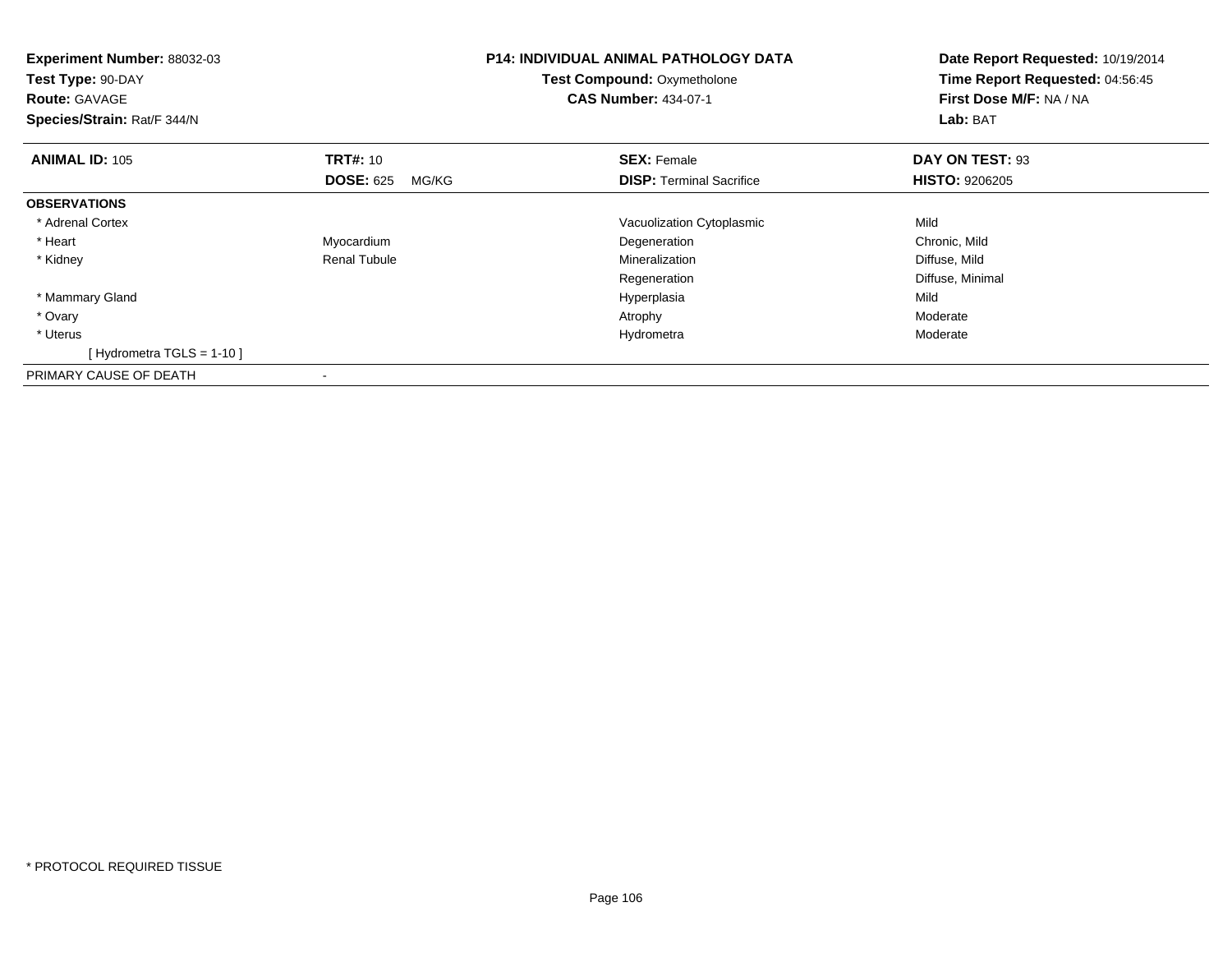| <b>Experiment Number: 88032-03</b> |                           | <b>P14: INDIVIDUAL ANIMAL PATHOLOGY DATA</b> | Date Report Requested: 10/19/2014 |
|------------------------------------|---------------------------|----------------------------------------------|-----------------------------------|
| Test Type: 90-DAY                  |                           | <b>Test Compound: Oxymetholone</b>           | Time Report Requested: 04:56:45   |
| <b>Route: GAVAGE</b>               |                           | <b>CAS Number: 434-07-1</b>                  | First Dose M/F: NA / NA           |
| Species/Strain: Rat/F 344/N        |                           |                                              | Lab: BAT                          |
| <b>ANIMAL ID: 106</b>              | <b>TRT#: 10</b>           | <b>SEX: Female</b>                           | DAY ON TEST: 93                   |
|                                    | <b>DOSE: 625</b><br>MG/KG | <b>DISP: Terminal Sacrifice</b>              | <b>HISTO: 9206206</b>             |
|                                    |                           | ORGAN AND ACCOUNTABLE SITE STATUS            |                                   |
| <b>NORMAL</b>                      |                           |                                              |                                   |
| * Heart                            |                           |                                              |                                   |
| <b>OBSERVATIONS</b>                |                           |                                              |                                   |
| * Adrenal Cortex                   |                           | Vacuolization Cytoplasmic                    | Mild                              |
| * Kidney                           | <b>Renal Tubule</b>       | Mineralization                               | Diffuse, Minimal                  |
|                                    |                           | Regeneration                                 | Diffuse, Minimal                  |
| * Mammary Gland                    |                           | Hyperplasia                                  | Mild                              |
| * Ovary                            |                           | Atrophy                                      | Moderate                          |
| * Uterus                           |                           | Hydrometra                                   | Moderate                          |
| [Hydrometra TGLS = 1-10]           |                           |                                              |                                   |
| PRIMARY CAUSE OF DEATH             |                           |                                              |                                   |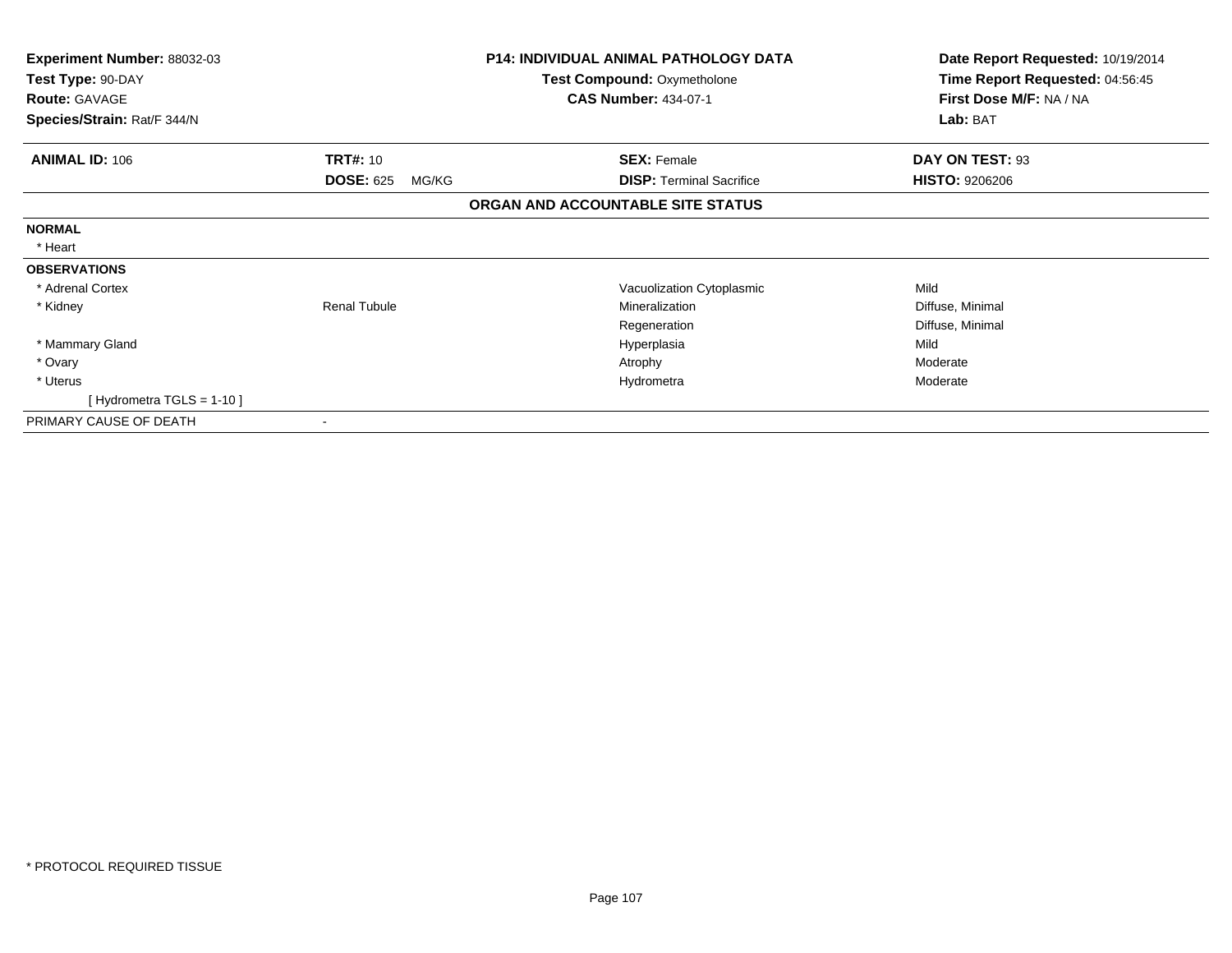| Experiment Number: 88032-03<br>Test Type: 90-DAY<br><b>Route: GAVAGE</b><br>Species/Strain: Rat/F 344/N |                           | <b>P14: INDIVIDUAL ANIMAL PATHOLOGY DATA</b><br><b>Test Compound: Oxymetholone</b><br><b>CAS Number: 434-07-1</b> | Date Report Requested: 10/19/2014<br>Time Report Requested: 04:56:45<br>First Dose M/F: NA / NA<br>Lab: BAT |
|---------------------------------------------------------------------------------------------------------|---------------------------|-------------------------------------------------------------------------------------------------------------------|-------------------------------------------------------------------------------------------------------------|
| <b>ANIMAL ID: 107</b>                                                                                   | <b>TRT#: 10</b>           | <b>SEX: Female</b>                                                                                                | DAY ON TEST: 93                                                                                             |
|                                                                                                         | <b>DOSE: 625</b><br>MG/KG | <b>DISP: Terminal Sacrifice</b>                                                                                   | <b>HISTO: 9206207</b>                                                                                       |
| <b>OBSERVATIONS</b>                                                                                     |                           |                                                                                                                   |                                                                                                             |
| * Adrenal Cortex                                                                                        |                           | Vacuolization Cytoplasmic                                                                                         | Mild                                                                                                        |
| * Heart                                                                                                 | Myocardium                | Degeneration                                                                                                      | Chronic, Minimal                                                                                            |
| * Kidney                                                                                                | <b>Renal Tubule</b>       | Mineralization                                                                                                    | Diffuse, Minimal                                                                                            |
|                                                                                                         |                           | Regeneration                                                                                                      | Diffuse, Minimal                                                                                            |
| * Mammary Gland                                                                                         |                           | Hyperplasia                                                                                                       | Mild                                                                                                        |
| * Ovary                                                                                                 |                           | Atrophy                                                                                                           | Marked                                                                                                      |
|                                                                                                         | Periovarn Tiss            | Cyst                                                                                                              | Moderate                                                                                                    |
| [ Cyst TGLS = $3-10$ ]                                                                                  |                           |                                                                                                                   |                                                                                                             |
| * Uterus                                                                                                |                           | Hydrometra                                                                                                        | Moderate                                                                                                    |
| [Hydrometra TGLS = 1-10]                                                                                |                           |                                                                                                                   |                                                                                                             |
| PRIMARY CAUSE OF DEATH                                                                                  |                           |                                                                                                                   |                                                                                                             |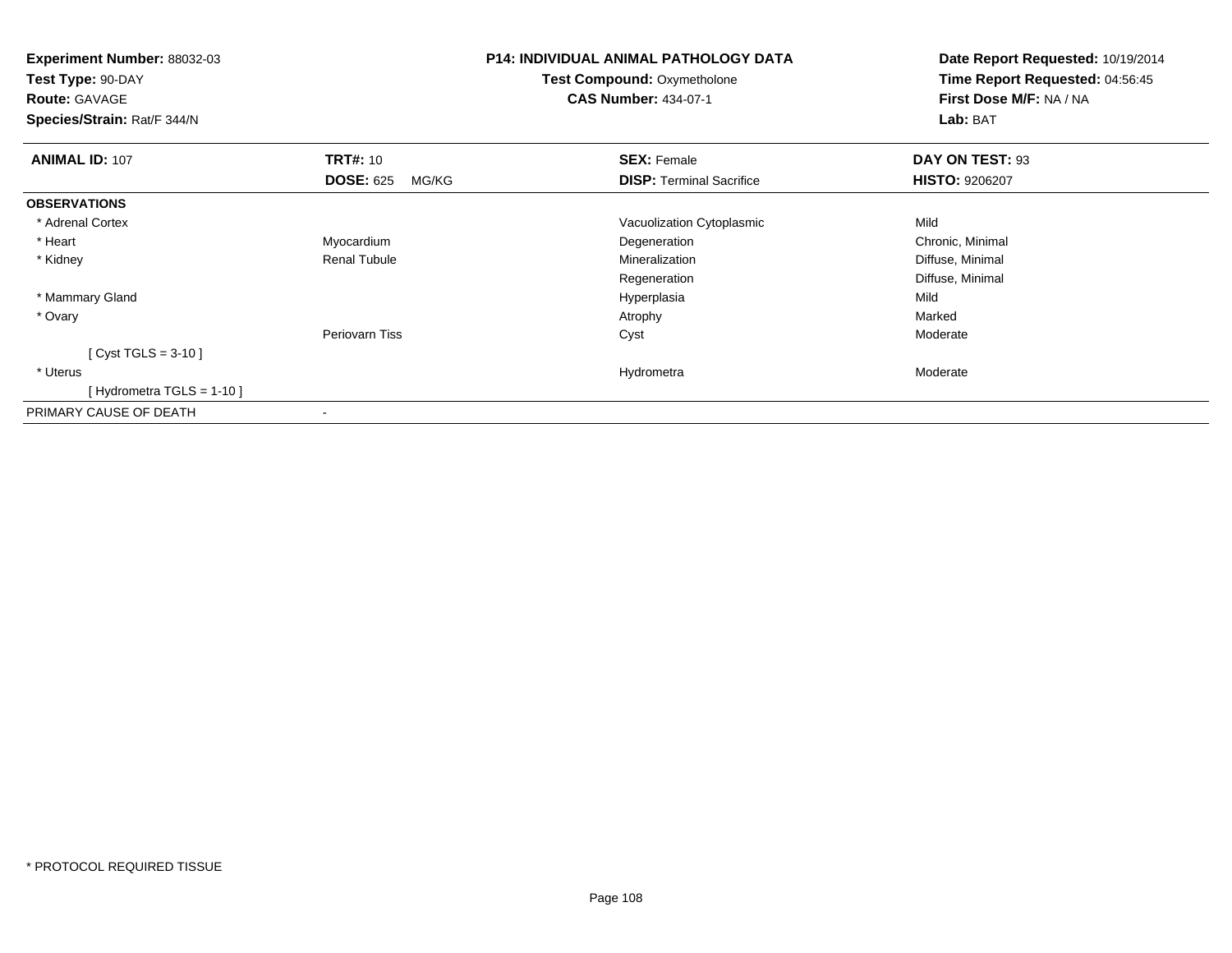| <b>Experiment Number: 88032-03</b><br>Test Type: 90-DAY<br><b>Route: GAVAGE</b><br>Species/Strain: Rat/F 344/N |                           | <b>P14: INDIVIDUAL ANIMAL PATHOLOGY DATA</b><br>Test Compound: Oxymetholone<br><b>CAS Number: 434-07-1</b> | Date Report Requested: 10/19/2014<br>Time Report Requested: 04:56:45<br>First Dose M/F: NA / NA<br>Lab: BAT |
|----------------------------------------------------------------------------------------------------------------|---------------------------|------------------------------------------------------------------------------------------------------------|-------------------------------------------------------------------------------------------------------------|
| <b>ANIMAL ID: 108</b>                                                                                          | <b>TRT#: 10</b>           | <b>SEX: Female</b>                                                                                         | DAY ON TEST: 93                                                                                             |
|                                                                                                                | <b>DOSE: 625</b><br>MG/KG | <b>DISP:</b> Terminal Sacrifice                                                                            | <b>HISTO: 9206208</b>                                                                                       |
| <b>OBSERVATIONS</b>                                                                                            |                           |                                                                                                            |                                                                                                             |
| * Adrenal Cortex                                                                                               |                           | Vacuolization Cytoplasmic                                                                                  | Mild                                                                                                        |
| * Heart                                                                                                        | Myocardium                | Degeneration                                                                                               | Chronic, Minimal                                                                                            |
| * Kidney                                                                                                       | <b>Renal Tubule</b>       | Mineralization                                                                                             | Diffuse, Mild                                                                                               |
|                                                                                                                |                           | Regeneration                                                                                               | Diffuse, Minimal                                                                                            |
| * Mammary Gland                                                                                                |                           | Hyperplasia                                                                                                | Mild                                                                                                        |
| * Ovary                                                                                                        |                           | Atrophy                                                                                                    | Moderate                                                                                                    |
| * Uterus                                                                                                       |                           | Hydrometra                                                                                                 | Moderate                                                                                                    |
| [Hydrometra TGLS = $1-10$ ]                                                                                    |                           |                                                                                                            |                                                                                                             |
| PRIMARY CAUSE OF DEATH                                                                                         | $\overline{\phantom{a}}$  |                                                                                                            |                                                                                                             |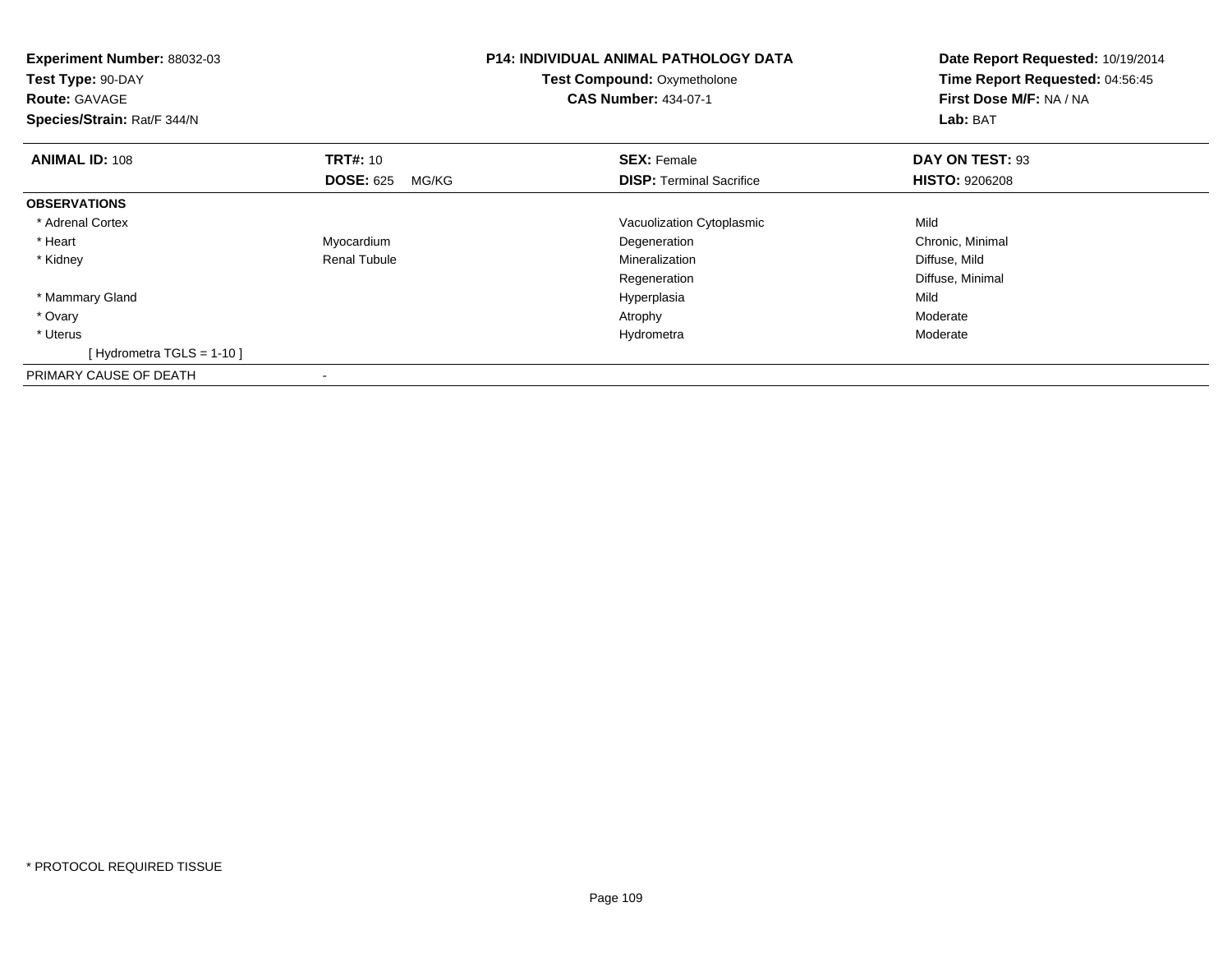| Experiment Number: 88032-03<br>Test Type: 90-DAY<br><b>Route: GAVAGE</b><br>Species/Strain: Rat/F 344/N |                           | <b>P14: INDIVIDUAL ANIMAL PATHOLOGY DATA</b><br><b>Test Compound: Oxymetholone</b><br><b>CAS Number: 434-07-1</b> | Date Report Requested: 10/19/2014<br>Time Report Requested: 04:56:45<br>First Dose M/F: NA / NA<br>Lab: BAT |
|---------------------------------------------------------------------------------------------------------|---------------------------|-------------------------------------------------------------------------------------------------------------------|-------------------------------------------------------------------------------------------------------------|
| <b>ANIMAL ID: 109</b>                                                                                   | <b>TRT#: 10</b>           | <b>SEX: Female</b>                                                                                                | DAY ON TEST: 93                                                                                             |
|                                                                                                         | <b>DOSE: 625</b><br>MG/KG | <b>DISP:</b> Terminal Sacrifice                                                                                   | <b>HISTO: 9206209</b>                                                                                       |
| <b>OBSERVATIONS</b>                                                                                     |                           |                                                                                                                   |                                                                                                             |
| * Adrenal Cortex                                                                                        |                           | Vacuolization Cytoplasmic                                                                                         | Moderate                                                                                                    |
| * Heart                                                                                                 | Myocardium                | Degeneration                                                                                                      | Chronic, Mild                                                                                               |
| * Kidney                                                                                                | <b>Renal Tubule</b>       | Mineralization                                                                                                    | Diffuse, Minimal                                                                                            |
| * Mammary Gland                                                                                         |                           | Hyperplasia                                                                                                       | Minimal                                                                                                     |
| * Ovary                                                                                                 |                           | Atrophy                                                                                                           | Marked                                                                                                      |
| * Uterus                                                                                                |                           | Hydrometra                                                                                                        | Moderate                                                                                                    |
| [Hydrometra TGLS = 1-10]                                                                                |                           |                                                                                                                   |                                                                                                             |
| PRIMARY CAUSE OF DEATH                                                                                  |                           |                                                                                                                   |                                                                                                             |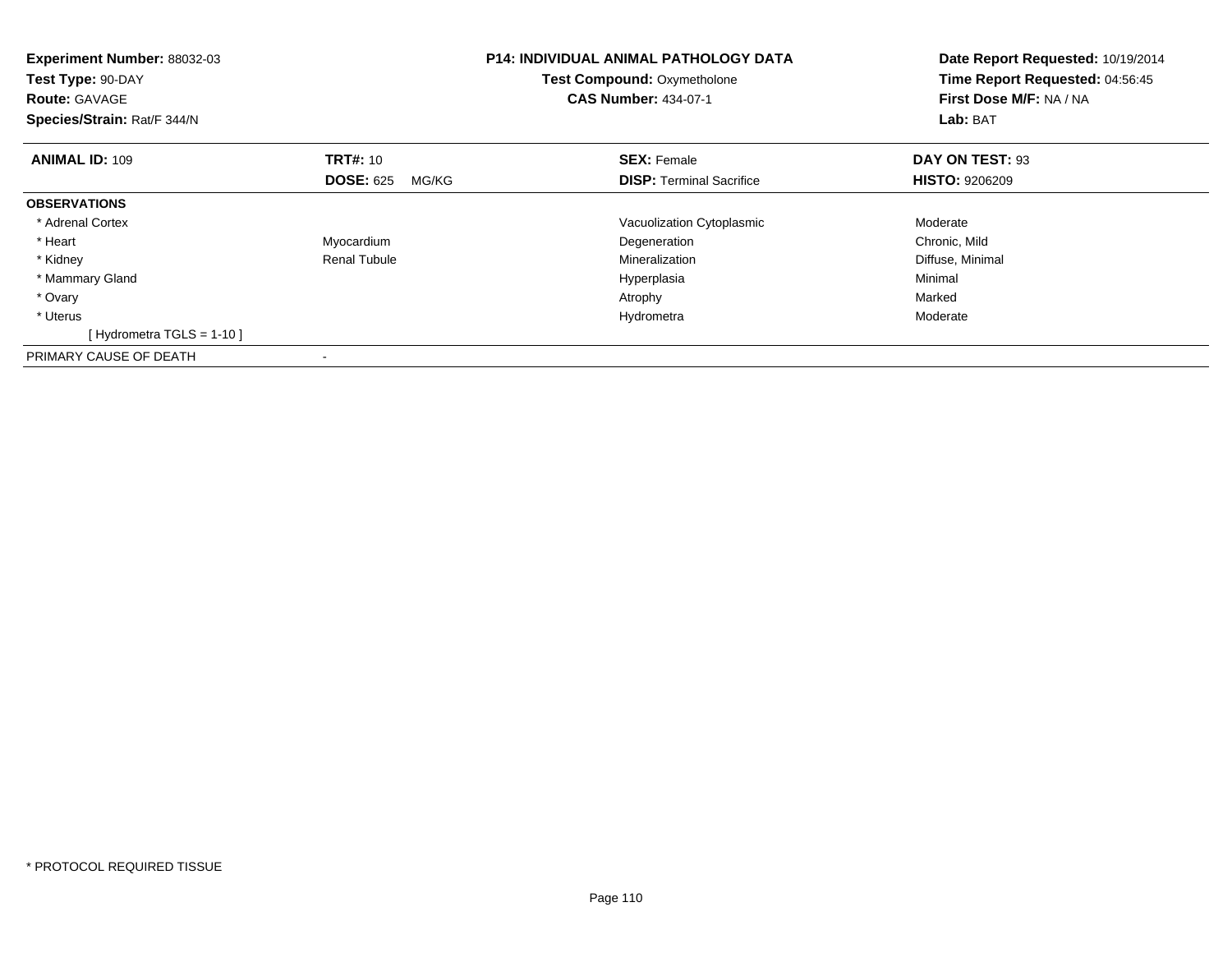| <b>Experiment Number: 88032-03</b><br>Test Type: 90-DAY<br><b>Route: GAVAGE</b><br>Species/Strain: Rat/F 344/N |                           | <b>P14: INDIVIDUAL ANIMAL PATHOLOGY DATA</b><br>Test Compound: Oxymetholone<br><b>CAS Number: 434-07-1</b> | Date Report Requested: 10/19/2014<br>Time Report Requested: 04:56:45<br>First Dose M/F: NA / NA<br>Lab: BAT |
|----------------------------------------------------------------------------------------------------------------|---------------------------|------------------------------------------------------------------------------------------------------------|-------------------------------------------------------------------------------------------------------------|
| <b>ANIMAL ID: 110</b>                                                                                          | <b>TRT#: 10</b>           | <b>SEX: Female</b>                                                                                         | DAY ON TEST: 93                                                                                             |
|                                                                                                                | <b>DOSE: 625</b><br>MG/KG | <b>DISP:</b> Terminal Sacrifice                                                                            | <b>HISTO: 9206210</b>                                                                                       |
| <b>OBSERVATIONS</b>                                                                                            |                           |                                                                                                            |                                                                                                             |
| * Adrenal Cortex                                                                                               |                           | Vacuolization Cytoplasmic                                                                                  | Mild                                                                                                        |
| * Heart                                                                                                        | Myocardium                | Degeneration                                                                                               | Chronic, Minimal                                                                                            |
| * Kidney                                                                                                       | <b>Renal Tubule</b>       | Mineralization                                                                                             | Diffuse, Minimal                                                                                            |
|                                                                                                                |                           | Regeneration                                                                                               | Diffuse, Minimal                                                                                            |
| * Mammary Gland                                                                                                |                           | Hyperplasia                                                                                                | Mild                                                                                                        |
| * Ovary                                                                                                        |                           | Atrophy                                                                                                    | Marked                                                                                                      |
| * Uterus                                                                                                       |                           | Hydrometra                                                                                                 | Moderate                                                                                                    |
| [Hydrometra TGLS = $1-10$ ]                                                                                    |                           |                                                                                                            |                                                                                                             |
| PRIMARY CAUSE OF DEATH                                                                                         | $\overline{\phantom{a}}$  |                                                                                                            |                                                                                                             |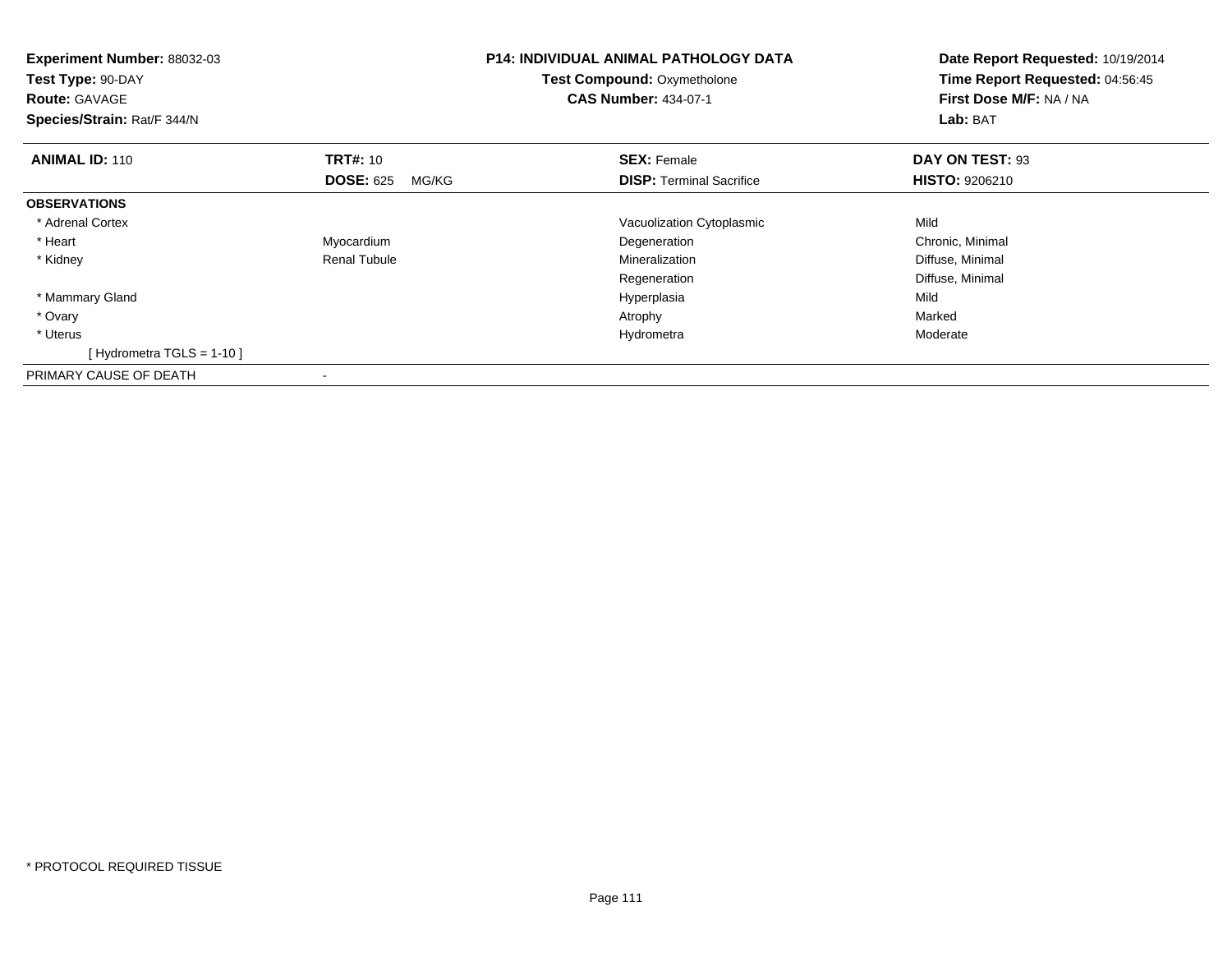| Experiment Number: 88032-03<br>Test Type: 90-DAY<br><b>Route: GAVAGE</b><br>Species/Strain: Rat/F 344/N |                           | <b>P14: INDIVIDUAL ANIMAL PATHOLOGY DATA</b><br><b>Test Compound: Oxymetholone</b><br><b>CAS Number: 434-07-1</b> | Date Report Requested: 10/19/2014<br>Time Report Requested: 04:56:45<br>First Dose M/F: NA / NA<br>Lab: BAT |
|---------------------------------------------------------------------------------------------------------|---------------------------|-------------------------------------------------------------------------------------------------------------------|-------------------------------------------------------------------------------------------------------------|
| <b>ANIMAL ID: 111</b>                                                                                   | <b>TRT#: 12</b>           | <b>SEX: Female</b>                                                                                                | DAY ON TEST: 93                                                                                             |
|                                                                                                         | DOSE: 1250 MG/KG          | <b>DISP: Terminal Sacrifice</b>                                                                                   | <b>HISTO: 9206181</b>                                                                                       |
|                                                                                                         |                           | ORGAN AND ACCOUNTABLE SITE STATUS                                                                                 |                                                                                                             |
| <b>NORMAL</b>                                                                                           |                           |                                                                                                                   |                                                                                                             |
| * Adrenal Medulla                                                                                       | * Blood Vessel            | * Bone                                                                                                            | * Bone Marrow                                                                                               |
| * Brain                                                                                                 | * Clitoral Gland          | * Esophagus                                                                                                       | * Intestine Large, Cecum                                                                                    |
| * Intestine Large, Colon                                                                                | * Intestine Large, Rectum | * Intestine Small, Duodenum                                                                                       | * Intestine Small, Ileum                                                                                    |
| * Intestine Small, Jejunum                                                                              | * Islets, Pancreatic      | * Liver                                                                                                           | * Lung                                                                                                      |
| * Lymph Node, Mandibular                                                                                | * Lymph Node, Mesenteric  | * Nose                                                                                                            | * Pancreas                                                                                                  |
| * Parathyroid Gland                                                                                     | * Pituitary Gland         | * Salivary Glands                                                                                                 | * Skin                                                                                                      |
| * Spleen                                                                                                | * Stomach, Forestomach    | * Stomach, Glandular                                                                                              | * Thymus                                                                                                    |
| * Thyroid Gland                                                                                         | * Trachea                 | * Urinary Bladder                                                                                                 |                                                                                                             |
| <b>OBSERVATIONS</b>                                                                                     |                           |                                                                                                                   |                                                                                                             |
| * Adrenal Cortex                                                                                        |                           | Vacuolization Cytoplasmic                                                                                         | Mild                                                                                                        |
| * Heart                                                                                                 | Myocardium                | Degeneration                                                                                                      | Chronic, Mild                                                                                               |
| * Kidney                                                                                                | <b>Renal Tubule</b>       | Mineralization                                                                                                    | Diffuse, Minimal                                                                                            |
|                                                                                                         |                           | Regeneration                                                                                                      | Diffuse, Minimal                                                                                            |
| * Mammary Gland                                                                                         |                           | Hyperplasia                                                                                                       | Mild                                                                                                        |
| * Ovary                                                                                                 |                           | Atrophy                                                                                                           | Marked                                                                                                      |
| * Uterus                                                                                                |                           | Hydrometra                                                                                                        | Moderate                                                                                                    |
| [Hydrometra TGLS = 1-10]                                                                                |                           |                                                                                                                   |                                                                                                             |
| PRIMARY CAUSE OF DEATH                                                                                  |                           |                                                                                                                   |                                                                                                             |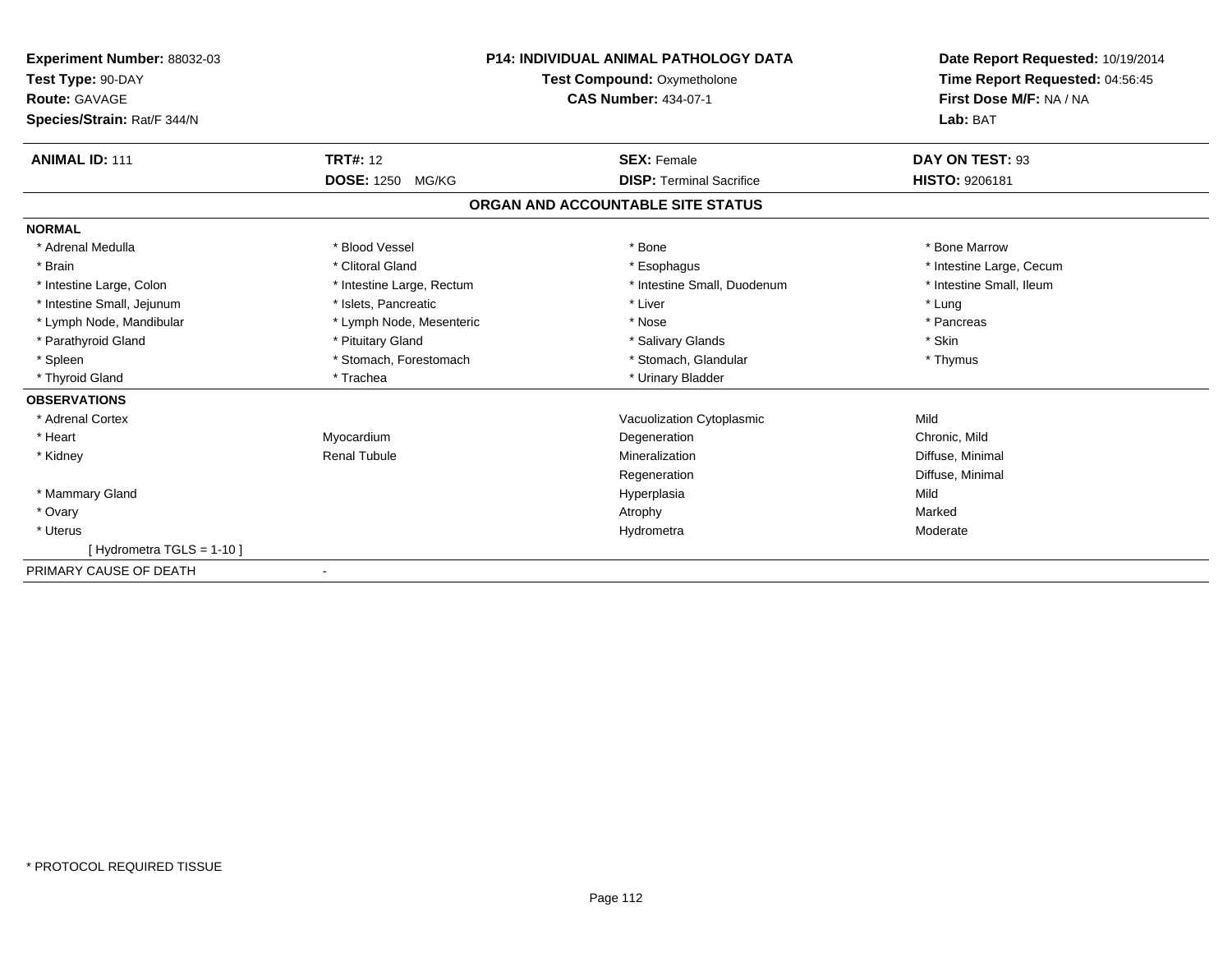| Experiment Number: 88032-03<br>Test Type: 90-DAY<br>Route: GAVAGE<br>Species/Strain: Rat/F 344/N |                           | <b>P14: INDIVIDUAL ANIMAL PATHOLOGY DATA</b><br>Test Compound: Oxymetholone<br><b>CAS Number: 434-07-1</b> | Date Report Requested: 10/19/2014<br>Time Report Requested: 04:56:46<br>First Dose M/F: NA / NA<br>Lab: BAT |
|--------------------------------------------------------------------------------------------------|---------------------------|------------------------------------------------------------------------------------------------------------|-------------------------------------------------------------------------------------------------------------|
| <b>ANIMAL ID: 112</b>                                                                            | <b>TRT#: 12</b>           | <b>SEX: Female</b>                                                                                         | DAY ON TEST: 93                                                                                             |
|                                                                                                  | DOSE: 1250 MG/KG          | <b>DISP: Terminal Sacrifice</b>                                                                            | <b>HISTO: 9206182</b>                                                                                       |
|                                                                                                  |                           | ORGAN AND ACCOUNTABLE SITE STATUS                                                                          |                                                                                                             |
| <b>NORMAL</b>                                                                                    |                           |                                                                                                            |                                                                                                             |
| * Adrenal Medulla                                                                                | * Blood Vessel            | * Bone                                                                                                     | * Bone Marrow                                                                                               |
| * Brain                                                                                          | * Clitoral Gland          | * Esophagus                                                                                                | * Intestine Large, Cecum                                                                                    |
| * Intestine Large, Colon                                                                         | * Intestine Large, Rectum | * Intestine Small, Duodenum                                                                                | * Intestine Small, Ileum                                                                                    |
| * Intestine Small, Jejunum                                                                       | * Islets, Pancreatic      | * Liver                                                                                                    | * Lung                                                                                                      |
| * Lymph Node, Mandibular                                                                         | * Lymph Node, Mesenteric  | * Nose                                                                                                     | * Pancreas                                                                                                  |
| * Salivary Glands                                                                                | * Skin                    | * Spleen                                                                                                   | * Stomach, Forestomach                                                                                      |
| * Stomach, Glandular                                                                             | * Thymus                  | * Thyroid Gland                                                                                            | * Trachea                                                                                                   |
| * Urinary Bladder                                                                                |                           |                                                                                                            |                                                                                                             |
| <b>MISSING</b>                                                                                   |                           |                                                                                                            |                                                                                                             |
| * Parathyroid Gland                                                                              |                           |                                                                                                            |                                                                                                             |
| <b>INSUFFICIENT TISSUE</b>                                                                       |                           |                                                                                                            |                                                                                                             |
| * Pituitary Gland                                                                                |                           |                                                                                                            |                                                                                                             |
| <b>OBSERVATIONS</b>                                                                              |                           |                                                                                                            |                                                                                                             |
| * Adrenal Cortex                                                                                 |                           | Vacuolization Cytoplasmic                                                                                  | Mild                                                                                                        |
| * Heart                                                                                          | Myocardium                | Degeneration                                                                                               | Chronic, Mild                                                                                               |
| * Kidney                                                                                         | <b>Renal Tubule</b>       | Mineralization                                                                                             | Diffuse, Minimal                                                                                            |
|                                                                                                  |                           | Regeneration                                                                                               | Diffuse, Minimal                                                                                            |
| * Mammary Gland                                                                                  |                           | Hyperplasia                                                                                                | Mild                                                                                                        |
| * Ovary                                                                                          |                           | Atrophy                                                                                                    | Marked                                                                                                      |
| * Uterus                                                                                         |                           | Hydrometra                                                                                                 | Moderate                                                                                                    |
| [ Hydrometra TGLS = 1-10 ]                                                                       |                           |                                                                                                            |                                                                                                             |
| PRIMARY CAUSE OF DEATH                                                                           | $\blacksquare$            |                                                                                                            |                                                                                                             |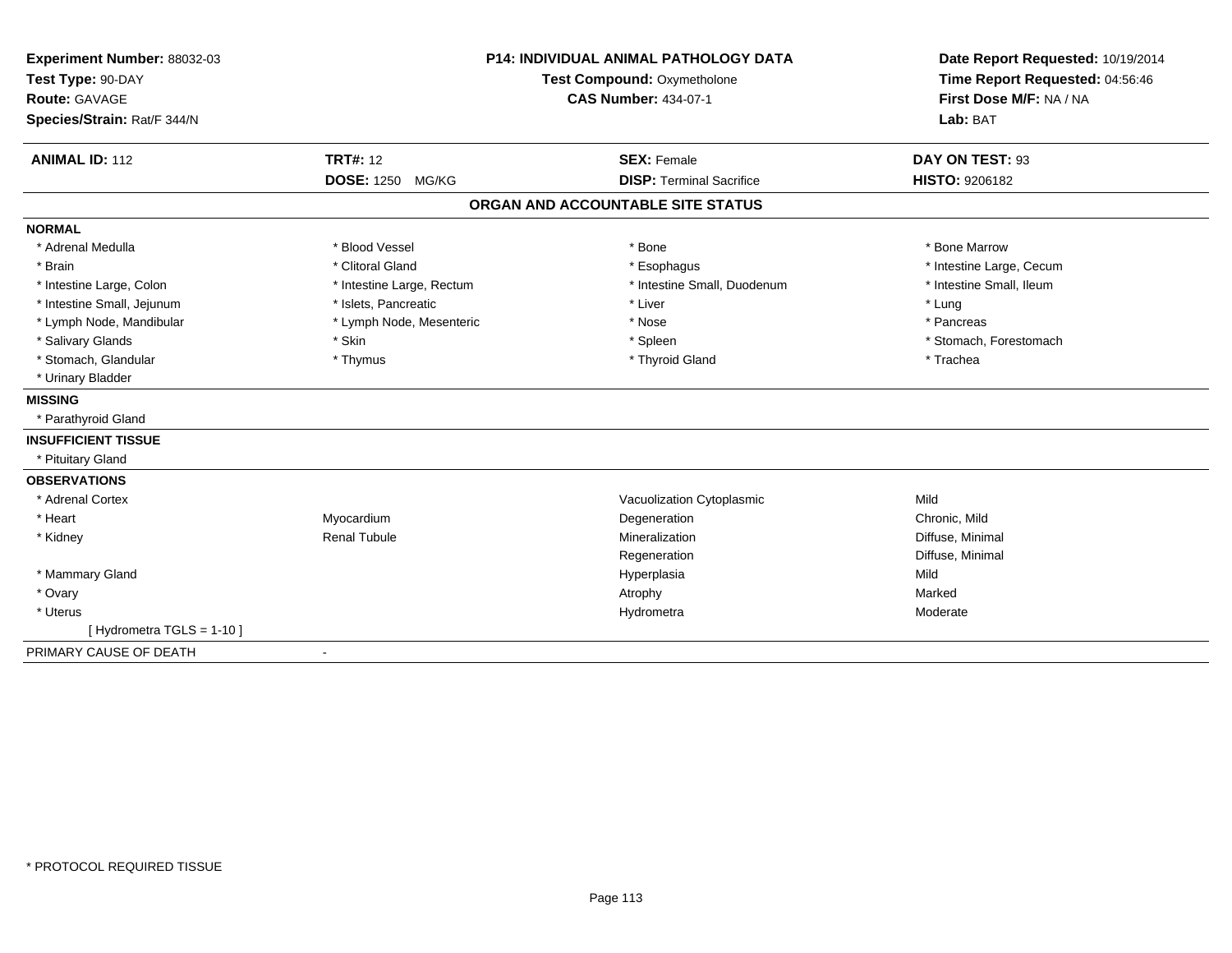| Experiment Number: 88032-03<br>Test Type: 90-DAY<br>Route: GAVAGE<br>Species/Strain: Rat/F 344/N |                           | <b>P14: INDIVIDUAL ANIMAL PATHOLOGY DATA</b><br><b>Test Compound: Oxymetholone</b><br><b>CAS Number: 434-07-1</b> | Date Report Requested: 10/19/2014<br>Time Report Requested: 04:56:46<br>First Dose M/F: NA / NA<br>Lab: BAT |
|--------------------------------------------------------------------------------------------------|---------------------------|-------------------------------------------------------------------------------------------------------------------|-------------------------------------------------------------------------------------------------------------|
| <b>ANIMAL ID: 113</b>                                                                            | <b>TRT#: 12</b>           | <b>SEX: Female</b>                                                                                                | DAY ON TEST: 93                                                                                             |
|                                                                                                  | <b>DOSE: 1250 MG/KG</b>   | <b>DISP: Terminal Sacrifice</b>                                                                                   | <b>HISTO: 9206183</b>                                                                                       |
|                                                                                                  |                           | ORGAN AND ACCOUNTABLE SITE STATUS                                                                                 |                                                                                                             |
| <b>NORMAL</b>                                                                                    |                           |                                                                                                                   |                                                                                                             |
| * Adrenal Medulla                                                                                | * Blood Vessel            | * Bone                                                                                                            | * Bone Marrow                                                                                               |
| * Brain                                                                                          | * Clitoral Gland          | * Esophagus                                                                                                       | * Intestine Large, Cecum                                                                                    |
| * Intestine Large, Colon                                                                         | * Intestine Large, Rectum | * Intestine Small, Duodenum                                                                                       | * Intestine Small, Ileum                                                                                    |
| * Intestine Small, Jejunum                                                                       | * Islets, Pancreatic      | * Liver                                                                                                           | * Lung                                                                                                      |
| * Lymph Node, Mandibular                                                                         | * Lymph Node, Mesenteric  | * Pancreas                                                                                                        | * Parathyroid Gland                                                                                         |
| * Pituitary Gland                                                                                | * Salivary Glands         | * Skin                                                                                                            | * Spleen                                                                                                    |
| * Stomach, Forestomach                                                                           | * Stomach, Glandular      | * Thymus                                                                                                          | * Thyroid Gland                                                                                             |
| * Trachea                                                                                        | * Urinary Bladder         |                                                                                                                   |                                                                                                             |
| <b>OBSERVATIONS</b>                                                                              |                           |                                                                                                                   |                                                                                                             |
| * Adrenal Cortex                                                                                 |                           | Vacuolization Cytoplasmic                                                                                         | Mild                                                                                                        |
| * Heart                                                                                          | Myocardium                | Degeneration                                                                                                      | Chronic, Mild                                                                                               |
| * Kidney                                                                                         |                           | Regeneration                                                                                                      | Diffuse, Minimal                                                                                            |
| * Mammary Gland                                                                                  |                           | Hyperplasia                                                                                                       | Mild                                                                                                        |
| * Nose                                                                                           | Turbinate                 | Inflammation                                                                                                      | Chronic Active, Mild                                                                                        |
| * Ovary                                                                                          |                           | Atrophy                                                                                                           | Marked                                                                                                      |
| * Uterus                                                                                         |                           | Hydrometra                                                                                                        | Mild                                                                                                        |
| [Hydrometra TGLS = $1-10$ ]                                                                      |                           |                                                                                                                   |                                                                                                             |
| PRIMARY CAUSE OF DEATH                                                                           |                           |                                                                                                                   |                                                                                                             |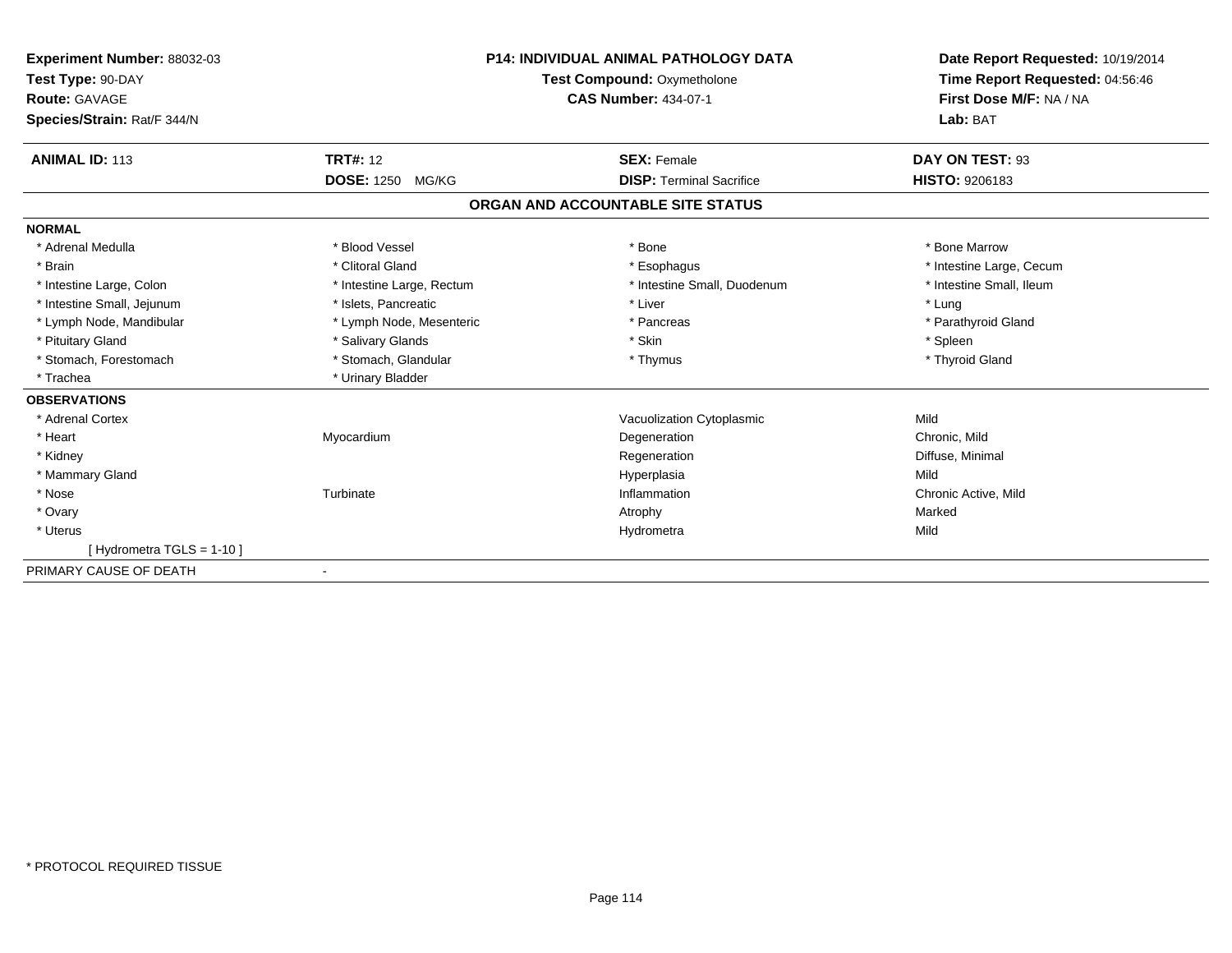| Experiment Number: 88032-03<br>Test Type: 90-DAY<br><b>Route: GAVAGE</b><br>Species/Strain: Rat/F 344/N |                           | <b>P14: INDIVIDUAL ANIMAL PATHOLOGY DATA</b><br><b>Test Compound: Oxymetholone</b><br><b>CAS Number: 434-07-1</b> | Date Report Requested: 10/19/2014<br>Time Report Requested: 04:56:46<br>First Dose M/F: NA / NA<br>Lab: BAT |
|---------------------------------------------------------------------------------------------------------|---------------------------|-------------------------------------------------------------------------------------------------------------------|-------------------------------------------------------------------------------------------------------------|
| <b>ANIMAL ID: 114</b>                                                                                   | <b>TRT#: 12</b>           | <b>SEX: Female</b>                                                                                                | DAY ON TEST: 93                                                                                             |
|                                                                                                         | DOSE: 1250 MG/KG          | <b>DISP: Terminal Sacrifice</b>                                                                                   | <b>HISTO: 9206184</b>                                                                                       |
|                                                                                                         |                           | ORGAN AND ACCOUNTABLE SITE STATUS                                                                                 |                                                                                                             |
| <b>NORMAL</b>                                                                                           |                           |                                                                                                                   |                                                                                                             |
| * Adrenal Medulla                                                                                       | * Blood Vessel            | * Bone                                                                                                            | * Bone Marrow                                                                                               |
| * Brain                                                                                                 | * Clitoral Gland          | * Esophagus                                                                                                       | * Intestine Large, Cecum                                                                                    |
| * Intestine Large, Colon                                                                                | * Intestine Large, Rectum | * Intestine Small, Duodenum                                                                                       | * Intestine Small, Ileum                                                                                    |
| * Intestine Small, Jejunum                                                                              | * Islets, Pancreatic      | * Liver                                                                                                           | * Lung                                                                                                      |
| * Lymph Node, Mandibular                                                                                | * Lymph Node, Mesenteric  | * Nose                                                                                                            | * Pancreas                                                                                                  |
| * Parathyroid Gland                                                                                     | * Pituitary Gland         | * Salivary Glands                                                                                                 | * Skin                                                                                                      |
| * Spleen                                                                                                | * Stomach, Forestomach    | * Stomach, Glandular                                                                                              | * Thymus                                                                                                    |
| * Thyroid Gland                                                                                         | * Trachea                 | * Urinary Bladder                                                                                                 |                                                                                                             |
| <b>OBSERVATIONS</b>                                                                                     |                           |                                                                                                                   |                                                                                                             |
| * Adrenal Cortex                                                                                        |                           | Vacuolization Cytoplasmic                                                                                         | Mild                                                                                                        |
| * Heart                                                                                                 | Myocardium                | Degeneration                                                                                                      | Chronic, Minimal                                                                                            |
| * Kidney                                                                                                | <b>Renal Tubule</b>       | Mineralization                                                                                                    | Diffuse, Mild                                                                                               |
|                                                                                                         |                           | Regeneration                                                                                                      | Diffuse, Minimal                                                                                            |
| * Mammary Gland                                                                                         |                           | Hyperplasia                                                                                                       | Mild                                                                                                        |
| * Ovary                                                                                                 |                           | Atrophy                                                                                                           | Marked                                                                                                      |
| * Uterus                                                                                                |                           | Hydrometra                                                                                                        | Moderate                                                                                                    |
| [Hydrometra TGLS = 1-10]                                                                                |                           |                                                                                                                   |                                                                                                             |
| PRIMARY CAUSE OF DEATH                                                                                  |                           |                                                                                                                   |                                                                                                             |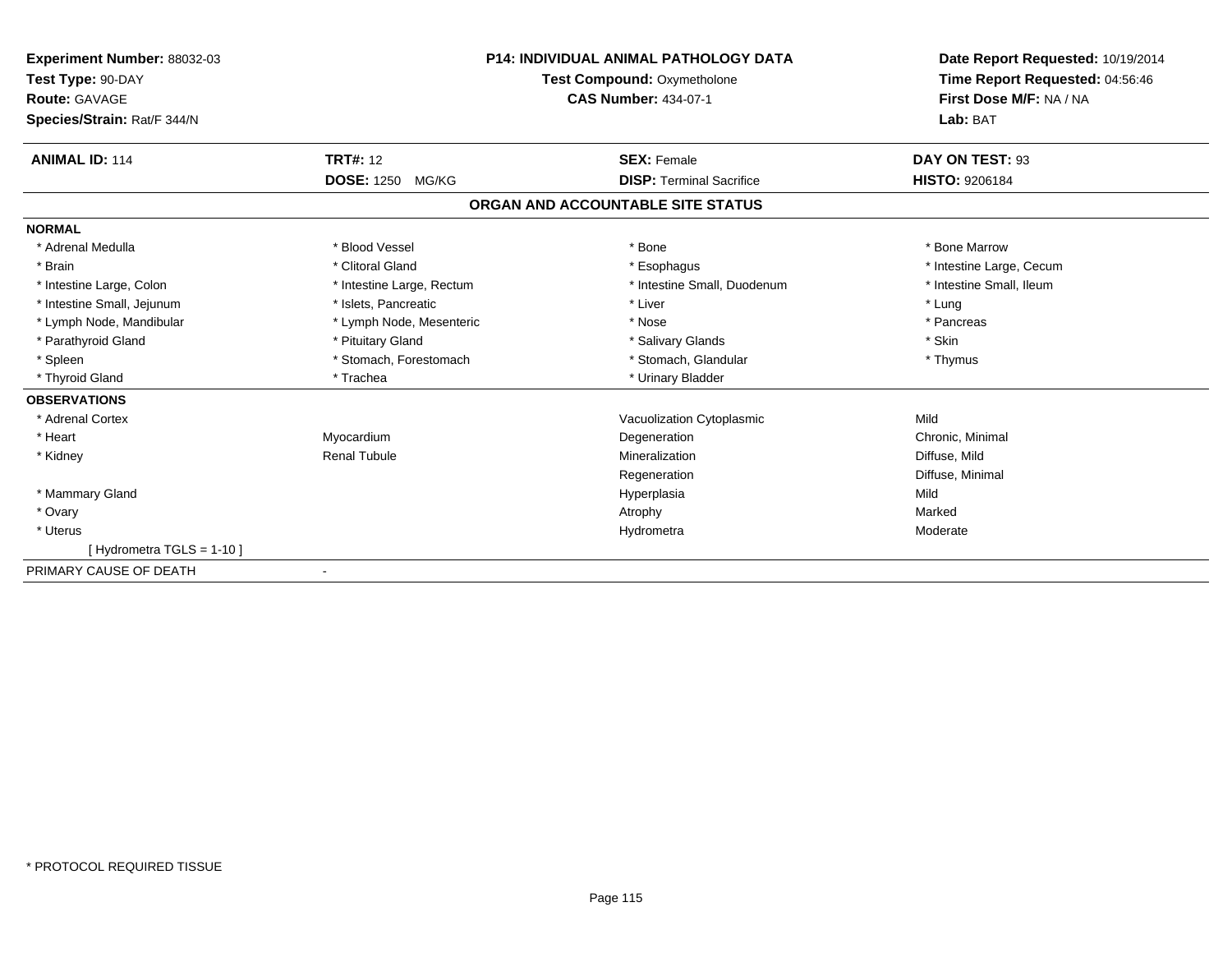| Experiment Number: 88032-03<br>Test Type: 90-DAY<br>Route: GAVAGE | <b>P14: INDIVIDUAL ANIMAL PATHOLOGY DATA</b><br>Test Compound: Oxymetholone<br><b>CAS Number: 434-07-1</b> |                                   | Date Report Requested: 10/19/2014<br>Time Report Requested: 04:56:46<br>First Dose M/F: NA / NA |
|-------------------------------------------------------------------|------------------------------------------------------------------------------------------------------------|-----------------------------------|-------------------------------------------------------------------------------------------------|
| Species/Strain: Rat/F 344/N                                       |                                                                                                            |                                   | Lab: BAT                                                                                        |
| <b>ANIMAL ID: 115</b>                                             | <b>TRT#: 12</b>                                                                                            | <b>SEX: Female</b>                | DAY ON TEST: 93                                                                                 |
|                                                                   | <b>DOSE: 1250</b><br>MG/KG                                                                                 | <b>DISP: Terminal Sacrifice</b>   | <b>HISTO: 9206185</b>                                                                           |
|                                                                   |                                                                                                            | ORGAN AND ACCOUNTABLE SITE STATUS |                                                                                                 |
| <b>NORMAL</b>                                                     |                                                                                                            |                                   |                                                                                                 |
| * Adrenal Medulla                                                 | * Blood Vessel                                                                                             | * Bone                            | * Bone Marrow                                                                                   |
| * Brain                                                           | * Clitoral Gland                                                                                           | * Esophagus                       | * Intestine Large, Cecum                                                                        |
| * Intestine Large, Colon                                          | * Intestine Large, Rectum                                                                                  | * Intestine Small, Duodenum       | * Intestine Small, Ileum                                                                        |
| * Intestine Small, Jejunum                                        | * Islets, Pancreatic                                                                                       | * Liver                           | * Lung                                                                                          |
| * Lymph Node, Mandibular                                          | * Lymph Node, Mesenteric                                                                                   | * Nose                            | * Pancreas                                                                                      |
| * Parathyroid Gland                                               | * Pituitary Gland                                                                                          | * Salivary Glands                 | * Skin                                                                                          |
| * Spleen                                                          | * Stomach, Forestomach                                                                                     | * Stomach, Glandular              | * Thymus                                                                                        |
| * Thyroid Gland                                                   | * Trachea                                                                                                  | * Urinary Bladder                 |                                                                                                 |
| <b>OBSERVATIONS</b>                                               |                                                                                                            |                                   |                                                                                                 |
| * Adrenal Cortex                                                  |                                                                                                            | Vacuolization Cytoplasmic         | Mild                                                                                            |
| * Heart                                                           | Myocardium                                                                                                 | Degeneration                      | Chronic, Mild                                                                                   |
| * Kidney                                                          | <b>Renal Tubule</b>                                                                                        | Mineralization                    | Diffuse, Minimal                                                                                |
|                                                                   |                                                                                                            | Regeneration                      | Diffuse, Minimal                                                                                |
| * Mammary Gland                                                   |                                                                                                            | Hyperplasia                       | Mild                                                                                            |
| * Ovary                                                           |                                                                                                            | Atrophy                           | Marked                                                                                          |
| * Uterus                                                          |                                                                                                            | Hydrometra                        | Moderate                                                                                        |
| [Hydrometra TGLS = 1-10]                                          |                                                                                                            |                                   |                                                                                                 |
| PRIMARY CAUSE OF DEATH                                            |                                                                                                            |                                   |                                                                                                 |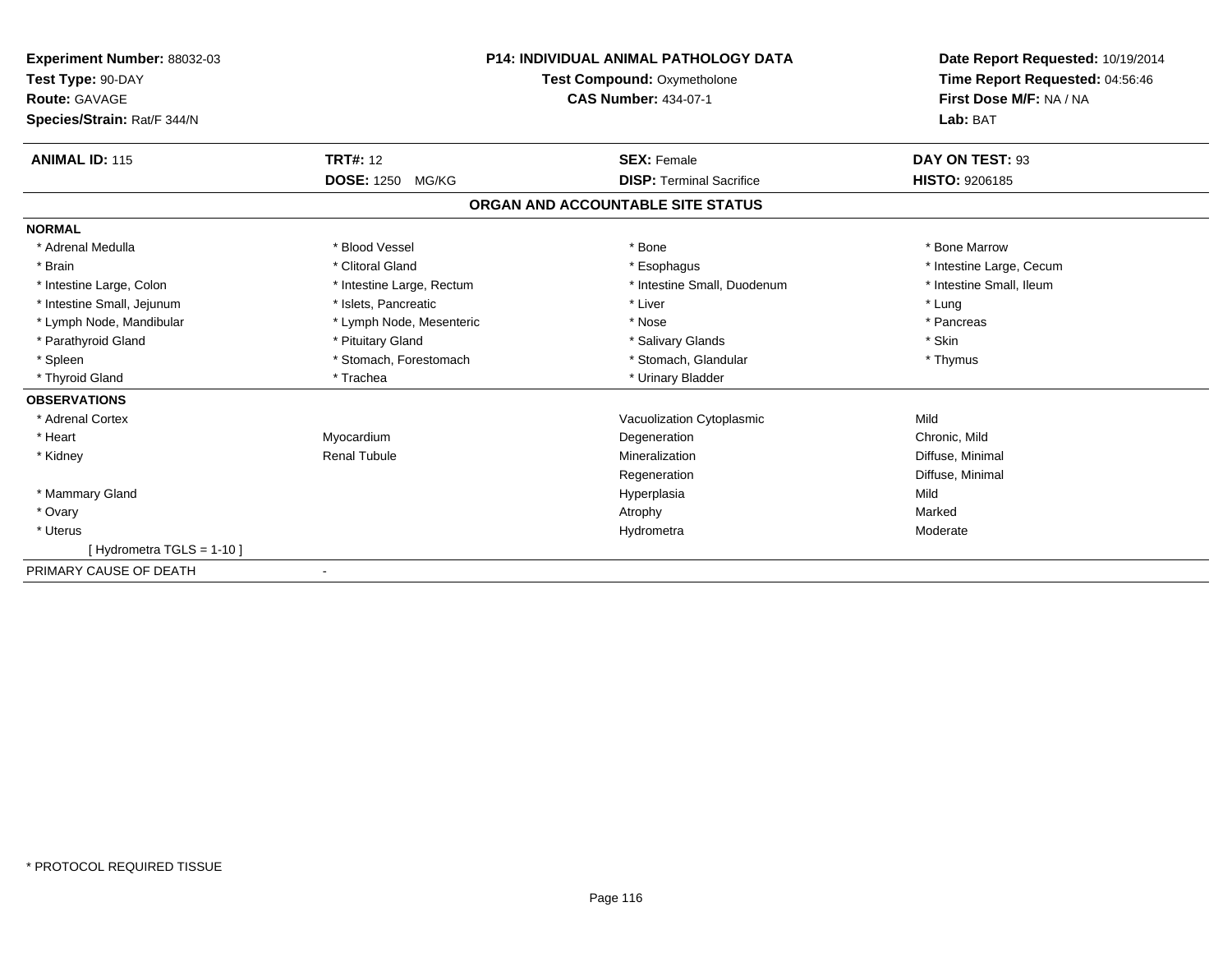| Experiment Number: 88032-03 | <b>P14: INDIVIDUAL ANIMAL PATHOLOGY DATA</b><br>Test Compound: Oxymetholone |                                   | Date Report Requested: 10/19/2014<br>Time Report Requested: 04:56:46 |
|-----------------------------|-----------------------------------------------------------------------------|-----------------------------------|----------------------------------------------------------------------|
| Test Type: 90-DAY           |                                                                             |                                   |                                                                      |
| Route: GAVAGE               |                                                                             | <b>CAS Number: 434-07-1</b>       | First Dose M/F: NA / NA                                              |
| Species/Strain: Rat/F 344/N |                                                                             |                                   | Lab: BAT                                                             |
| <b>ANIMAL ID: 116</b>       | <b>TRT#: 12</b>                                                             | <b>SEX: Female</b>                | DAY ON TEST: 93                                                      |
|                             | <b>DOSE: 1250</b><br>MG/KG                                                  | <b>DISP: Terminal Sacrifice</b>   | HISTO: 9206186                                                       |
|                             |                                                                             | ORGAN AND ACCOUNTABLE SITE STATUS |                                                                      |
| <b>NORMAL</b>               |                                                                             |                                   |                                                                      |
| * Adrenal Medulla           | * Blood Vessel                                                              | * Bone                            | * Bone Marrow                                                        |
| * Brain                     | * Clitoral Gland                                                            | * Esophagus                       | * Intestine Large, Cecum                                             |
| * Intestine Large, Colon    | * Intestine Large, Rectum                                                   | * Intestine Small, Duodenum       | * Intestine Small, Ileum                                             |
| * Intestine Small, Jejunum  | * Islets, Pancreatic                                                        | * Liver                           | * Lung                                                               |
| * Lymph Node, Mandibular    | * Lymph Node, Mesenteric                                                    | * Nose                            | * Pancreas                                                           |
| * Pituitary Gland           | * Salivary Glands                                                           | * Skin                            | $*$ Spleen                                                           |
| * Stomach, Forestomach      | * Stomach, Glandular                                                        | * Thymus                          | * Thyroid Gland                                                      |
| * Trachea                   | * Urinary Bladder                                                           |                                   |                                                                      |
| <b>MISSING</b>              |                                                                             |                                   |                                                                      |
| * Parathyroid Gland         |                                                                             |                                   |                                                                      |
| <b>OBSERVATIONS</b>         |                                                                             |                                   |                                                                      |
| * Adrenal Cortex            |                                                                             | Vacuolization Cytoplasmic         | Moderate                                                             |
| * Heart                     | Myocardium                                                                  | Degeneration                      | Chronic, Minimal                                                     |
| * Kidney                    | <b>Renal Tubule</b>                                                         | Mineralization                    | Diffuse, Minimal                                                     |
|                             |                                                                             | Regeneration                      | Diffuse, Mild                                                        |
| * Mammary Gland             |                                                                             | Hyperplasia                       | Mild                                                                 |
| * Ovary                     |                                                                             | Atrophy                           | Marked                                                               |
| * Uterus                    | Cervix                                                                      | Hydrometra                        | Moderate                                                             |
|                             |                                                                             | Hydrometra                        | Moderate                                                             |
| [Hydrometra TGLS = 2-11]    |                                                                             |                                   |                                                                      |
| [ Hydrometra TGLS = 1-10 ]  |                                                                             |                                   |                                                                      |
| PRIMARY CAUSE OF DEATH      | $\blacksquare$                                                              |                                   |                                                                      |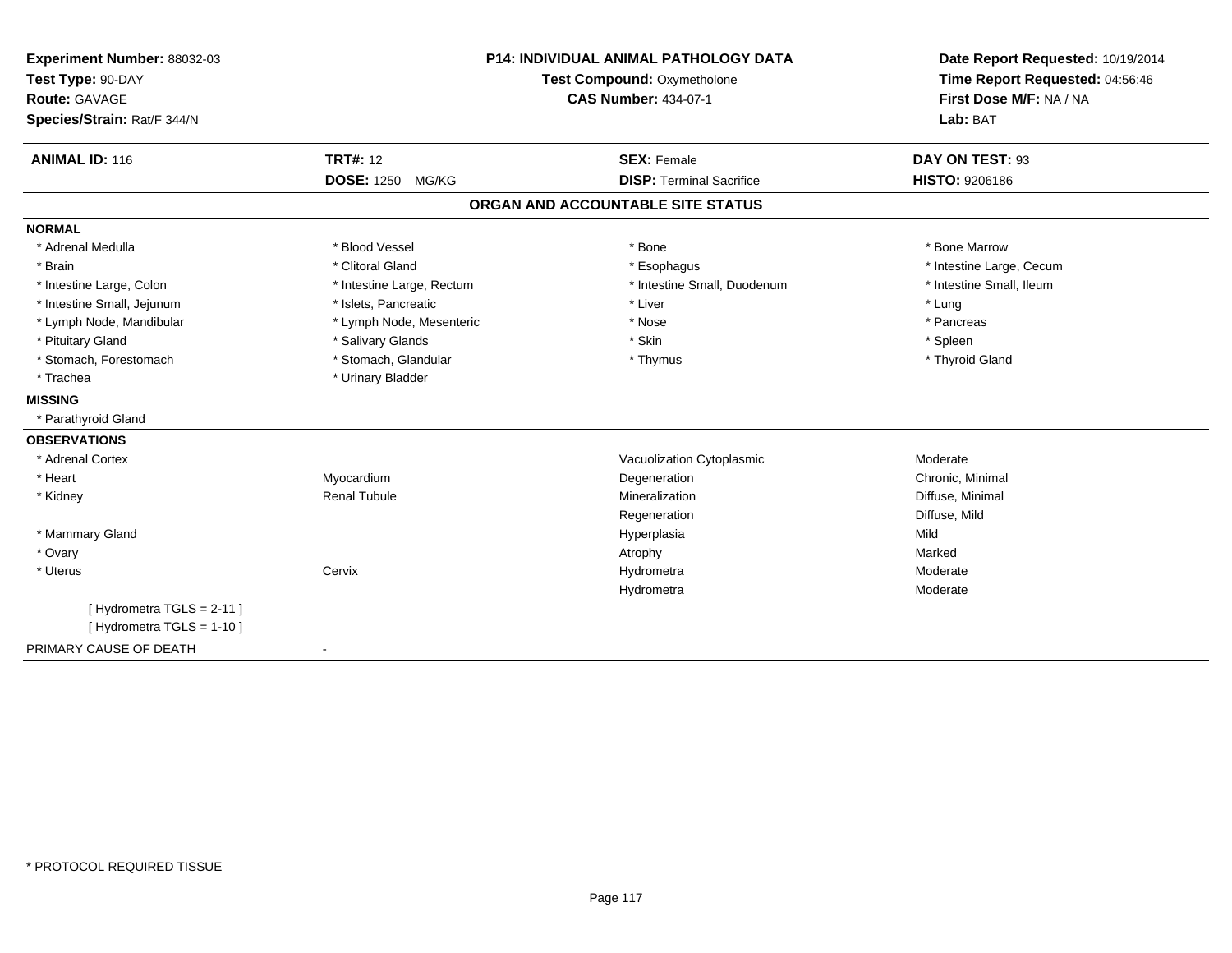| Experiment Number: 88032-03<br>Test Type: 90-DAY<br><b>Route: GAVAGE</b><br>Species/Strain: Rat/F 344/N |                            | <b>P14: INDIVIDUAL ANIMAL PATHOLOGY DATA</b><br>Test Compound: Oxymetholone<br><b>CAS Number: 434-07-1</b> | Date Report Requested: 10/19/2014<br>Time Report Requested: 04:56:46<br>First Dose M/F: NA / NA<br>Lab: BAT |
|---------------------------------------------------------------------------------------------------------|----------------------------|------------------------------------------------------------------------------------------------------------|-------------------------------------------------------------------------------------------------------------|
| <b>ANIMAL ID: 117</b>                                                                                   | <b>TRT#: 12</b>            | <b>SEX: Female</b>                                                                                         | DAY ON TEST: 93                                                                                             |
|                                                                                                         | <b>DOSE: 1250</b><br>MG/KG | <b>DISP: Terminal Sacrifice</b>                                                                            | <b>HISTO: 9206187</b>                                                                                       |
|                                                                                                         |                            | ORGAN AND ACCOUNTABLE SITE STATUS                                                                          |                                                                                                             |
| <b>NORMAL</b>                                                                                           |                            |                                                                                                            |                                                                                                             |
| * Adrenal Medulla                                                                                       | * Blood Vessel             | * Bone                                                                                                     | * Bone Marrow                                                                                               |
| * Brain                                                                                                 | * Clitoral Gland           | * Esophagus                                                                                                | * Intestine Large, Cecum                                                                                    |
| * Intestine Large, Colon                                                                                | * Intestine Large, Rectum  | * Intestine Small, Duodenum                                                                                | * Intestine Small, Ileum                                                                                    |
| * Intestine Small, Jejunum                                                                              | * Islets, Pancreatic       | * Liver                                                                                                    | * Lung                                                                                                      |
| * Lymph Node, Mandibular                                                                                | * Lymph Node, Mesenteric   | * Nose                                                                                                     | * Pancreas                                                                                                  |
| * Salivary Glands                                                                                       | * Skin                     | * Spleen                                                                                                   | * Stomach, Forestomach                                                                                      |
| * Stomach, Glandular                                                                                    | * Thymus                   | * Thyroid Gland                                                                                            | * Trachea                                                                                                   |
| * Urinary Bladder                                                                                       |                            |                                                                                                            |                                                                                                             |
| <b>MISSING</b>                                                                                          |                            |                                                                                                            |                                                                                                             |
| * Parathyroid Gland                                                                                     | * Pituitary Gland          |                                                                                                            |                                                                                                             |
| <b>OBSERVATIONS</b>                                                                                     |                            |                                                                                                            |                                                                                                             |
| * Adrenal Cortex                                                                                        |                            | Vacuolization Cytoplasmic                                                                                  | Mild                                                                                                        |
| * Heart                                                                                                 | Myocardium                 | Degeneration                                                                                               | Chronic, Mild                                                                                               |
| * Kidney                                                                                                | <b>Renal Tubule</b>        | Mineralization                                                                                             | Diffuse, Mild                                                                                               |
|                                                                                                         |                            | Regeneration                                                                                               | Diffuse, Minimal                                                                                            |
| * Mammary Gland                                                                                         |                            | Hyperplasia                                                                                                | Mild                                                                                                        |
| * Ovary                                                                                                 |                            | Atrophy                                                                                                    | Marked                                                                                                      |
| * Uterus                                                                                                |                            | Hydrometra                                                                                                 | Moderate                                                                                                    |
| [Hydrometra TGLS = $1-10$ ]                                                                             |                            |                                                                                                            |                                                                                                             |
| PRIMARY CAUSE OF DEATH                                                                                  | ٠                          |                                                                                                            |                                                                                                             |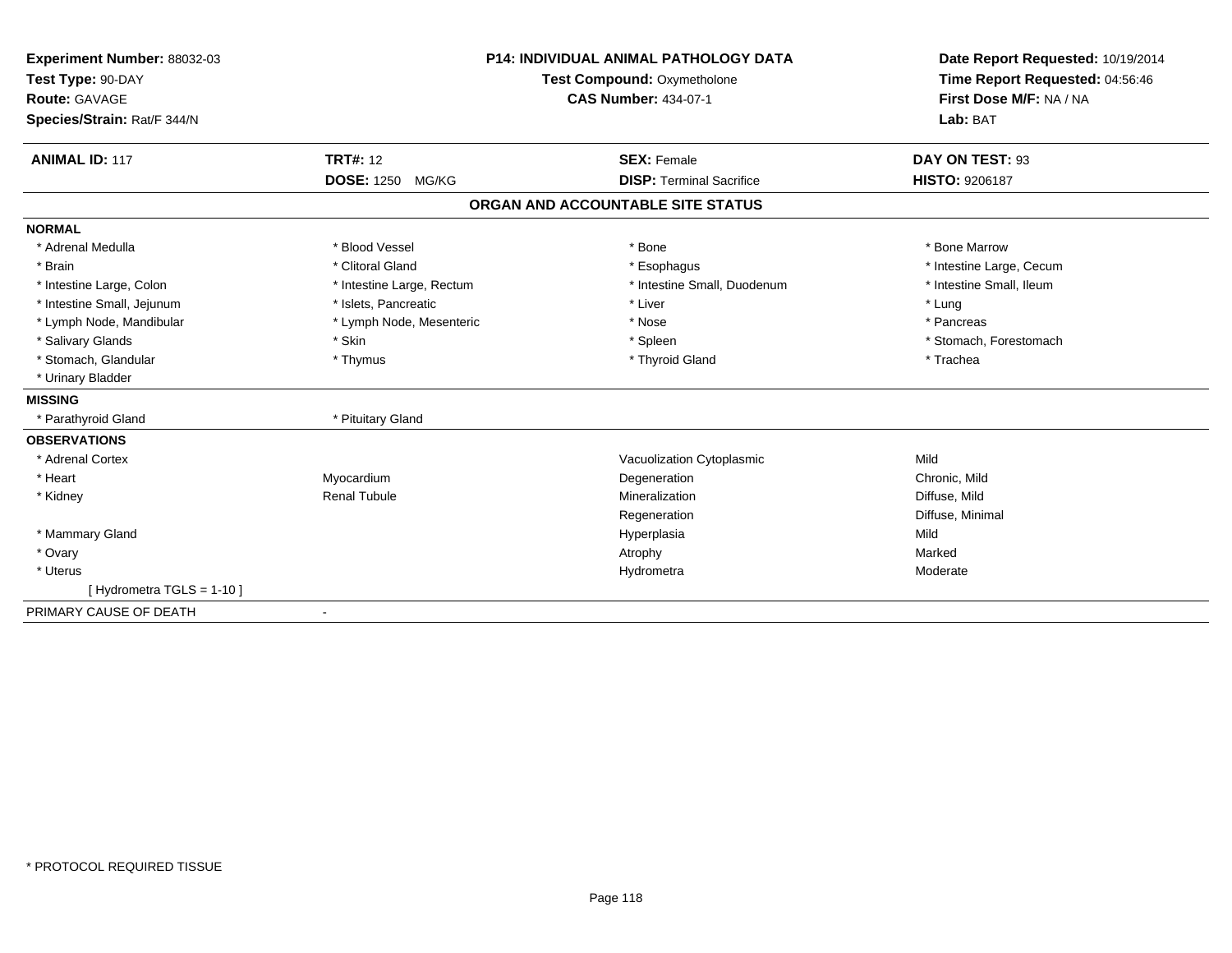| Experiment Number: 88032-03<br>Test Type: 90-DAY<br>Route: GAVAGE | <b>P14: INDIVIDUAL ANIMAL PATHOLOGY DATA</b><br>Test Compound: Oxymetholone<br><b>CAS Number: 434-07-1</b> |                                   | Date Report Requested: 10/19/2014<br>Time Report Requested: 04:56:46<br>First Dose M/F: NA / NA |
|-------------------------------------------------------------------|------------------------------------------------------------------------------------------------------------|-----------------------------------|-------------------------------------------------------------------------------------------------|
| Species/Strain: Rat/F 344/N                                       |                                                                                                            |                                   | Lab: BAT                                                                                        |
| <b>ANIMAL ID: 118</b>                                             | <b>TRT#: 12</b>                                                                                            | <b>SEX: Female</b>                | DAY ON TEST: 93                                                                                 |
|                                                                   | <b>DOSE: 1250</b><br>MG/KG                                                                                 | <b>DISP: Terminal Sacrifice</b>   | <b>HISTO: 9206188</b>                                                                           |
|                                                                   |                                                                                                            | ORGAN AND ACCOUNTABLE SITE STATUS |                                                                                                 |
| <b>NORMAL</b>                                                     |                                                                                                            |                                   |                                                                                                 |
| * Adrenal Medulla                                                 | * Blood Vessel                                                                                             | * Bone                            | * Bone Marrow                                                                                   |
| * Brain                                                           | * Clitoral Gland                                                                                           | * Esophagus                       | * Intestine Large, Cecum                                                                        |
| * Intestine Large, Colon                                          | * Intestine Large, Rectum                                                                                  | * Intestine Small, Duodenum       | * Intestine Small, Ileum                                                                        |
| * Intestine Small, Jejunum                                        | * Islets, Pancreatic                                                                                       | * Liver                           | * Lung                                                                                          |
| * Lymph Node, Mandibular                                          | * Lymph Node, Mesenteric                                                                                   | * Nose                            | * Pancreas                                                                                      |
| * Parathyroid Gland                                               | * Pituitary Gland                                                                                          | * Salivary Glands                 | * Skin                                                                                          |
| * Spleen                                                          | * Stomach, Forestomach                                                                                     | * Stomach, Glandular              | * Thymus                                                                                        |
| * Thyroid Gland                                                   | * Trachea                                                                                                  | * Urinary Bladder                 |                                                                                                 |
| <b>OBSERVATIONS</b>                                               |                                                                                                            |                                   |                                                                                                 |
| * Adrenal Cortex                                                  |                                                                                                            | Vacuolization Cytoplasmic         | Mild                                                                                            |
| * Heart                                                           | Myocardium                                                                                                 | Degeneration                      | Chronic, Mild                                                                                   |
| * Kidney                                                          | <b>Renal Tubule</b>                                                                                        | Mineralization                    | Diffuse, Minimal                                                                                |
|                                                                   |                                                                                                            | Regeneration                      | Diffuse, Minimal                                                                                |
| * Mammary Gland                                                   |                                                                                                            | Hyperplasia                       | Mild                                                                                            |
| * Ovary                                                           |                                                                                                            | Atrophy                           | Marked                                                                                          |
| * Uterus                                                          |                                                                                                            | Hydrometra                        | Moderate                                                                                        |
| [Hydrometra TGLS = 1-10]                                          |                                                                                                            |                                   |                                                                                                 |
| PRIMARY CAUSE OF DEATH                                            |                                                                                                            |                                   |                                                                                                 |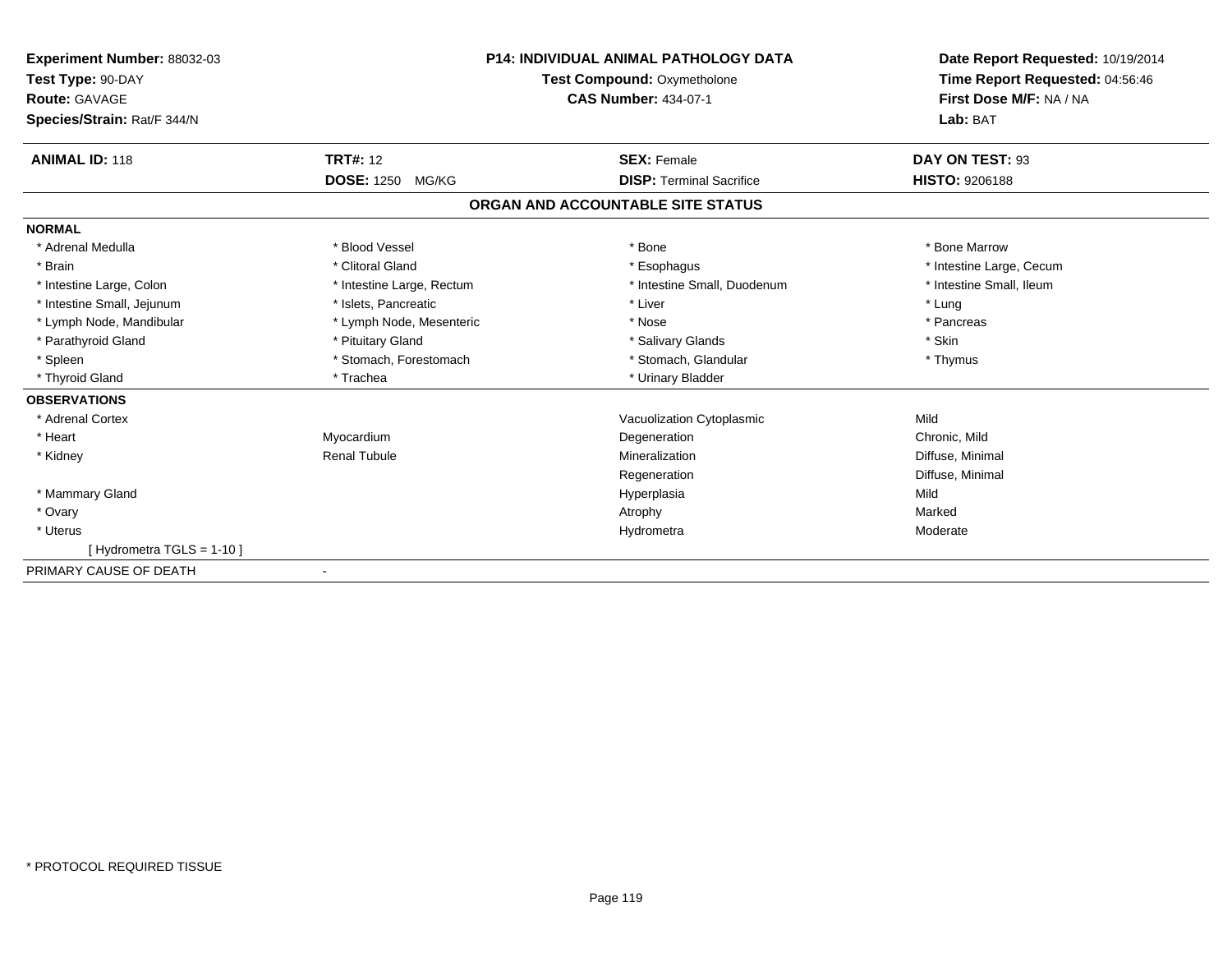| Experiment Number: 88032-03<br>Test Type: 90-DAY<br>Route: GAVAGE | <b>P14: INDIVIDUAL ANIMAL PATHOLOGY DATA</b><br>Test Compound: Oxymetholone<br><b>CAS Number: 434-07-1</b> |                                   | Date Report Requested: 10/19/2014<br>Time Report Requested: 04:56:46<br>First Dose M/F: NA / NA |
|-------------------------------------------------------------------|------------------------------------------------------------------------------------------------------------|-----------------------------------|-------------------------------------------------------------------------------------------------|
| Species/Strain: Rat/F 344/N                                       |                                                                                                            |                                   | Lab: BAT                                                                                        |
| <b>ANIMAL ID: 119</b>                                             | <b>TRT#: 12</b>                                                                                            | <b>SEX: Female</b>                | DAY ON TEST: 93                                                                                 |
|                                                                   | <b>DOSE: 1250</b><br>MG/KG                                                                                 | <b>DISP: Terminal Sacrifice</b>   | <b>HISTO: 9206189</b>                                                                           |
|                                                                   |                                                                                                            | ORGAN AND ACCOUNTABLE SITE STATUS |                                                                                                 |
| <b>NORMAL</b>                                                     |                                                                                                            |                                   |                                                                                                 |
| * Adrenal Medulla                                                 | * Blood Vessel                                                                                             | * Bone                            | * Bone Marrow                                                                                   |
| * Brain                                                           | * Clitoral Gland                                                                                           | * Esophagus                       | * Intestine Large, Cecum                                                                        |
| * Intestine Large, Colon                                          | * Intestine Large, Rectum                                                                                  | * Intestine Small, Duodenum       | * Intestine Small, Ileum                                                                        |
| * Intestine Small, Jejunum                                        | * Islets, Pancreatic                                                                                       | * Liver                           | * Lung                                                                                          |
| * Lymph Node, Mandibular                                          | * Lymph Node, Mesenteric                                                                                   | * Nose                            | * Pancreas                                                                                      |
| * Parathyroid Gland                                               | * Pituitary Gland                                                                                          | * Salivary Glands                 | * Skin                                                                                          |
| * Spleen                                                          | * Stomach, Forestomach                                                                                     | * Stomach, Glandular              | * Thymus                                                                                        |
| * Thyroid Gland                                                   | * Trachea                                                                                                  | * Urinary Bladder                 |                                                                                                 |
| <b>OBSERVATIONS</b>                                               |                                                                                                            |                                   |                                                                                                 |
| * Adrenal Cortex                                                  |                                                                                                            | Vacuolization Cytoplasmic         | Mild                                                                                            |
| * Heart                                                           | Myocardium                                                                                                 | Degeneration                      | Chronic, Minimal                                                                                |
| * Kidney                                                          | <b>Renal Tubule</b>                                                                                        | Mineralization                    | Diffuse, Minimal                                                                                |
|                                                                   |                                                                                                            | Regeneration                      | Diffuse, Minimal                                                                                |
| * Mammary Gland                                                   |                                                                                                            | Hyperplasia                       | Mild                                                                                            |
| * Ovary                                                           |                                                                                                            | Atrophy                           | Marked                                                                                          |
| * Uterus                                                          |                                                                                                            | Hydrometra                        | Moderate                                                                                        |
| [Hydrometra TGLS = 1-10]                                          |                                                                                                            |                                   |                                                                                                 |
| PRIMARY CAUSE OF DEATH                                            |                                                                                                            |                                   |                                                                                                 |